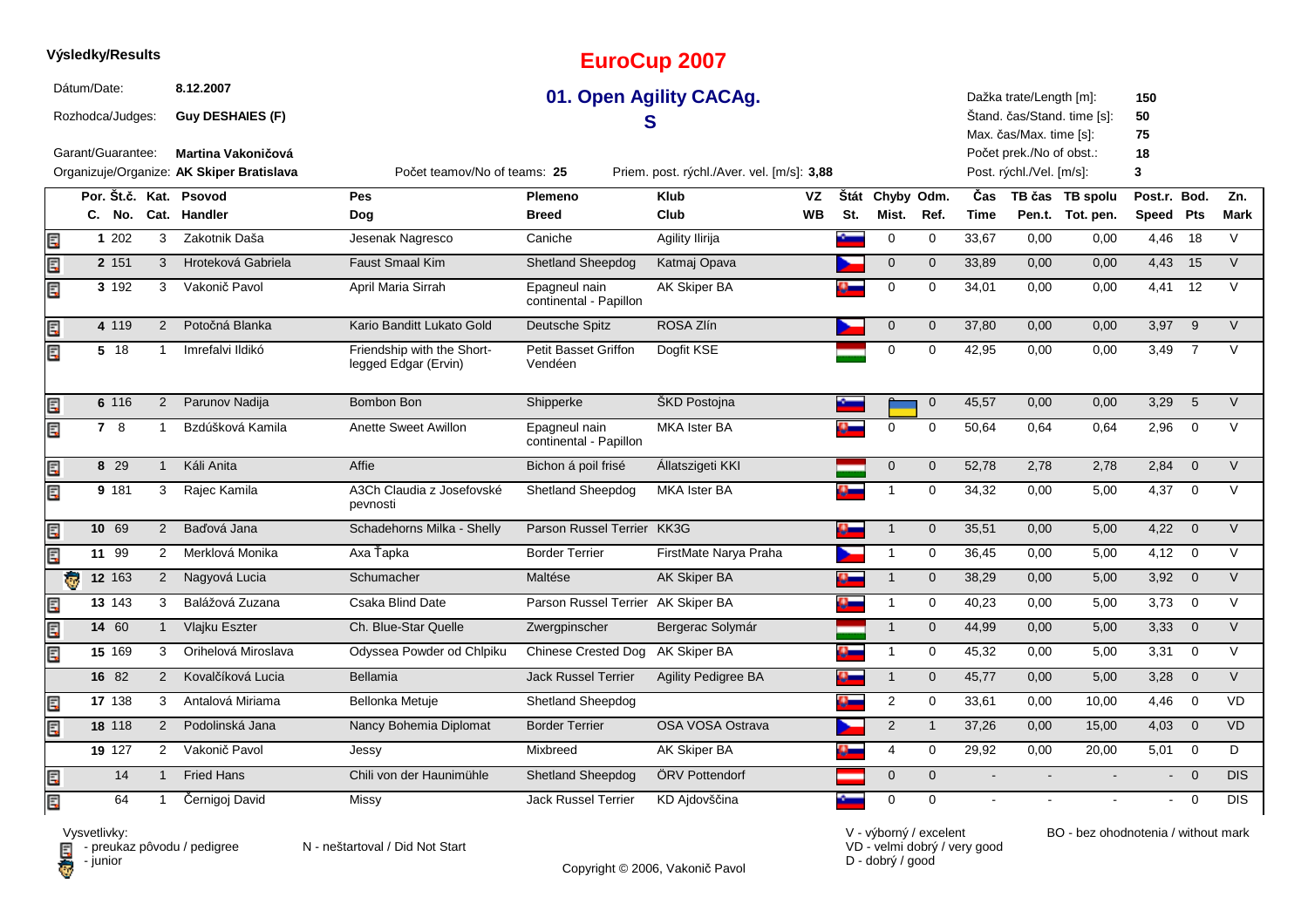|   | Výsledky/Results |                                                                                                                         |                |                         |                        |                          | <b>EuroCup 2007</b>              |           |              |                |                |                          |                          |                             |                |                |            |
|---|------------------|-------------------------------------------------------------------------------------------------------------------------|----------------|-------------------------|------------------------|--------------------------|----------------------------------|-----------|--------------|----------------|----------------|--------------------------|--------------------------|-----------------------------|----------------|----------------|------------|
|   | Dátum/Date:      |                                                                                                                         |                | 8.12.2007               |                        |                          | 01. Open Agility CACAg.          |           |              |                |                |                          | Dažka trate/Length [m]:  |                             | 150            |                |            |
|   | Rozhodca/Judges: |                                                                                                                         |                | <b>Guy DESHAIES (F)</b> |                        |                          | S                                |           |              |                |                |                          |                          | Štand. čas/Stand. time [s]: | 50             |                |            |
|   |                  |                                                                                                                         |                |                         |                        |                          |                                  |           |              |                |                |                          | Max. čas/Max. time [s]:  |                             | 75             |                |            |
|   |                  | Garant/Guarantee:<br>Martina Vakoničová                                                                                 |                |                         |                        |                          |                                  |           |              |                |                |                          | Počet prek./No of obst.: |                             | 18             |                |            |
|   |                  | Organizuje/Organize: AK Skiper Bratislava<br>Priem. post. rýchl./Aver. vel. [m/s]: 3,88<br>Počet teamov/No of teams: 25 |                |                         |                        |                          |                                  |           |              |                |                |                          | Post. rýchl./Vel. [m/s]: |                             | 3              |                |            |
|   |                  |                                                                                                                         |                | Por. Št.č. Kat. Psovod  | Pes                    | Plemeno                  | <b>Klub</b>                      | VZ        | <b>Stát</b>  | Chyby Odm.     |                | Cas                      |                          | TB čas TB spolu             | Post.r. Bod.   |                | Zn.        |
|   | C.               | No.                                                                                                                     |                | Cat. Handler            | Dog                    | <b>Breed</b>             | Club                             | <b>WB</b> | St.          | Mist.          | Ref.           | Time                     |                          | Pen.t. Tot. pen.            | Speed          | Pts            | Mark       |
| E |                  | 61                                                                                                                      |                | Vondrová Zuzana         | Janika Lovec z Dračína | <b>Border Terrier</b>    | FirstMate Narya Praha            |           | ∼            | $\overline{0}$ | $\overline{0}$ |                          |                          |                             | $\sim$         | $\overline{0}$ | <b>DIS</b> |
|   |                  | 85                                                                                                                      |                | Krušinová Zuzana        | <b>Bonka</b>           | Mixbreed                 | AK Skiper BA                     |           | $\alpha$     | 0              | $\Omega$       | $\overline{\phantom{a}}$ |                          |                             | $\blacksquare$ | $\overline{0}$ | <b>DIS</b> |
|   |                  | 113                                                                                                                     | $\overline{2}$ | Olejár Samuel           | Yran Modrá Orchidea    | <b>Yorkshire Terrier</b> | <b>MKA TATRY Poprad</b>          |           | $\mathbf{a}$ | $\mathbf 0$    | $\Omega$       |                          |                          |                             | $\sim$         | $\overline{0}$ | <b>DIS</b> |
|   |                  | 131                                                                                                                     |                | Zelinková Martina       | Okki Bonte             | <b>Border Terrier</b>    | FirstMate Agility Mokré<br>Lazce |           |              |                | 0              | $\overline{\phantom{a}}$ |                          |                             | $\blacksquare$ | $\mathbf 0$    | <b>DIS</b> |

Štartovalo/Total count: 25 Diskvalifikácie/Disqualification: 24,00 % (6)Čisto/Clean runs: 24,00 % (6) Max. post. r./Max. speed:5,01 m/s Max. čist. post. r./Max. speed clean run: 4,45 m/sMin. post. r./Min. speed: 2,84 m/s Priemerná post. r./Average speed: 3,88 m/s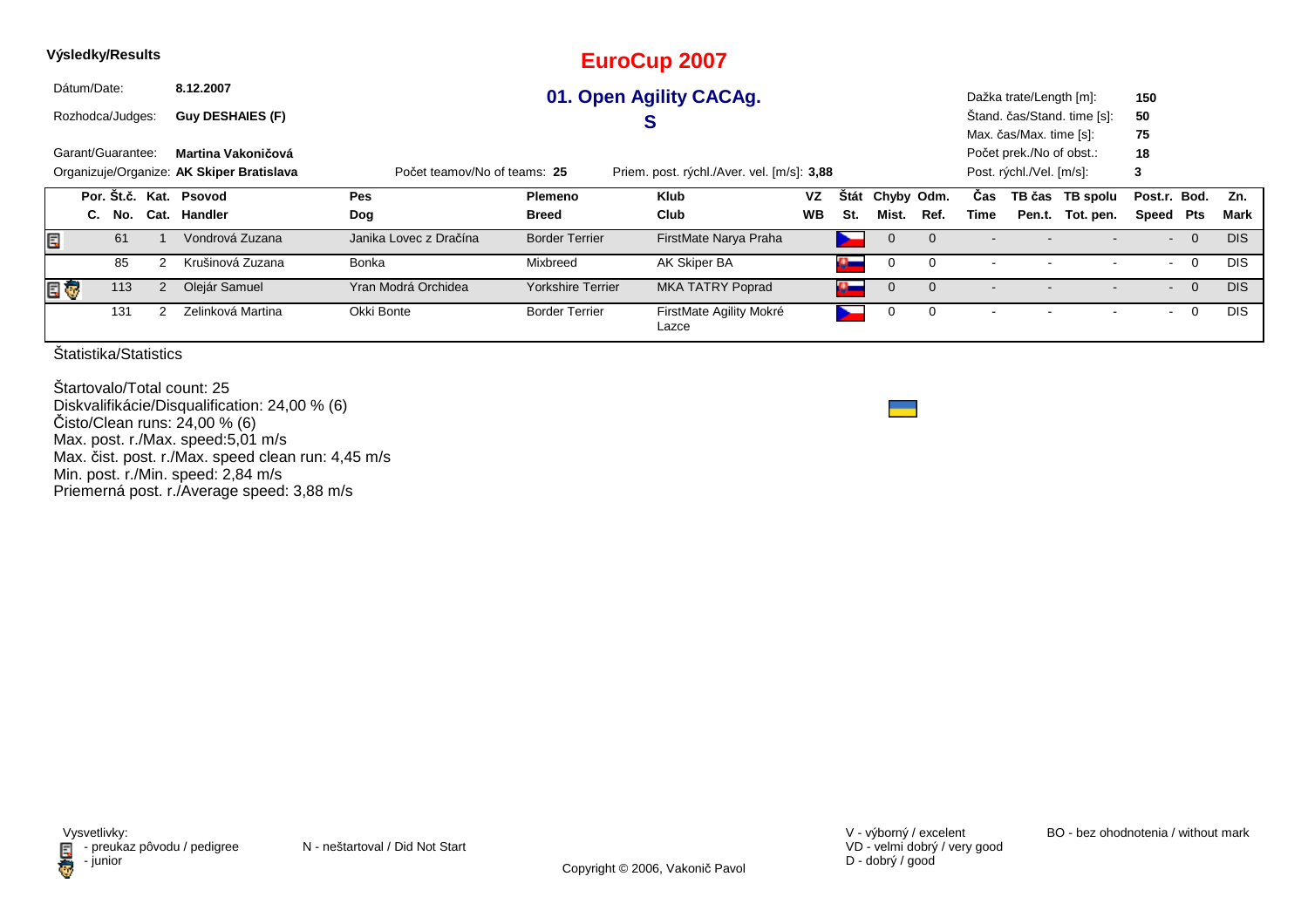### **Výsledky/Results**

Dátum/Date:

Rozhodca/Judges:

**Guy DESHAIES (F)**

**8.12.2007**

Garant/Guarantee: **Martina Vakoničová**

## **EuroCup 2007**

### **03. Open Agility CACAg.L**

Dažka trate/Length [m]:Štand. čas/Stand. time [s]:

Max. čas/Max. time [s]:Počet prek./No of obst.: **7518**

**15050**

Post. rýchl./Vel. [m/s]:

|     |                        |                      | Organizuje/Organize: AK Skiper Bratislava | Počet teamov/No of teams: 44               |                         | Priem. post. rýchl./Aver. vel. [m/s]: 4,22 |           |      |                |                |             | Post. rýchl./Vel. [m/s]: |                  | 3         |                |                |
|-----|------------------------|----------------------|-------------------------------------------|--------------------------------------------|-------------------------|--------------------------------------------|-----------|------|----------------|----------------|-------------|--------------------------|------------------|-----------|----------------|----------------|
|     | Por. Št.č. Kat. Psovod |                      |                                           | Pes                                        | Plemeno                 | <b>Klub</b>                                | VZ        | Štát | Chyby Odm.     |                | Čas         |                          | TB čas TB spolu  | Post.r.   | Bod.           | Zn.            |
|     |                        |                      | C. No. Cat. Handler                       | Dog                                        | <b>Breed</b>            | Club                                       | <b>WB</b> | St.  | Mist.          | Ref.           | <b>Time</b> |                          | Pen.t. Tot. pen. | Speed Pts |                | Mark           |
| Ē,  | 1 625                  | $\overline{2}$       | Sanétrník Adam                            | Agile Peggy Wonderfull Dream Border Collie |                         | ROSA Zlín                                  |           |      | $\mathbf{0}$   | $\overline{0}$ | 34,22       | 0,00                     | 0,00             | 4,38      | 18             | $\vee$         |
| E   | 2 4 6 8                |                      | Hanačíková Nikol                          | Littlethorn Saxo                           | <b>Border Collie</b>    | ROSA Zlín                                  |           |      | 0              | $\mathbf 0$    | 35,09       | 0,00                     | 0,00             | 4,27      | 15             | $\vee$         |
| E   | 3 672                  | 3                    | Halász Ildikó                             | Bergerac Bijou                             | Belgian Shepherd        | Bergerac Solymár                           |           |      | $\mathbf{0}$   | $\mathbf{0}$   | 35,61       | 0,00                     | 0,00             | $4,21$ 12 |                | $\vee$         |
| E   | 4 4 8 2                |                      | Kokalj Maja                               | <b>Bridget Joy</b>                         | <b>Border Collie</b>    | Agility Ilirija                            |           |      | 0              | $\mathbf 0$    | 35,95       | 0,00                     | 0,00             | 4,17      | 9              | $\vee$         |
| Ę   | 5 717                  | 3                    | <b>Schwarz Doris</b>                      | Ikarus of Mountain Sterling                | Akita-inu               | ÖRV Pottendorf                             |           |      | $\mathbf{0}$   | $\mathbf{0}$   | 37,16       | 0,00                     | 0,00             | 4,04      | $\overline{7}$ | $\vee$         |
| Ę   | 6 6 6 0                | 3                    | Eifert Anna                               | V'Nevian MacLeod Silvertip                 | <b>Border Collie</b>    | Bergerac Solymár                           |           |      | -1             | $\mathbf 0$    | 28,36       | 0,00                     | 5,00             | 5,29      | 5              | $\vee$         |
| Ę   | 7 616                  | $\overline{2}$       | Pečar Petra                               | Veni Vidi Vici Seta del Oro                | <b>Border Collie</b>    | Agility Ilirija                            |           |      |                | $\overline{0}$ | 30,48       | 0,00                     | 5,00             | 4,92      | $\overline{0}$ | $\vee$         |
| Ę   | 8 6 6 4                | 3                    | Fried Hans                                | Nana                                       | <b>Border Collie</b>    | ÖRV Pottendorf                             |           |      |                | $\mathbf 0$    | 31,77       | 0,00                     | 5,00             | 4,72      | $\mathbf 0$    | $\vee$         |
| Ę   | 9 683                  | 3                    | Kovač Tina                                | <b>Benedict</b>                            | <b>Belgian Shepherd</b> | Agility Ilirija                            |           |      |                | $\mathbf 0$    | 32,36       | 0,00                     | 5,00             | 4,64      | $\overline{0}$ | $\vee$         |
| Ę   | 10 726                 | 3                    | Zakotnik Daša                             | Kate                                       | <b>Border Collie</b>    | Agility Ilirija                            |           |      |                | 0              | 33,48       | 0,00                     | 5,00             | 4,48      | $\overline{0}$ | $\vee$         |
| e   | 11 729                 | 3                    | Řezníčková Ljuba                          | Maya                                       | Mixbreed                | ROSA Zlín                                  |           |      |                | $\mathbf 0$    | 34,07       | 0,00                     | 5,00             | 4,40      | $\overline{0}$ | $\vee$         |
| Ę   | 12 662                 | 3                    | Felleg Bernadett                          | "Zitavári Nyúlűző Cseles<br>""Spuri"""     | Nemecký stavač          | Dogfit KSE                                 |           |      |                | $\mathbf 0$    | 35,48       | 0,00                     | 5,00             | 4,23      | $\mathbf 0$    | $\vee$         |
|     | 13 705                 | 3                    | Mračka Michala                            | Selly                                      | Mixbreed                | KK3G                                       |           | a.   | $\overline{1}$ | $\mathbf{0}$   | 35,51       | 0,00                     | 5,00             | $4,22$ 0  |                | $\vee$         |
| E   | 14 704                 | 3                    | Mračka Michala                            | Mawlch Gera                                | Hrvatski ovčar          | KK3G                                       |           |      |                | $\overline{1}$ | 32,22       | 0,00                     | 10,00            | 4,66      | $\overline{0}$ | <b>VD</b>      |
|     | 15 727                 | 3                    | Zechmeister Christine                     | <b>Bella</b>                               | Mixbreed                | ÖRV Pottendorf                             |           |      | 2              | $\mathbf{0}$   | 35,36       | 0,00                     | 10,00            | 4,24      | $\overline{0}$ | V <sub>D</sub> |
| Ę   | 16 440                 |                      | Bertoša Matei                             | Shadow of aire Never ending<br>story       | <b>Border Collie</b>    | Agility Ilirija                            |           |      |                | $\overline{1}$ | 35,89       | 0,00                     | 10,00            | 4,18      | $\mathbf 0$    | <b>VD</b>      |
| E G | 17 638                 | $\overline{2}$       | Teréz Sirkó                               | Silver-Rony Bergerac                       | Belgian Shepherd        | Bergerac Solymár                           |           |      | $\overline{2}$ | $\mathbf 0$    | 37,82       | 0,00                     | 10,00            | $3,97$ 0  |                | <b>VD</b>      |
| Ę   | 18 713                 | 3                    | Píšťková Radana                           | A3CH Dream of Kintyre<br>Diamond Rose      | <b>Border Collie</b>    | ROSA Zlín                                  |           |      | 2              | $\mathbf 0$    | 38,80       | 0,00                     | 10,00            | 3,87      | $\mathbf 0$    | VD.            |
| Ę   | 19 564                 | $\overline{2}$       | Ferletič Urška                            | Alpine River Blaze of Fire                 | Austrálsky ovčiak       | <b>KD Obala Koper</b>                      |           |      | $\mathbf 1$    | $\overline{1}$ | 49,00       | 0,00                     | 10,00            | 3,06      | $\overline{0}$ | <b>VD</b>      |
| E   | 20 639                 | $2^{\circ}$          | Trbojević Melinda                         | Arna                                       | Belgian Shepherd        | KOSSP Zagreb                               |           | -6   | 3              | 0              | 31,07       | 0,00                     | 15,00            | 4,83      | $\overline{0}$ | VD.            |
| Ę   | $21 \overline{471}$    |                      | <b>Hladnik Petra</b>                      | Flower of Old Hill Freezia                 | <b>Border Collie</b>    | Agility Ilirija                            |           |      | 3              | $\mathbf{0}$   | 33,16       | 0,00                     | 15,00            | 4,52      | $\overline{0}$ | <b>VD</b>      |
| E   | 22 646                 | $\mathbf{2}^{\circ}$ | Ševeg Danijel                             | Lei                                        | Belgian Shepherd        | KOSSP Zagreb                               |           | -62  | 2              |                | 36,54       | 0,00                     | 15,00            | 4,11      | $\mathbf 0$    | <b>VD</b>      |

Vysvetlivky:<br>E preuka:<br>iunior: - junior

preukaz pôvodu / pedigree N - neštartoval / Did Not Start

Copyright © 2006, Vakonič Pavol

VD - velmi dobrý / very goodD - dobrý / good

V - výborný / excelent BO - bez ohodnotenia / without mark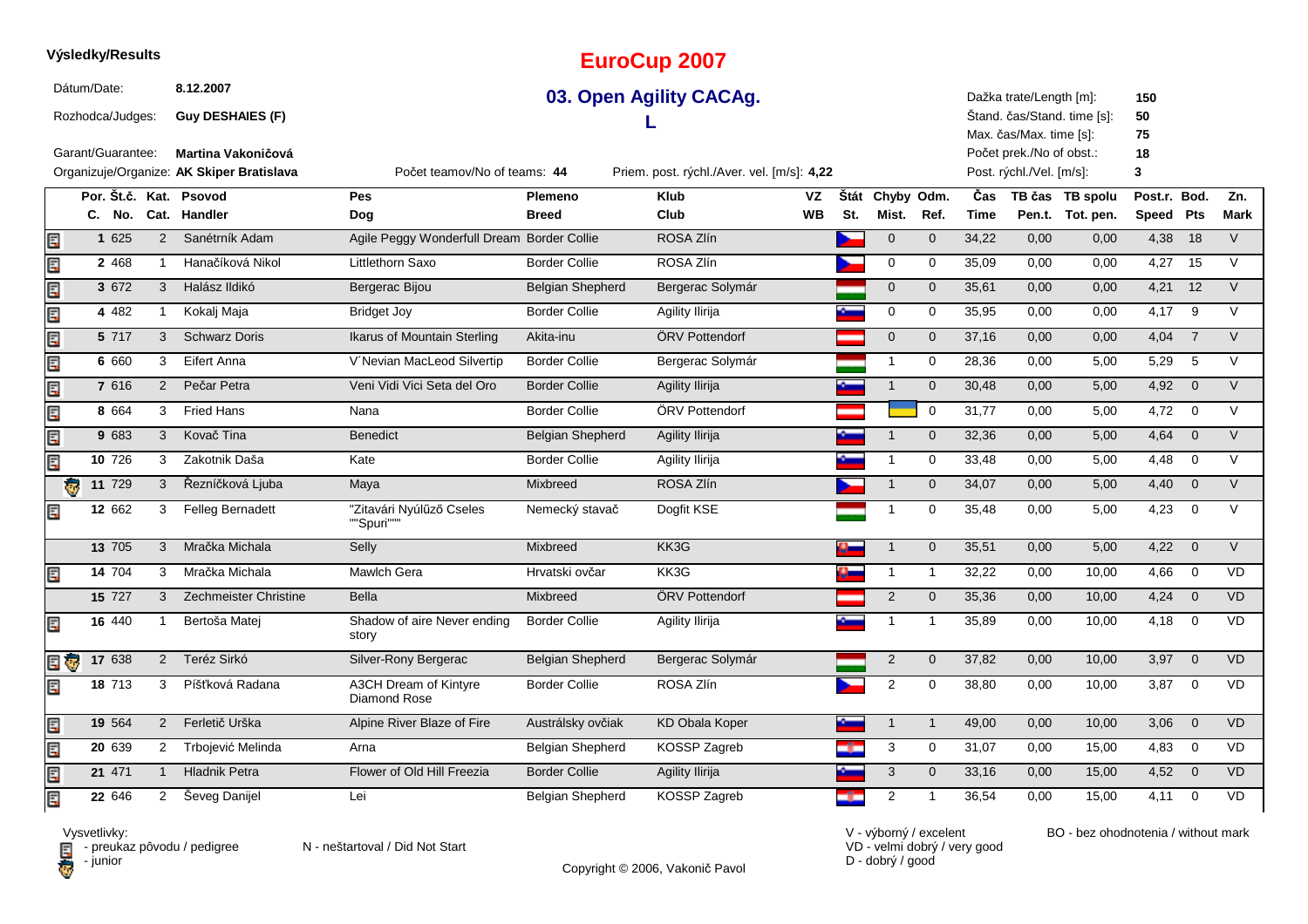|    | Dátum/Date:       |        |                | 8.12.2007                                 |                                                 |                                  | 03. Open Agility CACAg.                    |    |             |                 |                |                | Dažka trate/Length [m]:                             |                             | 150            |                                   |                  |
|----|-------------------|--------|----------------|-------------------------------------------|-------------------------------------------------|----------------------------------|--------------------------------------------|----|-------------|-----------------|----------------|----------------|-----------------------------------------------------|-----------------------------|----------------|-----------------------------------|------------------|
|    | Rozhodca/Judges:  |        |                | <b>Guy DESHAIES (F)</b>                   |                                                 |                                  |                                            |    |             |                 |                |                |                                                     | Štand. čas/Stand. time [s]: | 50             |                                   |                  |
|    | Garant/Guarantee: |        |                | <b>Martina Vakoničová</b>                 |                                                 |                                  |                                            |    |             |                 |                |                | Max. čas/Max. time [s]:<br>Počet prek./No of obst.: |                             | 75<br>18       |                                   |                  |
|    |                   |        |                | Organizuje/Organize: AK Skiper Bratislava | Počet teamov/No of teams: 44                    |                                  | Priem. post. rýchl./Aver. vel. [m/s]: 4,22 |    |             |                 |                |                | Post. rýchl./Vel. [m/s]:                            |                             | 3              |                                   |                  |
|    |                   |        |                | Por. Št.č. Kat. Psovod                    | <b>Pes</b>                                      | <b>Plemeno</b>                   | <b>Klub</b>                                | VZ |             | Štát Chyby Odm. |                | Čas            |                                                     | TB čas TB spolu             | Post.r. Bod.   |                                   | Zn.              |
|    |                   | C. No. |                | Cat. Handler                              | Dog                                             | <b>Breed</b>                     | Club                                       | WВ | St.         | Mist. Ref.      |                | <b>Time</b>    |                                                     | Pen.t. Tot. pen.            | Speed Pts      |                                   | <b>Mark</b>      |
| E  |                   | 23 609 | $\overline{2}$ | Noč Iztok                                 | Shadow of Aire Lucky Star -<br>Laki             | Airedale terrier                 | Agility Ilirija                            |    |             | $\overline{4}$  | $\Omega$       | 34,12          | 0,00                                                | 20,00                       | 4,40           | $\overline{0}$                    | D                |
| E  |                   | 24 569 | $\mathbf{2}$   | Hanačíková Nikol                          | <b>Ghost of Pinewood Country</b>                | <b>Border Collie</b>             | ROSA Zlín                                  |    |             | 3               | -1             | 35,20          | 0,00                                                | 20,00                       | 4,26           | $\mathbf 0$                       | D                |
| E  |                   | 25 648 | $\overline{2}$ | Čivčija Željka                            | Rona                                            | Labrador Retriever               | KOSSP Zagreb                               |    |             | $\overline{4}$  | $\mathbf{1}$   | 42,30          | 0,00                                                | 25,00                       | 3,55           | $\mathbf{0}$                      | D                |
| E  |                   | 26 545 |                | Ušelová Petra                             | Elegance Sun Black Chevers                      | <b>Border Collie</b>             | ROSA Zlín                                  |    |             | 5               | $\overline{2}$ | 37,16          | 0,00                                                | 35,00                       | 4,04           | $\mathbf 0$                       | <b>BO</b>        |
| E  |                   | 27 493 | $\mathbf{1}$   | Lejsková Jana                             | Excellent Chels Black Chevers Border Collie     |                                  | ROSA Zlín                                  |    |             | 3               | $\mathbf{1}$   | 68,64          | 18,64                                               | 38,64                       | 2,19           | $\overline{0}$                    | <b>BO</b>        |
| E  |                   | 433    |                | Andreas Mayer                             | Incredible ARKON Black<br>Chevers               | <b>Border Collie</b>             | ÖRV Ebreichsdorf                           |    |             | $\Omega$        | $\Omega$       |                |                                                     |                             |                | $\Omega$                          | $\overline{DIS}$ |
|    |                   | 438    |                | Benešová Kateřina                         | Porsche                                         | Európsky saňový pes Amonra Čebín |                                            |    |             |                 | $\Omega$       |                |                                                     |                             |                | $\overline{0}$<br>$\sim$ 10 $\pm$ | DIS              |
| Ę  |                   | 458    | $\mathbf 1$    | Gajdošová Veronika                        | I'm Black Chevers                               | <b>Border Collie</b>             | Canis Club Cífer                           |    | $\bullet^-$ | $\mathbf 0$     | $\mathbf 0$    | $\sim$         |                                                     | $\sim$                      | $\sim$         | $\overline{0}$                    | $\overline{DIS}$ |
| E. |                   | 489    | 1              | Káli Anita                                | King Arthur of Forestry Farm                    | <b>Border Collie</b>             | Állatszigeti KKI                           |    |             | $\overline{0}$  | $\Omega$       |                |                                                     |                             |                | $\overline{0}$                    | DIS              |
| Ę  |                   | 499    | -1             | Mikec Manca                               | Bode Jeronimo in blue<br>Ovčarski               | <b>Border Collie</b>             | Agility Ilirija                            |    |             | $\mathbf 0$     | $\Omega$       |                |                                                     | $\sim$                      | $\blacksquare$ | $\overline{0}$                    | <b>DIS</b>       |
| E  |                   | 555    | 1              | Vrbančič Mojca                            | Gayatri Bhargo - Gayo                           | <b>Border Collie</b>             | Agility Ilirija                            |    |             | $\mathbf 0$     | $\mathbf{0}$   |                |                                                     | $\blacksquare$              |                | $- 0$                             | <b>DIS</b>       |
| E  |                   | 608    | $\overline{2}$ | Noč Iztok                                 | Jonfi New Spirit - Bloo                         | Austrálsky ovčiak                | Agility Ilirija                            |    |             | $\mathbf 0$     | $\mathbf 0$    |                |                                                     |                             |                | $\overline{\mathbf{0}}$           | $\overline{DIS}$ |
| Ē, |                   | 566    | $\overline{2}$ | Halász Ildikó                             | Tessa Bergerac                                  | <b>Belgian Shepherd</b>          | Bergerac Solymár                           |    |             | $\mathbf{0}$    | $\Omega$       |                |                                                     |                             |                | $- 0$                             | $\overline{DIS}$ |
| 國  |                   | 573    | $\overline{2}$ | Jakab Erika                               | "Action Amazing Shepherd<br>Of Aqua ""Jackie""" | <b>Border Collie</b>             | Állatszigeti KKI                           |    |             | 0               | 0              |                |                                                     |                             | $\blacksquare$ | $\overline{0}$                    | DIS              |
| E  |                   | 631    | $2^{\circ}$    | Steppan Gabi                              | """Josh"" Liza"                                 | <b>Border Collie</b>             | ÖGV Wiental                                |    |             | $\mathbf{0}$    | $\mathbf{0}$   |                |                                                     |                             |                | $\overline{0}$                    | <b>DIS</b>       |
| 同  |                   | 647    | $\mathbf{2}$   | Štrukelj Maja                             | <b>Gingerbell Fatal Attraction</b>              | <b>Border Collie</b>             | Agility Ilirija                            |    |             | $\mathbf 0$     | $\Omega$       |                |                                                     |                             |                | $- 0$                             | <b>DIS</b>       |
|    |                   | 641    | 2              | Varró Gábor                               | Dorka                                           | Deutscher<br>Schäferhund         | Dogfit KSE                                 |    |             | $\mathbf{0}$    | $\Omega$       |                |                                                     |                             |                | $\overline{0}$                    | $\overline{DIS}$ |
| E  |                   | 659    | 3              | Eifert Anna                               | Bergerac Fax Chester                            | Belgian Shepherd                 | Bergerac Solymár                           |    |             | $\mathbf 0$     | $\Omega$       | $\overline{a}$ |                                                     |                             |                | $\overline{0}$                    | <b>DIS</b>       |
| E. |                   | 675    | 3              | Hanačíková Nikol                          | Wonder of Kate's Sam vom<br>Beutenhof           | <b>Border Collie</b>             | ROSA Zlín                                  |    |             | $\mathbf{0}$    | $\mathbf{0}$   |                |                                                     |                             |                | $\overline{0}$                    | DIS              |
| E  |                   | 680    | 3              | Ivanič Primož                             | Aron                                            | <b>Border Collie</b>             | KD Ajdovščina                              |    |             | 0               | 0              |                |                                                     |                             |                | $- 0$                             | DIS              |

**EuroCup 2007**



**Výsledky/Results**

Vysvetlivky:<br>⊟ - preukaz pôvodu / pedigree N - neštartoval / Did Not Start

Copyright © 2006, Vakonič Pavol

VD - velmi dobrý / very good D - dobrý / good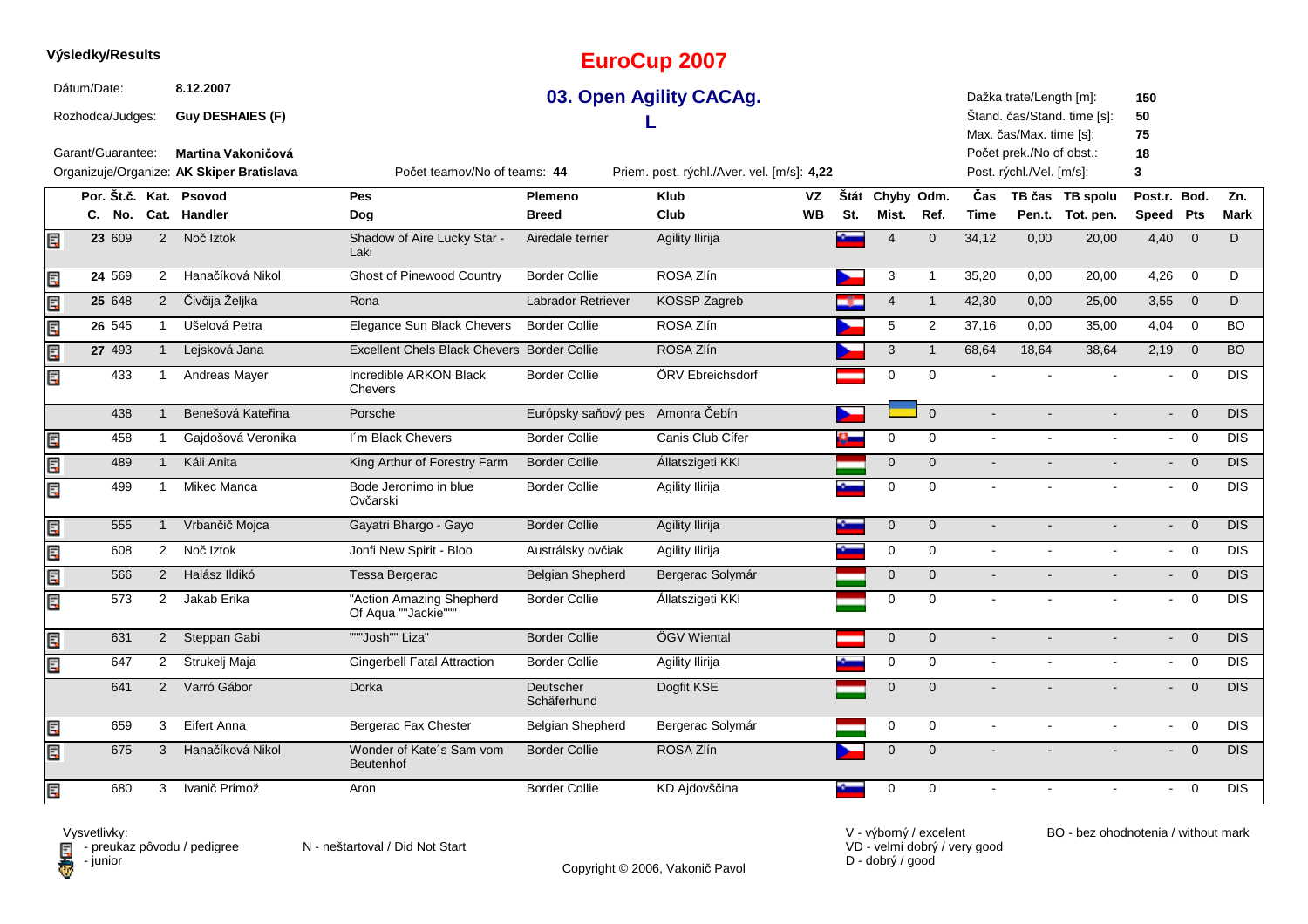|   |             | Výsledky/Results      |      |                                           |                                       |                      | <b>EuroCup 2007</b>                        |    |     |                 |      |      |                          |                             |                |                |            |
|---|-------------|-----------------------|------|-------------------------------------------|---------------------------------------|----------------------|--------------------------------------------|----|-----|-----------------|------|------|--------------------------|-----------------------------|----------------|----------------|------------|
|   | Dátum/Date: |                       |      | 8.12.2007                                 |                                       |                      | 03. Open Agility CACAg.                    |    |     |                 |      |      | Dažka trate/Length [m]:  |                             | 150            |                |            |
|   |             | Rozhodca/Judges:      |      | <b>Guy DESHAIES (F)</b>                   |                                       |                      |                                            |    |     |                 |      |      |                          | Štand. čas/Stand. time [s]: | 50             |                |            |
|   |             |                       |      |                                           |                                       |                      |                                            |    |     |                 |      |      | Max. čas/Max. time [s]:  |                             | 75             |                |            |
|   |             | Garant/Guarantee:     |      | Martina Vakoničová                        |                                       |                      |                                            |    |     |                 |      |      | Počet prek./No of obst.: |                             | 18             |                |            |
|   |             |                       |      | Organizuje/Organize: AK Skiper Bratislava | Počet teamov/No of teams: 44          |                      | Priem. post. rýchl./Aver. vel. [m/s]: 4,22 |    |     |                 |      |      | Post. rýchl./Vel. [m/s]: |                             | 3              |                |            |
|   |             | Por. Št.č. Kat.       |      | Psovod                                    | Pes                                   | Plemeno              | <b>Klub</b>                                | VZ |     | Štát Chyby Odm. |      | Cas  |                          | TB čas TB spolu             | Post.r. Bod.   |                | Zn.        |
|   | C.          | No.                   | Cat. | Handler                                   | Dog                                   | <b>Breed</b>         | Club                                       | WB | St. | Mist.           | Ref. | Time |                          | Pen.t. Tot. pen.            | Speed Pts      |                | Mark       |
| Ę |             | 725                   | 3    | Zakotnik Daša                             | Shadow of aire Noire at Blanc         | <b>Border Collie</b> | Agility Ilirija                            |    |     | 0               |      |      |                          |                             | $\sim$         | $\overline{0}$ | <b>DIS</b> |
| Ę |             | 682                   | 3    | Kokalj Anabella                           | Ulm de la Fontaine des<br>Schletterus | Berger des Pyrenées  | ŠKK Vrhnika                                |    |     | 0               | 0    |      |                          |                             | $\blacksquare$ | $\mathbf 0$    | <b>DIS</b> |
|   |             | Štatistika/Statistics |      |                                           |                                       |                      |                                            |    |     |                 |      |      |                          |                             |                |                |            |

Štartovalo/Total count: 44 Diskvalifikácie/Disqualification: 38,64 % (17)Čisto/Clean runs: 11,36 % (5) Max. post. r./Max. speed:5,29 m/s Max. čist. post. r./Max. speed clean run: 4,38 m/sMin. post. r./Min. speed: 2,18 m/s Priemerná post. r./Average speed: 4,22 m/s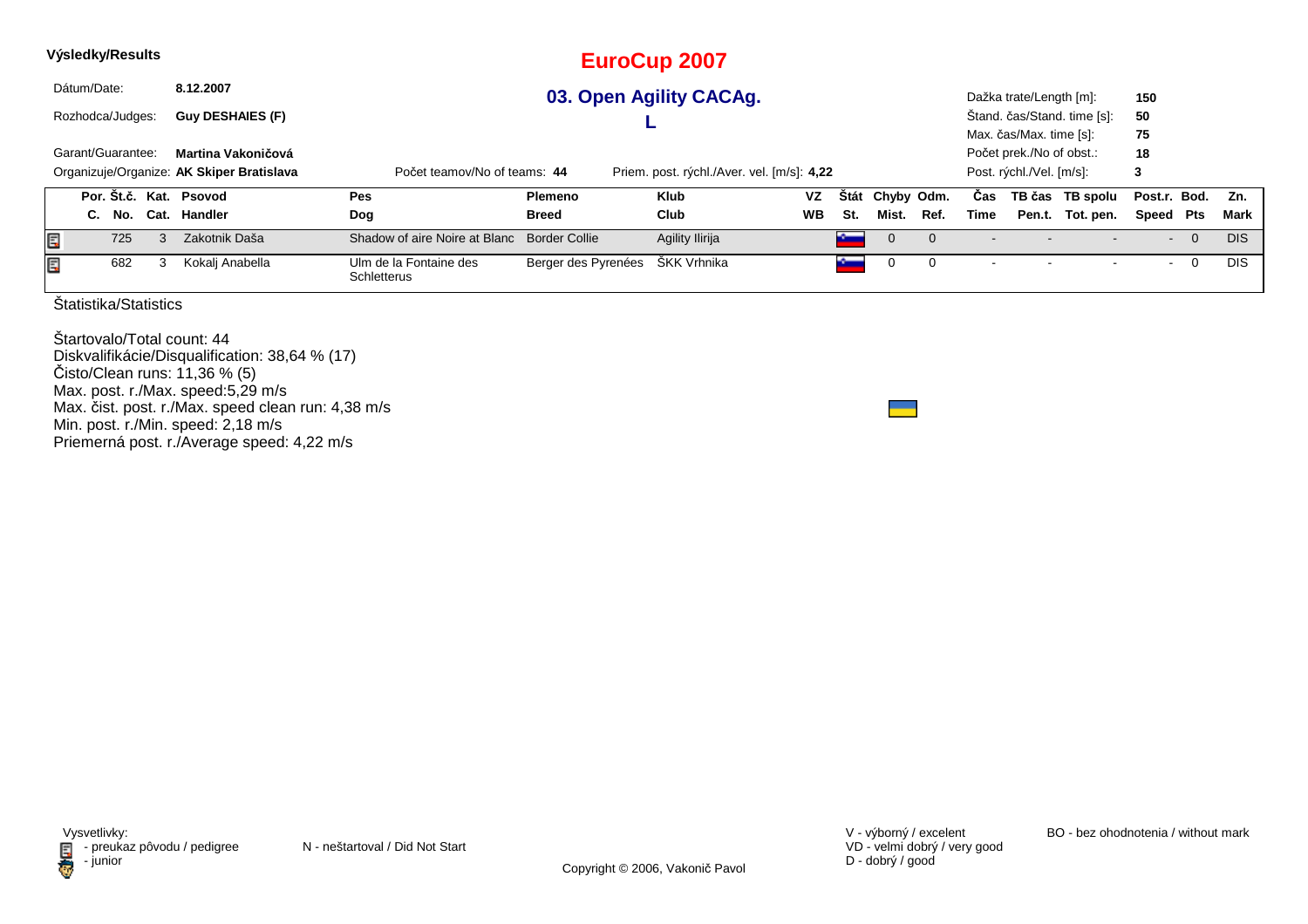|    | Výsledky/Results  |        |                                           |                                                    |                                         | <b>EuroCup 2007</b>                        |           |      |              |            |       |                          |                             |                          |          |            |
|----|-------------------|--------|-------------------------------------------|----------------------------------------------------|-----------------------------------------|--------------------------------------------|-----------|------|--------------|------------|-------|--------------------------|-----------------------------|--------------------------|----------|------------|
|    | Dátum/Date:       |        | 8.12.2007                                 |                                                    |                                         | 07. Skúška                                 |           |      |              |            |       | Dažka trate/Length [m]:  |                             | 135                      |          |            |
|    | Rozhodca/Judges:  |        | <b>Guy DESHAIES (F)</b>                   |                                                    |                                         | S <sub>1</sub>                             |           |      |              |            |       |                          | Stand. čas/Stand. time [s]: | 45                       |          |            |
|    |                   |        |                                           |                                                    |                                         |                                            |           |      |              |            |       | Max. čas/Max. time [s]:  |                             | 68                       |          |            |
|    | Garant/Guarantee: |        | Martina Vakoničová                        |                                                    |                                         |                                            |           |      |              |            |       | Počet prek./No of obst.: |                             | 18                       |          |            |
|    |                   |        | Organizuje/Organize: AK Skiper Bratislava | Počet teamov/No of teams: 7                        |                                         | Priem. post. rýchl./Aver. vel. [m/s]: 3,06 |           |      |              |            |       | Post. rýchl./Vel. [m/s]: |                             | 3                        |          |            |
|    |                   |        | Por. Št.č. Kat. Psovod                    | Pes                                                | Plemeno                                 | <b>Klub</b>                                | <b>VZ</b> | Stát |              | Chyby Odm. | Cas   |                          | TB čas TB spolu             | Post.r. Bod.             |          | Zn.        |
|    |                   | C. No. | Cat. Handler                              | Dog                                                | <b>Breed</b>                            | Club                                       | <b>WB</b> | St.  | Mist.        | Ref.       | Time  | Pen.t.                   | Tot. pen.                   | Speed                    | Pts      | Mark       |
| Ē, |                   | 1 61   | Vondrová Zuzana                           | Janika Lovec z Dračína                             | <b>Border Terrier</b>                   | FirstMate Narya Praha                      |           |      | 0            | 0          | 37,89 | 0,00                     | 0,00                        | 3,56                     | 18       |            |
| Ę  |                   | 2 60   | Vlajku Eszter                             | Ch. Blue-Star Quelle                               | Zwergpinscher                           | Bergerac Solymár                           |           |      | 0            |            | 43,21 | 0,00                     | 5,00                        | 3,12                     | 15       |            |
| Ę  |                   | 3 29   | Káli Anita                                | Affie                                              | Bichon á poil frisé                     | Allatszigeti KKI                           |           |      | 0            |            | 46,67 | 1,67                     | 6,67                        | 2,89                     | 12       | <b>VD</b>  |
| Ę  |                   | 4 14   | <b>Fried Hans</b>                         | Chili von der Haunimühle                           | <b>Shetland Sheepdog</b>                | ÖRV Pottendorf                             |           |      | 0            | 2          | 39,48 | 0,00                     | 10,00                       | 3,42                     | - 9      | <b>VD</b>  |
| Ę  |                   | 58     | Bzdúšková Kamila                          | Anette Sweet Awillon                               | Epagneul nain<br>continental - Papillon | <b>MKA Ister BA</b>                        |           | o.   | 0            |            | 58,10 | 13,10                    | 18,10                       | 2,32                     | -7       | D          |
| Ę  |                   | 64     | Černigoj David                            | <b>Missy</b>                                       | <b>Jack Russel Terrier</b>              | KD Ajdovščina                              |           |      | $\mathbf{0}$ | $\Omega$   |       |                          |                             | $\blacksquare$           | $\Omega$ | <b>DIS</b> |
| Ē, |                   | 18     | Imrefalvi Ildikó                          | Friendship with the Short-<br>legged Edgar (Ervin) | <b>Petit Basset Griffon</b><br>Vendéen  | Dogfit KSE                                 |           |      |              | 0          |       |                          |                             | $\overline{\phantom{a}}$ | 0        | <b>DIS</b> |

Štartovalo/Total count: 7 Diskvalifikácie/Disqualification: 28,57 % (2) Čisto/Clean runs: 14,29 % (1) Max. post. r./Max. speed:3,56 m/s Max. čist. post. r./Max. speed clean run: 3,56 m/s Min. post. r./Min. speed: 2,32 m/sPriemerná post. r./Average speed: 3,06 m/s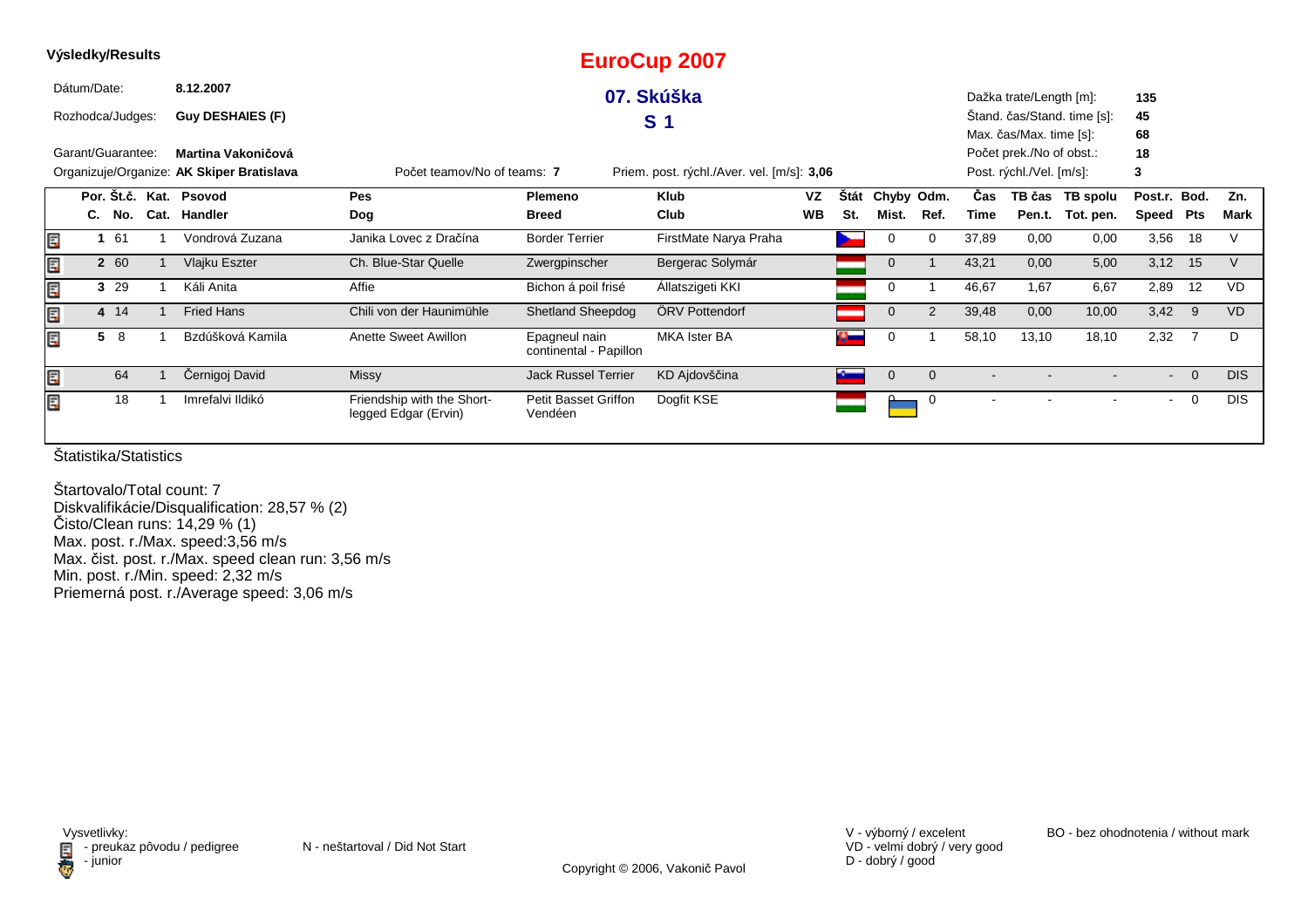|     | Výsledky/Results                                                                                                       |         |      |                         |                         |                    | <b>EuroCup 2007</b> |           |                     |                 |                |       |                          |                             |              |                |            |
|-----|------------------------------------------------------------------------------------------------------------------------|---------|------|-------------------------|-------------------------|--------------------|---------------------|-----------|---------------------|-----------------|----------------|-------|--------------------------|-----------------------------|--------------|----------------|------------|
|     | Dátum/Date:                                                                                                            |         |      | 8.12.2007               |                         |                    | 08. Skúška          |           |                     |                 |                |       | Dažka trate/Length [m]:  |                             | 135          |                |            |
|     | Rozhodca/Judges:                                                                                                       |         |      | <b>Guy DESHAIES (F)</b> |                         |                    | M 1                 |           |                     |                 |                |       |                          | Stand. čas/Stand. time [s]: | 45           |                |            |
|     |                                                                                                                        |         |      |                         |                         |                    |                     |           |                     |                 |                |       | Max. čas/Max. time [s]:  |                             | 68           |                |            |
|     | Garant/Guarantee:<br>Martina Vakoničová                                                                                |         |      |                         |                         |                    |                     |           |                     |                 |                |       | Počet prek./No of obst.: |                             | 18           |                |            |
|     | Organizuje/Organize: AK Skiper Bratislava<br>Priem. post. rýchl./Aver. vel. [m/s]: 2,79<br>Počet teamov/No of teams: 5 |         |      |                         |                         |                    |                     |           |                     |                 |                |       | Post. rýchl./Vel. [m/s]: |                             | 3            |                |            |
|     |                                                                                                                        |         |      | Por. Št.č. Kat. Psovod  | Pes                     | <b>Plemeno</b>     | <b>Klub</b>         | <b>VZ</b> |                     | Štát Chyby Odm. |                | Cas   |                          | TB čas TB spolu             | Post.r. Bod. |                | Zn.        |
|     |                                                                                                                        | C. No.  | Cat. | Handler                 | Dog                     | <b>Breed</b>       | Club                | <b>WB</b> | St.                 | Mist.           | Ref.           | Time  |                          | Pen.t. Tot. pen.            | Speed Pts    |                | Mark       |
|     |                                                                                                                        | 1 289   |      | <b>Vanicsek Beatrix</b> | Murphy                  | <b>Bulldog</b>     | Dogfit KSE          |           |                     | $\mathbf 0$     |                | 38,16 | 0,00                     | 5,00                        | 3,54         | 18             |            |
| Ē,  |                                                                                                                        | 2 3 1 0 | 3    | Deshaies Sylvie         | Buzz                    | <b>Fox Terrier</b> |                     |           |                     | 0               | 2              | 57,73 | 12,73                    | 22,73                       | 2,34         | 15             | D          |
|     |                                                                                                                        | 3 2 3 1 |      | Imrefalvi Ildikó        | Pepe                    | Mixbreed           | Dogfit KSE          |           |                     | $\overline{2}$  |                | 53,93 | 8,93                     | 28,93                       | 2,50         | 12             | <b>BO</b>  |
| e o |                                                                                                                        | 229     |      | Hučková Michaela        | Acushla Tricolor dream  | Beagle             | AK Skiper BA        |           | $\alpha$            | 0               | $\Omega$       |       |                          |                             | $\sim$       | $\overline{0}$ | <b>DIS</b> |
| Ę   |                                                                                                                        | 259     |      | Skupina Bohumil         | Elma Astako             | Zwergschnauzer     | ROSA Zlín           |           |                     | $\mathbf 0$     | $\overline{0}$ |       |                          |                             | $\sim$       | $\overline{0}$ | <b>DIS</b> |
| Ē,  |                                                                                                                        | 237     |      | Ištoková Marketa        | Dumas od Rytíře Malovce | <b>Fox Terrier</b> | AK Skiper BA        |           | $\Omega_{\rm{max}}$ | 0               | 0              |       |                          |                             | $\sim$       | $\mathbf{0}$   | N          |

Štartovalo/Total count: 5 Diskvalifikácie/Disqualification: 40,00 % (2)Čisto/Clean runs: 0,00 % (0) Max. post. r./Max. speed:3,54 m/s Max. čist. post. r./Max. speed clean run: 0,00 m/s Min. post. r./Min. speed: 2,34 m/sPriemerná post. r./Average speed: 2,79 m/s

VD - velmi dobrý / very good D - dobrý / good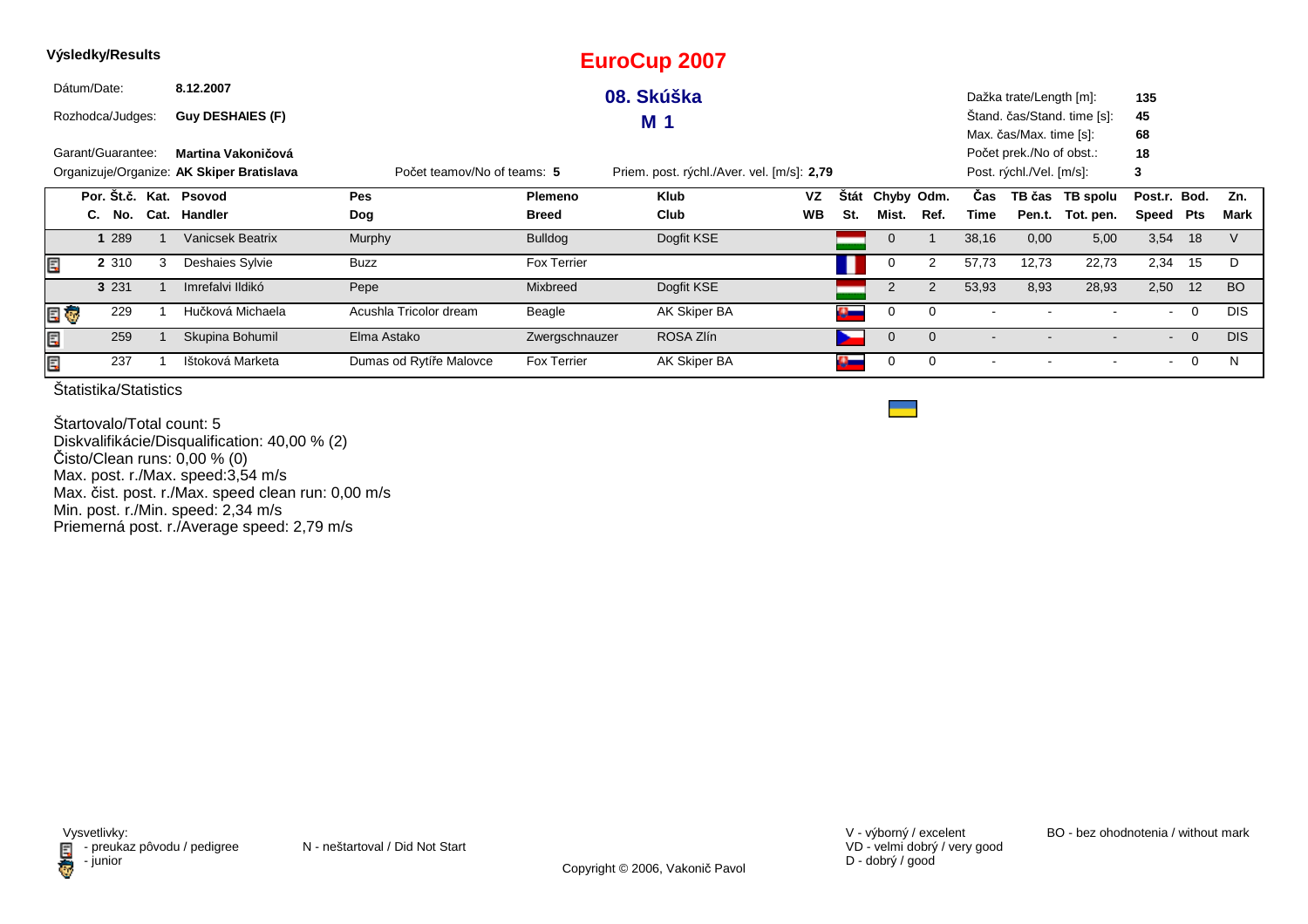|    | Výsledky/Results  |                                           |                                             |                      | <b>EuroCup 2007</b>                        |           |             |                |                |                |                          |                             |                |                          |            |
|----|-------------------|-------------------------------------------|---------------------------------------------|----------------------|--------------------------------------------|-----------|-------------|----------------|----------------|----------------|--------------------------|-----------------------------|----------------|--------------------------|------------|
|    | Dátum/Date:       | 8.12.2007                                 |                                             |                      | 09. Skúška                                 |           |             |                |                |                | Dažka trate/Length [m]:  |                             | 150            |                          |            |
|    | Rozhodca/Judges:  | <b>Guy DESHAIES (F)</b>                   |                                             |                      | L 1                                        |           |             |                |                |                |                          | Štand. čas/Stand. time [s]: | 50             |                          |            |
|    |                   |                                           |                                             |                      |                                            |           |             |                |                |                | Max. čas/Max. time [s]:  |                             | 75             |                          |            |
|    | Garant/Guarantee: | Martina Vakoničová                        |                                             |                      |                                            |           |             |                |                |                | Počet prek./No of obst.: |                             | 18             |                          |            |
|    |                   | Organizuje/Organize: AK Skiper Bratislava | Počet teamov/No of teams: 12                |                      | Priem. post. rýchl./Aver. vel. [m/s]: 4,04 |           |             |                |                |                | Post. rýchl./Vel. [m/s]: |                             | 3              |                          |            |
|    |                   | Por. Št.č. Kat. Psovod                    | Pes                                         | Plemeno              | <b>Klub</b>                                | <b>VZ</b> | <b>Stát</b> | Chyby Odm.     |                | Čas            |                          | TB čas TB spolu             | Post.r. Bod.   |                          | Zn.        |
|    | C. No.            | Cat. Handler                              | Dog                                         | <b>Breed</b>         | Club                                       | <b>WB</b> | St.         | Mist.          | Ref.           | <b>Time</b>    |                          | Pen.t. Tot. pen.            | Speed Pts      |                          | Mark       |
| E  | 1 471             | <b>Hladnik Petra</b>                      | Flower of Old Hill Freezia                  | <b>Border Collie</b> | Agility Ilirija                            |           |             | $\mathbf 0$    | $\overline{0}$ | 33,20          | 0,00                     | 0,00                        | 4,52           | 18                       | $\vee$     |
| E  | 2 4 4 0           | Bertoša Matej                             | Shadow of aire Never ending<br>story        | <b>Border Collie</b> | Agility Ilirija                            |           |             |                | $\mathbf 0$    | 30,45          | 0,00                     | 5,00                        | 4,93           | 15                       | V          |
|    | 3 4 3 8           | Benešová Kateřina                         | Porsche                                     | Európsky saňový pes  | Amonra Čebín                               |           |             |                | -1             | 44,77          | 0,00                     | 10,00                       | 3,35           | 12                       | <b>VD</b>  |
| E  | 4 4 9 3           | Lejsková Jana                             | Excellent Chels Black Chevers Border Collie |                      | ROSA Zlín                                  |           |             | 3              | $\Omega$       | 30,70          | 0,00                     | 15,00                       | 4,89           | 9                        | <b>VD</b>  |
| E  | 5 489             | Káli Anita                                | King Arthur of Forestry Farm                | <b>Border Collie</b> | Állatszigeti KKI                           |           |             | $\overline{4}$ | $\Omega$       | 41,09          | 0,00                     | 20,00                       | 3,65           | $\overline{7}$           | D          |
| Ę  | 6 545             | Ušelová Petra                             | Elegance Sun Black Chevers                  | <b>Border Collie</b> | ROSA Zlín                                  |           |             |                |                | 33,61          | 0,00                     | 25,00                       | 4,46           | -5                       | D          |
| Er | 7 4 5 8           | Gajdošová Veronika                        | I'm Black Chevers                           | <b>Border Collie</b> | Canis Club Cífer                           |           |             |                | $\overline{2}$ | 60,39          | 10,39                    | 35,39                       | 2,48           | $\overline{0}$           | <b>BO</b>  |
| E  | 433               | <b>Andreas Mayer</b>                      | Incredible ARKON Black<br>Chevers           | <b>Border Collie</b> | ÖRV Ebreichsdorf                           |           |             | $\mathbf 0$    | $\Omega$       | $\blacksquare$ |                          |                             | $\sim$         | $\overline{0}$           | <b>DIS</b> |
| E  | 468               | Hanačíková Nikol                          | Littlethorn Saxo                            | <b>Border Collie</b> | ROSA Zlín                                  |           |             | $\mathbf 0$    | $\overline{0}$ | $\blacksquare$ |                          | $\overline{\phantom{0}}$    | $\sim$         | $\overline{0}$           | <b>DIS</b> |
| E  | 482               | Kokalj Maja                               | Bridget Joy                                 | <b>Border Collie</b> | Agility Ilirija                            |           |             | 0              | $\mathbf 0$    | $\sim$         | $\blacksquare$           | $\overline{\phantom{0}}$    |                | $- 0$                    | <b>DIS</b> |
| Ē, | 499               | Mikec Manca                               | Bode Jeronimo in blue<br>Ovčarski           | <b>Border Collie</b> | Agility Ilirija                            |           |             | $\mathbf 0$    | $\mathbf{0}$   |                |                          |                             | $\blacksquare$ | $\overline{\phantom{0}}$ | <b>DIS</b> |
| E  | 555               | Vrbančič Mojca                            | Gayatri Bhargo - Gayo                       | <b>Border Collie</b> | Agility Ilirija                            |           |             | 0              | $\Omega$       |                |                          |                             |                | $\overline{0}$           | <b>DIS</b> |

Štartovalo/Total count: 12 Diskvalifikácie/Disqualification: 41,67 % (5) Čisto/Clean runs: 8,33 % (1) Max. post. r./Max. speed:4,93 m/s Max. čist. post. r./Max. speed clean run: 4,52 m/sMin. post. r./Min. speed: 2,48 m/s Priemerná post. r./Average speed: 4,04 m/s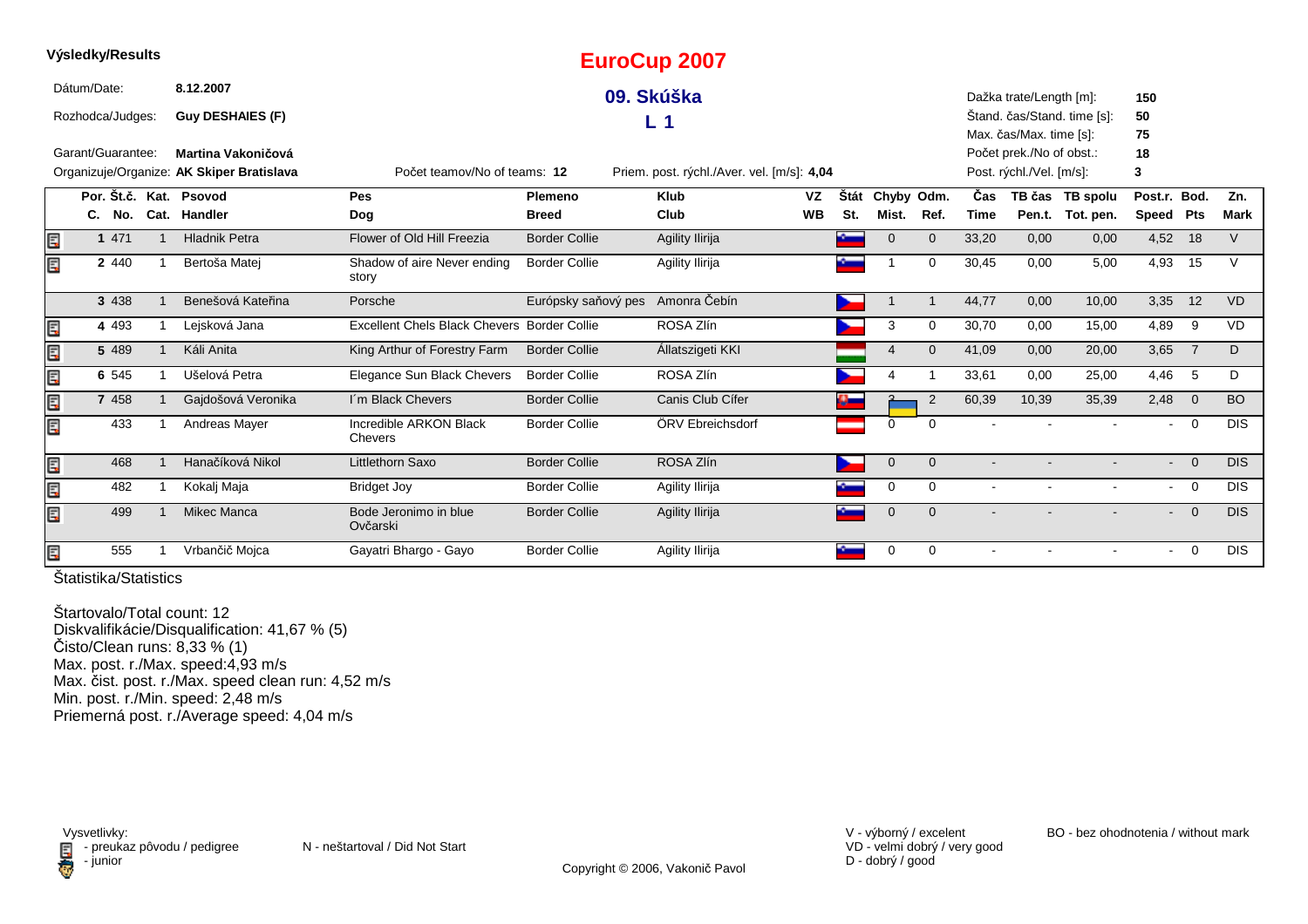|   | Výsledky/Results  |        |                |                                           |                              |                            | <b>EuroCup 2007</b>                        |           |             |             |          |                          |                          |                             |                |                |            |
|---|-------------------|--------|----------------|-------------------------------------------|------------------------------|----------------------------|--------------------------------------------|-----------|-------------|-------------|----------|--------------------------|--------------------------|-----------------------------|----------------|----------------|------------|
|   | Dátum/Date:       |        |                | 8.12.2007                                 |                              |                            | 10. Skúška                                 |           |             |             |          |                          | Dažka trate/Length [m]:  |                             | 132            |                |            |
|   | Rozhodca/Judges:  |        |                | <b>Manuel ALFF (LUX)</b>                  |                              |                            | S <sub>2</sub>                             |           |             |             |          |                          |                          | Štand. čas/Stand. time [s]: | 41             |                |            |
|   |                   |        |                |                                           |                              |                            |                                            |           |             |             |          |                          | Max. čas/Max. time [s]:  |                             | 60             |                |            |
|   | Garant/Guarantee: |        |                | Martina Vakoničová                        |                              |                            |                                            |           |             |             |          |                          | Počet prek./No of obst.: |                             | 17             |                |            |
|   |                   |        |                | Organizuje/Organize: AK Skiper Bratislava | Počet teamov/No of teams: 10 |                            | Priem. post. rýchl./Aver. vel. [m/s]: 3,61 |           |             |             |          |                          | Post. rýchl./Vel. [m/s]: |                             | 3,2            |                |            |
|   |                   |        |                | Por. Št.č. Kat. Psovod                    | Pes                          | <b>Plemeno</b>             | <b>Klub</b>                                | VZ        | <b>Stát</b> | Chyby Odm.  |          | <b>Cas</b>               |                          | TB čas TB spolu             | Post.r. Bod.   |                | Zn.        |
|   |                   | C. No. |                | Cat. Handler                              | Dog                          | <b>Breed</b>               | Club                                       | <b>WB</b> | St.         | Mist.       | Ref.     | Time                     |                          | Pen.t. Tot. pen.            | Speed Pts      |                | Mark       |
|   |                   | 82     | 2              | Kovalčíková Lucia                         | Bellamia                     | <b>Jack Russel Terrier</b> | <b>Agility Pedigree BA</b>                 |           |             | 0           | $\Omega$ | 36,02                    | 0,00                     | 0,00                        | 3,66           | 18             | V          |
|   |                   | 2 116  | 2              | Parunov Nadija                            | Bombon Bon                   | Shipperke                  | <b>SKD Postojna</b>                        |           |             | $\Omega$    | $\Omega$ | 41,75                    | 0,75                     | 0,75                        | 3,16           | 15             | V          |
|   |                   | 3 85   | $\overline{2}$ | Krušinová Zuzana                          | Bonka                        | Mixbreed                   | AK Skiper BA                               |           |             | 0           | $\Omega$ | 45,00                    | 4,00                     | 4,00                        | 2,93           | 12             | V          |
|   |                   | 4 127  | $\overline{2}$ | Vakonič Pavol                             | Jessy                        | <b>Mixbreed</b>            | <b>AK Skiper BA</b>                        |           |             | 2           | $\Omega$ | 26,80                    | 0,00                     | 10,00                       | 4,93           | 9              | <b>VD</b>  |
|   |                   | 5 118  | $\overline{2}$ | Podolinská Jana                           | Nancy Bohemia Diplomat       | <b>Border Terrier</b>      | OSA VOSA Ostrava                           |           |             |             |          | 31,59                    | 0,00                     | 10,00                       | 4,18           | $\overline{7}$ | <b>VD</b>  |
|   |                   | 6 131  | 2              | Zelinková Martina                         | Okki Bonte                   | <b>Border Terrier</b>      | FirstMate Agility Mokré<br>Lazce           |           |             |             |          | 34,56                    | 0,00                     | 10,00                       | 3,82           | $-5$           | <b>VD</b>  |
| E |                   | 7 69   | 2              | Baďová Jana                               | Schadehorns Milka - Shelly   | Parson Russel Terrier      | KK3G                                       |           | Œ           |             |          | 40,83                    | 0,00                     | 10,00                       | 3,23           | $\overline{0}$ | <b>VD</b>  |
|   | Ģ                 | 8 113  | 2              | Olejár Samuel                             | Yran Modrá Orchidea          | <b>Yorkshire Terrier</b>   | <b>MKA TATRY Poprad</b>                    |           |             | $\Omega$    |          | 47,46                    | 6,46                     | 11,46                       | 2,78           | $\overline{0}$ | <b>VD</b>  |
| E |                   | 9 9 9  | $\overline{2}$ | Merklová Monika                           | Axa Ťapka                    | <b>Border Terrier</b>      | FirstMate Narya Praha                      |           |             |             | 2        | 34,48                    | 0,00                     | 15,00                       | 3,83           | $\overline{0}$ | <b>VD</b>  |
|   |                   | 119    | 2              | Potočná Blanka                            | Kario Banditt Lukato Gold    | Deutsche Spitz             | ROSA Zlín                                  |           |             | $\mathbf 0$ | $\Omega$ | $\overline{\phantom{a}}$ |                          |                             | $\sim$         | $\Omega$       | <b>DIS</b> |
|   | Ģ                 | 163    | 2              | Nagyová Lucia                             | Schumacher                   | Maltése                    | AK Skiper BA                               |           |             | 0           | $\Omega$ | $\blacksquare$           |                          |                             | $\blacksquare$ | $\overline{0}$ | N          |

Štartovalo/Total count: 10 Diskvalifikácie/Disqualification: 10,00 % (1) Čisto/Clean runs: 10,00 % (1) Max. post. r./Max. speed:4,93 m/sMax. čist. post. r./Max. speed clean run: 3,66 m/s Min. post. r./Min. speed: 2,78 m/s Priemerná post. r./Average speed: 3,61 m/s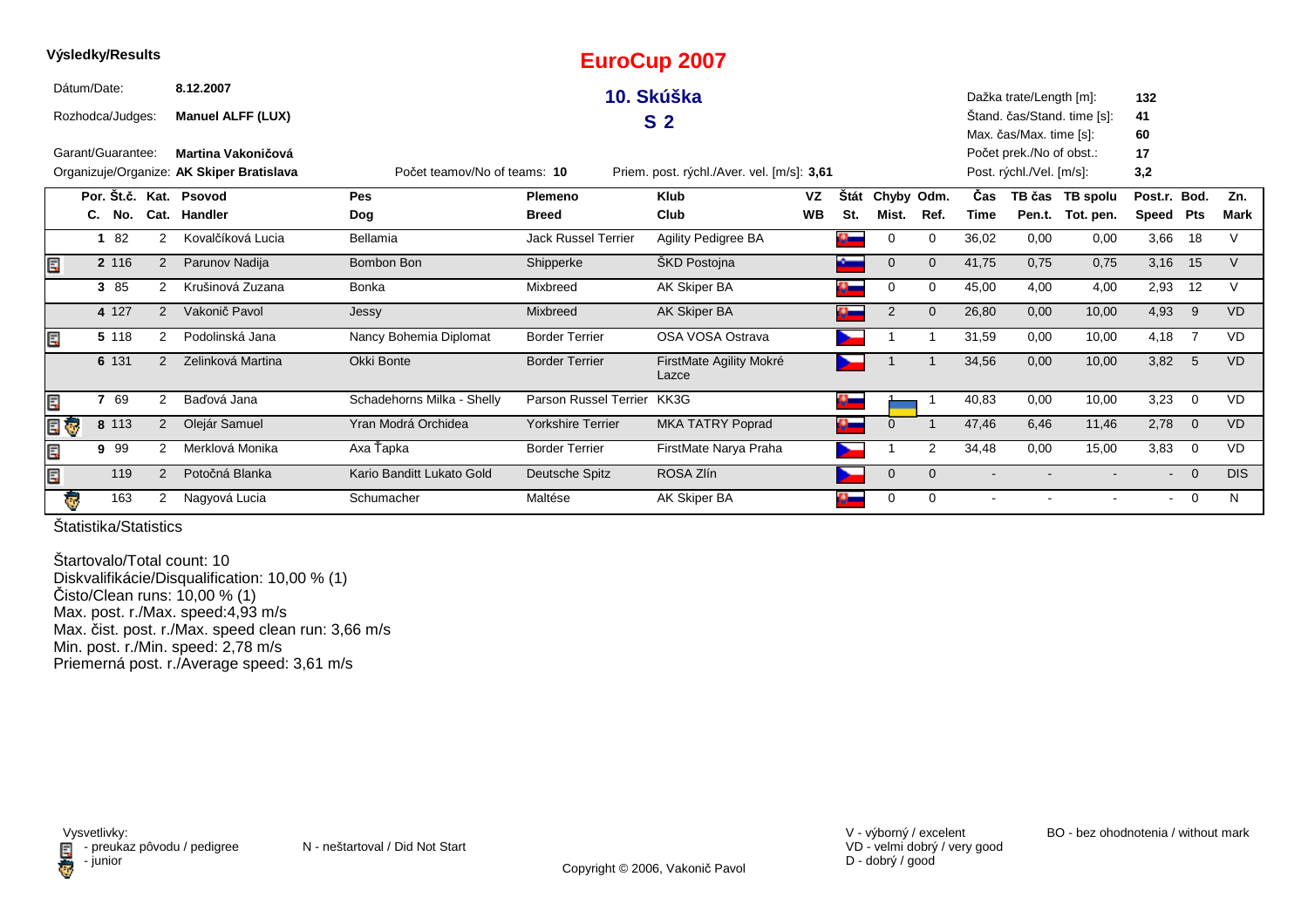|     | vysieaky/Results  |                |                                           |                                                |                                      | <b>EuroCup 2007</b>                        |           |          |                |                |             |                          |                             |                |                |             |
|-----|-------------------|----------------|-------------------------------------------|------------------------------------------------|--------------------------------------|--------------------------------------------|-----------|----------|----------------|----------------|-------------|--------------------------|-----------------------------|----------------|----------------|-------------|
|     | Dátum/Date:       |                | 8.12.2007                                 |                                                |                                      | 11. Skúška                                 |           |          |                |                |             | Dažka trate/Length [m]:  |                             | 132            |                |             |
|     | Rozhodca/Judges:  |                | <b>Manuel ALFF (LUX)</b>                  |                                                |                                      | M <sub>2</sub>                             |           |          |                |                |             |                          | Stand. čas/Stand. time [s]: | 40             |                |             |
|     |                   |                |                                           |                                                |                                      |                                            |           |          |                |                |             | Max. čas/Max. time [s]:  |                             | 59             |                |             |
|     | Garant/Guarantee: |                | Martina Vakoničová                        |                                                |                                      |                                            |           |          |                |                |             | Počet prek./No of obst.: |                             | 17             |                |             |
|     |                   |                | Organizuje/Organize: AK Skiper Bratislava | Počet teamov/No of teams: 11                   |                                      | Priem. post. rýchl./Aver. vel. [m/s]: 3,94 |           |          |                |                |             | Post. rýchl./Vel. [m/s]: |                             | 3,3            |                |             |
|     |                   |                | Por. Št.č. Kat. Psovod                    | Pes                                            | Plemeno                              | <b>Klub</b>                                | VZ        | Štát     | Chyby Odm.     |                | Čas         |                          | TB čas TB spolu             | Post.r. Bod.   |                | Zn.         |
|     | C.<br>No.         |                | Cat. Handler                              | Dog                                            | <b>Breed</b>                         | Club                                       | <b>WB</b> | St.      | Mist.          | Ref.           | <b>Time</b> |                          | Pen.t. Tot. pen.            | Speed Pts      |                | <b>Mark</b> |
| E   | 1 316             | 2              | Hlucháňová Kristína                       | Biski Roxy-Ag                                  | <b>Shetland Sheepdog</b>             | Agility Pedigree BA                        |           |          |                | $\mathbf 0$    | 28,42       | 0,00                     | 5,00                        | 4,64           | 18             | V           |
| E Ç | 2 3 2 4           | 2              | Hučková Michaela                          | Etosha Srdiečko                                | Beagle                               | <b>AK Skiper BA</b>                        |           | $\alpha$ |                | $\Omega$       | 31,32       | 0,00                     | 5,00                        | 4,21           | 15             | V           |
|     | 3 3 5 8           | 2              | Steppan Gabi                              | Lili Marleen                                   | Mixbreed                             | ÖGV Wiental                                |           |          | 0              |                | 40,74       | 0,74                     | 5,74                        | 3,24           | 12             | $\vee$      |
|     | 4 3 3 4           | 2              | Kačmáryová Katarína                       | Shoki z UVP                                    | <b>Mixbreed</b>                      | <b>KPKA Košice</b>                         |           |          | 2              | $\Omega$       | 30,01       | 0,00                     | 10,00                       | 4,40           | 9              | <b>VD</b>   |
| Ę   | 5 3 6 8           | 2              | Vetráková Zuzana                          | Aria Clea Malý Šúr                             | Parson Russel Terrier                | Canis Club Cífer                           |           |          | 2              | $\Omega$       | 31,90       | 0,00                     | 10,00                       | 4,14           | $\overline{7}$ | <b>VD</b>   |
|     | 6 3 3 1<br>Ģ      | 2              | Kaiserová Jana                            | <b>Nela</b>                                    | American Cocker<br>Spaniel           | AK Skiper BA                               |           | o.       | $\overline{2}$ | $\overline{0}$ | 37,15       | 0,00                     | 10,00                       | 3,55           | $-5$           | <b>VD</b>   |
| e o | 7 370             | $\overline{2}$ | Zajac Jakub                               | Flash ze Zámecké zahrady                       | <b>Manchester Terrier</b>            | Katmaj Opava                               |           |          |                |                | 33,85       | 0,00                     | 15,00                       | 3,90           | $\overline{0}$ | VD          |
| Ę   | 8 3 5 3           | 2              | Potočná Blanka                            | Scout De La Griffe<br>Pyreneenne               | Berger des Pyrenées                  | ROSA Zlín                                  |           |          |                | $\overline{2}$ | 38,54       | 0,00                     | 15,00                       | 3,43           | $\overline{0}$ | <b>VD</b>   |
| Ē.  | 311               | $\overline{2}$ | <b>Fried Hans</b>                         | Hamronie Bleue de la Ville<br>des Ambassadeurs | <b>Shetland Sheepdog</b>             | ÖRV Pottendorf                             |           |          | 0              | 0              |             |                          |                             | $\sim$         | $\mathbf 0$    | <b>DIS</b>  |
| E   | 319               | 2              | Hude Vesna                                | Ziza                                           | Mixbreed                             | Agility Ilirija                            |           |          |                | $\mathbf 0$    |             |                          |                             | $\sim$         | $\overline{0}$ | <b>DIS</b>  |
| E   | 372               | 2              | Zita Jelinek                              | Spellbound Evangelista                         | <b>Staffordshire Bull</b><br>Terrier | Monor SE                                   |           |          |                | $\mathbf 0$    |             |                          |                             | $\blacksquare$ | $\overline{0}$ | <b>DIS</b>  |

**Výsledky/Results**

Štartovalo/Total count: 11 Diskvalifikácie/Disqualification: 27,27 % (3) Čisto/Clean runs: 0,00 % (0) Max. post. r./Max. speed:4,64 m/s Max. čist. post. r./Max. speed clean run: 0,00 m/sMin. post. r./Min. speed: 3,24 m/s Priemerná post. r./Average speed: 3,94 m/s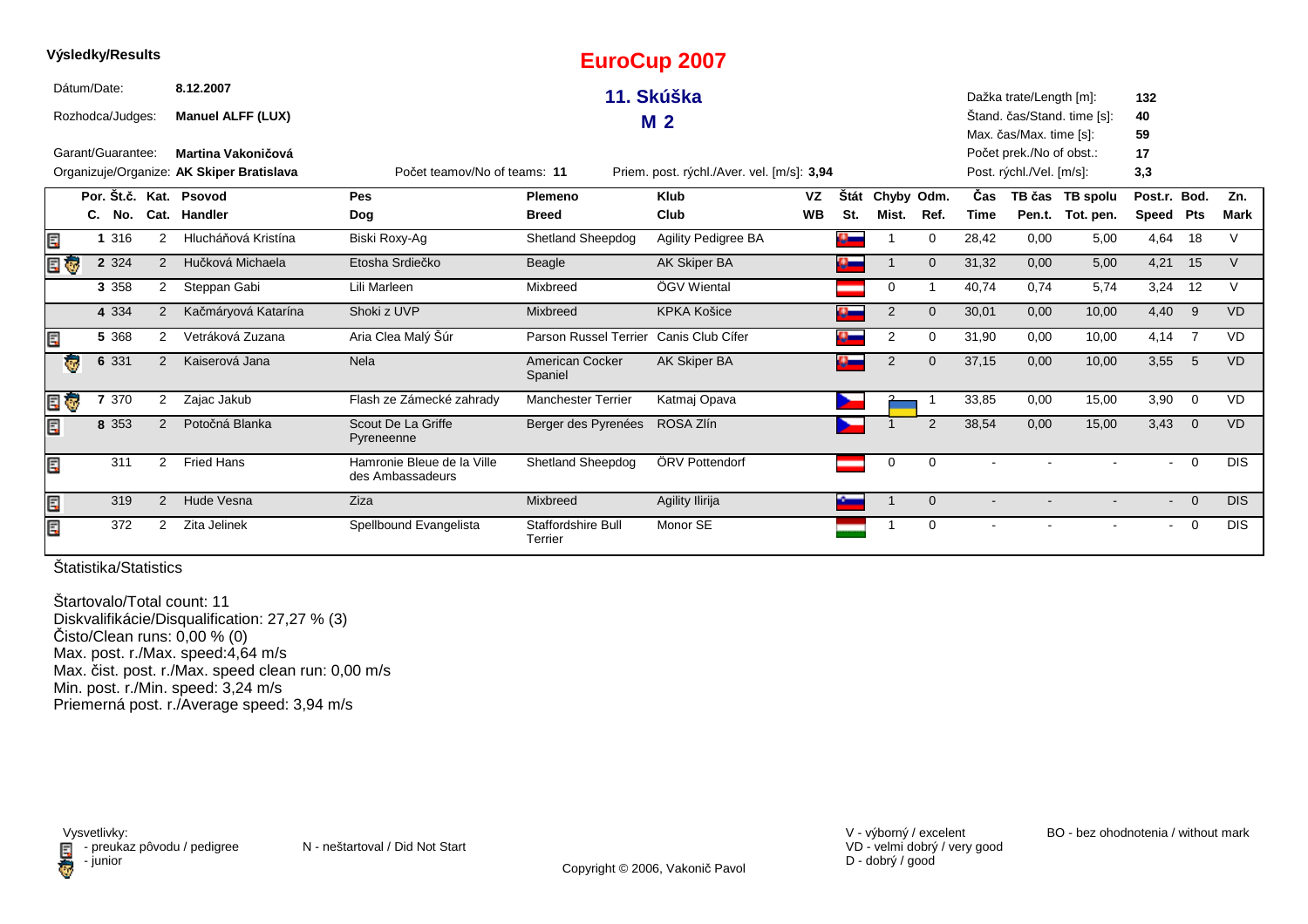|   |             |    | Výsledky/Results  |   |                                           |                                       |                                         | <b>EuroCup 2007</b>                        |           |              |                |              |       |                          |                             |                |                |            |
|---|-------------|----|-------------------|---|-------------------------------------------|---------------------------------------|-----------------------------------------|--------------------------------------------|-----------|--------------|----------------|--------------|-------|--------------------------|-----------------------------|----------------|----------------|------------|
|   | Dátum/Date: |    |                   |   | 8.12.2007                                 |                                       |                                         | 13. Skúška                                 |           |              |                |              |       | Dažka trate/Length [m]:  |                             | 151            |                |            |
|   |             |    | Rozhodca/Judges:  |   | <b>Manuel ALFF (LUX)</b>                  |                                       |                                         | S <sub>3</sub>                             |           |              |                |              |       |                          | Štand. čas/Stand. time [s]: | 40             |                |            |
|   |             |    |                   |   |                                           |                                       |                                         |                                            |           |              |                |              |       | Max. čas/Max. time [s]:  |                             | 60             |                |            |
|   |             |    | Garant/Guarantee: |   | Martina Vakoničová                        |                                       |                                         |                                            |           |              |                |              |       | Počet prek./No of obst.: |                             | 19             |                |            |
|   |             |    |                   |   | Organizuje/Organize: AK Skiper Bratislava | Počet teamov/No of teams: 8           |                                         | Priem. post. rýchl./Aver. vel. [m/s]: 3,94 |           |              |                |              |       | Post. rýchl./Vel. [m/s]: |                             | 3,7            |                |            |
|   |             |    |                   |   | Por. Št.č. Kat. Psovod                    | Pes                                   | <b>Plemeno</b>                          | Klub                                       | VZ        | <b>Stát</b>  | Chyby Odm.     |              | Cas   |                          | TB čas TB spolu             | Post.r. Bod.   |                | Zn.        |
|   |             | C. | No.               |   | Cat. Handler                              | Dog                                   | <b>Breed</b>                            | Club                                       | <b>WB</b> | St.          | Mist.          | Ref.         | Time  | Pen.t.                   | Tot. pen.                   | Speed Pts      |                | Mark       |
| E |             |    | 1 192             | 3 | Vakonič Pavol                             | April Maria Sirrah                    | Epagneul nain<br>continental - Papillon | AK Skiper BA                               |           | o.           | 0              | $\mathbf 0$  | 35,89 | 0,00                     | 0,00                        | 4,21           | 18             |            |
| E |             |    | 2 151             | 3 | Hroteková Gabriela                        | Faust Smaal Kim                       | Shetland Sheepdog                       | Katmaj Opava                               |           |              |                | 0            | 36,82 | 0,00                     | 5,00                        | 4,10           | 15             |            |
| E |             |    | 3 143             | 3 | Balážová Zuzana                           | <b>Csaka Blind Date</b>               | Parson Russel Terrier AK Skiper BA      |                                            |           |              | $\Omega$       |              | 38,82 | 0,00                     | 5,00                        | 3,89           | 12             |            |
|   |             |    | 4 181             | 3 | Rajec Kamila                              | A3Ch Claudia z Josefovské<br>pevnosti | Shetland Sheepdog                       | <b>MKA Ister BA</b>                        |           | $\mathbf{C}$ |                |              | 39,50 | 0,00                     | 10,00                       | 3,82           | - 9            | <b>VD</b>  |
|   | $\bullet$   |    | 5 163             | 3 | Nagyová Lucia                             | Schumacher                            | Maltése                                 | AK Skiper BA                               |           | ą            | $\overline{2}$ | $\mathbf{0}$ | 41,27 | 1,27                     | 11,27                       | 3,66           | $\overline{7}$ | <b>VD</b>  |
| E |             |    | 202               | 3 | Zakotnik Daša                             | Jesenak Nagresco                      | Caniche                                 | Agility Ilirija                            |           |              | 0              | 0            |       |                          |                             | $\sim$         | $\overline{0}$ | <b>DIS</b> |
| E |             |    | 169               | 3 | Orihelová Miroslava                       | Odyssea Powder od Chlpiku             | Chinese Crested Dog AK Skiper BA        |                                            |           | $\alpha$     |                | $\Omega$     |       |                          |                             | $\blacksquare$ | $\overline{0}$ | <b>DIS</b> |
| E |             |    | 138               | 3 | Antalová Miriama                          | Bellonka Metuje                       | <b>Shetland Sheepdog</b>                |                                            |           |              | $\Omega$       | 0            |       |                          |                             | $\sim$         | $\overline{0}$ | <b>DIS</b> |

Štartovalo/Total count: 8 Diskvalifikácie/Disqualification: 37,50 % (3) Čisto/Clean runs: 12,50 % (1) Max. post. r./Max. speed:4,21 m/s Max. čist. post. r./Max. speed clean run: 4,21 m/sMin. post. r./Min. speed: 3,66 m/s Priemerná post. r./Average speed: 3,94 m/s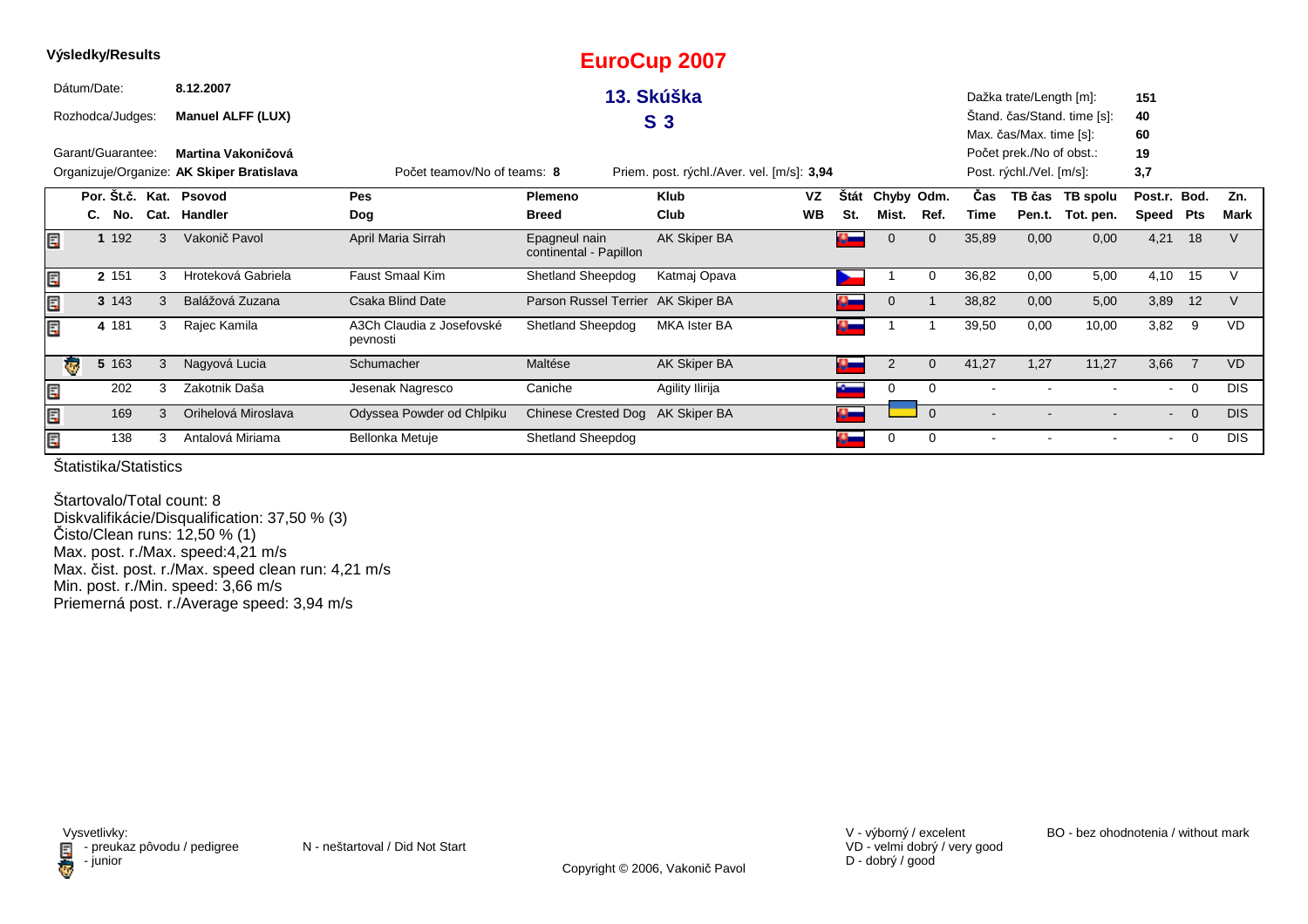| Výsledky/Results  |   |                                           |                                                  |                           | <b>EuroCup 2007</b>                        |           |             |              |                |            |                          |                             |              |                |             |
|-------------------|---|-------------------------------------------|--------------------------------------------------|---------------------------|--------------------------------------------|-----------|-------------|--------------|----------------|------------|--------------------------|-----------------------------|--------------|----------------|-------------|
| Dátum/Date:       |   | 8.12.2007                                 |                                                  |                           | 14. Skúška                                 |           |             |              |                |            | Dažka trate/Length [m]:  |                             | 151          |                |             |
| Rozhodca/Judges:  |   | <b>Manuel ALFF (LUX)</b>                  |                                                  |                           | <b>M3</b>                                  |           |             |              |                |            |                          | Stand. čas/Stand. time [s]: | 39           |                |             |
|                   |   |                                           |                                                  |                           |                                            |           |             |              |                |            | Max. čas/Max. time [s]:  |                             | 60           |                |             |
| Garant/Guarantee: |   | Martina Vakoničová                        |                                                  |                           |                                            |           |             |              |                |            | Počet prek./No of obst.: |                             | 19           |                |             |
|                   |   | Organizuje/Organize: AK Skiper Bratislava | Počet teamov/No of teams: 9                      |                           | Priem. post. rýchl./Aver. vel. [m/s]: 4,19 |           |             |              |                |            | Post. rýchl./Vel. [m/s]: |                             | 3,8          |                |             |
|                   |   | Por. Št.č. Kat. Psovod                    | Pes                                              | Plemeno                   | <b>Klub</b>                                | VZ        | <b>Stát</b> | Chyby Odm.   |                | <b>Čas</b> | TB čas                   | TB spolu                    | Post.r. Bod. |                | Zn.         |
| C.<br>No.         |   | Cat. Handler                              | Dog                                              | <b>Breed</b>              | Club                                       | <b>WB</b> | St.         | Mist.        | Ref.           | Time       | Pen.t.                   | Tot. pen.                   | Speed        | Pts            | <b>Mark</b> |
| 401<br>E          | 3 | Kovač Tina                                | Prince of sunlight Fortune<br>Maker              | Shetland Sheepdog         | Agility Ilirija                            |           |             | $\Omega$     | $\Omega$       | 30,72      | 0,00                     | 0,00                        | 4,92         | 18             |             |
| E<br>2 3 9 7      | 3 | Kokalj Anabella                           | Toscana de la Fontaine des<br><b>Schlitterus</b> | Berger des Pyrenées       | ŠKK Vrhnika                                |           |             | $\Omega$     | $\mathbf{0}$   | 33,00      | 0,00                     | 0,00                        | 4,58         | 15             | V           |
| E<br>3 3 7 7      | 3 | Beneš Igor                                | Cerberus Kraken of Aura                          | <b>Manchester Terrier</b> | Amonra Čebín                               |           |             | 0            | $\Omega$       | 33,32      | 0,00                     | 0,00                        | 4,53         | 12             |             |
| Ë,<br>4 4 2 3     | 3 | Vakonič Pavol                             | Vivien Viva Hunderlov                            | <b>Fox Terrier</b>        | AK Skiper BA                               |           |             | $\mathbf 0$  | $\Omega$       | 35,62      | 0,00                     | 0,00                        | 4,24         | 9              | V           |
| Ę<br>5 4 2 5      | 3 | Zajacová Magda                            | Bórin z Lorienu Moravia                          | <b>Shetland Sheepdog</b>  | Katmaj Opava                               |           |             | 0            | $\Omega$       | 36,09      | 0,00                     | 0,00                        | 4,18         | -7             | V           |
| Ę<br>6 412        | 3 | Rajec Kamila                              | A3 Arina z Modravé pláně                         | <b>Shetland Sheepdog</b>  | <b>MKA Ister BA</b>                        |           | $\alpha_-$  | $\mathbf{0}$ |                | 42,13      | 3,13                     | 8,13                        | 3,58         | 5              | <b>VD</b>   |
| EU<br>' 399       | 3 | Kolarovová Katarína                       | Amálka pod Hvězdami                              | Shetland Sheepdog         | MKA TATRY Poprad                           |           |             |              | $\overline{2}$ | 46,09      | 7,09                     | 22,09                       | 3,28         | $\overline{0}$ | D           |
| E.<br>402         | 3 | Ludmilla Kemetmüller                      | Gladys dark of Working<br>County - Chelsi        | <b>Shetland Sheepdog</b>  | ÖGV Wiental                                |           |             | $\mathbf 0$  | $\mathbf{0}$   |            |                          |                             | $\sim$       | $\overline{0}$ | <b>DIS</b>  |
| 417               | 3 | Steppan Gabi                              | Laila                                            | Mixbreed                  | ÖGV Wiental                                |           |             | 0            | 0              |            |                          |                             | $\sim$       | 0              | <b>DIS</b>  |

Štartovalo/Total count: 9 Diskvalifikácie/Disqualification: 22,22 % (2) Čisto/Clean runs: 55,56 % (5) Max. post. r./Max. speed:4,91 m/s Max. čist. post. r./Max. speed clean run: 4,91 m/sMin. post. r./Min. speed: 3,28 m/s Priemerná post. r./Average speed: 4,19 m/s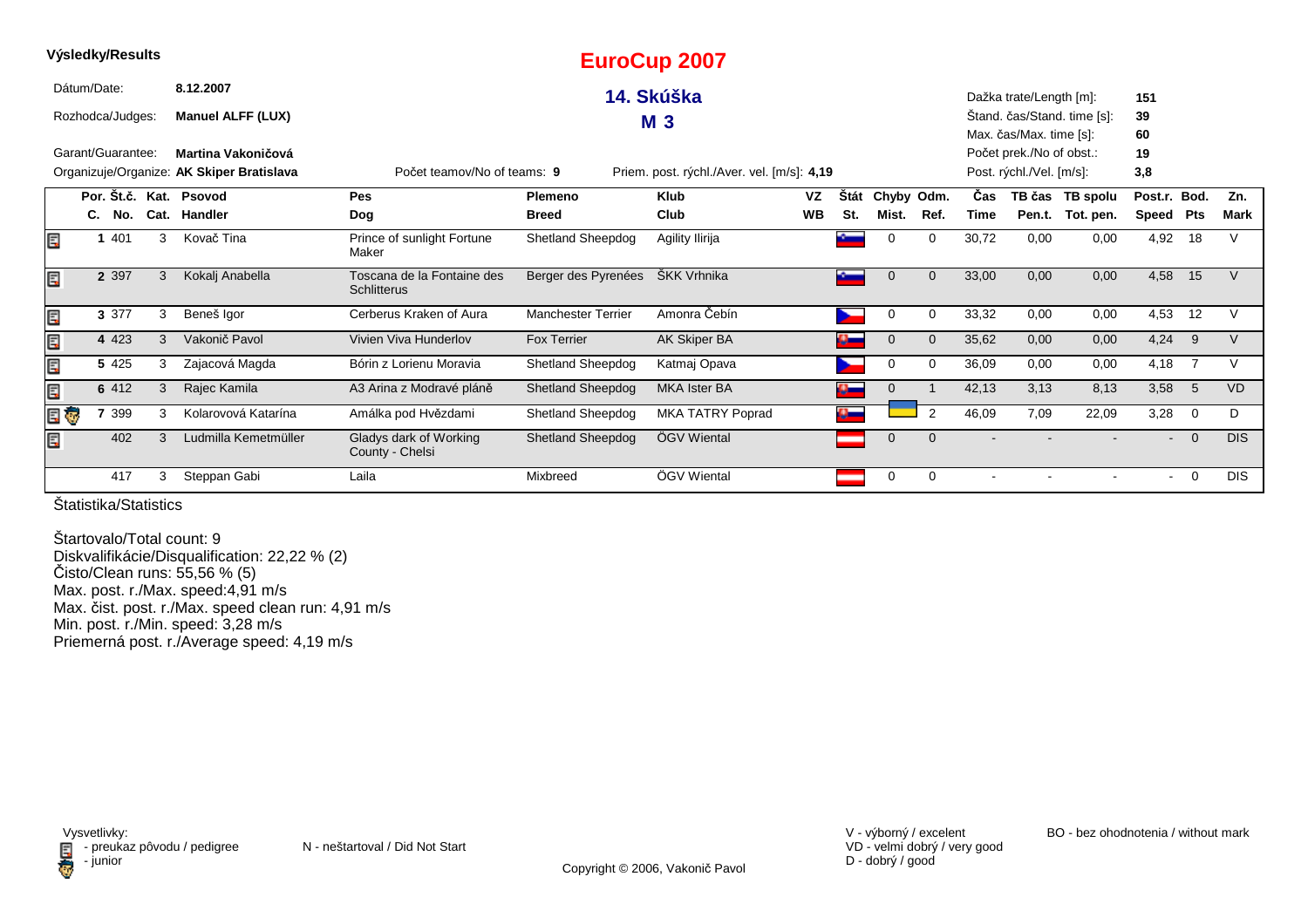|   | <b>vysiegky/Results</b> |   |                                           |                                        |                         | <b>EuroCup 2007</b>                        |           |     |                     |                         |                |                          |                             |                |                |             |
|---|-------------------------|---|-------------------------------------------|----------------------------------------|-------------------------|--------------------------------------------|-----------|-----|---------------------|-------------------------|----------------|--------------------------|-----------------------------|----------------|----------------|-------------|
|   | Dátum/Date:             |   | 8.12.2007                                 |                                        |                         | 15. Skúška                                 |           |     |                     |                         |                | Dažka trate/Length [m]:  |                             | 151            |                |             |
|   | Rozhodca/Judges:        |   | <b>Manuel ALFF (LUX)</b>                  |                                        |                         | L <sub>3</sub>                             |           |     |                     |                         |                |                          | Štand. čas/Stand. time [s]: | 38             |                |             |
|   |                         |   |                                           |                                        |                         |                                            |           |     |                     |                         |                | Max. čas/Max. time [s]:  |                             | 60             |                |             |
|   | Garant/Guarantee:       |   | Martina Vakoničová                        |                                        |                         |                                            |           |     |                     |                         |                | Počet prek./No of obst.: |                             | 19             |                |             |
|   |                         |   | Organizuje/Organize: AK Skiper Bratislava | Počet teamov/No of teams: 17           |                         | Priem. post. rýchl./Aver. vel. [m/s]: 4,38 |           |     |                     |                         |                | Post. rýchl./Vel. [m/s]: |                             | 3,9            |                |             |
|   | Por. Št.č. Kat. Psovod  |   |                                           | Pes                                    | <b>Plemeno</b>          | <b>Klub</b>                                | VZ        |     | Štát Chyby Odm.     |                         | Čas            |                          | TB čas TB spolu             | Post.r. Bod.   |                | Zn.         |
|   | C. No.                  |   | Cat. Handler                              | Dog                                    | <b>Breed</b>            | Club                                       | <b>WB</b> | St. | Mist.               | Ref.                    | <b>Time</b>    |                          | Pen.t. Tot. pen.            | Speed Pts      |                | <b>Mark</b> |
| Ę | 1 682                   | 3 | Kokalj Anabella                           | Ulm de la Fontaine des<br>Schletterus  | Berger des Pyrenées     | ŠKK Vrhnika                                |           |     | $\mathbf 0$         | $\mathbf 0$             | 33,28          | 0,00                     | 0,00                        | 4,54 18        |                | $\vee$      |
| Ę | 2 7 2 6                 | 3 | Zakotnik Daša                             | Kate                                   | <b>Border Collie</b>    | Agility Ilirija                            |           |     | $\mathsf{O}\xspace$ | $\mathbf{0}$            | 33,55          | 0,00                     | 0,00                        | 4,50           | 15             | $\vee$      |
|   | ę,<br>3 7 2 9           | 3 | Řezníčková Ljuba                          | Maya                                   | Mixbreed                | ROSA Zlín                                  |           |     | $\mathbf 0$         | 0                       | 34,50          | 0,00                     | 0,00                        | 4,38           | 12             | $\vee$      |
| Ę | 4 6 5 9                 | 3 | Eifert Anna                               | Bergerac Fax Chester                   | Belgian Shepherd        | Bergerac Solymár                           |           |     | $\mathbf 0$         | $\mathbf 0$             | 34,84          | 0,00                     | 0,00                        | 4,33           | - 9            | $\vee$      |
| Ę | 5 660                   | 3 | Eifert Anna                               | V'Nevian MacLeod Silvertip             | <b>Border Collie</b>    | Bergerac Solymár                           |           |     | $\mathbf{1}$        | $\mathbf 0$             | 29,36          | 0,00                     | 5,00                        | 5,14 7         |                | $\vee$      |
| Ę | 6 672                   | 3 | Halász Ildikó                             | Bergerac Bijou                         | <b>Belgian Shepherd</b> | Bergerac Solymár                           |           |     | $\overline{1}$      | $\Omega$                | 37,10          | 0,00                     | 5,00                        | 4,07           | $5^{\circ}$    | $\vee$      |
| Ę | 7 662                   | 3 | Felleg Bernadett                          | "Zitavári Nyúlűző Cseles<br>""Spuri""" | Nemecký stavač          | Dogfit KSE                                 |           |     |                     | $\overline{\mathbf{1}}$ | 38,12          | 0,12                     | 5,12                        | 3,96           | $\overline{0}$ | $\vee$      |
| Ę | 8 713                   | 3 | Píšťková Radana                           | A3CH Dream of Kintyre<br>Diamond Rose  | <b>Border Collie</b>    | ROSA Zlín                                  |           |     | $\overline{2}$      | $\mathbf{0}$            | 33,47          | 0,00                     | 10,00                       | $4,51$ 0       |                | <b>VD</b>   |
| Ę | 9 664                   | 3 | <b>Fried Hans</b>                         | Nana                                   | <b>Border Collie</b>    | ÖRV Pottendorf                             |           |     | $\mathbf{1}$        | 2                       | 37,49          | 0,00                     | 15,00                       | 4,03           | $\overline{0}$ | <b>VD</b>   |
| Ę | 704                     | 3 | Mračka Michala                            | <b>Mawlch Gera</b>                     | Hrvatski ovčar          | KK3G                                       |           |     | $\mathbf 0$         | $\mathbf{0}$            |                |                          |                             | $\blacksquare$ | $\overline{0}$ | DIS         |
| Ę | 675                     | 3 | Hanačíková Nikol                          | Wonder of Kate's Sam vom<br>Beutenhof  | <b>Border Collie</b>    | ROSA Zlín                                  |           |     | $\mathsf{O}\xspace$ | $\mathbf 0$             |                |                          |                             | $\blacksquare$ | $\overline{0}$ | DIS         |
| Ę | 680                     | 3 | Ivanič Primož                             | Aron                                   | <b>Border Collie</b>    | KD Ajdovščina                              |           | ۰   | $\mathbf 0$         | $\mathbf{0}$            |                |                          |                             | $\sim$         | $\overline{0}$ | <b>DIS</b>  |
| Ę | 725                     | 3 | Zakotnik Daša                             | Shadow of aire Noire at Blanc          | <b>Border Collie</b>    | Agility Ilirija                            |           |     | $\mathbf 0$         | $\mathbf 0$             | $\sim$         |                          |                             | $\sim$         | $\overline{0}$ | <b>DIS</b>  |
| Ę | 717                     | 3 | <b>Schwarz Doris</b>                      | Ikarus of Mountain Sterling            | Akita-inu               | ÖRV Pottendorf                             |           |     | $\mathbf{0}$        | $\mathbf{0}$            | $\blacksquare$ |                          |                             |                | $- 0$          | <b>DIS</b>  |
|   | 727                     | 3 | Zechmeister Christine                     | Bella                                  | Mixbreed                | ÖRV Pottendorf                             |           |     | $\mathbf 0$         | $\mathbf{0}$            | $\blacksquare$ | $\sim$                   | $\blacksquare$              |                | $- 0$          | <b>DIS</b>  |
| Ę | 683                     | 3 | Kovač Tina                                | <b>Benedict</b>                        | Belgian Shepherd        | Agility Ilirija                            |           |     | $\mathbf 0$         | $\mathbf{0}$            | $\blacksquare$ |                          |                             | $\blacksquare$ | $\overline{0}$ | <b>DIS</b>  |
|   | 705                     | 3 | Mračka Michala                            | Selly                                  | Mixbreed                | KK3G                                       |           |     | $\mathbf 0$         | $\mathbf 0$             |                |                          |                             | $\blacksquare$ | $\overline{0}$ | DIS         |

**Výsledky/Results**

Štartovalo/Total count: 17Diskvalifikácie/Disqualification: 47,06 % (8) Čisto/Clean runs: 23,53 % (4)

Vysvetlivky:<br>⊟ - preukaz pôvodu / pedigree N - neštartoval / Did Not Start **D** - junior

VD - velmi dobrý / very good D - dobrý / good

V - výborný / excelent BO - bez ohodnotenia / without mark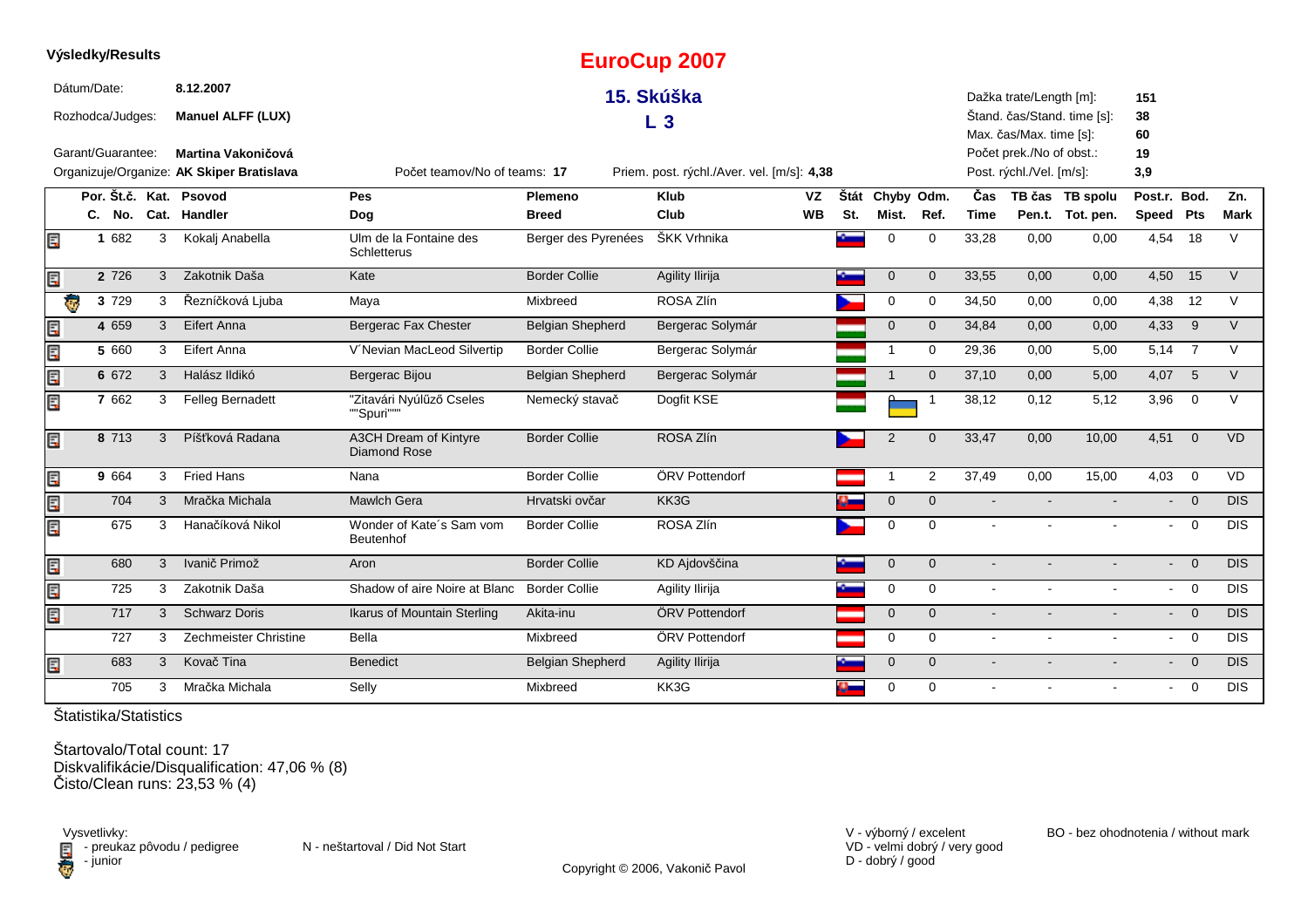| Výsledky/Results       |                                           |            |                              | <b>EuroCup 2007</b>                        |           |     |                 |      |      |                          |                             |                  |        |
|------------------------|-------------------------------------------|------------|------------------------------|--------------------------------------------|-----------|-----|-----------------|------|------|--------------------------|-----------------------------|------------------|--------|
| Dátum/Date:            | 8.12.2007                                 |            |                              | 15. Skúška                                 |           |     |                 |      |      | Dažka trate/Length [m]:  |                             | 151              |        |
| Rozhodca/Judges:       | Manuel ALFF (LUX)                         |            |                              | L 3                                        |           |     |                 |      |      |                          | Štand. čas/Stand. time [s]: | 38               |        |
|                        |                                           |            |                              |                                            |           |     |                 |      |      | Max. čas/Max. time [s]:  |                             | 60               |        |
| Garant/Guarantee:      | Martina Vakoničová                        |            |                              |                                            |           |     |                 |      |      | Počet prek./No of obst.: |                             | 19               |        |
|                        | Organizuje/Organize: AK Skiper Bratislava |            | Počet teamov/No of teams: 17 | Priem. post. rýchl./Aver. vel. [m/s]: 4,38 |           |     |                 |      |      | Post. rýchl./Vel. [m/s]: |                             | 3,9              |        |
| Por. Št.č. Kat. Psovod |                                           | Pes        | Plemeno                      | <b>Klub</b>                                | VZ        |     | Štát Chyby Odm. |      | Cas  |                          | TB čas TB spolu             | Post.r. Bod. Zn. |        |
| C. No. Cat. Handler    |                                           | <b>Dog</b> | Breed                        | Club                                       | <b>WB</b> | St. | Mist.           | Ref. | Time |                          | Pen.t. Tot. pen.            | Speed Pts        | Mark I |

Max. post. r./Max. speed:5,14 m/s Max. čist. post. r./Max. speed clean run: 4,54 m/s Min. post. r./Min. speed: 3,96 m/s Priemerná post. r./Average speed: 4,38 m/s

VD - velmi dobrý / very good D - dobrý / good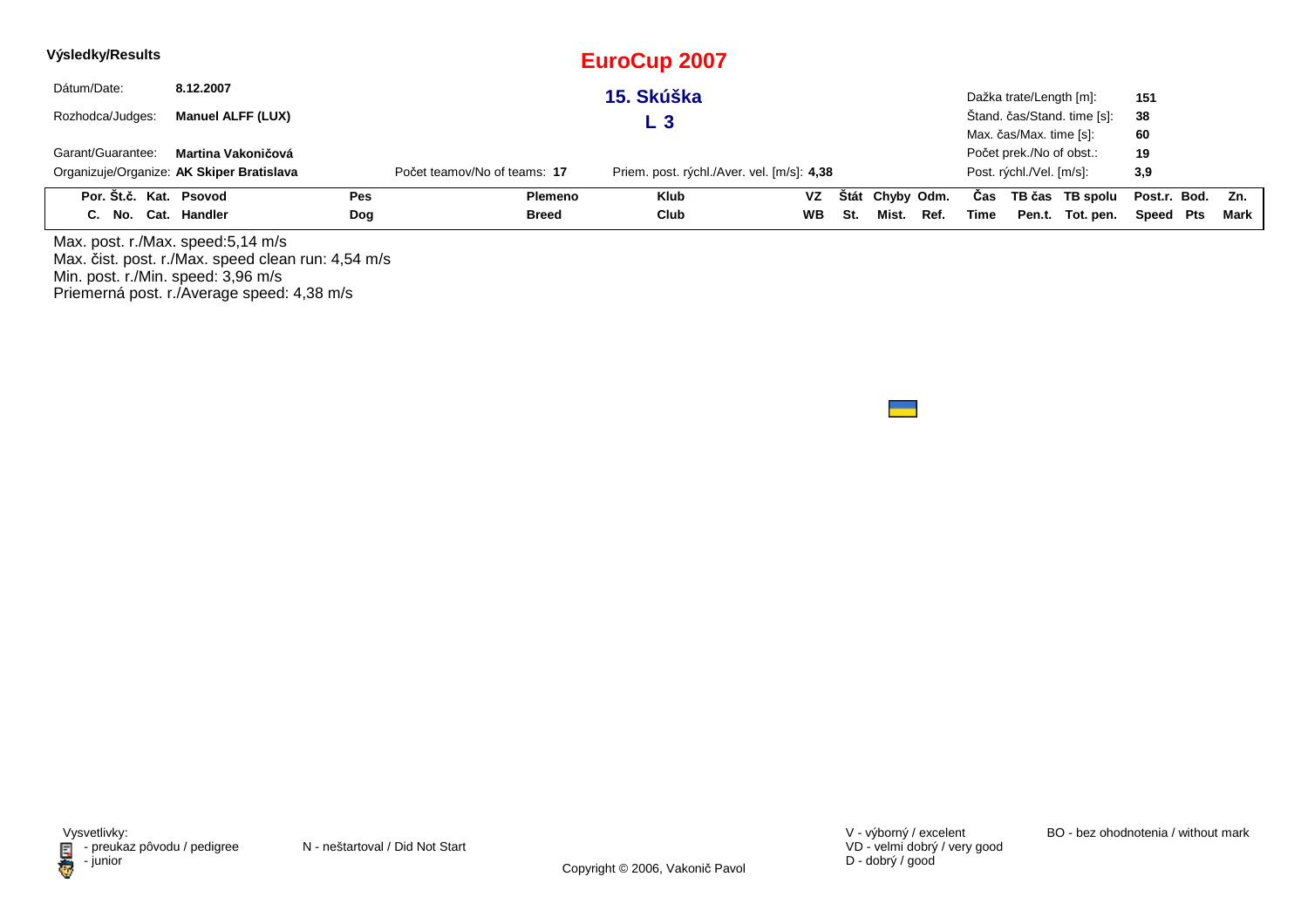|      | Výsledky/Results  |         |     |                |                                           |                                                    |                                         | <b>EuroCup 2007</b>                        |           |                |                 |                |                |                          |                             |                           |                 |                |
|------|-------------------|---------|-----|----------------|-------------------------------------------|----------------------------------------------------|-----------------------------------------|--------------------------------------------|-----------|----------------|-----------------|----------------|----------------|--------------------------|-----------------------------|---------------------------|-----------------|----------------|
|      | Dátum/Date:       |         |     |                | 8.12.2007                                 |                                                    |                                         | 04. Open Jumping                           |           |                |                 |                |                | Dažka trate/Length [m]:  |                             | 134                       |                 |                |
|      | Rozhodca/Judges:  |         |     |                | <b>Manuel ALFF (LUX)</b>                  |                                                    | S                                       |                                            |           |                |                 |                |                | Max. čas/Max. time [s]:  | Štand. čas/Stand. time [s]: | 39<br>59                  |                 |                |
|      | Garant/Guarantee: |         |     |                | Martina Vakoničová                        |                                                    |                                         |                                            |           |                |                 |                |                | Počet prek./No of obst.: |                             | 18                        |                 |                |
|      |                   |         |     |                | Organizuje/Organize: AK Skiper Bratislava | Počet teamov/No of teams: 25                       |                                         | Priem. post. rýchl./Aver. vel. [m/s]: 3,83 |           |                |                 |                |                | Post. rýchl./Vel. [m/s]: |                             | 3,4                       |                 |                |
|      |                   |         |     |                | Por. Št.č. Kat. Psovod                    | <b>Pes</b>                                         | Plemeno                                 | <b>Klub</b>                                | <b>VZ</b> |                | Štát Chyby Odm. |                | Čas            |                          | TB čas TB spolu             | Post.r. Bod.              |                 | Zn.            |
|      |                   |         |     |                | C. No. Cat. Handler                       | Dog                                                | <b>Breed</b>                            | Club                                       | WB        | St.            | Mist.           | Ref.           | <b>Time</b>    |                          | Pen.t. Tot. pen.            | Speed                     | Pts             | <b>Mark</b>    |
|      |                   | 1 1 2 7 |     | 2              | Vakonič Pavol                             | Jessy                                              | Mixbreed                                | AK Skiper BA                               |           | Q.             | $\mathsf 0$     | 0              | 27,53          | 0,00                     | 0,00                        | 4,87                      | $\overline{18}$ | $\vee$         |
| E    |                   | 2 138   |     | $\mathbf{3}$   | Antalová Miriama                          | Bellonka Metuje                                    | <b>Shetland Sheepdog</b>                |                                            |           | o-             | $\mathbf 0$     | $\mathbf 0$    | 28,64          | 0,00                     | 0,00                        | 4,68                      | 15              | $\vee$         |
| E    |                   | 3 143   |     | 3              | Balážová Zuzana                           | Csaka Blind Date                                   | Parson Russel Terrier AK Skiper BA      |                                            |           | $\alpha$       | $\mathbf 0$     | $\mathbf 0$    | 30,94          | 0,00                     | 0,00                        | 4,33                      | 12              | $\vee$         |
| lin" |                   | 4 9 9   |     | 2              | Merklová Monika                           | Axa Ťapka                                          | <b>Border Terrier</b>                   | FirstMate Narya Praha                      |           |                | $\mathbf 0$     | $\mathbf{0}$   | 31,88          | 0,00                     | 0,00                        | 4,20                      | 9               | $\overline{V}$ |
| Ę    |                   | 5 192   |     | 3              | Vakonič Pavol                             | April Maria Sirrah                                 | Epagneul nain<br>continental - Papillon | AK Skiper BA                               |           |                | $\mathbf 0$     | $\mathbf 0$    | 32,44          | 0,00                     | 0,00                        | 4.13                      | $\overline{7}$  | $\vee$         |
| E    |                   | 6 119   |     | 2              | Potočná Blanka                            | Kario Banditt Lukato Gold                          | Deutsche Spitz                          | ROSA Zlín                                  |           |                | $\mathbf 0$     | $\mathbf{0}$   | 32,49          | 0,00                     | 0,00                        | 4,12                      | 5               | $\vee$         |
| Er   |                   | 7 60    |     | -1             | Vlajku Eszter                             | Ch. Blue-Star Quelle                               | Zwergpinscher                           | Bergerac Solymár                           |           |                | Δ               | $\mathbf 0$    | 33,59          | 0,00                     | 0,00                        | 3,99                      | $\Omega$        | $\vee$         |
|      |                   | 8 82    |     | 2              | Kovalčíková Lucia                         | Bellamia                                           | <b>Jack Russel Terrier</b>              | <b>Agility Pedigree BA</b>                 |           | $\bullet$      | $\mathbf 0$     | $\mathbf{0}$   | 34,78          | 0.00                     | 0,00                        | 3,85                      | $\overline{0}$  | $\vee$         |
| E    |                   | 9 29    |     | $\mathbf{1}$   | Káli Anita                                | Affie                                              | Bichon á poil frisé                     | Allatszigeti KKI                           |           |                | 0               | $\mathbf 0$    | 37,13          | 0,00                     | 0,00                        | 3,61                      | $\overline{0}$  | $\vee$         |
| E    |                   | 10 69   |     | 2              | Baďová Jana                               | Schadehorns Milka - Shelly                         | Parson Russel Terrier KK3G              |                                            |           | $\overline{a}$ | $\mathbf 0$     | $\overline{1}$ | 31,37          | 0,00                     | 5,00                        | 4,27                      | $\overline{0}$  | $\vee$         |
| Ę    |                   | 11 14   |     | $\overline{1}$ | <b>Fried Hans</b>                         | Chili von der Haunimühle                           | <b>Shetland Sheepdog</b>                | ÖRV Pottendorf                             |           |                | 0               | $\overline{1}$ | 32,15          | 0,00                     | 5,00                        | 4,17                      | $\overline{0}$  | $\vee$         |
| E    |                   | 12 61   |     | $\mathbf{1}$   | Vondrová Zuzana                           | Janika Lovec z Dračína                             | <b>Border Terrier</b>                   | FirstMate Narya Praha                      |           |                | $\overline{1}$  | $\mathbf{0}$   | 34,92          | 0.00                     | 5,00                        | 3,84                      | $\overline{0}$  | $\vee$         |
| Ę    |                   | 13 169  |     | 3              | Orihelová Miroslava                       | Odyssea Powder od Chlpiku                          | <b>Chinese Crested Dog</b>              | AK Skiper BA                               |           |                | $\mathbf{1}$    | 0              | 36,57          | 0,00                     | 5,00                        | 3,66                      | $\mathbf 0$     | $\vee$         |
| E    |                   | 14 8    |     | $\mathbf{1}$   | Bzdúšková Kamila                          | Anette Sweet Awillon                               | Epagneul nain<br>continental - Papillon | <b>MKA Ister BA</b>                        |           |                | $\mathbf 0$     | $\mathbf{0}$   | 47,24          | 8,24                     | 8,24                        | 2,84                      | $\overline{0}$  | <b>VD</b>      |
| EF   |                   | 15 18   |     | $\overline{1}$ | Imrefalvi Ildikó                          | Friendship with the Short-<br>legged Edgar (Ervin) | <b>Petit Basset Griffon</b><br>Vendéen  | Doafit KSE                                 |           |                | $\mathbf 0$     | $\overline{1}$ | 44.04          | 5.04                     | 10.04                       | 3.04                      | $\mathbf 0$     | <b>VD</b>      |
| li.P |                   | 16 64   |     |                | Černigoj David                            | Missy                                              | <b>Jack Russel Terrier</b>              | KD Ajdovščina                              |           |                | $\mathbf 1$     | $\overline{1}$ | 45,36          | 6,36                     | 16,36                       | 2,95                      | $\Omega$        | D              |
| E    |                   | 17 181  |     | 3              | Rajec Kamila                              | A3Ch Claudia z Josefovské<br>pevnosti              | <b>Shetland Sheepdog</b>                | <b>MKA Ister BA</b>                        |           | Đ.             | $\overline{1}$  | $\overline{2}$ | 50,93          | 11,93                    | 26,93                       | 2,63                      | $\overline{0}$  | <b>BO</b>      |
|      |                   |         | 85  | 2              | Krušinová Zuzana                          | <b>Bonka</b>                                       | Mixbreed                                | <b>AK Skiper BA</b>                        |           | o.             | $\mathbf 0$     | $\mathbf{0}$   | $\overline{a}$ |                          |                             | $\mathbb{Z}^{\mathbb{Z}}$ | $\Omega$        | <b>DIS</b>     |
| E    |                   |         | 116 | $\overline{2}$ | Parunov Nadija                            | Bombon Bon                                         | Shipperke                               | <b>SKD Postojna</b>                        |           |                | 0               | $\mathbf 0$    | $\blacksquare$ |                          |                             | $\blacksquare$            | $\overline{0}$  | DIS            |
| Œ    |                   |         | 118 | $\overline{2}$ | Podolinská Jana                           | Nancy Bohemia Diplomat                             | <b>Border Terrier</b>                   | OSA VOSA Ostrava                           |           |                | $\mathbf 0$     | $\mathbf 0$    | $\mathbf{r}$   | $\overline{a}$           | $\overline{a}$              |                           | $- 0$           | DIS            |
| Ę    |                   |         | 151 | 3              | Hroteková Gabriela                        | <b>Faust Smaal Kim</b>                             | <b>Shetland Sheepdog</b>                | Katmaj Opava                               |           |                | $\mathbf 0$     | $\Omega$       |                |                          |                             |                           | $\overline{0}$  | <b>DIS</b>     |

Vysvetlivky:<br>⊟ - preukaz pôvodu / pedigree N - neštartoval / Did Not Start **D** - junior

Copyright © 2006, Vakonič Pavol

VD - velmi dobrý / very good D - dobrý / good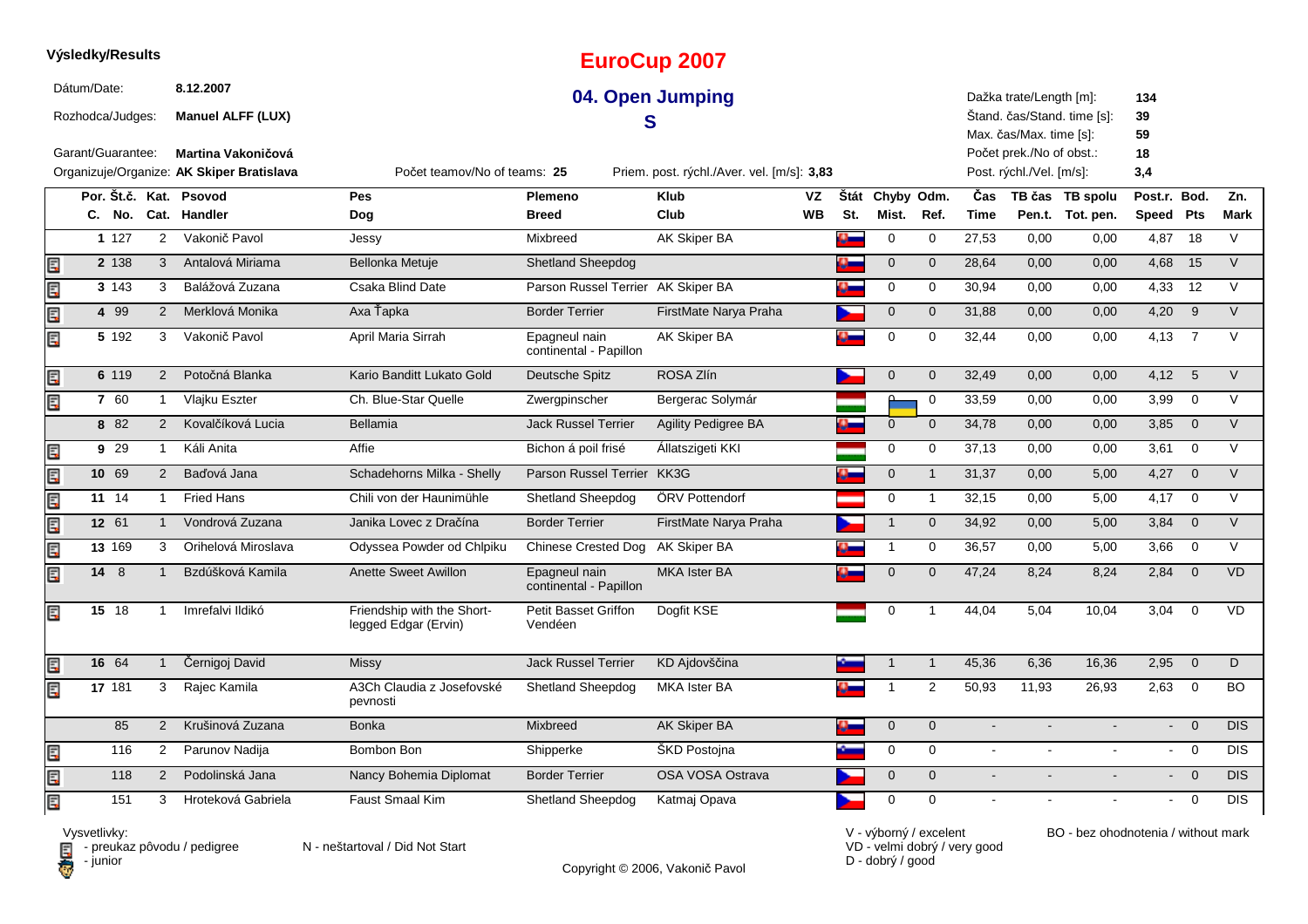| Dátum/Date:<br>8.12.2007<br>04. Open Jumping<br>Dažka trate/Length [m]:<br>134<br>Štand. čas/Stand. time [s]:<br>39<br><b>Manuel ALFF (LUX)</b><br>Rozhodca/Judges:<br>C<br>Max. čas/Max. time [s]:<br>59<br>Garant/Guarantee:<br>18<br>Martina Vakoničová<br>Počet prek./No of obst.:<br>3,4<br>Organizuje/Organize: AK Skiper Bratislava<br>Post. rýchl./Vel. [m/s]:<br>Počet teamov/No of teams: 25<br>Priem. post. rýchl./Aver. vel. [m/s]: 3,83<br>Por. Št.č. Kat. Psovod<br>VZ<br>Chyby Odm.<br>TB čas TB spolu<br><b>Pes</b><br><b>Klub</b><br><b>Stát</b><br>Post.r. Bod.<br>Cas<br>Plemeno<br><b>WB</b><br>St.<br>Mist.<br>Cat. Handler<br>Club<br>Ref.<br>Pen.t. Tot. pen.<br>Speed Pts<br><b>Breed</b><br>Time<br>C. No.<br>Dog<br>Zakotnik Daša<br>Agility Ilirija<br>E<br>202<br>Jesenak Nagresco<br>Caniche<br>3<br>$\overline{0}$<br><b>Septime</b><br>$\Omega$<br>$\sim$<br><b>KG</b><br>163<br>Maltése<br>AK Skiper BA<br>Nagyová Lucia<br>Schumacher<br>2<br>0<br>$\overline{0}$<br>o.<br>$\sim$ | Výsledky/Results |     |               |                   |            |                       | <b>EuroCup 2007</b>     |  |  |  |  |  |                |            |
|--------------------------------------------------------------------------------------------------------------------------------------------------------------------------------------------------------------------------------------------------------------------------------------------------------------------------------------------------------------------------------------------------------------------------------------------------------------------------------------------------------------------------------------------------------------------------------------------------------------------------------------------------------------------------------------------------------------------------------------------------------------------------------------------------------------------------------------------------------------------------------------------------------------------------------------------------------------------------------------------------------------------|------------------|-----|---------------|-------------------|------------|-----------------------|-------------------------|--|--|--|--|--|----------------|------------|
|                                                                                                                                                                                                                                                                                                                                                                                                                                                                                                                                                                                                                                                                                                                                                                                                                                                                                                                                                                                                                    |                  |     |               |                   |            |                       |                         |  |  |  |  |  |                |            |
|                                                                                                                                                                                                                                                                                                                                                                                                                                                                                                                                                                                                                                                                                                                                                                                                                                                                                                                                                                                                                    |                  |     |               |                   |            |                       |                         |  |  |  |  |  |                |            |
|                                                                                                                                                                                                                                                                                                                                                                                                                                                                                                                                                                                                                                                                                                                                                                                                                                                                                                                                                                                                                    |                  |     |               |                   |            |                       |                         |  |  |  |  |  |                |            |
|                                                                                                                                                                                                                                                                                                                                                                                                                                                                                                                                                                                                                                                                                                                                                                                                                                                                                                                                                                                                                    |                  |     |               |                   |            |                       |                         |  |  |  |  |  |                |            |
|                                                                                                                                                                                                                                                                                                                                                                                                                                                                                                                                                                                                                                                                                                                                                                                                                                                                                                                                                                                                                    |                  |     |               |                   |            |                       |                         |  |  |  |  |  |                |            |
|                                                                                                                                                                                                                                                                                                                                                                                                                                                                                                                                                                                                                                                                                                                                                                                                                                                                                                                                                                                                                    |                  |     |               |                   |            |                       |                         |  |  |  |  |  |                | Zn.        |
|                                                                                                                                                                                                                                                                                                                                                                                                                                                                                                                                                                                                                                                                                                                                                                                                                                                                                                                                                                                                                    |                  |     |               |                   |            |                       |                         |  |  |  |  |  |                | Mark       |
|                                                                                                                                                                                                                                                                                                                                                                                                                                                                                                                                                                                                                                                                                                                                                                                                                                                                                                                                                                                                                    |                  |     |               |                   |            |                       |                         |  |  |  |  |  |                | <b>DIS</b> |
|                                                                                                                                                                                                                                                                                                                                                                                                                                                                                                                                                                                                                                                                                                                                                                                                                                                                                                                                                                                                                    |                  |     |               |                   |            |                       |                         |  |  |  |  |  |                | <b>DIS</b> |
| $\sim$<br>Lazce                                                                                                                                                                                                                                                                                                                                                                                                                                                                                                                                                                                                                                                                                                                                                                                                                                                                                                                                                                                                    |                  | 131 | $\mathcal{P}$ | Zelinková Martina | Okki Bonte | <b>Border Terrier</b> | FirstMate Agility Mokré |  |  |  |  |  | $\overline{0}$ | <b>DIS</b> |
| Olejár Samuel<br><b>MKA TATRY Poprad</b><br>E G<br>Yran Modrá Orchidea<br>Yorkshire Terrier<br>113<br>$\overline{2}$<br>$\overline{0}$<br>$\alpha$<br>0<br>$\blacksquare$                                                                                                                                                                                                                                                                                                                                                                                                                                                                                                                                                                                                                                                                                                                                                                                                                                          |                  |     |               |                   |            |                       |                         |  |  |  |  |  |                | <b>DIS</b> |

Štartovalo/Total count: 25 Diskvalifikácie/Disqualification: 32,00 % (8)Čisto/Clean runs: 36,00 % (9) Max. post. r./Max. speed:4,87 m/s Max. čist. post. r./Max. speed clean run: 4,87 m/sMin. post. r./Min. speed: 2,63 m/s Priemerná post. r./Average speed: 3,83 m/s

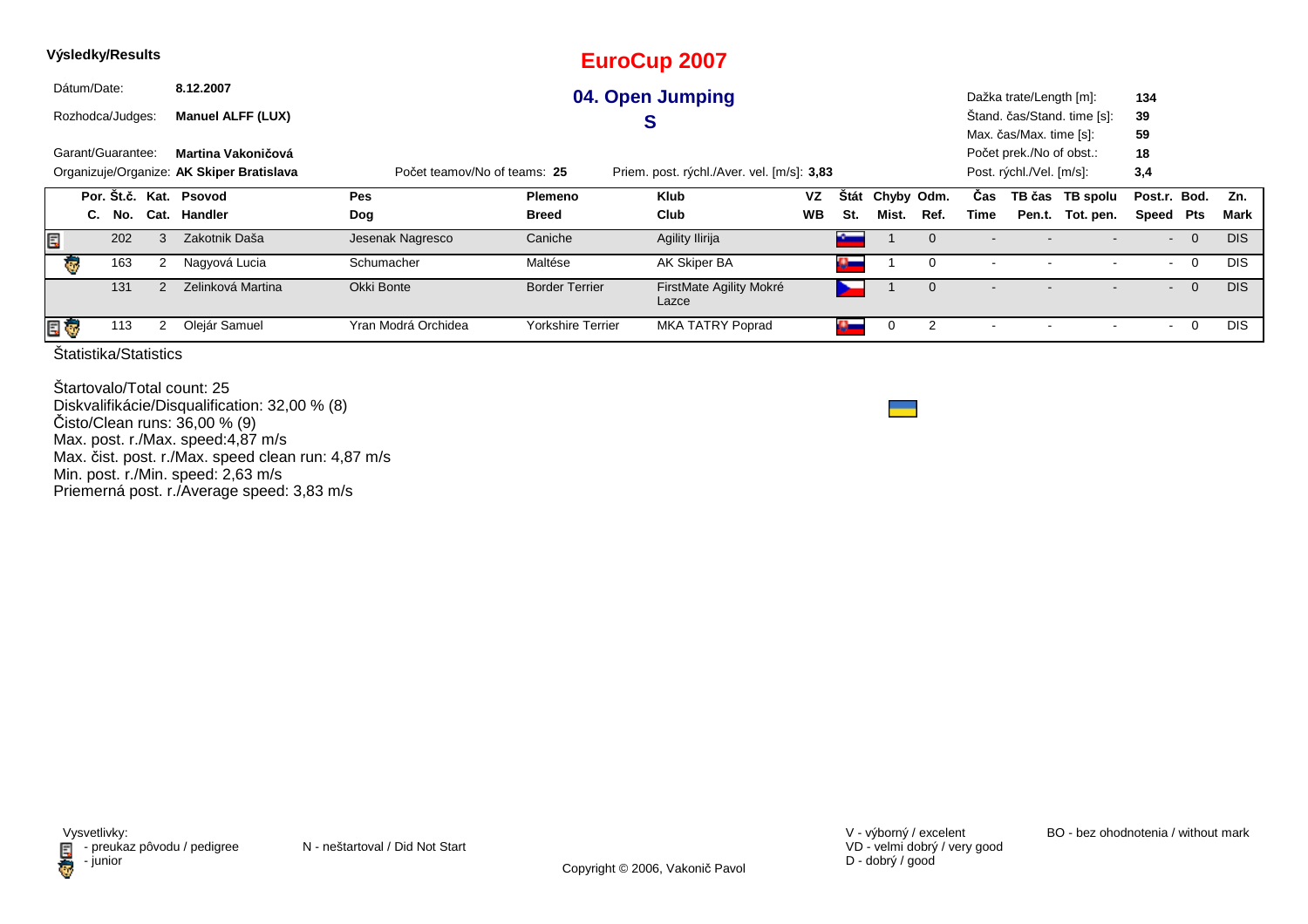|          | Výsledky/Results                |     |                |                                           |                                                  |                               | <b>EuroCup 2007</b>                        |           |     |                     |                |                |                                                    |                             |                 |                |             |
|----------|---------------------------------|-----|----------------|-------------------------------------------|--------------------------------------------------|-------------------------------|--------------------------------------------|-----------|-----|---------------------|----------------|----------------|----------------------------------------------------|-----------------------------|-----------------|----------------|-------------|
|          | Dátum/Date:<br>Rozhodca/Judges: |     |                | 8.12.2007<br><b>Manuel ALFF (LUX)</b>     |                                                  | М                             | 05. Open Jumping                           |           |     |                     |                |                | Dažka trate/Length [m]:<br>Max. čas/Max. time [s]: | Štand. čas/Stand. time [s]: | 134<br>39<br>59 |                |             |
|          | Garant/Guarantee:               |     |                | <b>Martina Vakoničová</b>                 |                                                  |                               |                                            |           |     |                     |                |                | Počet prek./No of obst.:                           |                             | 18              |                |             |
|          |                                 |     |                | Organizuje/Organize: AK Skiper Bratislava | Počet teamov/No of teams: 25                     |                               | Priem. post. rýchl./Aver. vel. [m/s]: 4,23 |           |     |                     |                |                | Post. rýchl./Vel. [m/s]:                           |                             | 3,4             |                |             |
|          | Por. Št.č. Kat.                 |     |                | Psovod                                    | Pes                                              | <b>Plemeno</b>                | <b>Klub</b>                                | VZ        |     | Štát Chyby Odm.     |                | Čas            |                                                    | TB čas TB spolu             | Post.r.         | Bod.           | Zn.         |
|          | C. No.                          |     | Cat.           | Handler                                   | Dog                                              | <b>Breed</b>                  | Club                                       | <b>WB</b> | St. | Mist.               | Ref.           | <b>Time</b>    |                                                    | Pen.t. Tot. pen.            | Speed Pts       |                | <b>Mark</b> |
| E        | 1 3 9 7                         |     | 3              | Kokalj Anabella                           | Toscana de la Fontaine des<br><b>Schlitterus</b> | Berger des Pyrenées           | ŠKK Vrhnika                                |           |     | $\mathbf 0$         | $\Omega$       | 28,52          | 0,00                                               | 0,00                        | 4,70            | 18             | $\vee$      |
| E        | 2 3 1 9                         |     | 2              | Hude Vesna                                | Ziza                                             | Mixbreed                      | Agility Ilirija                            |           |     | 0                   | 0              | 29,39          | 0,00                                               | 0,00                        | 4,56            | 15             | $\vee$      |
| Er       | 3 3 6 8                         |     | 2              | Vetráková Zuzana                          | Aria Clea Malý Šúr                               | Parson Russel Terrier         | Canis Club Cífer                           |           |     | $\mathbf 0$         | $\mathbf 0$    | 30,51          | 0,00                                               | 0,00                        | 4,39            | 12             | $\vee$      |
| Eri      | 4 311                           |     | $\overline{2}$ | <b>Fried Hans</b>                         | Hamronie Bleue de la Ville<br>des Ambassadeurs   | Shetland Sheepdog             | ÖRV Pottendorf                             |           |     | $\mathbf 0$         | 0              | 30,96          | 0,00                                               | 0,00                        | 4,33            | 9              | $\vee$      |
|          | 5 417                           |     | $\mathbf{3}$   | Steppan Gabi                              | Laila                                            | Mixbreed                      | ÖGV Wiental                                |           |     | $\mathbf 0$         | $\mathbf 0$    | 31,94          | 0,00                                               | 0,00                        | 4,20            | $\overline{7}$ | $\vee$      |
|          | 6 2 3 1                         |     | $\mathbf{1}$   | Imrefalvi Ildikó                          | Pepe                                             | Mixbreed                      | Dogfit KSE                                 |           |     | $\mathbf 0$         | 0              | 33,48          | 0,00                                               | 0,00                        | 4,00            | 5              | V           |
| E T      | 7 3 2 4                         |     | $\overline{2}$ | Hučková Michaela                          | Etosha Srdiečko                                  | Beagle                        | AK Skiper BA                               |           |     |                     | $\Omega$       | 34,39          | 0,00                                               | 0,00                        | 3,90            | $\overline{0}$ | $\vee$      |
| Er       | 8 4 0 1                         |     | 3              | Kovač Tina                                | Prince of sunlight Fortune<br>Maker              | Shetland Sheepdog             | Agility Ilirija                            |           |     |                     | 0              | 25,80          | 0,00                                               | 5,00                        | 5,19            | $\overline{0}$ | $\vee$      |
| E        | 9 4 2 3                         |     | 3              | Vakonič Pavol                             | Vivien Viva Hunderlov                            | <b>Fox Terrier</b>            | AK Skiper BA                               |           |     | $\overline{1}$      | $\mathbf 0$    | 28,15          | 0,00                                               | 5,00                        | 4,76            | $\overline{0}$ | $\vee$      |
| E        | 10 353                          |     | 2              | Potočná Blanka                            | Scout De La Griffe<br>Pyreneenne                 | Berger des Pyrenées           | ROSA Zlín                                  |           |     | $\overline{1}$      | $\mathbf 0$    | 28,63          | 0,00                                               | 5,00                        | 4,68            | $\overline{0}$ | $\vee$      |
| Ę        | 11 425                          |     | 3              | Zajacová Magda                            | Bórin z Lorienu Moravia                          | <b>Shetland Sheepdog</b>      | Katmaj Opava                               |           |     | $\overline{1}$      | $\mathbf 0$    | 30,39          | 0,00                                               | 5,00                        | 4,41            | $\overline{0}$ | $\vee$      |
|          | 12 358                          |     | 2              | Steppan Gabi                              | Lili Marleen                                     | Mixbreed                      | ÖGV Wiental                                |           |     | 0                   | $\overline{1}$ | 37,61          | 0,00                                               | 5,00                        | 3,56            | $\mathbf 0$    | $\vee$      |
| E G      | 13 399                          |     | 3              | Kolarovová Katarína                       | Amálka pod Hvězdami                              | <b>Shetland Sheepdog</b>      | <b>MKA TATRY Poprad</b>                    |           |     | $\mathsf{O}\xspace$ | $\overline{1}$ | 39,92          | 0,92                                               | 5,92                        | 3,36            | $\overline{0}$ | $\vee$      |
| E        | 14259                           |     | -1             | Skupina Bohumil                           | Elma Astako                                      | Zwergschnauzer                | ROSA Zlín                                  |           |     | $\mathbf 0$         | $\mathbf 1$    | 41,59          | 2,59                                               | 7,59                        | 3,22            | $\overline{0}$ | <b>VD</b>   |
| E        | 15 412                          |     | 3              | Rajec Kamila                              | A3 Arina z Modravé pláně                         | <b>Shetland Sheepdog</b>      | <b>MKA</b> Ister BA                        |           |     | 2                   | $\mathbf 0$    | 29,12          | 0,00                                               | 10,00                       | $4,60$ 0        |                | <b>VD</b>   |
| Ę        | 16 372                          |     | 2              | Zita Jelinek                              | Spellbound Evangelista                           | Staffordshire Bull<br>Terrier | Monor SE                                   |           |     | $\overline{c}$      | $\mathbf 0$    | 29,85          | 0,00                                               | 10,00                       | 4,49            | $\mathbf 0$    | <b>VD</b>   |
| <b>R</b> | 17 331                          |     | 2              | Kaiserová Jana                            | Nela                                             | American Cocker<br>Spaniel    | <b>AK Skiper BA</b>                        |           |     | $\sqrt{2}$          | $\mathbf{0}$   | 38,11          | 0,00                                               | 10,00                       | 3,52            | $\overline{0}$ | <b>VD</b>   |
|          |                                 | 289 | $\mathbf{1}$   | Vanicsek Beatrix                          | Murphy                                           | <b>Bulldog</b>                | Dogfit KSE                                 |           |     | $\mathbf 0$         | $\mathbf 0$    | $\sim$         |                                                    |                             | $\blacksquare$  | $\overline{0}$ | <b>DIS</b>  |
|          |                                 | 334 | 2              | Kačmáryová Katarína                       | Shoki z UVP                                      | Mixbreed                      | <b>KPKA Košice</b>                         |           |     | $\mathbf 0$         | $\Omega$       | $\blacksquare$ |                                                    |                             | $\blacksquare$  | $\overline{0}$ | <b>DIS</b>  |
| E        |                                 | 377 | 3              | Beneš Igor                                | Cerberus Kraken of Aura                          | <b>Manchester Terrier</b>     | Amonra Čebín                               |           |     | 0                   | $\mathbf 0$    | $\blacksquare$ |                                                    |                             | $\sim$          | $\overline{0}$ | <b>DIS</b>  |

**D** - junior

Vysvetlivky:<br>⊟ - preukaz pôvodu / pedigree N - neštartoval / Did Not Start

Copyright © 2006, Vakonič Pavol

VD - velmi dobrý / very good D - dobrý / good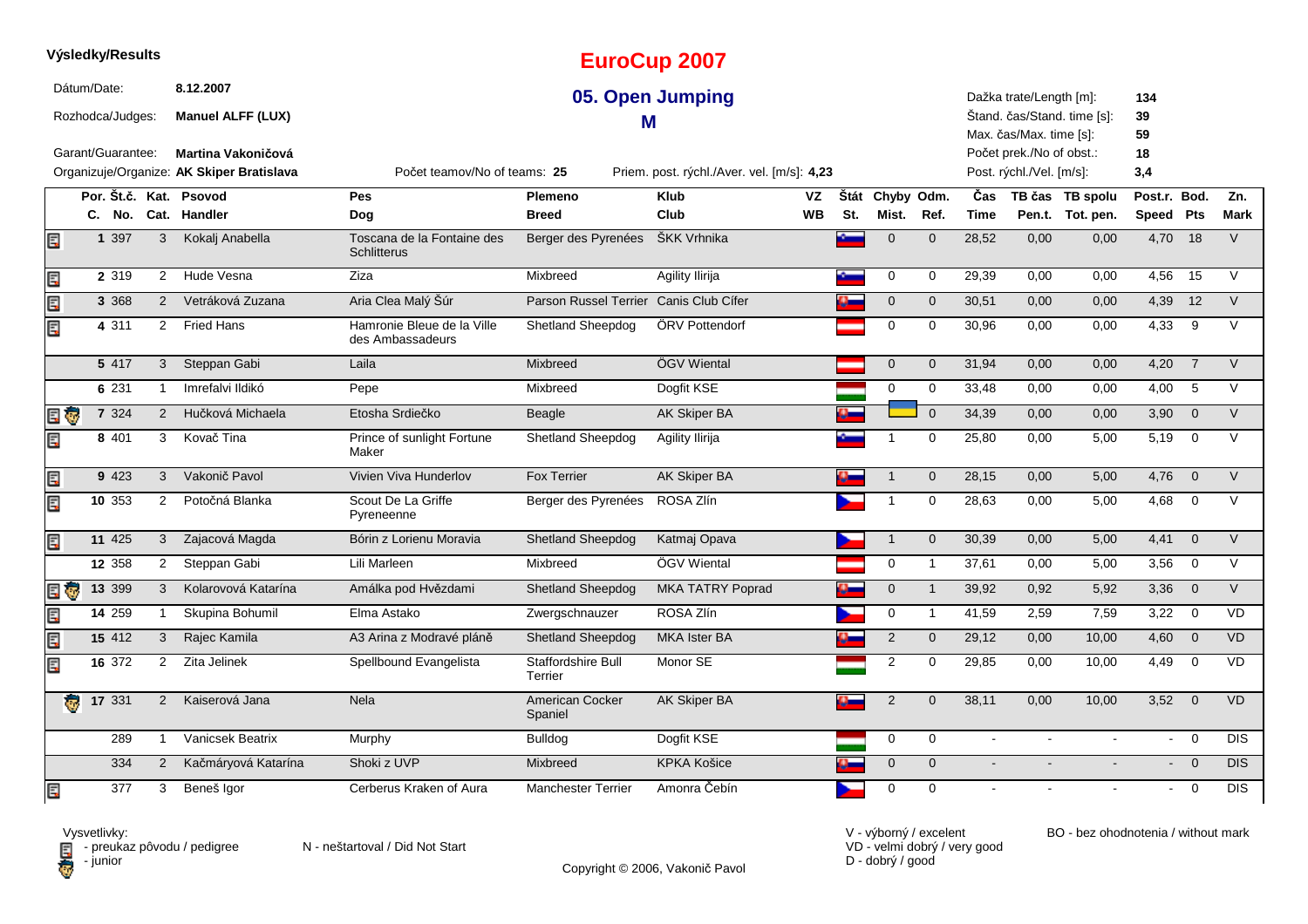|      | Výsledky/Results  |     |                 |                                           |                                           |                          | <b>EuroCup 2007</b>                        |           |            |                |      |                          |                                                     |                             |                |                |            |
|------|-------------------|-----|-----------------|-------------------------------------------|-------------------------------------------|--------------------------|--------------------------------------------|-----------|------------|----------------|------|--------------------------|-----------------------------------------------------|-----------------------------|----------------|----------------|------------|
|      | Dátum/Date:       |     |                 | 8.12.2007                                 |                                           |                          | 05. Open Jumping                           |           |            |                |      |                          | Dažka trate/Length [m]:                             |                             | 134            |                |            |
|      | Rozhodca/Judges:  |     |                 | <b>Manuel ALFF (LUX)</b>                  |                                           |                          | M                                          |           |            |                |      |                          |                                                     | Stand. čas/Stand. time [s]: | 39             |                |            |
|      | Garant/Guarantee: |     |                 | Martina Vakoničová                        |                                           |                          |                                            |           |            |                |      |                          | Max. čas/Max. time [s]:<br>Počet prek./No of obst.: |                             | 59<br>18       |                |            |
|      |                   |     |                 | Organizuje/Organize: AK Skiper Bratislava | Počet teamov/No of teams: 25              |                          | Priem. post. rýchl./Aver. vel. [m/s]: 4,23 |           |            |                |      |                          | Post. rýchl./Vel. [m/s]:                            |                             | 3,4            |                |            |
|      |                   |     | Por. Št.č. Kat. | <b>Psovod</b>                             | <b>Pes</b>                                | Plemeno                  | <b>Klub</b>                                | VZ        | Štát       | Chyby Odm.     |      | Cas                      | TB čas                                              | TB spolu                    | Post.r. Bod.   |                | Zn.        |
|      | C.                | No. | Cat.            | Handler                                   | Dog                                       | <b>Breed</b>             | Club                                       | <b>WB</b> | St.        | Mist.          | Ref. | Time                     | Pen.t.                                              | Tot. pen.                   | Speed          | <b>Pts</b>     | Mark       |
| Ę    |                   | 402 |                 | Ludmilla Kemetmüller                      | Gladys dark of Working<br>County - Chelsi | Shetland Sheepdog        | ÖGV Wiental                                |           |            | 0              |      |                          |                                                     |                             |                | $\overline{0}$ | <b>DIS</b> |
| Ę    |                   | 316 |                 | Hlucháňová Kristína                       | Biski Roxy-Ag                             | <b>Shetland Sheepdog</b> | Agility Pedigree BA                        |           | $\bullet$  | 0              |      |                          |                                                     |                             | $\sim$         | $\overline{0}$ | <b>DIS</b> |
| E    |                   | 370 | 2               | Zajac Jakub                               | Flash ze Zámecké zahrady                  | Manchester Terrier       | Katmaj Opava                               |           |            |                |      | $\overline{\phantom{a}}$ |                                                     |                             | $\sim$         | $\overline{0}$ | <b>DIS</b> |
| e ç  |                   | 229 |                 | Hučková Michaela                          | Acushla Tricolor dream                    | Beagle                   | AK Skiper BA                               |           | a an       | 0              | 3    |                          |                                                     |                             | $\blacksquare$ | $\overline{0}$ | <b>DIS</b> |
| lin" |                   | 310 |                 | Deshaies Sylvie                           | <b>Buzz</b>                               | <b>Fox Terrier</b>       |                                            |           |            | $\overline{0}$ | 3    | $\overline{\phantom{0}}$ |                                                     |                             |                | $-0$           | <b>DIS</b> |
| Ē,   |                   | 237 |                 | Ištoková Marketa                          | Dumas od Rytíře Malovce                   | Fox Terrier              | AK Skiper BA                               |           | $\alpha$ – | $\Omega$       | 0    | $\overline{\phantom{a}}$ |                                                     |                             | $\sim$         | $\overline{0}$ | N          |

Štartovalo/Total count: 25 Diskvalifikácie/Disqualification: 32,00 % (8) Čisto/Clean runs: 28,00 % (7) Max. post. r./Max. speed:5,19 m/s Max. čist. post. r./Max. speed clean run: 4,70 m/s Min. post. r./Min. speed: 3,22 m/sPriemerná post. r./Average speed: 4,23 m/s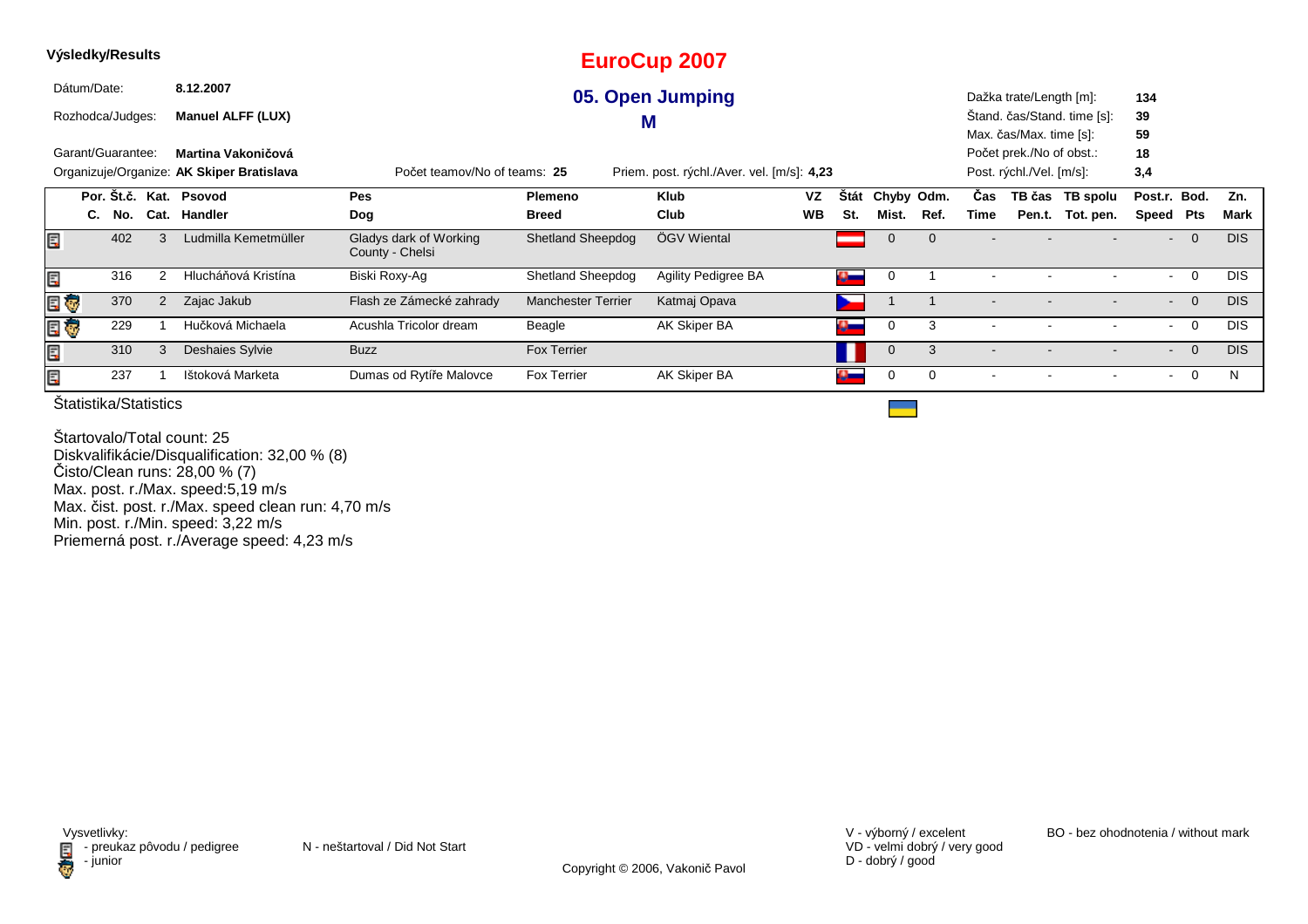### **EuroCup 2007**Dátum/Date: **8.12.200706. Open Jumping**Dažka trate/Length [m]:**134**Štand. čas/Stand. time [s]:Rozhodca/Judges: **Manuel ALFF (LUX) 40L** Max. čas/Max. time [s]: **60**Garant/Guarantee:Počet prek./No of obst.: **18 Martina Vakoničová** Organizuje/Organize: **AK Skiper Bratislava**Priem. post. rýchl./Aver. vel. [m/s]: 4.34 Post. rýchl./Vel. [m/s]: $3.3$ Počet teamov/No of teams:**44Por. Št.č. Kat. Psovod Pes Plemeno Klub Štát VZ**Štát Chyby Odm. **Odm. <sup>Č</sup>as TB čas TB spolu**u Post.r. Bod. Zn. **Dog WBMist. Ref. TimePen.t. Tot. pen.** Speed Pts Mark **SpeedPtsC. No. Cat. Handler Breed Club St.** Ę **1**1 660 3 Eifert Anna N'Nevian MacLeod Silvertip Border Collie Bergerac Solymár 1 0 0 26,32 0,00 0,00 5,09 18 V  $2.616$ Ę 2 616 2 Pečar Petra Neni Vidi Vici Seta del Oro Border Collie Agility Ilirija New 1980 por new 26,56 0,00 0,00 5,05 15 V Ę **3** <sup>726</sup> <sup>3</sup> Zakotnik Daša Kate Border Collie Agility Ilirija <sup>0</sup> <sup>0</sup> 28,60 0,00 0,00 V 4,69 <sup>12</sup> E G **4** <sup>638</sup> <sup>2</sup> Teréz Sirkó Silver-Rony Bergerac Belgian Shepherd Bergerac Solymár <sup>0</sup> <sup>0</sup> 30,27 0,00 0,00 V 4,43 <sup>9</sup> **5**5 705 3 Mračka Michala Selly Mixbreed KK3G <sup>0</sup> <sup>0</sup> 30,82 0,00 0,00 V 4,35 <sup>7</sup> **6** <sup>438</sup> <sup>1</sup> Benešová Kateřina Porsche Európsky saňový pes Amonra Čebín <sup>0</sup> <sup>0</sup> 32,63 0,00 0,00 V 4,11 <sup>5</sup> Ę **7**7 555 1 Vrbančič Mojca Cayatri Bhargo - Gayo Border Collie Agility Ilirija National Martin 10 0 32,67 0,00 0,00 4,10 0 V Ę **8**8 664 3 Fried Hans Mana Nana Border Collie ÖRV Pottendorf National New 10 26,73 0,00 5,00 5,01 0 V A3CH Dream of Kintyre Ę **9** <sup>713</sup> <sup>3</sup> Píšťková Radana Border Collie ROSA Zlín <sup>1</sup> <sup>0</sup> 26,98 0,00 5,00 V 4,97 <sup>0</sup> Diamond Rose**10**0 727 3 Zechmeister Christine Bella Mixbreed ÖRV Pottendorf 1 0 28,27 0,00 5,00 4,74 0 V **11**Ë 1 659 3 Eifert Anna Natal Bergerac Fax Chester Belgian Shepherd Bergerac Solymár Natal 1 0 29,32 0,00 5,00 4,57 0 V **12**2 729 3 Řezníčková Ljuba Maya Marken Mixbreed ROSA Zlín 1 0 30,71 0,00 5,00 4,36 0 V **13**3 680 3 Ivanič Primož hrvat Aron hrvatskog Border Collie kD Ajdovščina hrvatski područje u 1 31,57 0,00 5,00 4,24 0 V **14**4 682 3 Kokalj Anabella bulm de la Fontaine des Berger des Pyrenées ŠKK Vrhnika bullet en 1 32,25 0,00 5,00 4,16 0 V Ulm de la Fontaine des **Schletterus 15**Ę 5 672 3 Halász Ildikó Bergerac Bijou Belgian Shepherd Bergerac Solymár 134,29 0,00 5,00 3,91 0 V **6** 648 2 Čivčija Željka Rona Labrador Retriever KOSSP Zagreb <mark>S </mark>1 0 35,38 0,00 5,00 3,79 0 V Ξ **1617**7 573 2 Jakab Erika "Action Amazing Shepherd Border Collie Állatszigeti KKI 2 0 29,30 0,00 10,00 4,57 0 VD "Action Amazing Shepherd 同 Of Aqua ""Jackie"""同 **18**8 545 1 Ušelová Petra Elegance Sun Black Chevers Border Collie ROSA Zlín 1 1 1 31,17 0,00 10,00 4,30 0 VD Ę **199** 725 3 Zakotnik Daša Shadow of aire Noire at Blanc Border Collie Agility Ilirija 2 0 33,42 0,00 10,00 4,01 0 VD **20**Ę **0** 458 1 Gajdošová Veronika lím Black Chevers Border Collie Canis Club Cifer (1 2 34,15 0,00 15,00 3,92 0 VD 3,92 0 3,92 0 D 641**21**1 641 2 Varró Gábor Dorka Deutscher Dogfit KSE 1 0 51,15 11,15 16,15 2,62 0 D <sup>2</sup> Varró Gábor Dorka Deutscher Dogfit KSESchäferhund

**Výsledky/Results**

Copyright © 2006, Vakonič Pavol

VD - velmi dobrý / very goodD - dobrý / good

V - výborný / excelent BO - bez ohodnotenia / without mark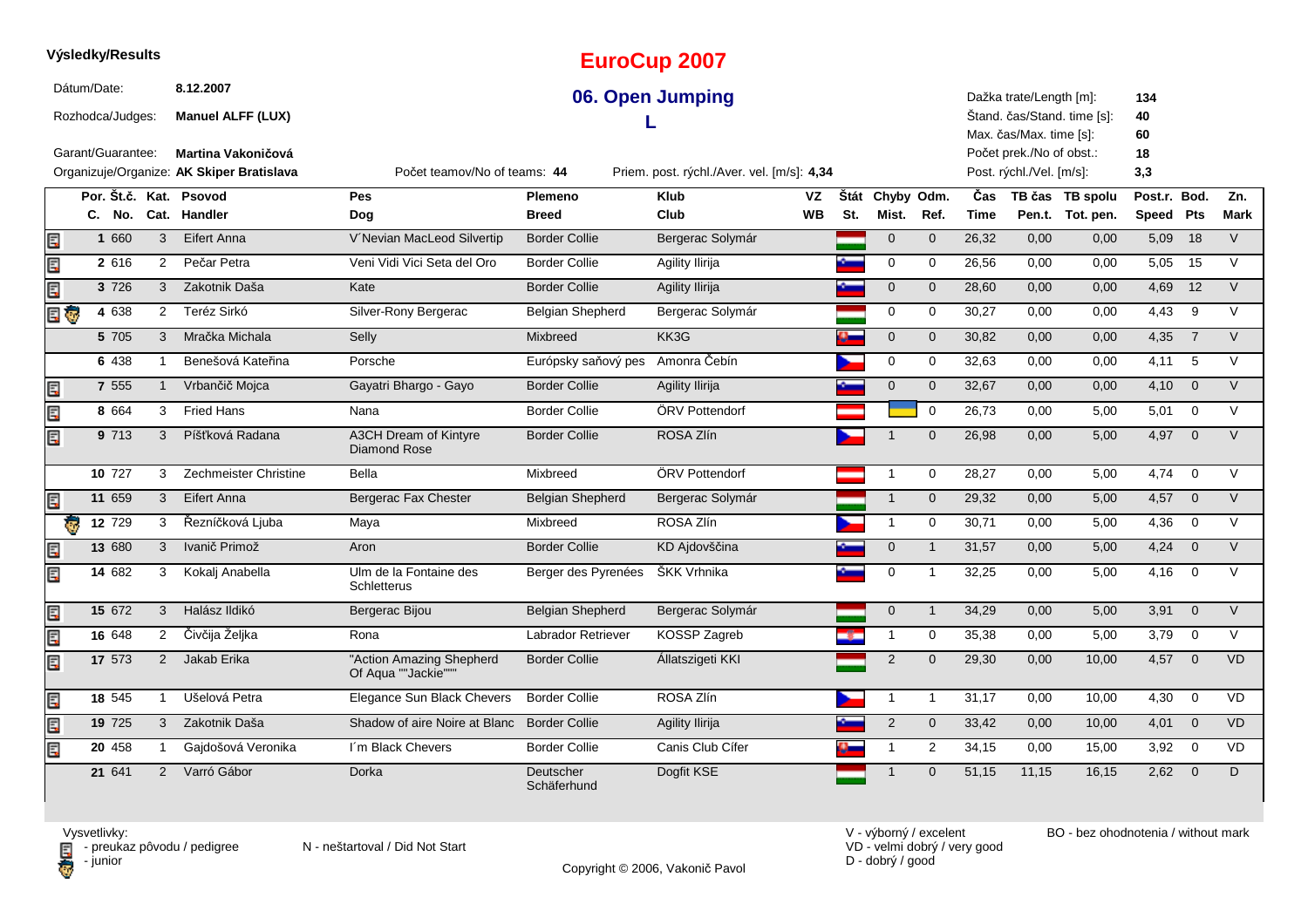#### **EuroCup 2007**Dátum/Date: **8.12.200706. Open Jumping**Dažka trate/Length [m]:**134**Štand. čas/Stand. time [s]:Rozhodca/Judges: **Manuel ALFF (LUX) 40L** Max. čas/Max. time [s]: **60**Garant/Guarantee:Počet prek./No of obst.: **18 Martina Vakoničová** Organizuje/Organize: **AK Skiper Bratislava**Priem. post. rýchl./Aver. vel. [m/s]: 4.34 Post. rýchl./Vel. [m/s]: $3.3$ Počet teamov/No of teams:**44Por. Št.č. Kat. Psovod Pes Plemeno Klub Štát VZ**Štát Chyby Odm. **Odm. <sup>Č</sup>as TB čas TB spolu**u Post.r. Bod. Zn. **WBMist. Ref. TimePen.t. Tot. pen.** Speed Pts Mark **SpeedPtsC. No. Cat. Handler Dog Breed Club St.** Incredible ARKON Black E **22**2 433 1 Andreas Mayer Contractible ARKON Black Border Collie CORV Ebreichsdorf Contract 3 1 29,06 0,00 20,00 4,61 0 D Chevers440Shadow of aire Never ending  $- 0$  DIS Ę <sup>1</sup> Bertoša Matej Border Collie Agility Ilirija <sup>0</sup> <sup>0</sup> - - - DISstory468Ę <sup>1</sup> Hanačíková Nikol Littlethorn Saxo Border Collie ROSA Zlín <sup>0</sup> <sup>0</sup> - - - DIS- 0 DI 4891 Káli Anita King Arthur of Forestry Farm Ę m Border Collie Állatszigeti KKI 1999 – DIS 1999 – Anna DIS 1999 – DIS 1999 – DIS 1999 – DIS 1999 – DIS 1999 – D 482- 0 DIS Ę <sup>1</sup> Kokalj Maja Bridget Joy Border Collie Agility Ilirija <sup>0</sup> <sup>0</sup> - - - DIS1 Lejsková Jana **Excellent Chels Black Chevers Border Collie** ROSA Zlín **Chevers Collie ROSA Zlín** 0 0 - - - - - - DIS Ę 493 - <sup>0</sup> 608 $- 0$  DIS Ę <sup>2</sup> Noč Iztok Jonfi New Spirit - Bloo Austrálsky ovčiak Agility Ilirija <sup>0</sup> <sup>0</sup> - - - DIS $- 0$  DIS Ę 564 <sup>2</sup> Ferletič Urška Alpine River Blaze of Fire Austrálsky ovčiak KD Obala Koper <sup>0</sup> <sup>0</sup> - - - DIS625 <sup>2</sup> Sanétrník AdamAgile Peggy Wonderfull Dream Border Collie ROSA Zlín **Dream Border Collie ROSA Zlín** 0 0 - - - - - 0 DIS Ę  $- 0$  DIS 6311 2 Steppan Gabi """Josh"" Liza" Border Collie ÖGV Wiental North Colling Controlling Controlling Controller DIS Ę Ę 646 <sup>2</sup> Ševeg Danijel Lei Belgian Shepherd KOSSP Zagreb <sup>0</sup> <sup>0</sup> - - - DIS $- 0$  DIS Ę 6622 3 Felleg Bernadett "Zitavári Nyúlűző Cseles Nemecký stavač Dogfit KSE <sup>0</sup> <sup>0</sup> - - - DIS - <sup>0</sup> ""Spuri"""Wonder of Kate´s Sam vom - 0 DIS Ę 675 <sup>3</sup> Hanačíková Nikol Border Collie ROSA Zlín <sup>0</sup> <sup>0</sup> - - - DISBeutenhofĘ 7177 3 Schwarz Doris Mikarus of Mountain Sterling Akita-inu **ÖRV Pottendorf 1996 Computer of Computer** 0 0 0 - - Pomputer 1996 DIS - 0 DIS Ę 683 - <sup>0</sup> <sup>3</sup> Kovač Tina Benedict Belgian Shepherd Agility Ilirija <sup>0</sup> <sup>0</sup> - - - DISĘ - 0 DIS 566 <sup>2</sup> Halász Ildikó Tessa Bergerac Belgian Shepherd Bergerac Solymár <sup>1</sup> <sup>0</sup> - - - DISĘ 7044 3 Mračka Michala Mawlch Gera Hrvatski ovčar KK3G G 0 DIS Ę 471 - <sup>0</sup> 1 1 Hladnik Petra 1991 – Flower of Old Hill Freezia Border Collie Agility Ilirija 1992 – 20 - - - - - - - - - - O DIS Ę 609Shadow of Aire Lucky Star - - <sup>0</sup> <sup>2</sup> Noč Iztok Airedale terrier Agility Ilirija <sup>2</sup> <sup>0</sup> - - - DISLaki $- 0$  DIS 639Ę <sup>2</sup> Trbojević Melinda Arna Belgian Shepherd KOSSP Zagreb <sup>1</sup> <sup>1</sup> - - - DISĒ. 499 $0$  DIS <sup>1</sup> Mikec Manca Bode Jeronimo in blue Border Collie Agility Ilirija <sup>0</sup> <sup>2</sup> - - - DIS

Vysvetlivky:

**Výsledky/Results**

El preuk<br>Computer

 $\blacksquare$  - preukaz pôvodu / pedigree N - neštartoval / Did Not Start

Copyright © 2006, Vakonič Pavol

VD - velmi dobrý / very goodD - dobrý / good

V - výborný / excelent BO - bez ohodnotenia / without mark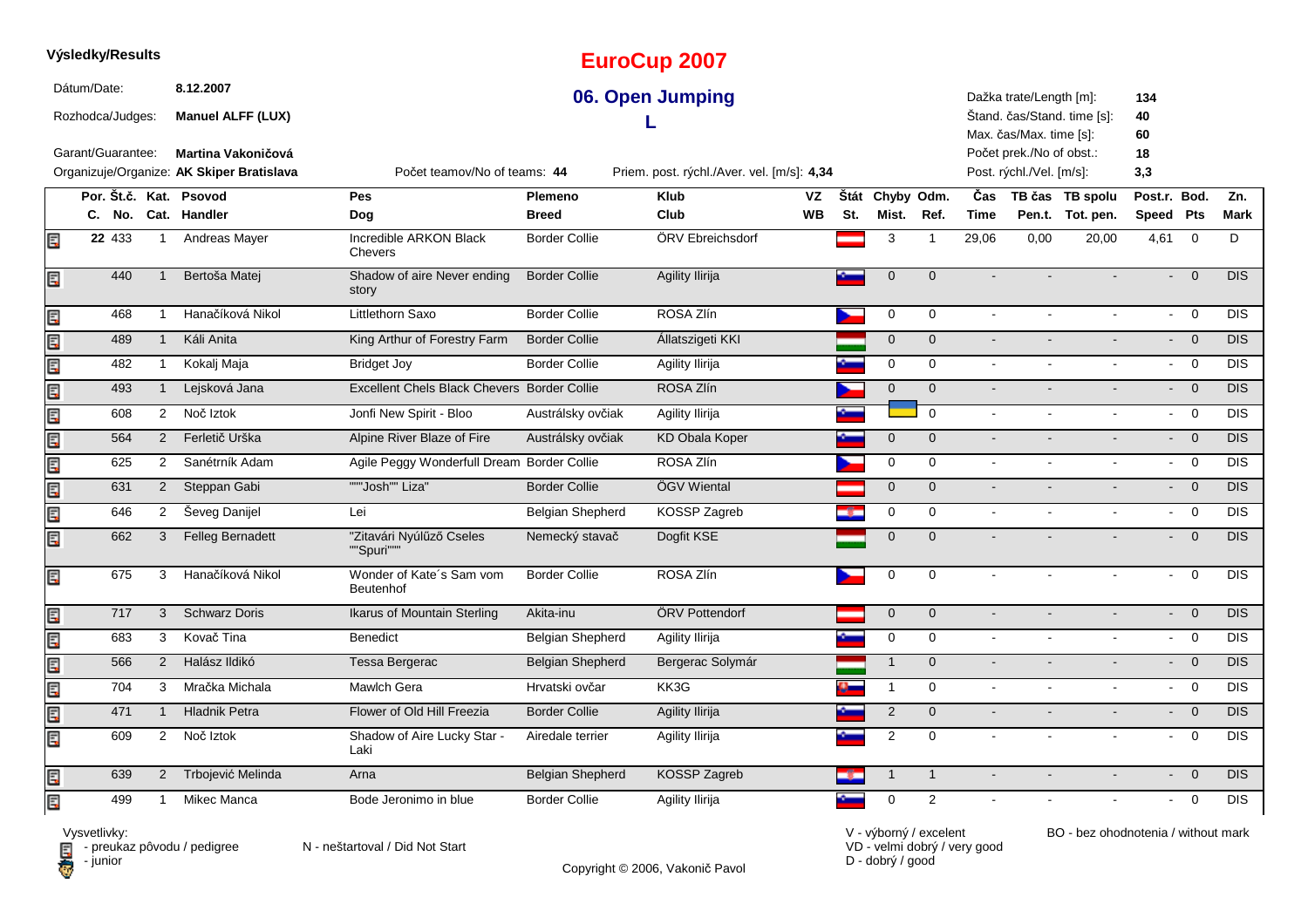|   |             | Výsledky/Results  |                       |                                           |                                    |                      | <b>EuroCup 2007</b>                        |           |             |            |          |      |                          |                             |              |                |            |
|---|-------------|-------------------|-----------------------|-------------------------------------------|------------------------------------|----------------------|--------------------------------------------|-----------|-------------|------------|----------|------|--------------------------|-----------------------------|--------------|----------------|------------|
|   | Dátum/Date: |                   |                       | 8.12.2007                                 |                                    |                      | 06. Open Jumping                           |           |             |            |          |      | Dažka trate/Length [m]:  |                             | 134          |                |            |
|   |             | Rozhodca/Judges:  |                       | <b>Manuel ALFF (LUX)</b>                  |                                    |                      |                                            |           |             |            |          |      |                          | Štand. čas/Stand. time [s]: | 40           |                |            |
|   |             |                   |                       |                                           |                                    |                      |                                            |           |             |            |          |      | Max. čas/Max. time [s]:  |                             | 60           |                |            |
|   |             | Garant/Guarantee: |                       | Martina Vakoničová                        |                                    |                      |                                            |           |             |            |          |      | Počet prek./No of obst.: |                             | 18           |                |            |
|   |             |                   |                       | Organizuje/Organize: AK Skiper Bratislava | Počet teamov/No of teams: 44       |                      | Priem. post. rýchl./Aver. vel. [m/s]: 4,34 |           |             |            |          |      | Post. rýchl./Vel. [m/s]: |                             | 3,3          |                |            |
|   |             |                   |                       | Por. Št.č. Kat. Psovod                    | Pes                                | Plemeno              | Klub                                       | <b>VZ</b> | <b>Stát</b> | Chyby Odm. |          | Cas  |                          | TB čas TB spolu             | Post.r. Bod. |                | Zn.        |
|   |             | C. No.            |                       | Cat. Handler                              | Dog                                | Breed                | Club                                       | <b>WB</b> | St.         | Mist.      | Ref.     | Time |                          | Pen.t. Tot. pen.            | Speed Pts    |                | Mark       |
|   |             |                   |                       |                                           | Ovčarski                           |                      |                                            |           |             |            |          |      |                          |                             |              |                |            |
| Ę |             | 569               |                       | Hanačíková Nikol                          | <b>Ghost of Pinewood Country</b>   | <b>Border Collie</b> | ROSA Zlín                                  |           |             | 3          | $\Omega$ |      |                          |                             | $\sim$       | $\overline{0}$ | <b>DIS</b> |
| Ę |             | 647               |                       | Štrukelj Maja                             | <b>Gingerbell Fatal Attraction</b> | <b>Border Collie</b> | Agility Ilirija                            |           |             |            |          |      |                          |                             | $\sim$       | 0              | <b>DIS</b> |
|   |             |                   | Statistika/Statistics |                                           |                                    |                      |                                            |           |             |            |          |      |                          |                             |              |                |            |

Štartovalo/Total count: 44 Diskvalifikácie/Disqualification: 50,00 % (22)Čisto/Clean runs: 15,91 % (7) Max. post. r./Max. speed:5,09 m/s Max. čist. post. r./Max. speed clean run: 5,09 m/sMin. post. r./Min. speed: 2,62 m/s Priemerná post. r./Average speed: 4,34 m/s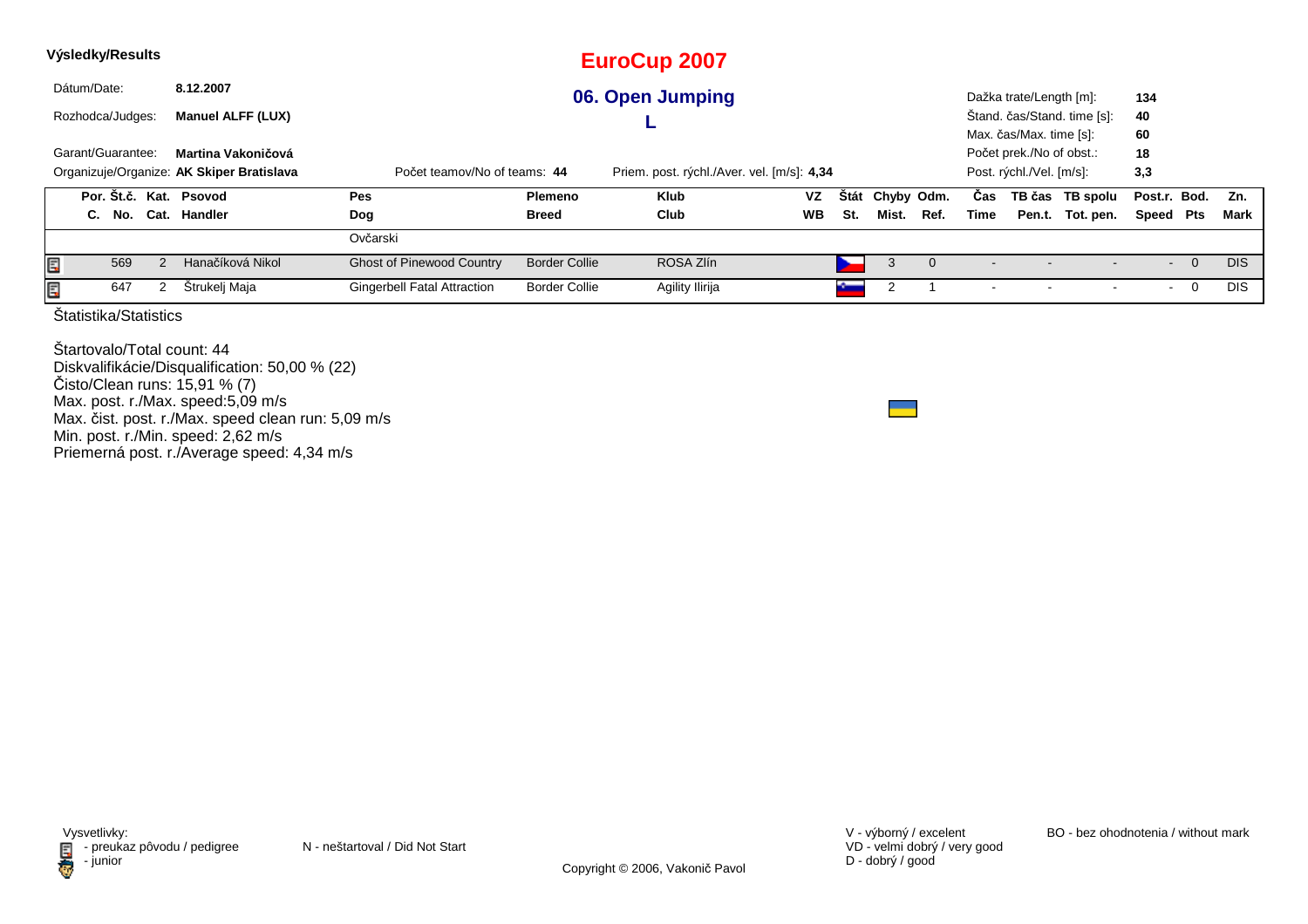|                         |             | Výsledky/Results  |                |                                                                 |                                                    |                                         | <b>EuroCup 2007</b>                        |           |          |                 |                |             |                                                      |                             |                 |                         |             |
|-------------------------|-------------|-------------------|----------------|-----------------------------------------------------------------|----------------------------------------------------|-----------------------------------------|--------------------------------------------|-----------|----------|-----------------|----------------|-------------|------------------------------------------------------|-----------------------------|-----------------|-------------------------|-------------|
|                         | Dátum/Date: | Rozhodca/Judges:  |                | 9.12.2007<br><b>Manuel ALFF (LUX)</b>                           |                                                    |                                         | 01. Open Agility<br>S                      |           |          |                 |                |             | Dažka trate/Length [m]:<br>Max. čas/Max. time [s]:   | Štand. čas/Stand. time [s]: | 132<br>37<br>54 |                         |             |
|                         |             | Garant/Guarantee: |                | Martina Vakoničová<br>Organizuje/Organize: AK Skiper Bratislava | Počet teamov/No of teams: 25                       |                                         | Priem. post. rýchl./Aver. vel. [m/s]: 3,81 |           |          |                 |                |             | Počet prek./No of obst.:<br>Post. rýchl./Vel. [m/s]: |                             | 16<br>3,5       |                         |             |
|                         |             |                   |                | Por. Št.č. Kat. Psovod                                          | Pes                                                | Plemeno                                 | <b>Klub</b>                                | VZ        |          | Štát Chyby Odm. |                | Čas         |                                                      | TB čas TB spolu             | Post.r. Bod.    |                         | Zn.         |
|                         |             |                   |                | C. No. Cat. Handler                                             | Dog                                                | <b>Breed</b>                            | Club                                       | <b>WB</b> | St.      | Mist. Ref.      |                | <b>Time</b> |                                                      | Pen.t. Tot. pen.            | Speed Pts       |                         | <b>Mark</b> |
|                         |             | 1 1 3 1           | $\overline{2}$ | Zelinková Martina                                               | Okki Bonte                                         | <b>Border Terrier</b>                   | FirstMate Agility Mokré<br>Lazce           |           |          | $\mathbf 0$     | $\mathbf 0$    | 28,69       | 0,00                                                 | 0,00                        | 4,60            | 18                      | $\vee$      |
| E                       |             | 2 118             | 2              | Podolinská Jana                                                 | Nancy Bohemia Diplomat                             | <b>Border Terrier</b>                   | OSA VOSA Ostrava                           |           |          | $\mathbf 0$     | $\overline{0}$ | 29,55       | 0,00                                                 | 0,00                        | 4,47            | 15                      | $\vee$      |
| E                       |             | 3 202             | 3              | Zakotnik Daša                                                   | Jesenak Nagresco                                   | Caniche                                 | Agility Ilirija                            |           |          | $\mathbf 0$     | $\mathbf 0$    | 29,89       | 0,00                                                 | 0,00                        | 4,42            | 12                      | $\vee$      |
| Erik                    |             | 4 69              | 2              | Baďová Jana                                                     | Schadehorns Milka - Shelly                         | Parson Russel Terrier KK3G              |                                            |           | $\alpha$ | $\mathbf 0$     | $\mathbf{0}$   | 32,80       | 0,00                                                 | 0,00                        | 4,02            | 9                       | $\vee$      |
| Er                      |             | 5 1 1 9           | 2              | Potočná Blanka                                                  | Kario Banditt Lukato Gold                          | Deutsche Spitz                          | ROSA Zlín                                  |           |          | $\mathbf 0$     | $\mathbf 0$    | 34,11       | 0,00                                                 | 0,00                        | 3,87            | $\overline{7}$          | $\vee$      |
|                         |             | 6 82              | $\overline{2}$ | Kovalčíková Lucia                                               | Bellamia                                           | <b>Jack Russel Terrier</b>              | <b>Agility Pedigree BA</b>                 |           | o.       | $\mathbf 0$     | $\mathbf 0$    | 34,86       | 0,00                                                 | 0,00                        | 3,79            | 5                       | $\vee$      |
| E                       |             | 7 61              | $\mathbf{1}$   | Vondrová Zuzana                                                 | Janika Lovec z Dračína                             | <b>Border Terrier</b>                   | FirstMate Narya Praha                      |           |          | $\Omega$        | $\mathbf 0$    | 35,23       | 0,00                                                 | 0,00                        | 3,75            | $\mathbf 0$             | $\vee$      |
| E                       |             | 8 169             | 3              | Orihelová Miroslava                                             | Odyssea Powder od Chlpiku                          | <b>Chinese Crested Dog</b>              | <b>AK Skiper BA</b>                        |           |          | $\mathbf 0$     | $\mathbf 0$    | 35,24       | 0,00                                                 | 0,00                        | 3,75            | $\overline{0}$          | $\vee$      |
| Ę                       |             | 9 18              | $\overline{1}$ | Imrefalvi Ildikó                                                | Friendship with the Short-<br>legged Edgar (Ervin) | <b>Petit Basset Griffon</b><br>Vendéen  | Dogfit KSE                                 |           |          | $\mathbf 0$     | $\Omega$       | 38,30       | 1.30                                                 | 1.30                        | 3.45            | $\overline{0}$          | $\vee$      |
| $\overline{\mathbf{G}}$ |             | $10$ 163          | 3              | Nagyová Lucia                                                   | Schumacher                                         | Maltése                                 | <b>AK Skiper BA</b>                        |           | o.       | $\mathbf 0$     | $\mathbf{0}$   | 38,48       | 1,48                                                 | 1,48                        | 3,43            | $\overline{0}$          | $\vee$      |
| E                       |             | 11 116            | $\overline{2}$ | Parunov Nadija                                                  | Bombon Bon                                         | Shipperke                               | <b>SKD Postojna</b>                        |           |          | $\mathbf 0$     | 0              | 38,76       | 1,76                                                 | 1,76                        | $3,41$ 0        |                         | $\vee$      |
| 日で                      |             | 12 113            | $\overline{2}$ | Olejár Samuel                                                   | Yran Modrá Orchidea                                | <b>Yorkshire Terrier</b>                | <b>MKA TATRY Poprad</b>                    |           | ¢        | $\mathbf 0$     | $\mathbf 0$    | 40,43       | 3,43                                                 | 3,43                        | 3,26            | $\overline{0}$          | $\vee$      |
|                         |             | 13 85             | 2              | Krušinová Zuzana                                                | <b>Bonka</b>                                       | Mixbreed                                | AK Skiper BA                               |           |          | $\mathbf 0$     | $\mathbf 0$    | 40,52       | 3,52                                                 | 3,52                        | 3,26            | $\overline{0}$          | $\vee$      |
| E                       |             | 14 29             | $\mathbf{1}$   | Káli Anita                                                      | Affie                                              | Bichon á poil frisé                     | Állatszigeti KKI                           |           |          | $\mathbf 0$     | $\mathbf 0$    | 41,80       | 4,80                                                 | 4,80                        | 3,16            | $\overline{0}$          | $\vee$      |
| Er                      |             | 15 138            | 3              | Antalová Miriama                                                | Bellonka Metuje                                    | <b>Shetland Sheepdog</b>                |                                            |           |          | $\mathbf{1}$    | 0              | 29,44       | 0,00                                                 | 5,00                        | 4,48            | $\mathbf 0$             | $\vee$      |
| E                       |             | 16 151            | 3              | Hroteková Gabriela                                              | <b>Faust Smaal Kim</b>                             | <b>Shetland Sheepdog</b>                | Katmaj Opava                               |           |          | $\overline{1}$  | $\mathbf 0$    | 30,32       | 0,00                                                 | 5,00                        | 4,35            | $\overline{0}$          | V           |
| Ę                       |             | 17 181            | 3              | Rajec Kamila                                                    | A3Ch Claudia z Josefovské<br>pevnosti              | <b>Shetland Sheepdog</b>                | <b>MKA Ister BA</b>                        |           |          | -1              | 0              | 31,95       | 0,00                                                 | 5,00                        | 4,13            | $\mathbf 0$             | $\vee$      |
| E                       |             | 18 99             | 2              | Merklová Monika                                                 | Axa Ťapka                                          | <b>Border Terrier</b>                   | FirstMate Narya Praha                      |           |          | $\mathbf 1$     | $\mathbf{0}$   | 33,17       | 0,00                                                 | 5,00                        | 3,98            | $\overline{0}$          | $\vee$      |
| E                       |             | 19 143            | 3              | Balážová Zuzana                                                 | Csaka Blind Date                                   | Parson Russel Terrier AK Skiper BA      |                                            |           |          | $\mathbf{1}$    | $\mathbf 0$    | 34,20       | 0.00                                                 | 5,00                        | 3,86            | $\mathbf 0$             | $\vee$      |
| E                       |             | 20 192            | 3              | Vakonič Pavol                                                   | April Maria Sirrah                                 | Epagneul nain<br>continental - Papillon | AK Skiper BA                               |           |          | $\mathbf 0$     | $\overline{2}$ | 37,02       | 0,02                                                 | 10,02                       | 3,57            | $\overline{\mathbf{0}}$ | <b>VD</b>   |
| E                       |             | 21 60             | $\mathbf{1}$   | Vlajku Eszter                                                   | Ch. Blue-Star Quelle                               | Zwergpinscher                           | Bergerac Solymár                           |           |          | -1              | -1             | 41,75       | 4,75                                                 | 14,75                       | 3.16            | $\Omega$                | <b>VD</b>   |

Vysvetlivky:<br>⊟ - preukaz pôvodu / pedigree N - neštartoval / Did Not Start **D** - junior

Copyright © 2006, Vakonič Pavol

VD - velmi dobrý / very good D - dobrý / good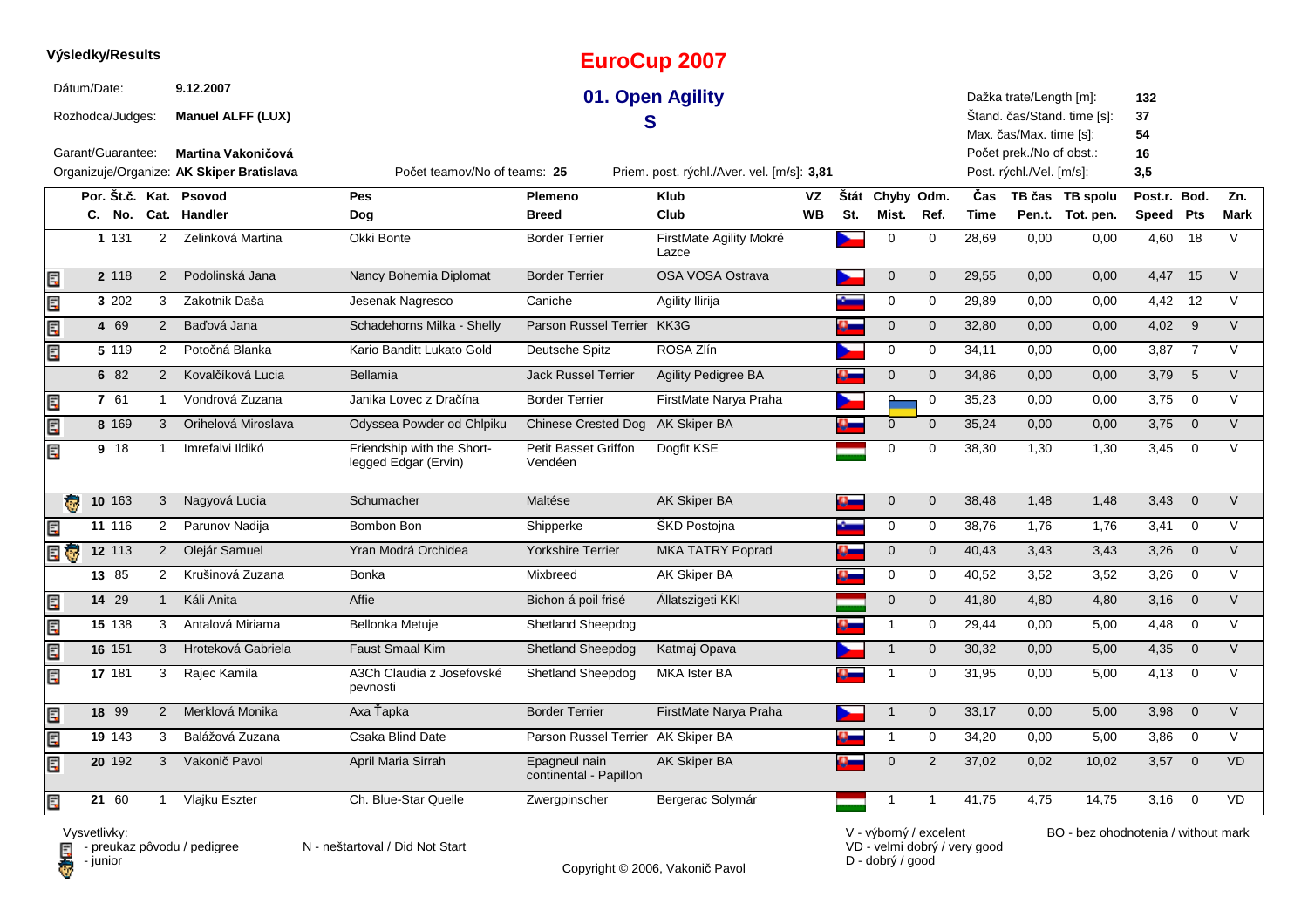|   | Výsledky/Results  |        |   |                                           |                              |                                         | <b>EuroCup 2007</b>                        |           |               |             |                |       |                          |                             |              |                         |            |
|---|-------------------|--------|---|-------------------------------------------|------------------------------|-----------------------------------------|--------------------------------------------|-----------|---------------|-------------|----------------|-------|--------------------------|-----------------------------|--------------|-------------------------|------------|
|   | Dátum/Date:       |        |   | 9.12.2007                                 |                              |                                         | 01. Open Agility                           |           |               |             |                |       | Dažka trate/Length [m]:  |                             | 132          |                         |            |
|   | Rozhodca/Judges:  |        |   | <b>Manuel ALFF (LUX)</b>                  |                              |                                         | S                                          |           |               |             |                |       |                          | Štand. čas/Stand. time [s]: | 37           |                         |            |
|   |                   |        |   |                                           |                              |                                         |                                            |           |               |             |                |       | Max. čas/Max. time [s]:  |                             | 54           |                         |            |
|   | Garant/Guarantee: |        |   | Martina Vakoničová                        |                              |                                         |                                            |           |               |             |                |       | Počet prek./No of obst.: |                             | 16           |                         |            |
|   |                   |        |   | Organizuje/Organize: AK Skiper Bratislava | Počet teamov/No of teams: 25 |                                         | Priem. post. rýchl./Aver. vel. [m/s]: 3,81 |           |               |             |                |       | Post. rýchl./Vel. [m/s]: |                             | 3,5          |                         |            |
|   |                   |        |   | Por. Št.č. Kat. Psovod                    | <b>Pes</b>                   | <b>Plemeno</b>                          | <b>Klub</b>                                | <b>VZ</b> | <b>Stát</b>   | Chyby Odm.  |                | Cas   |                          | TB čas TB spolu             | Post.r. Bod. |                         | Zn.        |
|   |                   | C. No. |   | Cat. Handler                              | Dog                          | <b>Breed</b>                            | Club                                       | <b>WB</b> | St.           | Mist.       | Ref.           | Time  | Pen.t.                   | Tot. pen.                   | Speed        | Pts                     | Mark       |
|   |                   | 22 127 | 2 | Vakonič Pavol                             | Jessy                        | <b>Mixbreed</b>                         | AK Skiper BA                               |           | $\mathbf{a}$  | 3           | $\overline{0}$ | 26,88 | 0,00                     | 15,00                       | 4,91         | $\overline{\mathbf{0}}$ | <b>VD</b>  |
| E | 23                | - 8    |   | Bzdúšková Kamila                          | Anette Sweet Awillon         | Epagneul nain<br>continental - Papillon | <b>MKA Ister BA</b>                        |           | <u>Change</u> |             | 0              | 50,51 | 13,51                    | 18,51                       | 2,61         | $\overline{0}$          | D          |
| E |                   | 14     |   | <b>Fried Hans</b>                         | Chili von der Haunimühle     | <b>Shetland Sheepdog</b>                | ÖRV Pottendorf                             |           |               | $\mathbf 0$ |                |       |                          |                             | $\sim$       | $\overline{0}$          | <b>DIS</b> |
| E |                   | 64     |   | Černigoj David                            | Missy                        | <b>Jack Russel Terrier</b>              | KD Ajdovščina                              |           |               |             |                |       |                          |                             | $\sim$       | $\overline{0}$          | <b>DIS</b> |
|   |                   |        |   |                                           |                              |                                         |                                            |           |               |             |                |       |                          |                             |              |                         |            |

Štartovalo/Total count: 25 Diskvalifikácie/Disqualification: 8,00 % (2)Čisto/Clean runs: 32,00 % (8) Max. post. r./Max. speed:4,91 m/s Max. čist. post. r./Max. speed clean run: 4,60 m/sMin. post. r./Min. speed: 2,61 m/s Priemerná post. r./Average speed: 3,81 m/s



VD - velmi dobrý / very good D - dobrý / good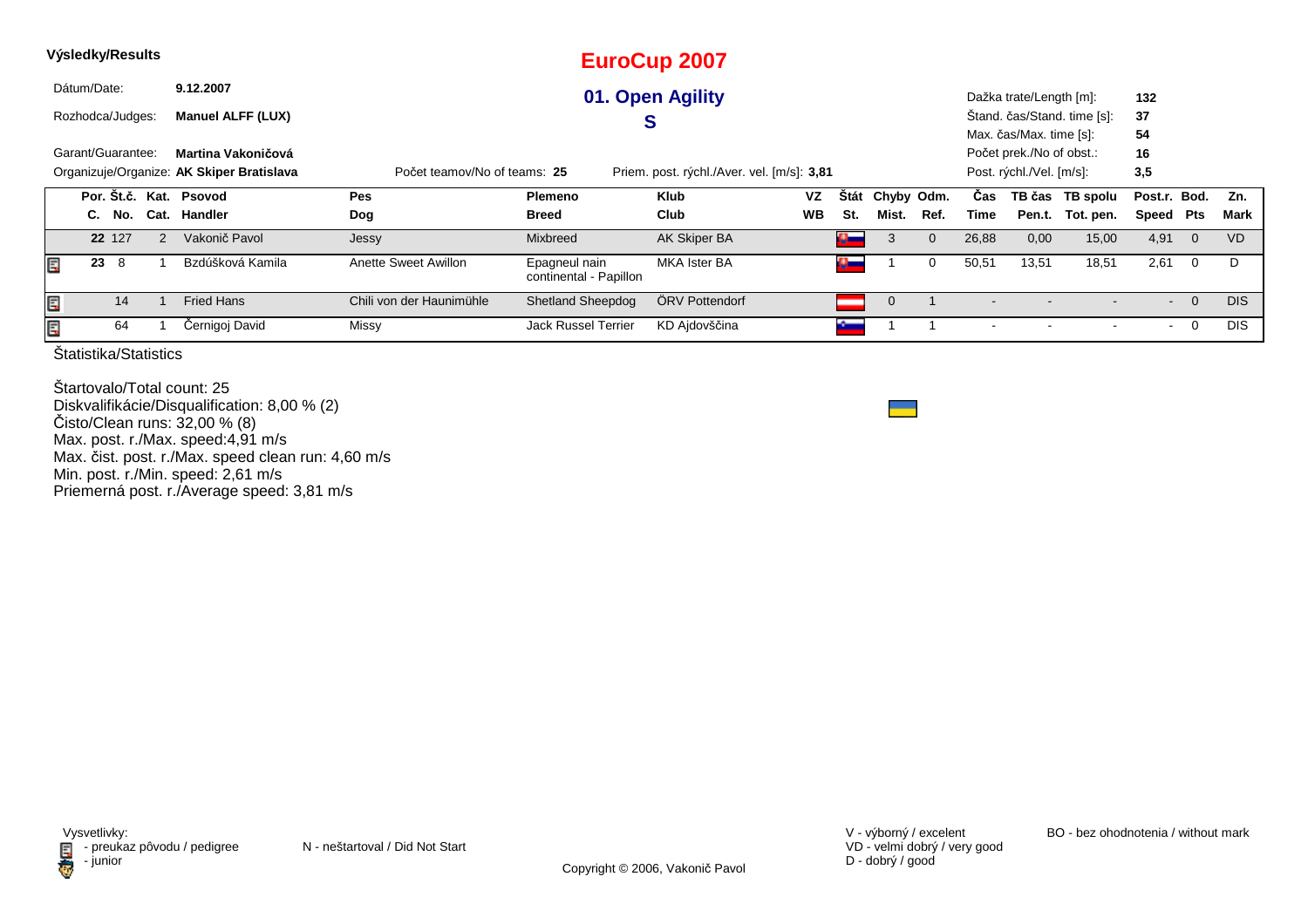|          | Výsledky/Results  |                |                                           |                                                |                               | <b>EuroCup 2007</b>                        |           |           |                 |                |                |                          |                             |              |                |                |
|----------|-------------------|----------------|-------------------------------------------|------------------------------------------------|-------------------------------|--------------------------------------------|-----------|-----------|-----------------|----------------|----------------|--------------------------|-----------------------------|--------------|----------------|----------------|
|          | Dátum/Date:       |                | 9.12.2007                                 |                                                |                               | 02. Open Agility                           |           |           |                 |                |                | Dažka trate/Length [m]:  |                             | 132          |                |                |
|          | Rozhodca/Judges:  |                | <b>Manuel ALFF (LUX)</b>                  |                                                |                               | м                                          |           |           |                 |                |                | Max. čas/Max. time [s]:  | Štand. čas/Stand. time [s]: | 37<br>54     |                |                |
|          | Garant/Guarantee: |                | Martina Vakoničová                        |                                                |                               |                                            |           |           |                 |                |                | Počet prek./No of obst.: |                             | 16           |                |                |
|          |                   |                | Organizuje/Organize: AK Skiper Bratislava | Počet teamov/No of teams: 25                   |                               | Priem. post. rýchl./Aver. vel. [m/s]: 4,12 |           |           |                 |                |                | Post. rýchl./Vel. [m/s]: |                             | 3,5          |                |                |
|          |                   |                | Por. Št.č. Kat. Psovod                    | Pes                                            | Plemeno                       | <b>Klub</b>                                | VZ        |           | Štát Chyby Odm. |                | Čas            |                          | TB čas TB spolu             | Post.r. Bod. |                | Zn.            |
|          | C. No.            |                | Cat. Handler                              | Dog                                            | <b>Breed</b>                  | Club                                       | <b>WB</b> | St.       | Mist.           | Ref.           | Time           |                          | Pen.t. Tot. pen.            | Speed Pts    |                | Mark           |
| E        | 1 4 0 1           | 3              | Kovač Tina                                | Prince of sunlight Fortune<br>Maker            | <b>Shetland Sheepdog</b>      | Agility Ilirija                            |           |           | $\overline{0}$  | $\overline{0}$ | 25,76          | 0.00                     | 0.00                        | $5,12$ 18    |                | $\overline{V}$ |
| E        | 2 3 9 7           | 3              | Kokalj Anabella                           | Toscana de la Fontaine des<br>Schlitterus      | Berger des Pyrenées           | ŠKK Vrhnika                                |           |           | $\mathbf 0$     | $\mathbf 0$    | 28,17          | 0,00                     | 0,00                        | 4,69         | 15             | $\vee$         |
| Ę        | 3 402             | 3              | Ludmilla Kemetmüller                      | Gladys dark of Working<br>County - Chelsi      | <b>Shetland Sheepdog</b>      | ÖGV Wiental                                |           |           | $\mathbf 0$     | $\mathbf{0}$   | 28,61          | 0,00                     | 0,00                        | 4,61         | 12             | $\vee$         |
| Ę        | 4 377             | 3              | Beneš Igor                                | Cerberus Kraken of Aura                        | <b>Manchester Terrier</b>     | Amonra Čebín                               |           |           | $\mathbf 0$     | $\mathbf 0$    | 30,07          | 0,00                     | 0,00                        | 4,39         | 9              | $\vee$         |
| Ę        | 5 372             | $\overline{2}$ | Zita Jelinek                              | Spellbound Evangelista                         | Staffordshire Bull<br>Terrier | Monor SE                                   |           |           | $\mathbf 0$     | $\mathbf 0$    | 30,67          | 0,00                     | 0,00                        | 4,30         | $\overline{7}$ | $\vee$         |
| Ę        | 6 4 2 5           | 3              | Zajacová Magda                            | Bórin z Lorienu Moravia                        | Shetland Sheepdog             | Katmaj Opava                               |           |           |                 | $\mathbf 0$    | 31,75          | 0,00                     | 0,00                        | 4,16         | 5              | $\vee$         |
|          | 7 417             | 3              | Steppan Gabi                              | Laila                                          | Mixbreed                      | ÖGV Wiental                                |           |           | $\overline{0}$  | $\mathbf{0}$   | 32,14          | 0,00                     | 0,00                        | 4,11         | $\overline{0}$ | $\vee$         |
| Ę        | 8 311             |                | <b>Fried Hans</b><br>$\overline{2}$       | Hamronie Bleue de la Ville<br>des Ambassadeurs | <b>Shetland Sheepdog</b>      | ÖRV Pottendorf                             |           |           | $\mathbf 0$     | 0              | 33,13          | 0,00                     | 0,00                        | 3,98         | $\overline{0}$ | $\vee$         |
| Ģ        | 9 3 9 9           | 3              | Kolarovová Katarína                       | Amálka pod Hvězdami                            | <b>Shetland Sheepdog</b>      | <b>MKA TATRY Poprad</b>                    |           | o.        | $\mathbf 0$     | $\mathbf 0$    | 34,26          | 0.00                     | 0,00                        | 3,85         | $\overline{0}$ | $\vee$         |
|          | 10 368            | $\overline{2}$ | Vetráková Zuzana                          | Aria Clea Malý Šúr                             | Parson Russel Terrier         | Canis Club Cífer                           |           |           | $\overline{1}$  | $\mathbf 0$    | 29,81          | 0,00                     | 5,00                        | 4,43         | $\mathbf 0$    | $\vee$         |
| Ę        | 11 412            | $\mathbf{3}$   | Rajec Kamila                              | A3 Arina z Modravé pláně                       | <b>Shetland Sheepdog</b>      | <b>MKA Ister BA</b>                        |           | $\bullet$ | $\overline{1}$  | $\mathbf 0$    | 31,11          | 0,00                     | 5,00                        | $4,24$ 0     |                | $\vee$         |
| 閠        | 12 423            | 3              | Vakonič Pavol                             | Vivien Viva Hunderlov                          | <b>Fox Terrier</b>            | AK Skiper BA                               |           |           | $\mathbf{1}$    | 0              | 31,88          | 0,00                     | 5,00                        | 4,14         | $\overline{0}$ | V              |
| Ę        | 13 353            | $\overline{2}$ | Potočná Blanka                            | Scout De La Griffe<br>Pyreneenne               | Berger des Pyrenées           | ROSA Zlín                                  |           |           | $\overline{1}$  | $\mathbf{0}$   | 32.10          | 0.00                     | 5.00                        | 4,11         | $\overline{0}$ | $\vee$         |
| ₹.       | 14 331            | $\overline{2}$ | Kaiserová Jana                            | Nela                                           | American Cocker<br>Spaniel    | <b>AK Skiper BA</b>                        |           |           | -1              | $\mathbf 0$    | 35,92          | 0,00                     | 5,00                        | 3,67         | $\overline{0}$ | $\vee$         |
|          | 15 310            | $\overline{2}$ | Deshaies Sylvie                           | <b>Buzz</b>                                    | <b>Fox Terrier</b>            |                                            |           |           | $\overline{1}$  | $\mathbf{0}$   | 42,21          | 5,21                     | 10,21                       | 3,13         | $\overline{0}$ | <b>VD</b>      |
| Ε        | 16 316            | 2              | Hlucháňová Kristína                       | Biski Roxy-Ag                                  | <b>Shetland Sheepdog</b>      | <b>Agility Pedigree BA</b>                 |           |           | 3               | 0              | 27,24          | 0,00                     | 15,00                       | 4,85         | $\overline{0}$ | <b>VD</b>      |
|          | 17 289            | $\mathbf{1}$   | Vanicsek Beatrix                          | <b>Murphy</b>                                  | <b>Bulldog</b>                | Dogfit KSE                                 |           |           | $\mathbf{1}$    | 2              | 37,28          | 0,28                     | 15,28                       | 3,54         | $\overline{0}$ | VD             |
| <b>I</b> | 18 229            |                | Hučková Michaela                          | Acushla Tricolor dream                         | Beagle                        | AK Skiper BA                               |           | 4-        | $\mathbf 0$     | 2              | 47,91          | 10,91                    | 20,91                       | 2,76         | $\mathbf 0$    | D              |
|          | 358               | $\overline{2}$ | Steppan Gabi                              | Lili Marleen                                   | Mixbreed                      | ÖGV Wiental                                |           |           | $\mathbf 0$     | $\overline{0}$ | $\blacksquare$ |                          |                             | $\sim$       | $\overline{0}$ | DIS            |
|          | 231               | $\mathbf{1}$   | Imrefalvi Ildikó                          | Pepe                                           | Mixbreed                      | Dogfit KSE                                 |           |           | $\mathbf 0$     | $\Omega$       |                |                          |                             |              | $\overline{0}$ | <b>DIS</b>     |

Vysvetlivky:<br>⊟ - preukaz pôvodu / pedigree N - neštartoval / Did Not Start **D** - junior

Copyright © 2006, Vakonič Pavol

VD - velmi dobrý / very good D - dobrý / good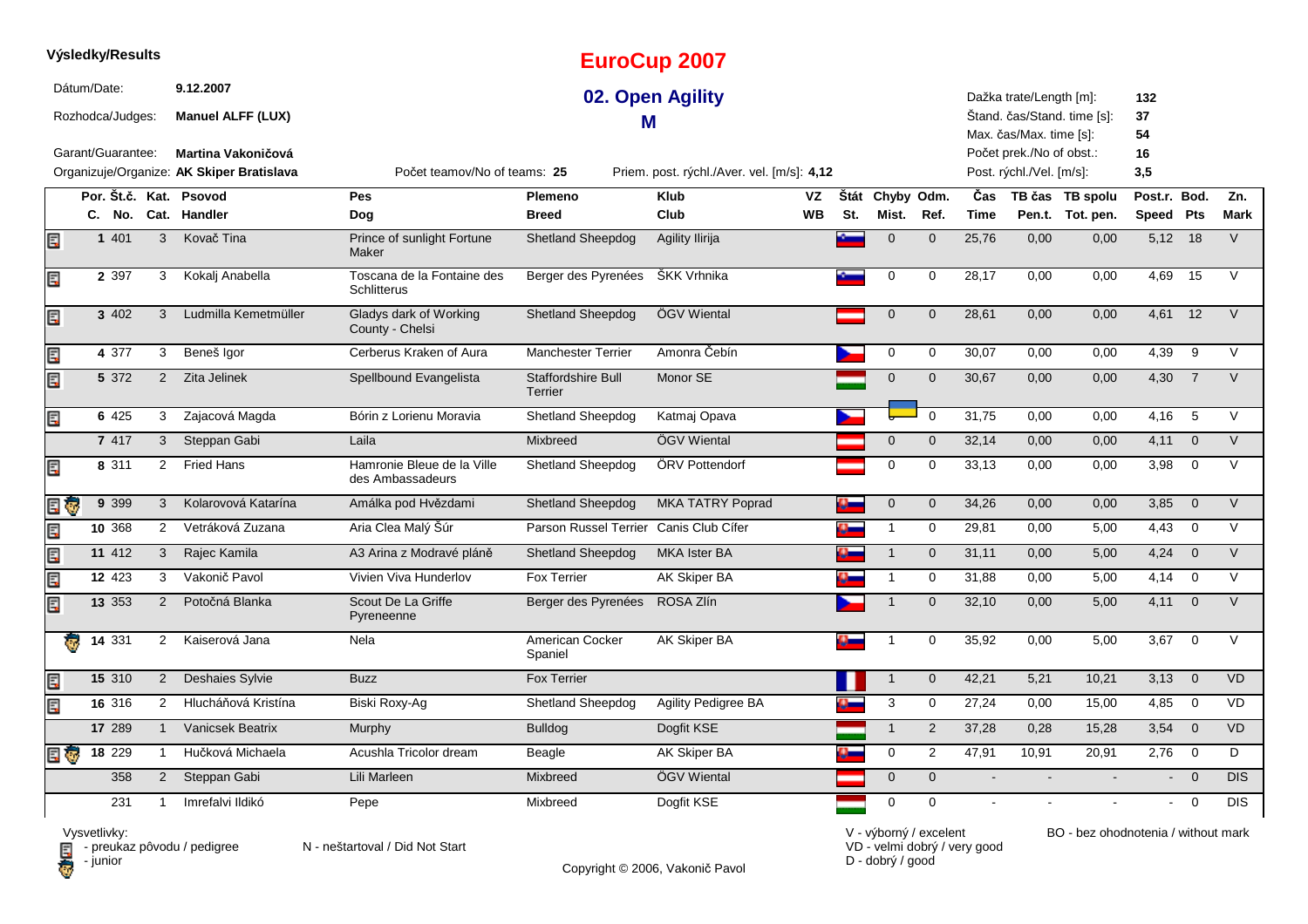| Výsledky/Results       |                                           |                              |                           | <b>EuroCup 2007</b>                        |           |                     |                |             |      |                          |                             |              |                |            |
|------------------------|-------------------------------------------|------------------------------|---------------------------|--------------------------------------------|-----------|---------------------|----------------|-------------|------|--------------------------|-----------------------------|--------------|----------------|------------|
| Dátum/Date:            | 9.12.2007                                 |                              |                           | 02. Open Agility                           |           |                     |                |             |      | Dažka trate/Length [m]:  |                             | 132          |                |            |
| Rozhodca/Judges:       | <b>Manuel ALFF (LUX)</b>                  |                              |                           | M                                          |           |                     |                |             |      |                          | Stand. čas/Stand. time [s]: | 37           |                |            |
|                        |                                           |                              |                           |                                            |           |                     |                |             |      | Max. čas/Max. time [s]:  |                             | 54           |                |            |
| Garant/Guarantee:      | Martina Vakoničová                        |                              |                           |                                            |           |                     |                |             |      | Počet prek./No of obst.: |                             | 16           |                |            |
|                        | Organizuje/Organize: AK Skiper Bratislava | Počet teamov/No of teams: 25 |                           | Priem. post. rýchl./Aver. vel. [m/s]: 4,12 |           |                     |                |             |      | Post. rýchl./Vel. [m/s]: |                             | 3,5          |                |            |
| Por. St.č. Kat. Psovod |                                           | Pes                          | Plemeno                   | <b>Klub</b>                                | <b>VZ</b> | <b>Stát</b>         | Chyby Odm.     |             | Cas  |                          | TB čas TB spolu             | Post.r. Bod. |                | Zn.        |
| No.<br>C.              | Cat. Handler                              | Dog                          | <b>Breed</b>              | Club                                       | <b>WB</b> | St.                 | Mist.          | Ref.        | Time |                          | Pen.t. Tot. pen.            | Speed        | Pts            | Mark       |
| 324<br>e ç             | Hučková Michaela<br>$\mathcal{P}$         | Etosha Srdiečko              | Beagle                    | AK Skiper BA                               |           | $\Omega_{\rm{max}}$ | $\mathbf 0$    | $\Omega$    |      |                          |                             | $\sim$       | $\overline{0}$ | <b>DIS</b> |
| Ē,<br>319              | Hude Vesna                                | Ziza                         | Mixbreed                  | Agility Ilirija                            |           |                     | 0              | $\Omega$    |      |                          |                             | $\sim$       | $\overline{0}$ | <b>DIS</b> |
| 334                    | Kačmáryová Katarína                       | Shoki z UVP                  | Mixbreed                  | <b>KPKA Košice</b>                         |           | $\alpha$            | $\overline{0}$ | $\Omega$    |      |                          | $\overline{\phantom{a}}$    | $\sim$       | $\overline{0}$ | <b>DIS</b> |
| 370<br>E G             | Zajac Jakub<br>2                          | Flash ze Zámecké zahrady     | <b>Manchester Terrier</b> | Katmaj Opava                               |           |                     | $\mathbf 0$    | $\mathbf 0$ |      |                          |                             | $\sim$       | $\overline{0}$ | <b>DIS</b> |
| Ē,<br>259              | Skupina Bohumil                           | Elma Astako                  | Zwergschnauzer            | ROSA Zlín                                  |           |                     | $\mathbf{0}$   |             |      |                          |                             | $\sim$       | $\overline{0}$ | <b>DIS</b> |
| Ε<br>237               | Ištoková Marketa                          | Dumas od Rytíře Malovce      | Fox Terrier               | AK Skiper BA                               |           | a.                  | 0              | $\mathbf 0$ |      |                          |                             | $\sim$       | $\overline{0}$ | N          |

Štartovalo/Total count: 25 Diskvalifikácie/Disqualification: 28,00 % (7)Čisto/Clean runs: 36,00 % (9) Max. post. r./Max. speed:5,12 m/s Max. čist. post. r./Max. speed clean run: 5,12 m/s Min. post. r./Min. speed: 2,76 m/sPriemerná post. r./Average speed: 4,12 m/s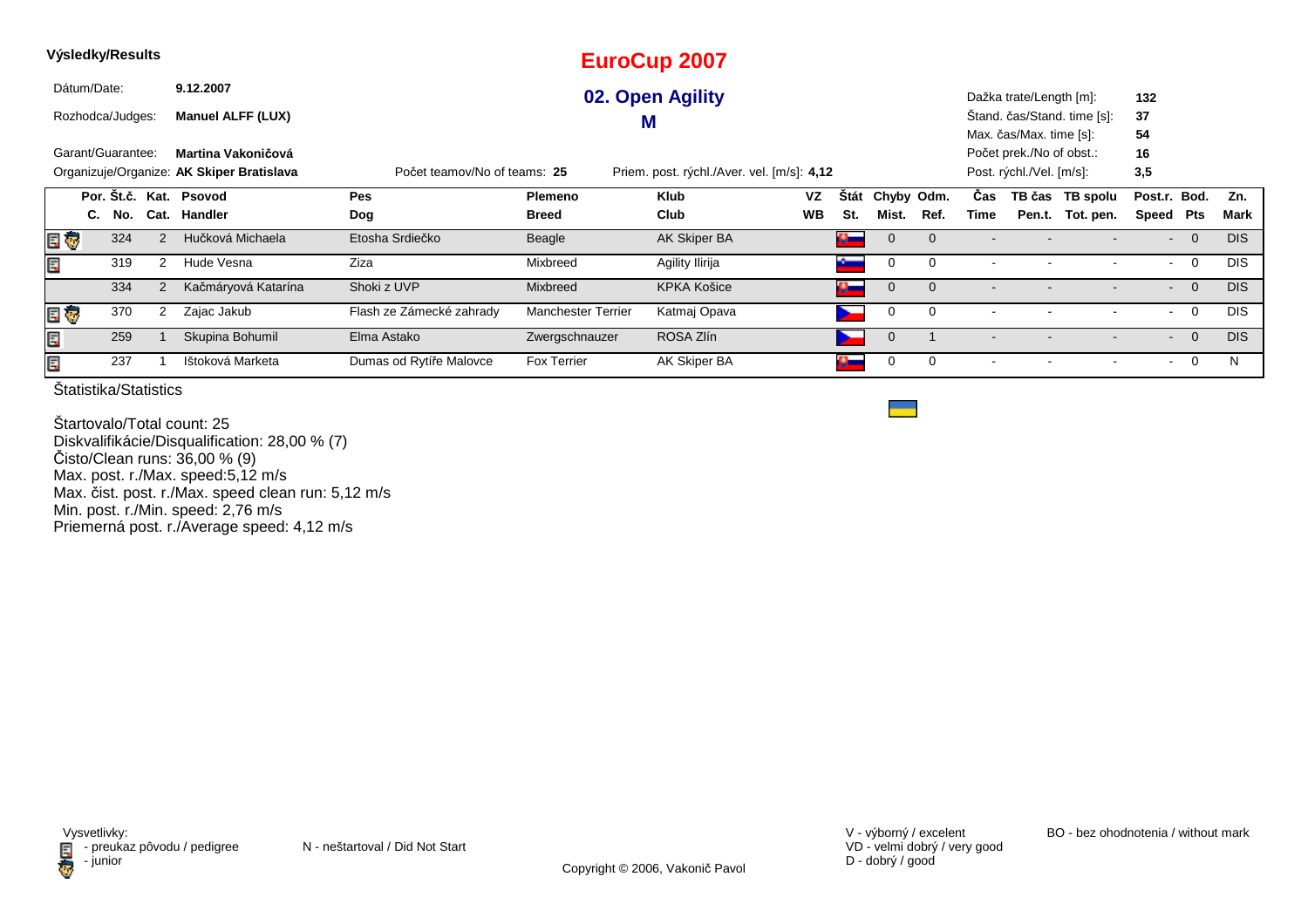|    | Výsledky/Results  |                |                                           |                                             |                         | <b>EuroCup 2007</b>                        |           |     |                 |              |             |                                                     |                             |              |                         |                  |
|----|-------------------|----------------|-------------------------------------------|---------------------------------------------|-------------------------|--------------------------------------------|-----------|-----|-----------------|--------------|-------------|-----------------------------------------------------|-----------------------------|--------------|-------------------------|------------------|
|    | Dátum/Date:       |                | 9.12.2007                                 |                                             |                         | 03. Open Agility                           |           |     |                 |              |             | Dažka trate/Length [m]:                             |                             | 132          |                         |                  |
|    | Rozhodca/Judges:  |                | <b>Manuel ALFF (LUX)</b>                  |                                             |                         |                                            |           |     |                 |              |             |                                                     | Štand. čas/Stand. time [s]: | 37           |                         |                  |
|    | Garant/Guarantee: |                | Martina Vakoničová                        |                                             |                         |                                            |           |     |                 |              |             | Max. čas/Max. time [s]:<br>Počet prek./No of obst.: |                             | 54<br>16     |                         |                  |
|    |                   |                | Organizuje/Organize: AK Skiper Bratislava | Počet teamov/No of teams: 44                |                         | Priem. post. rýchl./Aver. vel. [m/s]: 4,25 |           |     |                 |              |             | Post. rýchl./Vel. [m/s]:                            |                             | 3,5          |                         |                  |
|    |                   |                | Por. Št.č. Kat. Psovod                    | Pes                                         | Plemeno                 | <b>Klub</b>                                | VZ        |     | Štát Chyby Odm. |              | Čas         |                                                     | TB čas TB spolu             | Post.r. Bod. |                         | Zn.              |
|    |                   |                | C. No. Cat. Handler                       | Dog                                         | <b>Breed</b>            | Club                                       | <b>WB</b> | St. | Mist.           | Ref.         | <b>Time</b> |                                                     | Pen.t. Tot. pen.            | Speed Pts    |                         | <b>Mark</b>      |
| Ē, | 1 662             | 3              | <b>Felleg Bernadett</b>                   | "Zitavári Nyúlűző Cseles<br>""Spuri"""      | Nemecký stavač          | Dogfit KSE                                 |           |     | $\mathbf{0}$    | $\mathbf{0}$ | 30,20       | 0,00                                                | 0,00                        | 4,37 18      |                         | $\overline{V}$   |
| Ę  | $2\overline{717}$ | 3              | <b>Schwarz Doris</b>                      | Ikarus of Mountain Sterling                 | Akita-inu               | ÖRV Pottendorf                             |           |     | 0               | 0            | 31,42       | 0,00                                                | 0,00                        | 4,20         | 15                      | $\overline{V}$   |
| E  | 3 672             | 3              | Halász Ildikó                             | Bergerac Bijou                              | <b>Belgian Shepherd</b> | Bergerac Solymár                           |           |     | $\mathbf 0$     | $\mathbf 0$  | 32,02       | 0,00                                                | 0,00                        | 4,12 12      |                         | $\vee$           |
|    | 4 727             | 3              | Zechmeister Christine                     | Bella                                       | Mixbreed                | ÖRV Pottendorf                             |           |     | $\mathbf 0$     | 0            | 32,09       | 0,00                                                | 0,00                        | 4,11         | 9                       | $\vee$           |
| Ę  | 5 608             |                | Noč Iztok<br>$\overline{2}$               | Jonfi New Spirit - Bloo                     | Austrálsky ovčiak       | <b>Agility Ilirija</b>                     |           |     | $\mathbf 0$     | $\mathbf 0$  | 32,67       | 0,00                                                | 0,00                        | 4,04         | $\overline{7}$          | $\vee$           |
|    | 6 705             | 3              | Mračka Michala                            | Selly                                       | Mixbreed                | KK3G                                       |           |     | 0               | 0            | 32,68       | 0,00                                                | 0,00                        | 4,04         | 5                       | $\vee$           |
| Ę  | 7 664             | 3              | <b>Fried Hans</b>                         | Nana                                        | <b>Border Collie</b>    | ÖRV Pottendorf                             |           |     |                 | $\mathbf{0}$ | 27,54       | 0,00                                                | 5,00                        | 4,79         | $\overline{0}$          | $\vee$           |
| Ę  | 8 7 2 6           | 3              | Zakotnik Daša                             | Kate                                        | <b>Border Collie</b>    | Agility Ilirija                            |           |     | $\mathbf 1$     | 0            | 29,07       | 0,00                                                | 5,00                        | 4,54         | $\overline{0}$          | $\vee$           |
| E  | 9 4 6 8           | $\mathbf{1}$   | Hanačíková Nikol                          | Littlethorn Saxo                            | <b>Border Collie</b>    | ROSA Zlín                                  |           |     | $\mathbf{1}$    | $\mathbf 0$  | 31,32       | 0,00                                                | 5,00                        | 4,21         | $\overline{\mathbf{0}}$ | $\vee$           |
| E  | 10 639            | $\overline{2}$ | Trbojević Melinda                         | Arna                                        | Belgian Shepherd        | KOSSP Zagreb                               |           |     | $\overline{2}$  | 0            | 26,64       | 0,00                                                | 10,00                       | 4,95         | $\mathbf 0$             | <b>VD</b>        |
| Ē  | 11 616            |                | Pečar Petra<br>$\overline{2}$             | Veni Vidi Vici Seta del Oro                 | <b>Border Collie</b>    | Agility Ilirija                            |           |     | $\overline{2}$  | $\mathbf 0$  | 26,86       | 0,00                                                | 10,00                       | 4,91         | $\overline{0}$          | <b>VD</b>        |
| Ę  | 12 631            |                | Steppan Gabi<br>$\overline{2}$            | """Josh"" Liza"                             | <b>Border Collie</b>    | ÖGV Wiental                                |           |     | 2               | 0            | 30,73       | 0,00                                                | 10,00                       | 4,30         | $\overline{0}$          | VD               |
| Ę  | 13 564            |                | Ferletič Urška<br>$\overline{2}$          | Alpine River Blaze of Fire                  | Austrálsky ovčiak       | <b>KD Obala Koper</b>                      |           |     | $\mathbf{1}$    | $\mathbf{1}$ | 31,40       | 0,00                                                | 10,00                       | 4,20         | $\overline{0}$          | <b>VD</b>        |
| Ę  | 14 458            | $\mathbf{1}$   | Gajdošová Veronika                        | I'm Black Chevers                           | <b>Border Collie</b>    | Canis Club Cífer                           |           |     | $\mathbf{1}$    | -1           | 33,64       | 0,00                                                | 10,00                       | 3,92         | $\overline{0}$          | <b>VD</b>        |
| E  | 15 660            | $\mathbf{3}$   | Eifert Anna                               | V'Nevian MacLeod Silvertip                  | <b>Border Collie</b>    | Bergerac Solymár                           |           |     | 3               | $\mathbf{0}$ | 25,55       | 0,00                                                | 15,00                       | $5,17$ 0     |                         | <b>VD</b>        |
| E  | 16 493            | $\mathbf{1}$   | Lejsková Jana                             | Excellent Chels Black Chevers Border Collie |                         | ROSA Zlín                                  |           |     | 3               | 0            | 33,20       | 0,00                                                | 15,00                       | 3,98         | $\overline{\mathbf{0}}$ | VD               |
| Ę  | 17 471            | $\mathbf{1}$   | <b>Hladnik Petra</b>                      | Flower of Old Hill Freezia                  | <b>Border Collie</b>    | Agility Ilirija                            |           |     | $\mathbf{1}$    | $\mathbf{2}$ | 34,60       | 0,00                                                | 15,00                       | 3,82         | $\overline{0}$          | VD               |
| Ę  | 18 566            |                | Halász Ildikó<br>$\overline{2}$           | Tessa Bergerac                              | <b>Belgian Shepherd</b> | Bergerac Solymár                           |           |     | $\overline{4}$  | $\mathbf 0$  | 27,82       | 0,00                                                | 20,00                       | 4,74         | $\overline{0}$          | D                |
| E  | 19 725            |                | Zakotnik Daša<br>$\mathbf{3}$             | Shadow of aire Noire at Blanc               | <b>Border Collie</b>    | <b>Agility Ilirija</b>                     |           |     | $\overline{5}$  | $\mathbf 0$  | 38,48       | 1,48                                                | 26,48                       | 3,43         | $\overline{0}$          | <b>BO</b>        |
| E  | 20 440            | -1             | Bertoša Matej                             | Shadow of aire Never ending<br>story        | <b>Border Collie</b>    | Agility Ilirija                            |           |     | $\,$ 5 $\,$     | $\mathbf 0$  | 38,68       | 1,68                                                | 26,68                       | 3,41         | $\mathbf 0$             | <b>BO</b>        |
| Ē, | 21 499            | $\mathbf{1}$   | <b>Mikec Manca</b>                        | Bode Jeronimo in blue<br>Ovčarski           | <b>Border Collie</b>    | Agility Ilirija                            |           |     | 5               | 2            | 33,20       | 0,00                                                | 35,00                       | 3,98         | $\overline{0}$          | <b>BO</b>        |
| Ē. | 433               | $\mathbf{1}$   | Andreas Mayer                             | Incredible ARKON Black                      | <b>Border Collie</b>    | ÖRV Ebreichsdorf                           |           |     | $\pmb{0}$       | $\mathbf 0$  |             |                                                     |                             |              | $\overline{0}$          | $\overline{DIS}$ |

**D** - junior

Vysvetlivky:<br>⊟ - preukaz pôvodu / pedigree N - neštartoval / Did Not Start

Copyright © 2006, Vakonič Pavol

VD - velmi dobrý / very good D - dobrý / good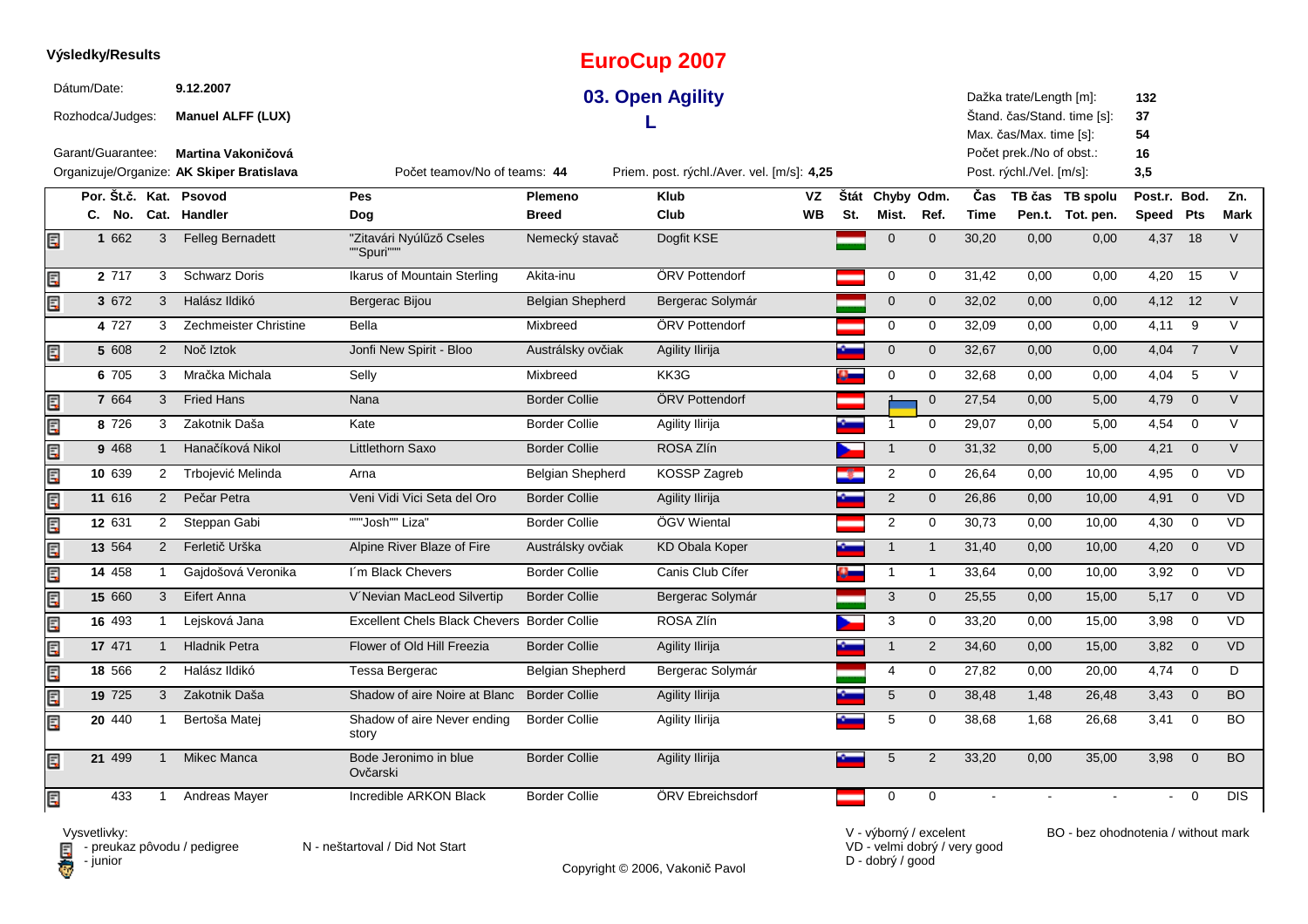|      |             | Výsledky/Results  |                |                                           |                                                 |                                  | <b>EuroCup 2007</b>                        |       |                |                |                |                          |                             |                           |                                       |            |
|------|-------------|-------------------|----------------|-------------------------------------------|-------------------------------------------------|----------------------------------|--------------------------------------------|-------|----------------|----------------|----------------|--------------------------|-----------------------------|---------------------------|---------------------------------------|------------|
|      | Dátum/Date: | Rozhodca/Judges:  |                | 9.12.2007<br><b>Manuel ALFF (LUX)</b>     |                                                 |                                  | 03. Open Agility                           |       |                |                |                | Dažka trate/Length [m]:  | Štand. čas/Stand. time [s]: | 132<br>37                 |                                       |            |
|      |             |                   |                |                                           |                                                 |                                  |                                            |       |                |                |                | Max. čas/Max. time [s]:  |                             | 54                        |                                       |            |
|      |             | Garant/Guarantee: |                | <b>Martina Vakoničová</b>                 |                                                 |                                  |                                            |       |                |                |                | Počet prek./No of obst.: |                             | 16                        |                                       |            |
|      |             |                   |                | Organizuje/Organize: AK Skiper Bratislava | Počet teamov/No of teams: 44                    |                                  | Priem. post. rýchl./Aver. vel. [m/s]: 4,25 |       |                |                |                | Post. rýchl./Vel. [m/s]: |                             | 3,5                       |                                       |            |
|      |             |                   |                | Por. Št.č. Kat. Psovod                    | <b>Pes</b>                                      | Plemeno                          | <b>Klub</b><br>VZ                          | Štát  | Chyby Odm.     |                | Čas            |                          | TB čas TB spolu             | Post.r. Bod.              |                                       | Zn.        |
|      |             |                   |                | C. No. Cat. Handler                       | Dog                                             | <b>Breed</b>                     | Club<br><b>WB</b>                          | St.   | Mist.          | Ref.           | Time           |                          | Pen.t. Tot. pen.            | Speed Pts                 |                                       | Mark       |
|      |             |                   |                |                                           | <b>Chevers</b>                                  |                                  |                                            |       |                |                |                |                          |                             |                           |                                       |            |
|      |             | 438               | $\mathbf{1}$   | Benešová Kateřina                         | Porsche                                         | Európsky saňový pes Amonra Čebín |                                            |       | $\mathbf 0$    | $\mathbf{0}$   | $\overline{a}$ |                          |                             | $\mathbb{Z}^{\mathbb{Z}}$ | $\Omega$                              | <b>DIS</b> |
| Ę    |             | 489               | $\mathbf{1}$   | Káli Anita                                | King Arthur of Forestry Farm                    | <b>Border Collie</b>             | Állatszigeti KKI                           |       | $\mathbf 0$    | $\mathbf 0$    | $\sim$         |                          |                             | $\sim$                    | $\overline{0}$                        | <b>DIS</b> |
| Ę    |             | 482               | $\mathbf{1}$   | Kokalj Maja                               | <b>Bridget Joy</b>                              | <b>Border Collie</b>             | <b>Agility Ilirija</b>                     |       | $\overline{0}$ | $\mathbf{0}$   | $\sim$         |                          |                             | $\sim$                    | $\overline{0}$                        | <b>DIS</b> |
| Ę    |             | 545               | $\mathbf{1}$   | Ušelová Petra                             | Elegance Sun Black Chevers                      | <b>Border Collie</b>             | ROSA Zlín                                  |       | 0              | $\mathbf 0$    | $\sim$         |                          | $\overline{a}$              | $\sim$                    | $\mathbf 0$                           | <b>DIS</b> |
| Ę    |             | 555               | $\mathbf{1}$   | Vrbančič Mojca                            | Gayatri Bhargo - Gayo                           | <b>Border Collie</b>             | Agility Ilirija                            |       | $\mathbf 0$    | $\mathbf 0$    | $\omega$       |                          |                             |                           | $\overline{0}$<br>$\omega_{\rm{eff}}$ | <b>DIS</b> |
| E    |             | 648               | $\overline{2}$ | Čivčija Željka                            | Rona                                            | <b>Labrador Retriever</b>        | KOSSP Zagreb                               | agar  | $\mathbf 0$    | $\Omega$       | $\blacksquare$ |                          | $\overline{\phantom{a}}$    | $\mathbf{r}$              | $\overline{0}$                        | <b>DIS</b> |
| Ę    |             | 569               | $\overline{2}$ | Hanačíková Nikol                          | <b>Ghost of Pinewood Country</b>                | <b>Border Collie</b>             | ROSA Zlín                                  |       |                | $\overline{0}$ | $\sim$         |                          |                             |                           | $- 0$                                 | <b>DIS</b> |
| Er   |             | 573               | $\overline{2}$ | Jakab Erika                               | "Action Amazing Shepherd<br>Of Aqua ""Jackie""" | <b>Border Collie</b>             | Állatszigeti KKI                           |       | $\mathbf 0$    | $\Omega$       | $\sim$         | $\sim$                   | $\blacksquare$              | $\sim$                    | $\overline{0}$                        | <b>DIS</b> |
| Ę    |             | 625               | $\overline{2}$ | Sanétrník Adam                            | Agile Peggy Wonderfull Dream Border Collie      |                                  | ROSA Zlín                                  |       | $\mathbf{0}$   | $\mathbf{0}$   | $\sim$         |                          |                             |                           | $\overline{0}$<br>$\sim 10$           | <b>DIS</b> |
| Ę    |             | 646               | $\overline{2}$ | Ševeg Danijel                             | Lei                                             | <b>Belgian Shepherd</b>          | KOSSP Zagreb                               | alisa | $\mathbf 0$    | $\mathbf 0$    | $\omega$       | $\overline{a}$           | $\mathbf{r}$                |                           | $- 0$                                 | <b>DIS</b> |
| Ę    |             | 647               | $2^{\circ}$    | Štrukelj Maja                             | <b>Gingerbell Fatal Attraction</b>              | <b>Border Collie</b>             | Agility Ilirija                            |       | $\mathbf{0}$   | $\mathbf{0}$   | $\sim$         |                          |                             | $\mathbf{L}^{\text{max}}$ | $\overline{0}$                        | <b>DIS</b> |
| E G  |             | 638               | $\overline{2}$ | Teréz Sirkó                               | Silver-Rony Bergerac                            | Belgian Shepherd                 | Bergerac Solymár                           |       | $\mathbf 0$    | $\mathbf 0$    | $\blacksquare$ | $\blacksquare$           | $\mathbf{r}$                | $\mathbf{L}^{\text{max}}$ | $\overline{\mathbf{0}}$               | <b>DIS</b> |
|      |             | 641               | $\overline{2}$ | Varró Gábor                               | Dorka                                           | Deutscher<br>Schäferhund         | Dogfit KSE                                 |       | $\Omega$       | $\Omega$       |                |                          |                             | $\sim$                    | $\overline{0}$                        | DIS        |
| Ę    |             | 609               | $2^{\circ}$    | Noč Iztok                                 | Shadow of Aire Lucky Star -<br>Laki             | Airedale terrier                 | Agility Ilirija                            |       | 0              | 0              | $\sim$         | $\mathbf{r}$             | $\sim$                      | $\omega$                  | $\overline{0}$                        | <b>DIS</b> |
| Ę    |             | 659               | 3              | Eifert Anna                               | Bergerac Fax Chester                            | <b>Belgian Shepherd</b>          | Bergerac Solymár                           |       | $\mathbf 0$    | $\mathbf 0$    | $\overline{a}$ |                          |                             | $\blacksquare$            | $\mathbf 0$                           | <b>DIS</b> |
| ECPS |             | 704               | 3              | Mračka Michala                            | Mawlch Gera                                     | Hrvatski ovčar                   | KK3G                                       |       | $\mathbf 0$    | $\mathbf 0$    | $\sim$         |                          |                             | $\sim$                    | $\overline{0}$                        | <b>DIS</b> |
| E    |             | 675               | 3              | Hanačíková Nikol                          | Wonder of Kate's Sam vom<br><b>Beutenhof</b>    | <b>Border Collie</b>             | ROSA Zlín                                  |       | $\mathbf{0}$   | $\Omega$       |                |                          |                             | $\sim$                    | $\overline{0}$                        | DIS        |
| Ę    |             | 680               | 3              | Ivanič Primož                             | Aron                                            | <b>Border Collie</b>             | KD Ajdovščina                              |       | $\mathbf 0$    | $\mathbf 0$    | $\sim$         | $\blacksquare$           | $\blacksquare$              | $\sim$                    | $\mathbf 0$                           | <b>DIS</b> |
| E    |             | 713               | 3              | Píšťková Radana                           | A3CH Dream of Kintyre<br><b>Diamond Rose</b>    | <b>Border Collie</b>             | ROSA Zlín                                  |       | $\mathbf 0$    | $\mathbf 0$    |                |                          |                             | $\sim$                    | $\overline{0}$                        | DIS        |
|      |             | 729               | 3              | Řezníčková Ljuba                          | Maya                                            | Mixbreed                         | ROSA Zlín                                  |       | 0              | $\mathbf 0$    |                |                          |                             |                           | $\overline{0}$                        | <b>DIS</b> |

Vysvetlivky:<br>⊟ - preukaz pôvodu / pedigree N - neštartoval / Did Not Start **D** - junior

Copyright © 2006, Vakonič Pavol

VD - velmi dobrý / very good D - dobrý / good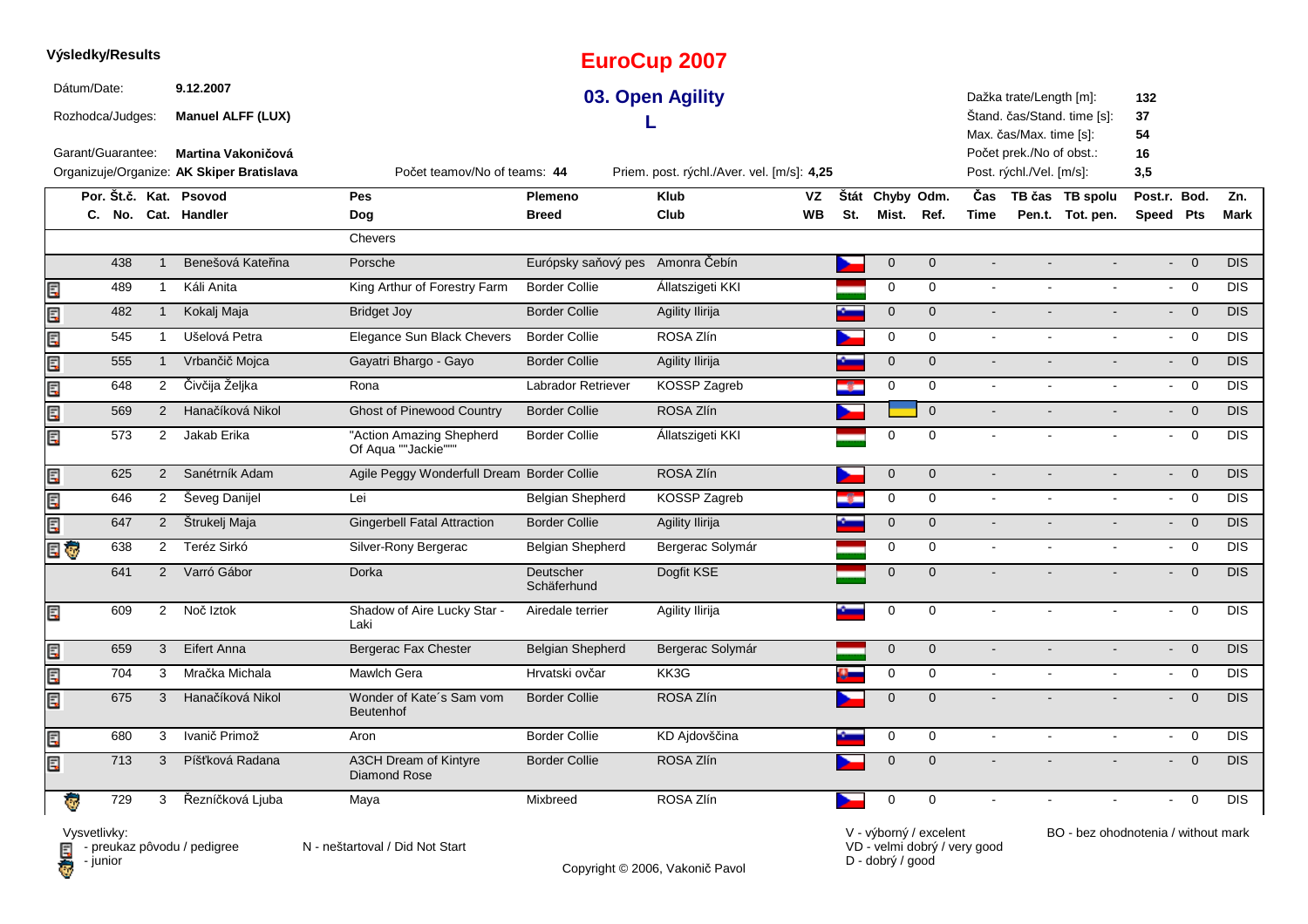|   |             | Výsledky/Results      |   |                                           |                                              |                         | <b>EuroCup 2007</b>                        |           |             |                |          |      |                          |                             |              |                |            |
|---|-------------|-----------------------|---|-------------------------------------------|----------------------------------------------|-------------------------|--------------------------------------------|-----------|-------------|----------------|----------|------|--------------------------|-----------------------------|--------------|----------------|------------|
|   | Dátum/Date: |                       |   | 9.12.2007                                 |                                              |                         | 03. Open Agility                           |           |             |                |          |      | Dažka trate/Length [m]:  |                             | 132          |                |            |
|   |             | Rozhodca/Judges:      |   | <b>Manuel ALFF (LUX)</b>                  |                                              |                         |                                            |           |             |                |          |      |                          | Štand. čas/Stand. time [s]: | 37           |                |            |
|   |             |                       |   |                                           |                                              |                         |                                            |           |             |                |          |      | Max. čas/Max. time [s]:  |                             | 54           |                |            |
|   |             | Garant/Guarantee:     |   | Martina Vakoničová                        |                                              |                         |                                            |           |             |                |          |      | Počet prek./No of obst.: |                             | 16           |                |            |
|   |             |                       |   | Organizuje/Organize: AK Skiper Bratislava | Počet teamov/No of teams: 44                 |                         | Priem. post. rýchl./Aver. vel. [m/s]: 4,25 |           |             |                |          |      | Post. rýchl./Vel. [m/s]: |                             | 3,5          |                |            |
|   |             |                       |   | Por. Št.č. Kat. Psovod                    | <b>Pes</b>                                   | <b>Plemeno</b>          | <b>Klub</b>                                | <b>VZ</b> | <b>Stát</b> | Chyby Odm.     |          | Cas  |                          | TB čas TB spolu             | Post.r. Bod. |                | Zn.        |
|   |             | C. No.                |   | Cat. Handler                              | Dog                                          | <b>Breed</b>            | Club                                       | <b>WB</b> | St.         | Mist.          | Ref.     | Time |                          | Pen.t. Tot. pen.            | Speed Pts    |                | Mark       |
| Ę |             | 682                   | 3 | Kokalj Anabella                           | Ulm de la Fontaine des<br><b>Schletterus</b> | Berger des Pyrenées     | ŠKK Vrhnika                                |           | $\sim$      | $\overline{0}$ | $\Omega$ |      |                          |                             | $\sim$       | $\overline{0}$ | <b>DIS</b> |
|   |             | 683                   |   | Kovač Tina                                | Benedict                                     | <b>Belgian Shepherd</b> | Agility Ilirija                            |           |             |                |          |      |                          |                             |              | U              | <b>DIS</b> |
|   |             | Statistika/Statistics |   |                                           |                                              |                         |                                            |           |             |                |          |      |                          |                             |              |                |            |

Štartovalo/Total count: 44 Diskvalifikácie/Disqualification: 52,27 % (23)Čisto/Clean runs: 13,64 % (6) Max. post. r./Max. speed:5,17 m/s Max. čist. post. r./Max. speed clean run: 4,37 m/sMin. post. r./Min. speed: 3,41 m/s Priemerná post. r./Average speed: 4,25 m/s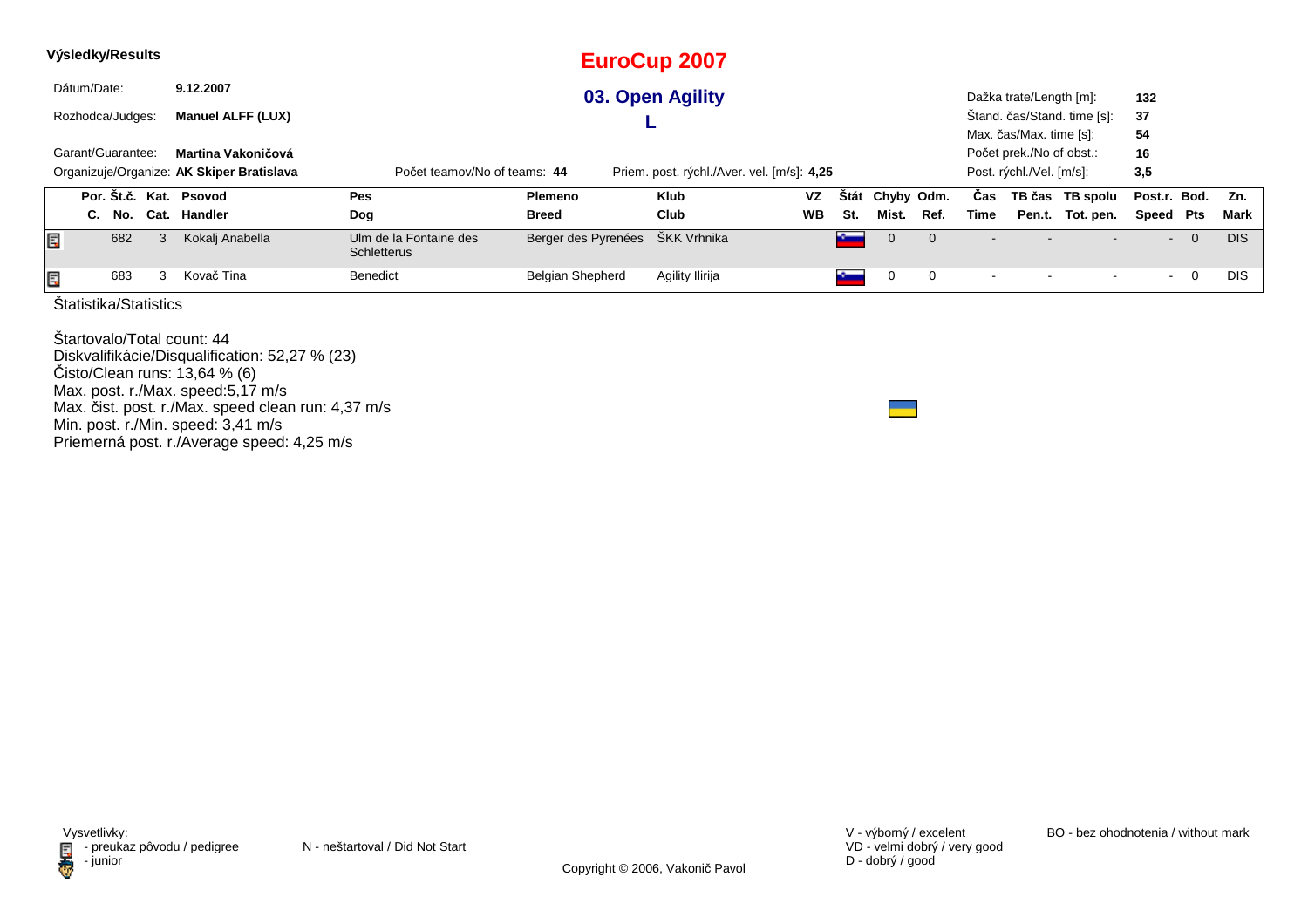|   | Výsledky/Results  |             |                                           |                                                    |                                         | <b>EuroCup 2007</b>                        |           |             |             |              |            |                          |                             |                |    |            |
|---|-------------------|-------------|-------------------------------------------|----------------------------------------------------|-----------------------------------------|--------------------------------------------|-----------|-------------|-------------|--------------|------------|--------------------------|-----------------------------|----------------|----|------------|
|   | Dátum/Date:       |             | 9.12.2007                                 |                                                    |                                         | 07. Skúška                                 |           |             |             |              |            | Dažka trate/Length [m]:  |                             | 157            |    |            |
|   | Rozhodca/Judges:  |             | <b>Manuel ALFF (LUX)</b>                  |                                                    |                                         | S <sub>1</sub>                             |           |             |             |              |            |                          | Stand. čas/Stand. time [s]: | 52             |    |            |
|   |                   |             |                                           |                                                    |                                         |                                            |           |             |             |              |            | Max. čas/Max. time [s]:  |                             | 78             |    |            |
|   | Garant/Guarantee: |             | Martina Vakoničová                        |                                                    |                                         |                                            |           |             |             |              |            | Počet prek./No of obst.: |                             | 20             |    |            |
|   |                   |             | Organizuje/Organize: AK Skiper Bratislava | Počet teamov/No of teams: 7                        |                                         | Priem. post. rýchl./Aver. vel. [m/s]: 3,89 |           |             |             |              |            | Post. rýchl./Vel. [m/s]: |                             | 3,0            |    |            |
|   |                   |             | Por. Št.č. Kat. Psovod                    | Pes                                                | Plemeno                                 | <b>Klub</b>                                | VZ        | <b>Stát</b> | Chyby Odm.  |              | <b>Čas</b> |                          | TB čas TB spolu             | Post.r. Bod.   |    | Zn.        |
|   |                   | C. No.      | Cat. Handler                              | Dog                                                | <b>Breed</b>                            | Club                                       | <b>WB</b> | St.         | Mist.       | Ref.         | Time       |                          | Pen.t. Tot. pen.            | Speed Pts      |    | Mark       |
| E |                   | $1 \t14$    | Fried Hans                                | Chili von der Haunimühle                           | <b>Shetland Sheepdog</b>                | ÖRV Pottendorf                             |           |             | 0           | 0            | 33,26      | 0,00                     | 0,00                        | 4,72           | 18 | V          |
| Ę |                   | $2 \quad 8$ | Bzdúšková Kamila                          | <b>Anette Sweet Awillon</b>                        | Epagneul nain<br>continental - Papillon | <b>MKA Ister BA</b>                        |           | o and       | $\mathbf 0$ | $\mathbf 0$  | 38,70      | 0,00                     | 0,00                        | 4,06           | 15 | V          |
| Ę |                   | 3 61        | Vondrová Zuzana                           | Janika Lovec z Dračína                             | <b>Border Terrier</b>                   | FirstMate Narya Praha                      |           |             | 0           | 0            | 39,42      | 0,00                     | 0,00                        | 3,98           | 12 |            |
| E |                   | 4 29        | Káli Anita                                | Affie                                              | Bichon á poil frisé                     | Allatszigeti KKI                           |           |             | $\mathbf 0$ | $\mathbf{0}$ | 43,89      | 0,00                     | 0,00                        | 3,58           | 9  | V          |
| E |                   | 5 18        | Imrefalvi Ildikó                          | Friendship with the Short-<br>legged Edgar (Ervin) | <b>Petit Basset Griffon</b><br>Vendéen  | Dogfit KSE                                 |           |             | 0           |              | 47,01      | 0,00                     | 5,00                        | 3,34           |    |            |
| E |                   | 6 60        | Vlajku Eszter                             | Ch. Blue-Star Quelle                               | Zwergpinscher                           | Bergerac Solymár                           |           |             |             | $\mathbf 0$  | 42,67      | 0,00                     | 15,00                       | 3,68           | -5 | <b>VD</b>  |
| E |                   | 64          | Černigoj David                            | Missy                                              | <b>Jack Russel Terrier</b>              | KD Ajdovščina                              |           |             | 0           | 3            |            |                          |                             | $\blacksquare$ | 0  | <b>DIS</b> |

Štartovalo/Total count: 7 Diskvalifikácie/Disqualification: 14,29 % (1) Čisto/Clean runs: 57,14 % (4) Max. post. r./Max. speed:4,72 m/s Max. čist. post. r./Max. speed clean run: 4,72 m/s Min. post. r./Min. speed: 3,34 m/sPriemerná post. r./Average speed: 3,89 m/s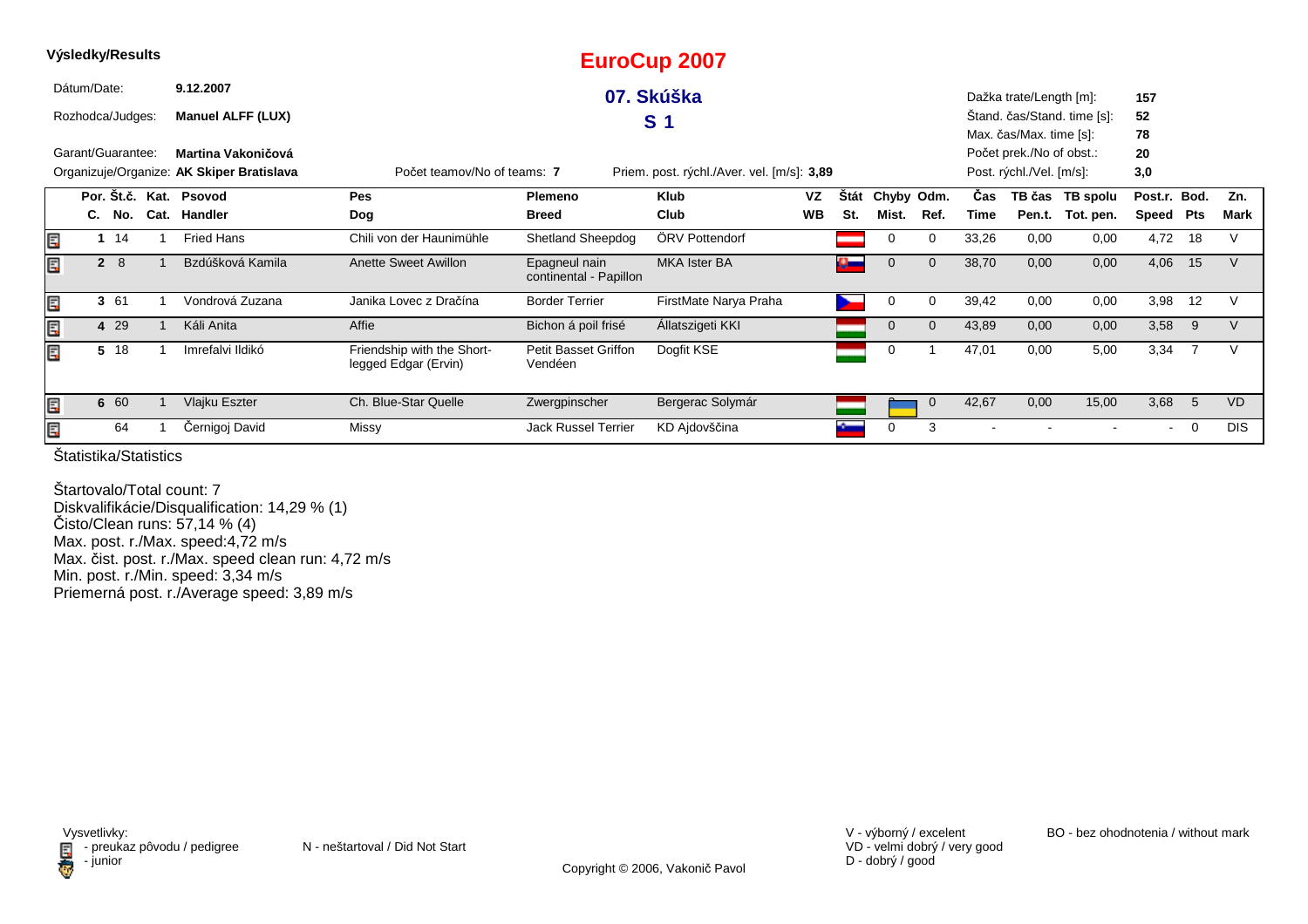| Výsledky/Results |    |                                        |      |                                           |                             |                    | <b>EuroCup 2007</b>                        |           |              |                 |              |                          |                          |                             |              |                |            |
|------------------|----|----------------------------------------|------|-------------------------------------------|-----------------------------|--------------------|--------------------------------------------|-----------|--------------|-----------------|--------------|--------------------------|--------------------------|-----------------------------|--------------|----------------|------------|
|                  |    | Dátum/Date:<br>9.12.2007<br>08. Skúška |      |                                           |                             |                    |                                            |           |              |                 |              | Dažka trate/Length [m]:  |                          | 157                         |              |                |            |
|                  |    | Rozhodca/Judges:                       |      | <b>Manuel ALFF (LUX)</b>                  |                             |                    | <b>M</b> 1                                 |           |              |                 |              |                          |                          | Stand. čas/Stand. time [s]: | 52           |                |            |
|                  |    |                                        |      |                                           |                             |                    |                                            |           |              |                 |              |                          | Max. čas/Max. time [s]:  |                             | 78           |                |            |
|                  |    | Garant/Guarantee:                      |      | Martina Vakoničová                        |                             |                    |                                            |           |              |                 |              |                          | Počet prek./No of obst.: |                             | 20           |                |            |
|                  |    |                                        |      | Organizuje/Organize: AK Skiper Bratislava | Počet teamov/No of teams: 5 |                    | Priem. post. rýchl./Aver. vel. [m/s]: 3,61 |           |              |                 |              |                          | Post. rýchl./Vel. [m/s]: |                             | 3,0          |                |            |
|                  |    |                                        |      | Por. Št.č. Kat. Psovod                    | Pes                         | Plemeno            | <b>Klub</b>                                | <b>VZ</b> |              | Štát Chyby Odm. |              | Cas                      |                          | TB čas TB spolu             | Post.r. Bod. |                | Zn.        |
|                  | C. | No.                                    | Cat. | Handler                                   | Dog                         | <b>Breed</b>       | Club                                       | <b>WB</b> | St.          | Mist.           | Ref.         | Time                     |                          | Pen.t. Tot. pen.            | Speed Pts    |                | Mark       |
|                  |    | 1 2 3 1                                |      | Imrefalvi Ildikó                          | Pepe                        | Mixbreed           | Dogfit KSE                                 |           |              | $\mathbf 0$     | $\mathbf{0}$ | 38,39                    | 0,00                     | 0,00                        | 4,09         | 18             |            |
| Ę                |    | 2 2 5 9                                |      | Skupina Bohumil                           | Elma Astako                 | Zwergschnauzer     | ROSA Zlín                                  |           |              | 0               | 0            | 53,61                    | 1,61                     | 1,61                        | 2,93         | 15             |            |
| E T              |    | 3 2 2 9                                |      | Hučková Michaela                          | Acushla Tricolor dream      | Beagle             | AK Skiper BA                               |           | $\mathbf{a}$ |                 |              | 50,70                    | 0,00                     | 10,00                       | 3,10         | 12             | <b>VD</b>  |
|                  |    | 4 2 8 9                                |      | <b>Vanicsek Beatrix</b>                   | Murphy                      | Bulldog            | Dogfit KSE                                 |           |              | 4               | $\Omega$     | 36,16                    | 0,00                     | 20,00                       | 4,34         | 9              | D          |
| Ę                |    | 310                                    | 2    | Deshaies Sylvie                           | <b>Buzz</b>                 | <b>Fox Terrier</b> |                                            |           |              | $\mathbf 0$     | $\mathbf{0}$ | $\overline{\phantom{a}}$ |                          |                             |              | $- 0$          | <b>DIS</b> |
| ECPS             |    | 237                                    |      | Ištoková Marketa                          | Dumas od Rytíře Malovce     | Fox Terrier        | AK Skiper BA                               |           |              | 0               | 0            |                          |                          |                             | $\sim$       | $\overline{0}$ | N          |

Štartovalo/Total count: 5 Diskvalifikácie/Disqualification: 20,00 % (1)Čisto/Clean runs: 20,00 % (1) Max. post. r./Max. speed:4,34 m/sMax. čist. post. r./Max. speed clean run: 4,09 m/s Min. post. r./Min. speed: 2,93 m/s Priemerná post. r./Average speed: 3,61 m/s

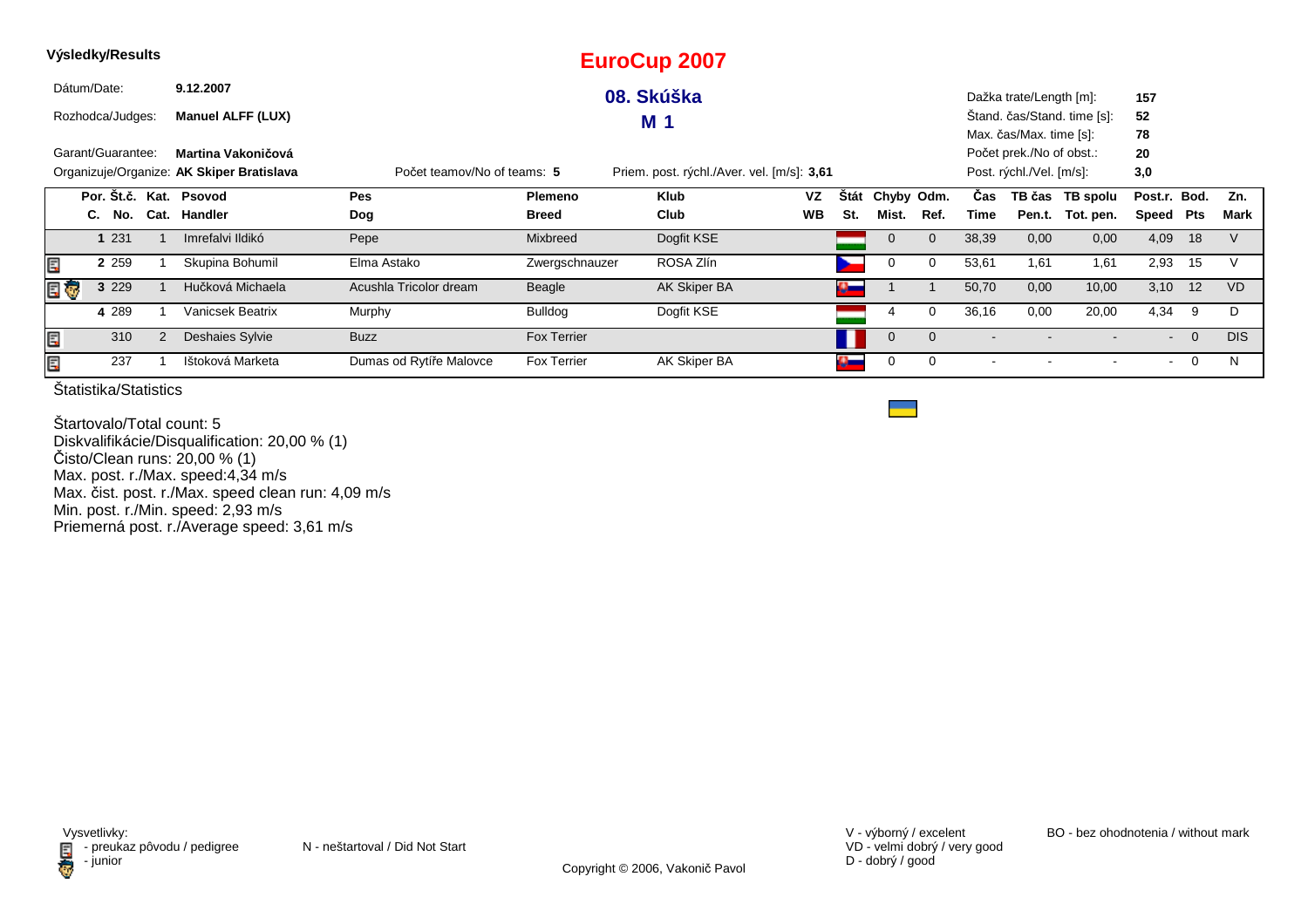|      | <b>vysiegky/Results</b> |                                           |                                             |                      | <b>EuroCup 2007</b>                        |           |     |                 |                |                |                          |                             |              |                |            |
|------|-------------------------|-------------------------------------------|---------------------------------------------|----------------------|--------------------------------------------|-----------|-----|-----------------|----------------|----------------|--------------------------|-----------------------------|--------------|----------------|------------|
|      | Dátum/Date:             | 9.12.2007                                 |                                             |                      | 09. Skúška                                 |           |     |                 |                |                | Dažka trate/Length [m]:  |                             | 157          |                |            |
|      | Rozhodca/Judges:        | <b>Manuel ALFF (LUX)</b>                  |                                             |                      | L <sub>1</sub>                             |           |     |                 |                |                |                          | Stand. čas/Stand. time [s]: | 52           |                |            |
|      |                         |                                           |                                             |                      |                                            |           |     |                 |                |                | Max. čas/Max. time [s]:  |                             | 78           |                |            |
|      | Garant/Guarantee:       | Martina Vakoničová                        |                                             |                      |                                            |           |     |                 |                |                | Počet prek./No of obst.: |                             | 20           |                |            |
|      |                         | Organizuje/Organize: AK Skiper Bratislava | Počet teamov/No of teams: 11                |                      | Priem. post. rýchl./Aver. vel. [m/s]: 4,44 |           |     |                 |                |                | Post. rýchl./Vel. [m/s]: |                             | 3,0          |                |            |
|      | Por. Št.č. Kat. Psovod  |                                           | Pes                                         | Plemeno              | <b>Klub</b>                                | <b>VZ</b> |     | Štát Chyby Odm. |                | Čas            |                          | TB čas TB spolu             | Post.r. Bod. |                | Zn.        |
|      | C.<br>No.               | Cat. Handler                              | Dog                                         | <b>Breed</b>         | Club                                       | <b>WB</b> | St. | Mist.           | Ref.           | <b>Time</b>    |                          | Pen.t. Tot. pen.            | Speed Pts    |                | Mark       |
| Ē,   | 1 4 6 8                 | Hanačíková Nikol                          | Littlethorn Saxo                            | <b>Border Collie</b> | ROSA Zlín                                  |           |     | $\overline{0}$  | $\overline{0}$ | 35,53          | 0,00                     | 0,00                        | 4,42         | 18             | $\vee$     |
| E    | 2 471                   | <b>Hladnik Petra</b>                      | Flower of Old Hill Freezia                  | <b>Border Collie</b> | Agility Ilirija                            |           |     |                 | $\Omega$       | 32,61          | 0,00                     | 5,00                        | 4,81         | 15             | $\vee$     |
| li.f | 3 4 9 3                 | Lejsková Jana                             | Excellent Chels Black Chevers Border Collie |                      | ROSA Zlín                                  |           |     |                 | $\Omega$       | 35,52          | 0,00                     | 5,00                        | 4,42         | 12             | $\vee$     |
| Ę    | 4 4 8 2                 | Kokalj Maja                               | <b>Bridget Joy</b>                          | <b>Border Collie</b> | Agility Ilirija                            |           |     | $\overline{2}$  | $\Omega$       | 32,96          | 0,00                     | 10,00                       | 4,76         | 9              | <b>VD</b>  |
| Ę    | 5 4 3 3                 | Andreas Mayer                             | Incredible ARKON Black<br><b>Chevers</b>    | <b>Border Collie</b> | ÖRV Ebreichsdorf                           |           |     |                 |                | 35,51          | 0,00                     | 10,00                       | 4,42         | $\overline{7}$ | <b>VD</b>  |
| Ę    | 6 440                   | Bertoša Matej                             | Shadow of aire Never ending<br>story        | <b>Border Collie</b> | Agility Ilirija                            |           |     | $\overline{2}$  |                | 37,28          | 0,00                     | 15,00                       | 4.21         | -5             | <b>VD</b>  |
| Ę    | 7 4 5 8                 | Gajdošová Veronika                        | I'm Black Chevers                           | <b>Border Collie</b> | Canis Club Cífer                           |           | Ø.  |                 | $\overline{0}$ | 36,33          | 0,00                     | 20,00                       | $4,32$ 0     |                | D          |
| Ę    | 8 4 8 9                 | Káli Anita                                | King Arthur of Forestry Farm                | <b>Border Collie</b> | Állatszigeti KKI                           |           |     | 7               | $\Omega$       | 38,16          | 0,00                     | 35,00                       | 4,11         | $\overline{0}$ | <b>BO</b>  |
|      | 438                     | Benešová Kateřina                         | Porsche                                     | Európsky saňový pes  | Amonra Čebín                               |           |     | $\mathbf 0$     | $\Omega$       | $\blacksquare$ |                          |                             |              | $\overline{0}$ | <b>DIS</b> |
| Ē.   | 499                     | <b>Mikec Manca</b>                        | Bode Jeronimo in blue<br>Ovčarski           | <b>Border Collie</b> | Agility Ilirija                            |           |     | 0               |                |                |                          |                             |              | $- 0$          | <b>DIS</b> |
| E    | 545                     | Ušelová Petra                             | Elegance Sun Black Chevers                  | <b>Border Collie</b> | ROSA Zlín                                  |           |     | 3               | $\overline{2}$ |                |                          |                             |              | $- 0$          | <b>DIS</b> |
| Ę    | 555                     | Vrbančič Mojca                            | Gayatri Bhargo - Gayo                       | <b>Border Collie</b> | Agility Ilirija                            |           |     | $\mathbf 0$     | $\Omega$       |                |                          | $\blacksquare$              | $\sim$       | $\overline{0}$ | N          |

**Výsledky/Results**

Štartovalo/Total count: 11 Diskvalifikácie/Disqualification: 27,27 % (3) Čisto/Clean runs: 9,09 % (1) Max. post. r./Max. speed:4,81 m/s Max. čist. post. r./Max. speed clean run: 4,42 m/sMin. post. r./Min. speed: 4,11 m/s Priemerná post. r./Average speed: 4,44 m/s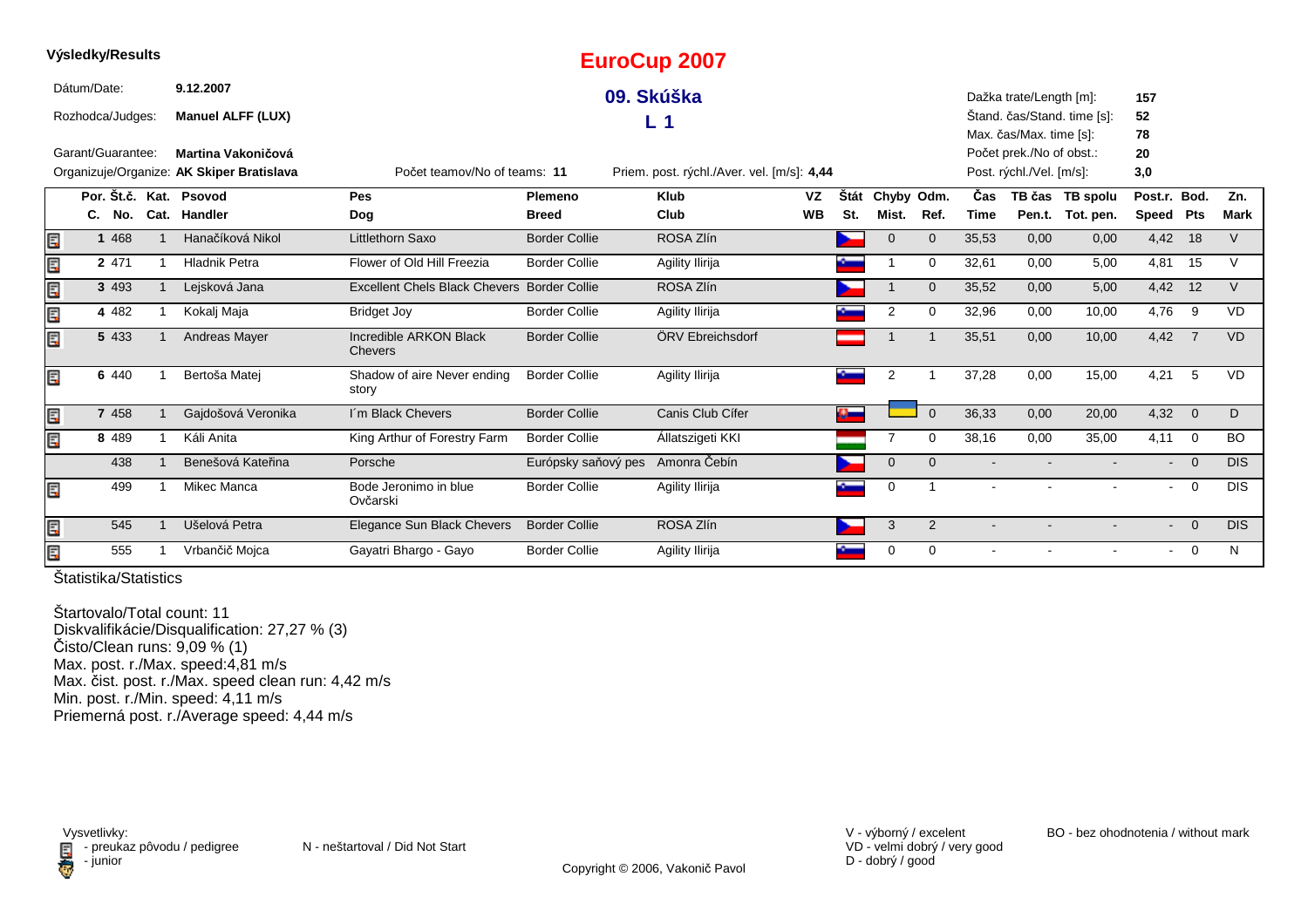|     | Výsledky/Results  |       |       |   |                                           |                              |                              | <b>EuroCup 2007</b>                        |           |                    |                |             |                          |                          |                             |                |                |             |
|-----|-------------------|-------|-------|---|-------------------------------------------|------------------------------|------------------------------|--------------------------------------------|-----------|--------------------|----------------|-------------|--------------------------|--------------------------|-----------------------------|----------------|----------------|-------------|
|     | Dátum/Date:       |       |       |   | 9.12.2007                                 |                              |                              | 10. Skúška                                 |           |                    |                |             |                          | Dažka trate/Length [m]:  |                             | 130            |                |             |
|     | Rozhodca/Judges:  |       |       |   | Guy DESHAIES (F)                          |                              |                              | S <sub>2</sub>                             |           |                    |                |             |                          |                          | Štand. čas/Stand. time [s]: | 41             |                |             |
|     |                   |       |       |   |                                           |                              |                              |                                            |           |                    |                |             |                          | Max. čas/Max. time [s]:  |                             | 62             |                |             |
|     | Garant/Guarantee: |       |       |   | Martina Vakoničová                        |                              |                              |                                            |           |                    |                |             |                          | Počet prek./No of obst.: |                             | 16             |                |             |
|     |                   |       |       |   | Organizuje/Organize: AK Skiper Bratislava | Počet teamov/No of teams: 10 |                              | Priem. post. rýchl./Aver. vel. [m/s]: 3,83 |           |                    |                |             |                          | Post. rýchl./Vel. [m/s]: |                             | 3,1            |                |             |
|     |                   |       |       |   | Por. Št.č. Kat. Psovod                    | Pes                          | Plemeno                      | <b>Klub</b>                                | <b>VZ</b> | <b>Stát</b>        | Chyby Odm.     |             | Čas                      |                          | TB čas TB spolu             | Post.r.        | Bod.           | Zn.         |
|     | C.                |       | No.   |   | Cat. Handler                              | Dog                          | <b>Breed</b>                 | Club                                       | <b>WB</b> | St.                | Mist.          | Ref.        | <b>Time</b>              |                          | Pen.t. Tot. pen.            | Speed Pts      |                | <b>Mark</b> |
| E   |                   |       | 69    | 2 | Baďová Jana                               | Schadehorns Milka - Shelly   | <b>Parson Russel Terrier</b> | KK3G                                       |           |                    |                | $\Omega$    | 32,41                    | 0,00                     | 0,00                        | 4,01           | 18             | V           |
| E   |                   | 2 119 |       | 2 | Potočná Blanka                            | Kario Banditt Lukato Gold    | Deutsche Spitz               | ROSA Zlín                                  |           |                    | 0              | $\Omega$    | 37,00                    | 0,00                     | 0,00                        | 3,51           | 15             | $\vee$      |
|     |                   | 3 127 |       | 2 | Vakonič Pavol                             | Jessy                        | Mixbreed                     | AK Skiper BA                               |           |                    | $\mathbf 0$    |             | 29,66                    | 0,00                     | 5,00                        | 4,38           | 12             | $\vee$      |
| Ē,  |                   | 4 118 |       | 2 | Podolinská Jana                           | Nancy Bohemia Diplomat       | <b>Border Terrier</b>        | OSA VOSA Ostrava                           |           |                    |                | $\Omega$    | 30,85                    | 0,00                     | 5,00                        | 4,21           | 9              | V           |
|     |                   | 4 131 |       | 2 | Zelinková Martina                         | Okki Bonte                   | <b>Border Terrier</b>        | FirstMate Agility Mokré<br>Lazce           |           |                    |                | $\Omega$    | 30,85                    | 0,00                     | 5,00                        | 4,21           | 9              | $\vee$      |
| E   |                   | 6     | 99    | 2 | Merklová Monika                           | Axa Ťapka                    | <b>Border Terrier</b>        | FirstMate Narya Praha                      |           |                    | $\overline{2}$ | $\Omega$    | 32,99                    | 0,00                     | 10,00                       | 3,94           | -5             | <b>VD</b>   |
| E G |                   |       | 7 113 | 2 | Olejár Samuel                             | Yran Modrá Orchidea          | <b>Yorkshire Terrier</b>     | <b>MKA TATRY Poprad</b>                    |           | $\Omega_{\rm max}$ |                | $\mathbf 0$ | 50,76                    | 9,76                     | 14,76                       | 2,56           | $\overline{0}$ | <b>VD</b>   |
|     |                   |       | 82    | 2 | Kovalčíková Lucia                         | Bellamia                     | <b>Jack Russel Terrier</b>   | Agility Pedigree BA                        |           | $\mathbf{a}$       | 0              | 0           | $\overline{\phantom{a}}$ |                          |                             | $\blacksquare$ | $\overline{0}$ | <b>DIS</b>  |
|     |                   |       | 85    | 2 | Krušinová Zuzana                          | <b>Bonka</b>                 | Mixbreed                     | <b>AK Skiper BA</b>                        |           | $\bullet$          | $\mathbf 0$    | $\Omega$    | $\overline{\phantom{a}}$ |                          |                             | $\sim$         | $\overline{0}$ | <b>DIS</b>  |
| Ē,  |                   |       | 116   | 2 | Parunov Nadija                            | Bombon Bon                   | Shipperke                    | ŠKD Postojna                               |           |                    | 0              | $\Omega$    |                          |                          |                             | $\sim$         | $\overline{0}$ | <b>DIS</b>  |

Štartovalo/Total count: 10 Diskvalifikácie/Disqualification: 30,00 % (3)Čisto/Clean runs: 20,00 % (2) Max. post. r./Max. speed:4,38 m/s Max. čist. post. r./Max. speed clean run: 4,01 m/sMin. post. r./Min. speed: 2,56 m/s Priemerná post. r./Average speed: 3,83 m/s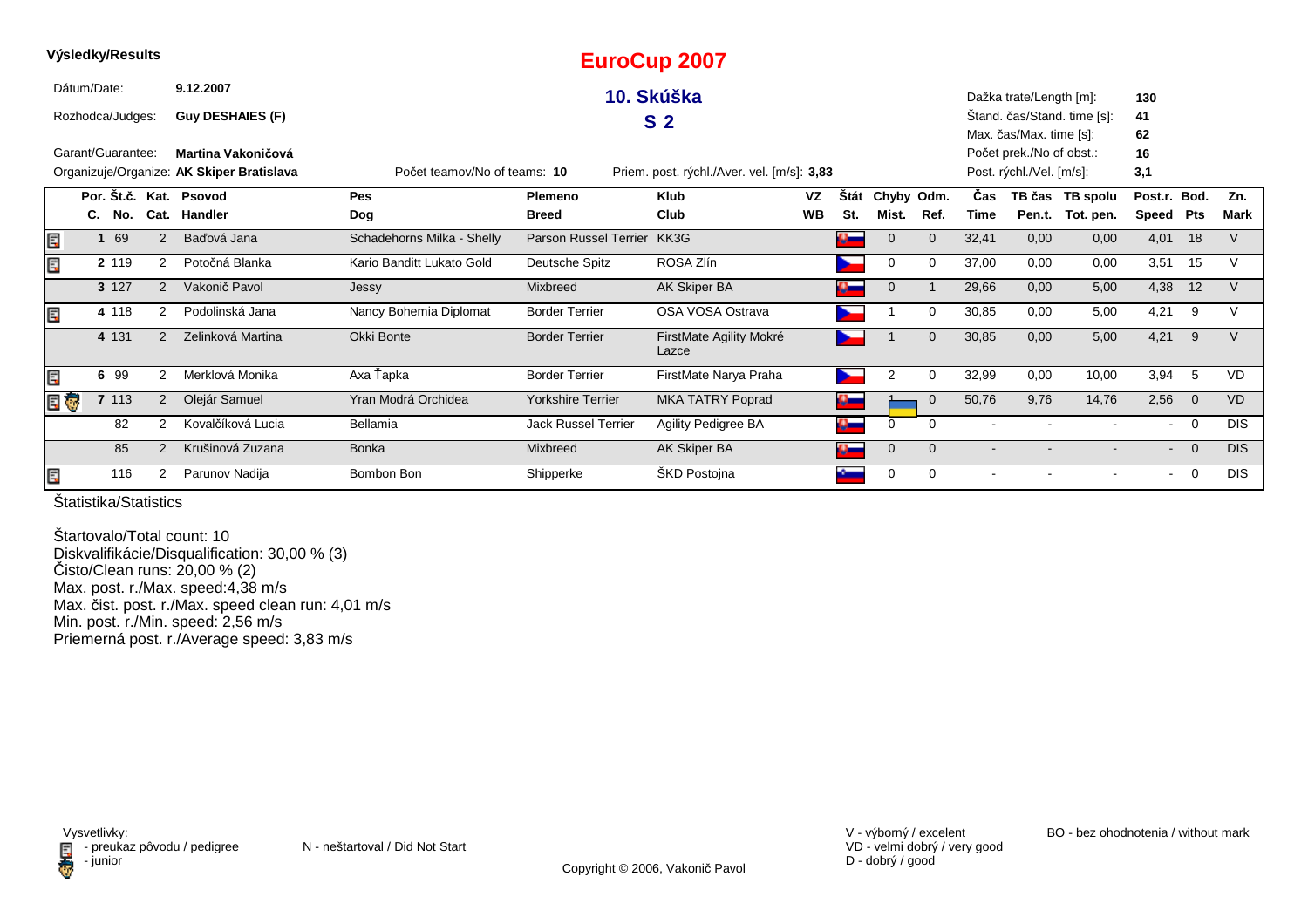|    | Výsledky/Results       |                |                                           |                                                 |                           | <b>EuroCup 2007</b>                        |           |      |                |                |       |                          |                             |                |                 |             |
|----|------------------------|----------------|-------------------------------------------|-------------------------------------------------|---------------------------|--------------------------------------------|-----------|------|----------------|----------------|-------|--------------------------|-----------------------------|----------------|-----------------|-------------|
|    | Dátum/Date:            |                | 8.12.2007                                 |                                                 |                           | 12. Skúška                                 |           |      |                |                |       | Dažka trate/Length [m]:  |                             | 132            |                 |             |
|    | Rozhodca/Judges:       |                | <b>Manuel ALFF (LUX)</b>                  |                                                 |                           | L <sub>2</sub>                             |           |      |                |                |       |                          | Štand. čas/Stand. time [s]: | 39             |                 |             |
|    |                        |                |                                           |                                                 |                           |                                            |           |      |                |                |       | Max. čas/Max. time [s]:  |                             | 58             |                 |             |
|    | Garant/Guarantee:      |                | Martina Vakoničová                        |                                                 |                           |                                            |           |      |                |                |       | Počet prek./No of obst.: |                             | 17             |                 |             |
|    |                        |                | Organizuje/Organize: AK Skiper Bratislava | Počet teamov/No of teams: 15                    |                           | Priem. post. rýchl./Aver. vel. [m/s]: 4,00 |           |      |                |                |       | Post. rýchl./Vel. [m/s]: |                             | 3,3            |                 |             |
|    | Por. Št.č. Kat. Psovod |                |                                           | Pes                                             | <b>Plemeno</b>            | Klub                                       | <b>VZ</b> | Štát | Chyby Odm.     |                | Čas   |                          | TB čas TB spolu             | Post.r. Bod.   |                 | Zn.         |
|    | C. No.                 |                | Cat. Handler                              | Dog                                             | <b>Breed</b>              | Club                                       | <b>WB</b> | St.  | Mist.          | Ref.           | Time  |                          | Pen.t. Tot. pen.            | Speed          | <b>Pts</b>      | <b>Mark</b> |
| Ē, | 1 608                  | $\overline{2}$ | Noč Iztok                                 | Jonfi New Spirit - Bloo                         | Austrálsky ovčiak         | Agility Ilirija                            |           | ł    | 0              | $\mathbf 0$    | 34,65 | 0,00                     | 0,00                        | 3,81           | 18              | $\vee$      |
| Ę  | 2 5 6 6                | 2              | Halász Ildikó                             | Tessa Bergerac                                  | <b>Belgian Shepherd</b>   | Bergerac Solymár                           |           |      | $\mathbf 1$    | $\mathbf{0}$   | 27,81 | 0,00                     | 5,00                        | 4,75           | 15              | $\vee$      |
| Ę  | 3 609                  | $\overline{2}$ | Noč Iztok                                 | Shadow of Aire Lucky Star -<br>Laki             | Airedale terrier          | Agility Ilirija                            |           |      |                | $\Omega$       | 31,49 | 0,00                     | 5,00                        | 4,19           | 12              | $\vee$      |
| E  | 4 5 6 9                | 2              | Hanačíková Nikol                          | <b>Ghost of Pinewood Country</b>                | <b>Border Collie</b>      | ROSA Zlín                                  |           |      | $\mathbf 0$    |                | 34,16 | 0,00                     | 5,00                        | 3,86           | 9               | $\vee$      |
| E  | 5 648                  | 2              | Čivčija Željka                            | Rona                                            | <b>Labrador Retriever</b> | KOSSP Zagreb                               |           |      | 1              | 0              | 35,19 | 0,00                     | 5,00                        | 3,75           | $\overline{7}$  | $\vee$      |
| E  | 6 616                  | 2              | Pečar Petra                               | Veni Vidi Vici Seta del Oro                     | <b>Border Collie</b>      | Agility Ilirija                            |           |      | $\overline{2}$ | $\mathbf{0}$   | 26,57 | 0,00                     | 10,00                       | 4,97           | $5\phantom{.0}$ | <b>VD</b>   |
| E  | 7 647                  | 2              | Štrukelj Maja                             | <b>Gingerbell Fatal Attraction</b>              | <b>Border Collie</b>      | Agility Ilirija                            |           |      |                | $\mathbf 0$    | 27,26 | 0,00                     | 10,00                       | 4,84           | $\mathbf 0$     | <b>VD</b>   |
| Ę  | 8 638<br>Ģ             | 2              | Teréz Sirkó                               | Silver-Rony Bergerac                            | Belgian Shepherd          | Bergerac Solymár                           |           |      | $\mathbf 1$    | -1             | 35,40 | 0,00                     | 10,00                       | 3,73           | $\overline{0}$  | <b>VD</b>   |
| E  | 9 646                  | $\overline{2}$ | Seveg Danijel                             | Lei                                             | <b>Belgian Shepherd</b>   | KOSSP Zagreb                               |           |      | $\overline{2}$ |                | 32,35 | 0,00                     | 15,00                       | 4,08           | $\overline{0}$  | <b>VD</b>   |
| E  | 10 625                 | 2              | Sanétrník Adam                            | Agile Peggy Wonderfull Dream Border Collie      |                           | ROSA Zlín                                  |           |      | 1              | $\overline{2}$ | 37,07 | 0,00                     | 15,00                       | 3,56           | $\overline{0}$  | VD          |
| E  | $11 \overline{639}$    | 2              | Trbojević Melinda                         | Arna                                            | Belgian Shepherd          | KOSSP Zagreb                               |           |      | 4              | $\mathbf 0$    | 26,76 | 0,00                     | 20,00                       | 4,93           | $\mathbf 0$     | D           |
|    | 12 641                 | $\overline{2}$ | Varró Gábor                               | <b>Dorka</b>                                    | Deutscher<br>Schäferhund  | Dogfit KSE                                 |           |      |                | 2              | 49,53 | 10,53                    | 25,53                       | 2,67           | $\mathbf{0}$    | D           |
| Ę  | 13 631                 | $\overline{2}$ | Steppan Gabi                              | """Josh"" Liza"                                 | <b>Border Collie</b>      | ÖGV Wiental                                |           |      | 3              | $\overline{2}$ | 45,40 | 6.40                     | 31,40                       | 2,91           | $\mathbf 0$     | BO.         |
| Er | 564                    | 2              | Ferletič Urška                            | Alpine River Blaze of Fire                      | Austrálsky ovčiak         | <b>KD Obala Koper</b>                      |           |      | $\mathbf{0}$   | $\Omega$       |       | $\blacksquare$           | $\blacksquare$              | $\blacksquare$ | $\Omega$        | <b>DIS</b>  |
| Ę  | 573                    | $\overline{2}$ | Jakab Erika                               | "Action Amazing Shepherd<br>Of Aqua ""Jackie""" | <b>Border Collie</b>      | Állatszigeti KKI                           |           |      | 0              | $\Omega$       |       |                          |                             | $\blacksquare$ | $\overline{0}$  | <b>DIS</b>  |

Štartovalo/Total count: 15 Diskvalifikácie/Disqualification: 13,33 % (2) Čisto/Clean runs: 6,67 % (1) Max. post. r./Max. speed:4,97 m/s Max. čist. post. r./Max. speed clean run: 3,81 m/sMin. post. r./Min. speed: 2,66 m/s Priemerná post. r./Average speed: 4,00 m/s

Vysvetlivky:<br>E preuka:<br>iunior: - junior

 $\blacksquare$  - preukaz pôvodu / pedigree N - neštartoval / Did Not Start

VD - velmi dobrý / very good D - dobrý / good

V - výborný / excelent BO - bez ohodnotenia / without mark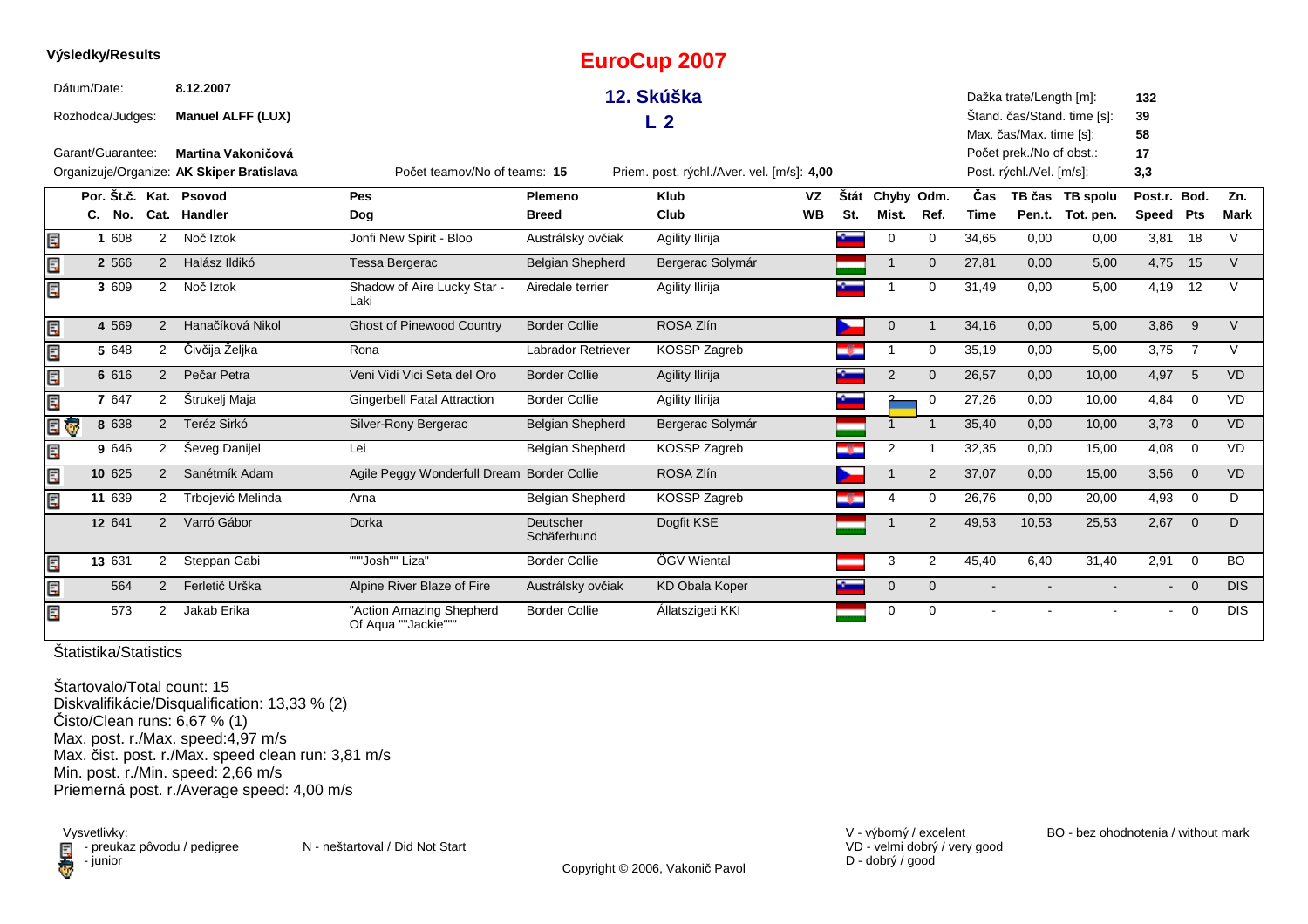|     | Výsledky/Results  |                |                                           |                                                |                                      | <b>EuroCup 2007</b>                        |           |                |                |                |                |                          |                             |                |                |             |
|-----|-------------------|----------------|-------------------------------------------|------------------------------------------------|--------------------------------------|--------------------------------------------|-----------|----------------|----------------|----------------|----------------|--------------------------|-----------------------------|----------------|----------------|-------------|
|     | Dátum/Date:       |                | 9.12.2007                                 |                                                |                                      | 11. Skúška                                 |           |                |                |                |                | Dažka trate/Length [m]:  |                             | 130            |                |             |
|     | Rozhodca/Judges:  |                | <b>Guy DESHAIES (F)</b>                   |                                                |                                      |                                            |           |                |                |                |                |                          | Stand. čas/Stand. time [s]: | 41             |                |             |
|     |                   |                |                                           |                                                |                                      | M <sub>2</sub>                             |           |                |                |                |                | Max. čas/Max. time [s]:  |                             | 62             |                |             |
|     | Garant/Guarantee: |                | Martina Vakoničová                        |                                                |                                      |                                            |           |                |                |                |                | Počet prek./No of obst.: |                             | 16             |                |             |
|     |                   |                | Organizuje/Organize: AK Skiper Bratislava | Počet teamov/No of teams: 11                   |                                      | Priem. post. rýchl./Aver. vel. [m/s]: 3,88 |           |                |                |                |                | Post. rýchl./Vel. [m/s]: |                             | 3,1            |                |             |
|     |                   |                | Por. Št.č. Kat. Psovod                    | <b>Pes</b>                                     | <b>Plemeno</b>                       | <b>Klub</b>                                | VZ        | Štát           | Chyby Odm.     |                | Čas            |                          | TB čas TB spolu             | Post.r. Bod.   |                | Zn.         |
|     | No.<br>C.         |                | Cat. Handler                              | Dog                                            | <b>Breed</b>                         | Club                                       | <b>WB</b> | St.            | Mist.          | Ref.           | Time           | Pen.t.                   | Tot. pen.                   | Speed Pts      |                | <b>Mark</b> |
| E,  | 1 3 6 8           | 2              | Vetráková Zuzana                          | Aria Clea Malý Šúr                             | <b>Parson Russel Terrier</b>         | Canis Club Cífer                           |           | $\bullet$      | 0              | 0              | 29,85          | 0,00                     | 0,00                        | 4,36           | 18             | V           |
| e o | 2 370             | $\overline{2}$ | Zajac Jakub                               | Flash ze Zámecké zahrady                       | <b>Manchester Terrier</b>            | Katmaj Opava                               |           |                | $\mathbf 0$    | $\Omega$       | 30,02          | 0,00                     | 0,00                        | 4,33           | 15             | V           |
|     | 3 3 3 4           | 2              | Kačmáryová Katarína                       | Shoki z UVP                                    | Mixbreed                             | <b>KPKA Košice</b>                         |           |                | 0              | $\Omega$       | 32,29          | 0,00                     | 0,00                        | 4,03           | 12             | V           |
| Ę   | 4 3 5 3           | 2              | Potočná Blanka                            | Scout De La Griffe<br>Pyreneenne               | Berger des Pyrenées                  | ROSA Zlín                                  |           |                | $\mathbf 0$    | $\Omega$       | 32,84          | 0,00                     | 0,00                        | 3,96           | 9              | V           |
| Ē.  | 5 311             | 2              | <b>Fried Hans</b>                         | Hamronie Bleue de la Ville<br>des Ambassadeurs | Shetland Sheepdog                    | ÖRV Pottendorf                             |           |                | $\Omega$       | $\Omega$       | 38,12          | 0,00                     | 0,00                        | 3,41           | $\overline{7}$ | $\vee$      |
| Ē.  | 6 372             | $\overline{2}$ | Zita Jelinek                              | Spellbound Evangelista                         | <b>Staffordshire Bull</b><br>Terrier | Monor SE                                   |           |                | $\mathbf{0}$   |                | 36,23          | 0,00                     | 5,00                        | 3,59           | $-5$           | $\vee$      |
|     | 7 3 5 8           | $\overline{2}$ | Steppan Gabi                              | Lili Marleen                                   | Mixbreed                             | ÖGV Wiental                                |           |                | 0              |                | 44,15          | 3,15                     | 8,15                        | 2,94           | $\overline{0}$ | <b>VD</b>   |
| Ę   | 8 316             | 2              | Hlucháňová Kristína                       | Biski Roxy-Ag                                  | <b>Shetland Sheepdog</b>             | <b>Agility Pedigree BA</b>                 |           | $\mathbf{a}_-$ |                |                | 29,47          | 0,00                     | 10,00                       | 4,41           | $\overline{0}$ | <b>VD</b>   |
| E G | 324               | 2              | Hučková Michaela                          | Etosha Srdiečko                                | Beagle                               | AK Skiper BA                               |           | $\bullet$      | 0              | 0              | $\blacksquare$ |                          |                             | $\sim$         | $\overline{0}$ | <b>DIS</b>  |
| Ę   | 319               | 2              | Hude Vesna                                | Ziza                                           | Mixbreed                             | Agility Ilirija                            |           |                |                | $\overline{1}$ | $\blacksquare$ |                          |                             | $\blacksquare$ | $\overline{0}$ | <b>DIS</b>  |
| ę.  | 331               | 2              | Kaiserová Jana                            | Nela                                           | American Cocker<br>Spaniel           | AK Skiper BA                               |           |                | $\overline{2}$ |                |                |                          |                             | $\blacksquare$ | $\mathbf 0$    | <b>DIS</b>  |

**Výsledky/Results**

Štartovalo/Total count: 11 Diskvalifikácie/Disqualification: 27,27 % (3) Čisto/Clean runs: 45,45 % (5) Max. post. r./Max. speed:4,41 m/s Max. čist. post. r./Max. speed clean run: 4,36 m/sMin. post. r./Min. speed: 2,94 m/s Priemerná post. r./Average speed: 3,88 m/s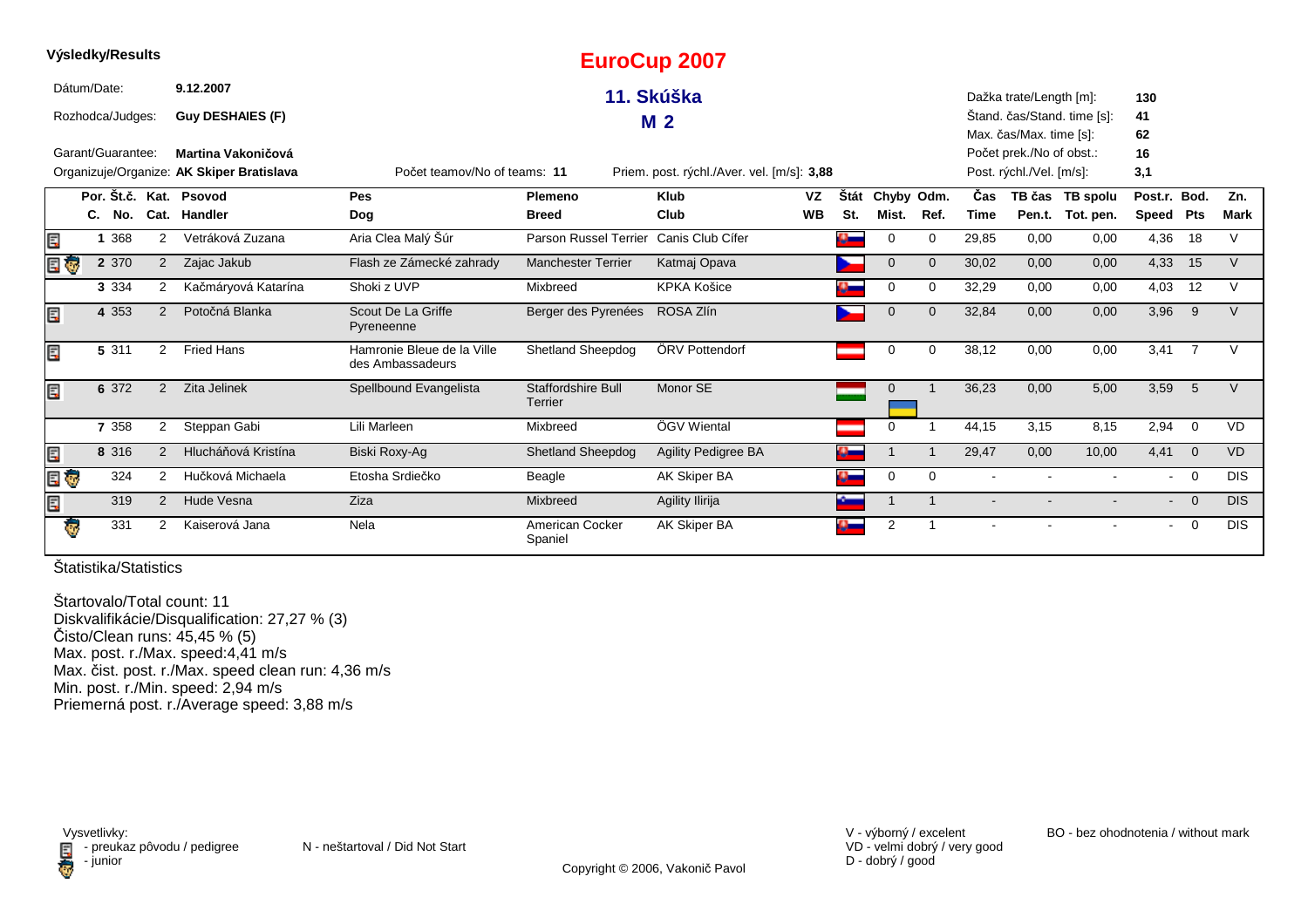|    | Výsledky/Results       |                      |                                           |                                                 |                          | <b>EuroCup 2007</b>                        |           |      |                |                |             |                          |                             |                          |                         |                  |
|----|------------------------|----------------------|-------------------------------------------|-------------------------------------------------|--------------------------|--------------------------------------------|-----------|------|----------------|----------------|-------------|--------------------------|-----------------------------|--------------------------|-------------------------|------------------|
|    | Dátum/Date:            |                      | 9.12.2007                                 |                                                 |                          | 12. Skúška                                 |           |      |                |                |             | Dažka trate/Length [m]:  |                             | 130                      |                         |                  |
|    | Rozhodca/Judges:       |                      | <b>Guy DESHAIES (F)</b>                   |                                                 |                          | L <sub>2</sub>                             |           |      |                |                |             |                          | Štand. čas/Stand. time [s]: | 41                       |                         |                  |
|    |                        |                      |                                           |                                                 |                          |                                            |           |      |                |                |             | Max. čas/Max. time [s]:  |                             | 62                       |                         |                  |
|    | Garant/Guarantee:      |                      | Martina Vakoničová                        |                                                 |                          |                                            |           |      |                |                |             | Počet prek./No of obst.: |                             | 16                       |                         |                  |
|    |                        |                      | Organizuje/Organize: AK Skiper Bratislava | Počet teamov/No of teams: 15                    |                          | Priem. post. rýchl./Aver. vel. [m/s]: 3,96 |           |      |                |                |             | Post. rýchl./Vel. [m/s]: |                             | 3,1                      |                         |                  |
|    | Por. Št.č. Kat. Psovod |                      |                                           | Pes                                             | Plemeno                  | <b>Klub</b>                                | <b>VZ</b> | Štát | Chyby Odm.     |                | Čas         |                          | TB čas TB spolu             | Post.r. Bod.             |                         | Zn.              |
|    | C. No.                 |                      | Cat. Handler                              | Dog                                             | <b>Breed</b>             | Club                                       | <b>WB</b> | St.  | Mist.          | Ref.           | <b>Time</b> |                          | Pen.t. Tot. pen.            | <b>Speed</b>             | Pts                     | <b>Mark</b>      |
|    | 1 641                  | $\overline{2}$       | Varró Gábor                               | Dorka                                           | Deutscher<br>Schäferhund | Dogfit KSE                                 |           |      | $\Omega$       | $\Omega$       | 40,88       | 0,00                     | 0,00                        | 3,18                     | 18                      | $\vee$           |
| E  | 2 573                  | $\overline{2}$       | Jakab Erika                               | "Action Amazing Shepherd<br>Of Aqua ""Jackie""" | <b>Border Collie</b>     | Állatszigeti KKI                           |           |      |                | $\Omega$       | 31,33       | 0,00                     | 5,00                        | 4,15                     | 15                      | $\vee$           |
| E  | 3 648                  | $\overline{2}$       | Čivčija Željka                            | Rona                                            | Labrador Retriever       | KOSSP Zagreb                               |           | Œ    | -1             | $\mathbf 0$    | 36,60       | 0,00                     | 5,00                        | 3,55                     | 12                      | $\vee$           |
| E  | 4 616                  | 2                    | Pečar Petra                               | Veni Vidi Vici Seta del Oro                     | <b>Border Collie</b>     | Agility Ilirija                            |           |      | $\overline{2}$ | $\mathbf{0}$   | 27,05       | 0,00                     | 10,00                       | 4,81                     | 9                       | <b>VD</b>        |
| E  | 5 609                  | 2                    | Noč Iztok                                 | Shadow of Aire Lucky Star -<br>Laki             | Airedale terrier         | Agility Ilirija                            |           |      | $\overline{2}$ | $\Omega$       | 31,46       | 0,00                     | 10,00                       | 4,13                     | $\overline{7}$          | <b>VD</b>        |
| E  | 6 5 6 9                | 2                    | Hanačíková Nikol                          | <b>Ghost of Pinewood Country</b>                | <b>Border Collie</b>     | ROSA Zlín                                  |           |      |                | $\overline{0}$ | 32,13       | 0,00                     | 15,00                       | 4,05                     | $5\overline{5}$         | <b>VD</b>        |
| E  | 7 608                  | $\mathbf{2}^{\circ}$ | Noč Iztok                                 | Jonfi New Spirit - Bloo                         | Austrálsky ovčiak        | Agility Ilirija                            |           |      | 3              | $\Omega$       | 33,86       | 0,00                     | 15,00                       | 3,84                     | $\overline{0}$          | <b>VD</b>        |
| E. | 564                    | 2                    | Ferletič Urška                            | Alpine River Blaze of Fire                      | Austrálsky ovčiak        | <b>KD Obala Koper</b>                      |           |      | $\mathbf 0$    | $\overline{0}$ |             |                          |                             | $\blacksquare$           | $\Omega$                | <b>DIS</b>       |
| E  | 625                    | $\overline{2}$       | Sanétrník Adam                            | Agile Peggy Wonderfull Dream Border Collie      |                          | ROSA Zlín                                  |           |      | 0              | $\Omega$       |             |                          |                             | $\blacksquare$           | $\overline{0}$          | <b>DIS</b>       |
| E  | 647                    | 2                    | Štrukelj Maja                             | <b>Gingerbell Fatal Attraction</b>              | <b>Border Collie</b>     | Agility Ilirija                            |           |      | $\Omega$       | $\Omega$       |             |                          |                             | $\overline{\phantom{a}}$ | $\overline{\mathbf{0}}$ | <b>DIS</b>       |
| E  | 638<br>Ģ               | $\overline{2}$       | Teréz Sirkó                               | Silver-Rony Bergerac                            | <b>Belgian Shepherd</b>  | Bergerac Solymár                           |           |      | $\mathbf 0$    | $\Omega$       |             | $\sim$                   | $\sim$                      | $\sim$                   | $\overline{0}$          | $\overline{DIS}$ |
| E  | 639                    | $\overline{2}$       | Trbojević Melinda                         | Arna                                            | <b>Belgian Shepherd</b>  | KOSSP Zagreb                               |           | ÷    | $\overline{0}$ | $\Omega$       |             |                          |                             |                          | $\overline{0}$          | <b>DIS</b>       |
| E  | 646                    | $\overline{2}$       | Ševeg Danijel                             | Lei                                             | Belgian Shepherd         | KOSSP Zagreb                               |           | -8-  | $\mathbf{1}$   | $\Omega$       |             |                          |                             | $\blacksquare$           | $\overline{0}$          | <b>DIS</b>       |
| E  | 566                    | 2                    | Halász Ildikó                             | Tessa Bergerac                                  | <b>Belgian Shepherd</b>  | Bergerac Solymár                           |           |      | $\overline{2}$ | $\mathbf{0}$   |             |                          |                             |                          | $\overline{0}$          | <b>DIS</b>       |
| E  | 631                    | $\overline{2}$       | Steppan Gabi                              | """Josh"" Liza"                                 | <b>Border Collie</b>     | ÖGV Wiental                                |           |      | $\mathbf{1}$   | $\mathbf{1}$   |             |                          |                             | $\blacksquare$           | $\overline{0}$          | <b>DIS</b>       |

Štartovalo/Total count: 15 Diskvalifikácie/Disqualification: 53,33 % (8) Čisto/Clean runs: 6,67 % (1) Max. post. r./Max. speed:4,81 m/s Max. čist. post. r./Max. speed clean run: 3,18 m/sMin. post. r./Min. speed: 3,18 m/s Priemerná post. r./Average speed: 3,96 m/s

Vysvetlivky:<br>E preuka:<br>iunior: - junior

 $\blacksquare$  - preukaz pôvodu / pedigree N - neštartoval / Did Not Start

VD - velmi dobrý / very good D - dobrý / good

V - výborný / excelent BO - bez ohodnotenia / without mark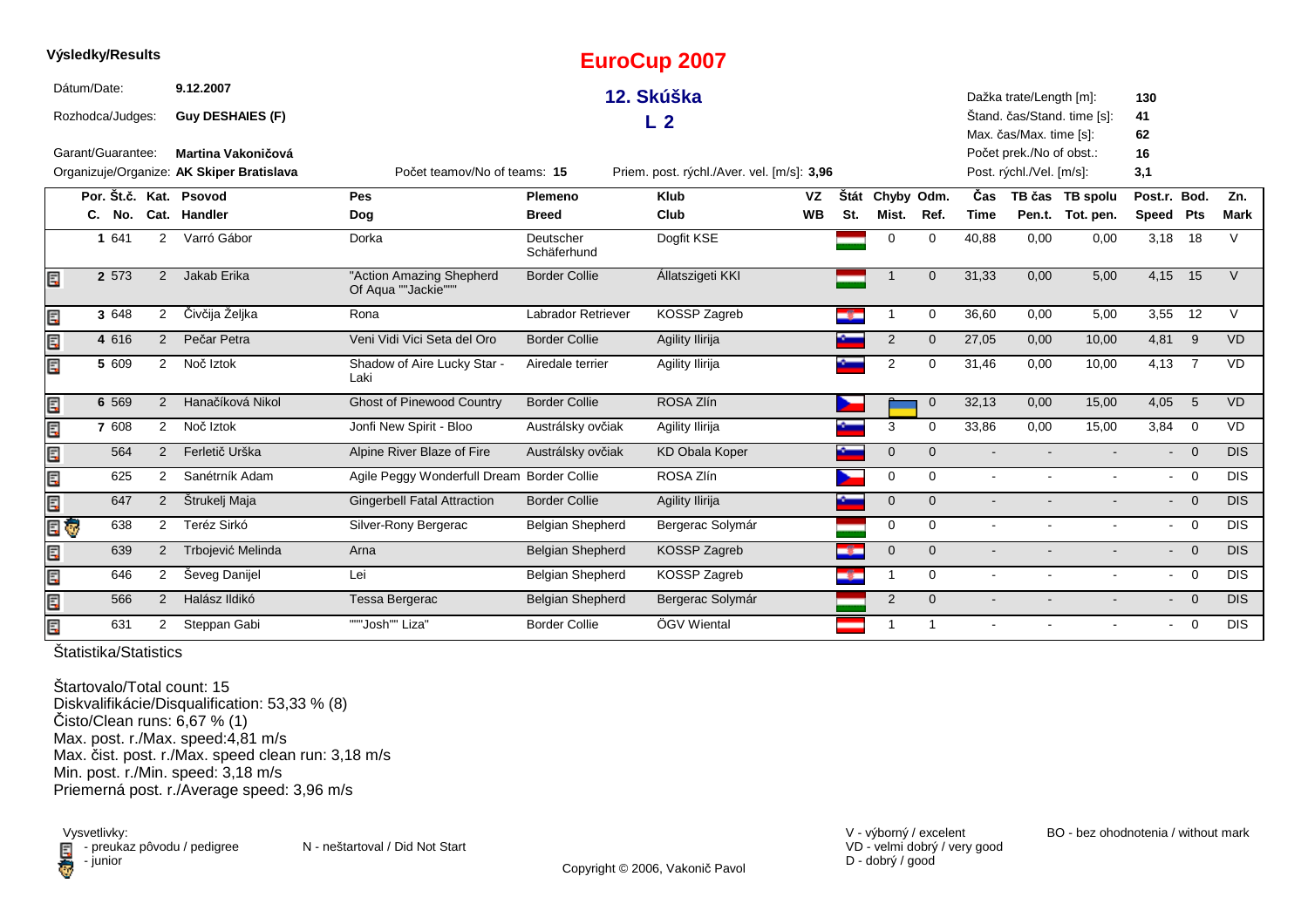#### **EuroCup 2007**Dátum/Date: **9.12.200704. Open Jumping CACAg.**Dažka trate/Length [m]:**135**Štand. čas/Stand. time [s]:Rozhodca/Judges: **Guy DESHAIES (F) 39S** Max. čas/Max. time [s]: **60**Garant/Guarantee:Počet prek./No of obst.: **19 Martina Vakoničová** Organizuje/Organize: **AK Skiper Bratislava** Priem. post. rýchl./Aver. vel. [m/s]: **3,54 3,4** Post. rýchl./Vel. [m/s]: $3.4$ Počet teamov/No of teams:**25Por. Št.č. Kat. Psovod Pes Plemeno Klub Štát VZ**Štát Chyby Odm. **Odm. <sup>Č</sup>as TB čas TB spolu**u Post.r. Bod. Zn. **Dog WBMist. Ref. TimePen.t. Tot. pen.** Speed Pts Mark **SpeedPtsC. No. Cat. Handler Breed Club St.** Ę **1**1 202 3 Zakotnik Daša Jesenak Nagresco Caniche Agility Ilirija <mark>Agility Lingverside 1,01 0,00 0,00 4,35 18 V</mark> **2**E, 2 181 3 Rajec Kamila A3Ch Claudia z Josefovské Shetland Sheepdog MKA Ister BA <sup>0</sup> <sup>0</sup> 33,40 0,00 0,00 V 4,04 <sup>15</sup> pevnosti <sup>0</sup> <sup>0</sup> 35,28 0,00 0,00 V 3,83 <sup>12</sup> 192**3** <sup>3</sup> Vakonič Pavol April Maria Sirrah Epagneul nain AK Skiper BAcontinental - PapillonĘ **4**4 61 1 Vondrová Zuzana Manika Lovec z Dračína Border Terrier FirstMate Narya Praha 1 0 0 36,91 0,00 0,00 3,66 9 V **5**143 Balážová Zuzana Csaka Blind Date Parson Russel Terrier AK Skiper BA Ę <sup>0</sup> <sup>0</sup> 37,05 0,00 0,00 V 3,64 <sup>7</sup> Ę **6**6 60 1 Vlajku Eszter Ch. Blue-Star Quelle Zwergpinscher Bergerac Solymár 1 0 0 37,32 0,00 0,00 3,62 5 V El G **7** <sup>113</sup> <sup>2</sup> Olejár Samuel Yran Modrá Orchidea Yorkshire Terrier MKA TATRY Poprad <sup>0</sup> <sup>0</sup> 38,07 0,00 0,00 V 3,55 <sup>0</sup> **8**8 29 1 Káli Anita Computer China Affie Computer Bichon á poil frisé Állatszigeti KKI Computer Computer Computer Computer State O,86 0,86 3,39 0 V Ę <sup>169</sup> <sup>3</sup> Orihelová Miroslava Odyssea Powder od Chlpiku Chinese Crested Dog AK Skiper BAE **9**A 3,34 0 V **10** <sup>85</sup> <sup>2</sup> Krušinová Zuzana Bonka Mixbreed AK Skiper BAA 3,95 3,95 3,95 3,14 0 V Friendship with the Short-同 11 18 1 Imrefalvi Ildikó Friendship with the Short- Petit Basset Griffon Dogfit KSE 19 10 10 42,99 3,99 3,99 3,14 0 V<br>Iegged Edgar (Ervin) Vendéen 18 1 Imrefalvi Ildikó Friendship with the Short- Petit Basset Griffon Dogfit KSE<br>legged Edgar (Ervin) Vendéen legged Edgar (Ervin)Ę **12** <sup>151</sup> <sup>3</sup> Hroteková Gabriela Faust Smaal Kimm Shetland Sheepdog Katmaj Opava **1 0** 31,14 0,00 5,00 4,34 0 V Ę **13**3 119 2 Potočná Blanka kario Banditt Lukato Gold Deutsche Spitz ROSA Zlín 2 0 43,76 4,76 14,76 3,09 0 VD Ę 8**14**4 8 1 Bzdúšková Kamila Anette Sweet Awillon Epagneul nain MKA Ister BA 0 56,25 17,25 17,25 2,40 0 D <sup>1</sup> Bzdúšková Kamila Anette Sweet Awillon Epagneul nain MKA Ister BAcontinental - Papillon127 <sup>2</sup> Vakonič Pavol Jessy Mixbreed AK Skiper BA <sup>0</sup> <sup>0</sup> - - - DIS - <sup>0</sup> Ę 144 1 Fried Hans Chili von der Haunimühle Shetland Sheepdog ÖRV Pottendorf **1 0 0 - - - - - - - - - 0 DIS**  $0$  DIS Ę 69 <sup>2</sup> Baďová Jana Schadehorns Milka - Shelly Parson Russel Terrier KK3GG <mark>0 -</mark> 0 0 0 DIS <sup>2</sup> Kovalčíková Lucia Bellamia Jack Russel Terrier Agility Pedigree BA82A <mark>0 0</mark> 0 0 - - - - - - - 0 DIS 99- 0 DIS Ę 9 2 Merklová Monika Axa Ťapka Border Terrier FirstMate Narya Praha <mark>Den</mark> 0 0 - - - - - - - - 0 DIS E 116 <sup>2</sup> Parunov Nadija Bombon Bon Shipperke ŠKD Postojna <sup>0</sup> <sup>0</sup> - - - DIS $0$  DIS Ē. 118 $0$  DIS 8 2 Podolinská Jana Nancy Bohemia Diplomat Border Terrier OSA VOSA Ostrava 1 0 0 0 - - - - - - - 0 DIS



**Výsledky/Results**

El preuk<br>Computer

 $\blacksquare$  - preukaz pôvodu / pedigree N - neštartoval / Did Not Start

Copyright © 2006, Vakonič Pavol

VD - velmi dobrý / very goodD - dobrý / good

V - výborný / excelent BO - bez ohodnotenia / without mark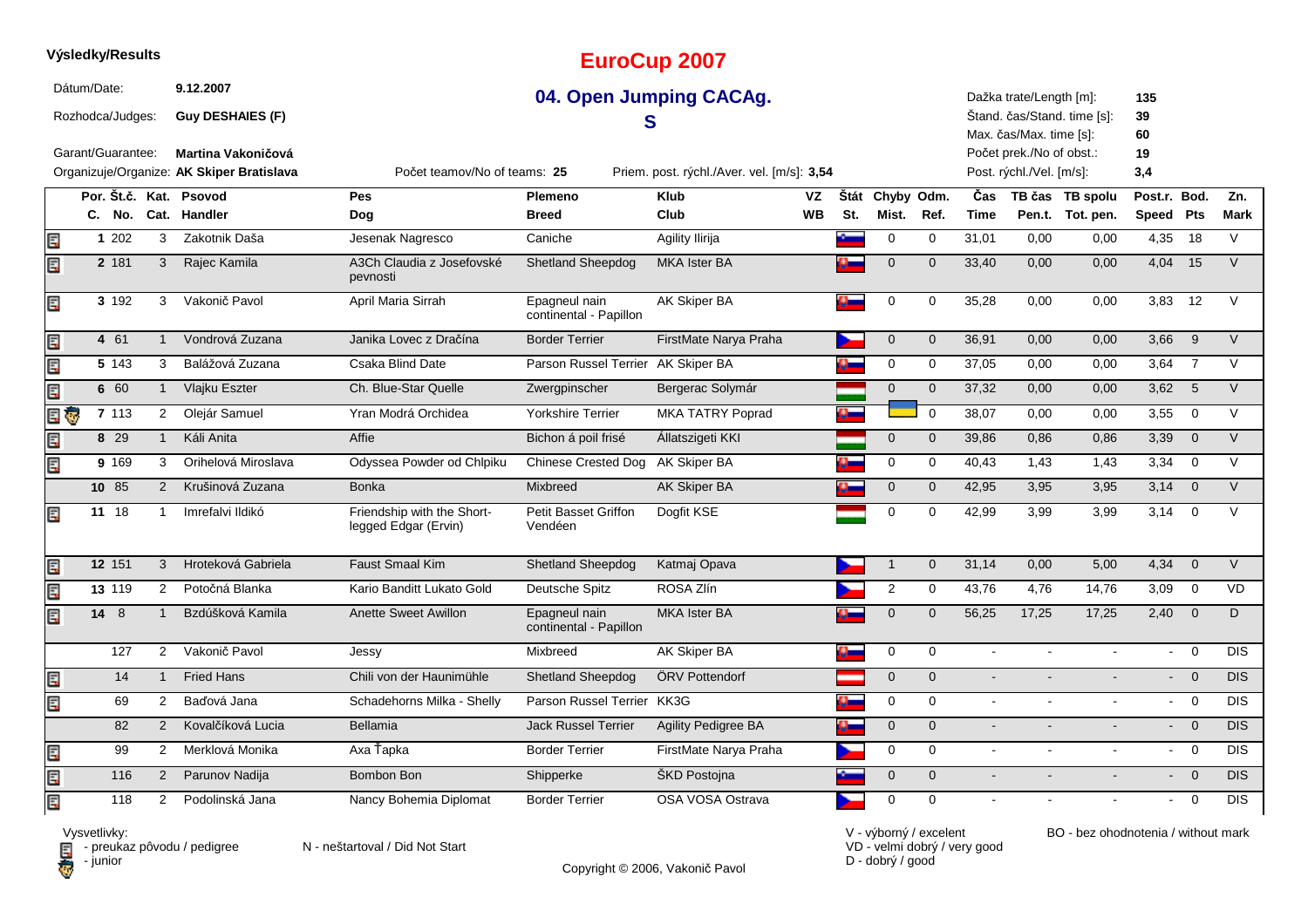| Výsledky/Results       |                                                                                                                         |                 |                            | <b>EuroCup 2007</b>              |           |             |            |                |      |                         |                             |                |                |            |
|------------------------|-------------------------------------------------------------------------------------------------------------------------|-----------------|----------------------------|----------------------------------|-----------|-------------|------------|----------------|------|-------------------------|-----------------------------|----------------|----------------|------------|
| Dátum/Date:            | 9.12.2007                                                                                                               |                 |                            | 04. Open Jumping CACAg.          |           |             |            |                |      | Dažka trate/Length [m]: |                             | 135            |                |            |
| Rozhodca/Judges:       | <b>Guy DESHAIES (F)</b>                                                                                                 |                 |                            | S                                |           |             |            |                |      |                         | Štand. čas/Stand. time [s]: | 39             |                |            |
|                        |                                                                                                                         |                 |                            |                                  |           |             |            |                |      | Max. čas/Max. time [s]: |                             | 60             |                |            |
| Garant/Guarantee:      | Martina Vakoničová                                                                                                      |                 |                            |                                  |           |             |            |                |      |                         | Počet prek./No of obst.:    | 19             |                |            |
|                        | Organizuje/Organize: AK Skiper Bratislava<br>Priem. post. rýchl./Aver. vel. [m/s]: 3,54<br>Počet teamov/No of teams: 25 |                 |                            |                                  |           |             |            |                |      |                         |                             | 3,4            |                |            |
| Por. Št.č. Kat. Psovod |                                                                                                                         | Pes             | <b>Plemeno</b>             | <b>Klub</b>                      | <b>VZ</b> | <b>Stát</b> | Chyby Odm. |                | Cas  |                         | TB čas TB spolu             | Post.r. Bod.   |                | Zn.        |
| No.<br>C.              | Cat. Handler                                                                                                            | Dog             | <b>Breed</b>               | Club                             | <b>WB</b> | St.         | Mist.      | Ref.           | Time |                         | Pen.t. Tot. pen.            | Speed          | Pts            | Mark       |
| 131<br>2               | Zelinková Martina                                                                                                       | Okki Bonte      | <b>Border Terrier</b>      | FirstMate Agility Mokré<br>Lazce |           |             |            |                |      |                         |                             | $\blacksquare$ | $\overline{0}$ | <b>DIS</b> |
| 138<br>E               | Antalová Miriama                                                                                                        | Bellonka Metuje | <b>Shetland Sheepdog</b>   |                                  |           |             | 0          |                |      |                         |                             |                | $\mathbf 0$    | DIS        |
| 163<br>3<br>l Gr       | Nagyová Lucia                                                                                                           | Schumacher      | Maltése                    | AK Skiper BA                     |           | o and       |            |                |      |                         |                             | $\blacksquare$ | $\overline{0}$ | <b>DIS</b> |
| E,<br>64               | Černigoj David                                                                                                          | Missy           | <b>Jack Russel Terrier</b> | KD Ajdovščina                    |           |             | 0          | $\overline{2}$ |      |                         |                             |                | $\mathbf 0$    | DIS        |
| .                      |                                                                                                                         |                 |                            |                                  |           |             |            |                |      |                         |                             |                |                |            |

Štartovalo/Total count: 25 Diskvalifikácie/Disqualification: 44,00 % (11)Čisto/Clean runs: 28,00 % (7) Max. post. r./Max. speed:4,35 m/s Max. čist. post. r./Max. speed clean run: 4,35 m/sMin. post. r./Min. speed: 2,40 m/s Priemerná post. r./Average speed: 3,54 m/s

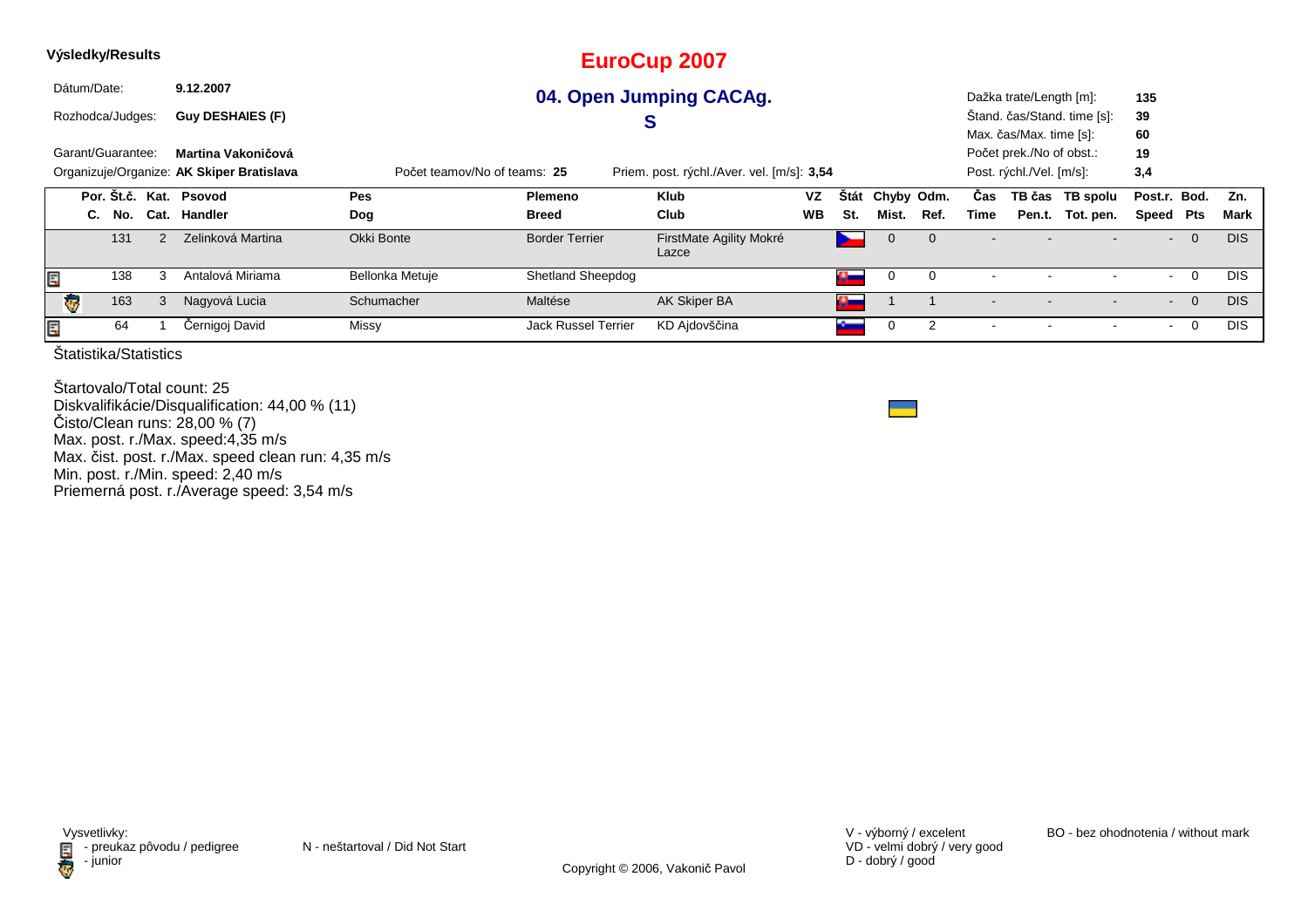|   |             | Výsledky/Results  |   |                                           |                                       |                                         | <b>EuroCup 2007</b>                        |           |                           |                |              |       |                          |                             |                |                |            |
|---|-------------|-------------------|---|-------------------------------------------|---------------------------------------|-----------------------------------------|--------------------------------------------|-----------|---------------------------|----------------|--------------|-------|--------------------------|-----------------------------|----------------|----------------|------------|
|   | Dátum/Date: |                   |   | 9.12.2007                                 |                                       |                                         | 13. Skúška                                 |           |                           |                |              |       | Dažka trate/Length [m]:  |                             | 145            |                |            |
|   |             | Rozhodca/Judges:  |   | <b>Guy DESHAIES (F)</b>                   |                                       |                                         | S <sub>3</sub>                             |           |                           |                |              |       |                          | Stand. čas/Stand. time [s]: | 44             |                |            |
|   |             |                   |   |                                           |                                       |                                         |                                            |           |                           |                |              |       | Max. čas/Max. time [s]:  |                             | 66             |                |            |
|   |             | Garant/Guarantee: |   | Martina Vakoničová                        |                                       |                                         |                                            |           |                           |                |              |       | Počet prek./No of obst.: |                             | 19             |                |            |
|   |             |                   |   | Organizuje/Organize: AK Skiper Bratislava | Počet teamov/No of teams: 8           |                                         | Priem. post. rýchl./Aver. vel. [m/s]: 3,56 |           |                           |                |              |       | Post. rýchl./Vel. [m/s]: |                             | 3,2            |                |            |
|   |             |                   |   | Por. Št.č. Kat. Psovod                    | Pes                                   | Plemeno                                 | <b>Klub</b>                                | VZ        | Stát                      | Chyby Odm.     |              | Cas   |                          | TB čas TB spolu             | Post.r. Bod.   |                | Zn.        |
|   |             | C. No.            |   | Cat. Handler                              | Dog                                   | <b>Breed</b>                            | Club                                       | <b>WB</b> | St.                       | Mist.          | Ref.         | Time  | Pen.t.                   | Tot. pen.                   | Speed          | Pts            | Mark       |
| E |             | 1 192             | 3 | Vakonič Pavol                             | April Maria Sirrah                    | Epagneul nain<br>continental - Papillon | AK Skiper BA                               |           | $\mathbf{G}_{\mathbf{m}}$ | $\mathbf 0$    | $\mathbf 0$  | 37,40 | 0,00                     | 0,00                        | 3,88           | 18             |            |
| E |             | 2 143             | 3 | Balážová Zuzana                           | Csaka Blind Date                      | Parson Russel Terrier AK Skiper BA      |                                            |           | $\mathbf{u}_-$            | 0              | 0            | 44,87 | 0,87                     | 0,87                        | 3,23           | 15             |            |
| Ę |             | 3 151             | 3 | Hroteková Gabriela                        | <b>Faust Smaal Kim</b>                | <b>Shetland Sheepdog</b>                | Katmaj Opava                               |           |                           |                |              | 39,33 | 0,00                     | 10,00                       | 3,69           | 12             | <b>VD</b>  |
| Ę |             | 4 181             | 3 | Rajec Kamila                              | A3Ch Claudia z Josefovské<br>pevnosti | Shetland Sheepdog                       | <b>MKA Ister BA</b>                        |           | o.                        |                |              | 39,62 | 0,00                     | 10,00                       | 3,66           | 9              | <b>VD</b>  |
|   | ङ           | 5 163             | 3 | Nagyová Lucia                             | Schumacher                            | Maltése                                 | AK Skiper BA                               |           | ą                         | $\overline{2}$ | $\mathbf{0}$ | 43,57 | 0,00                     | 10,00                       | 3,33           | $\overline{7}$ | <b>VD</b>  |
| E |             | 202               | 3 | Zakotnik Daša                             | Jesenak Nagresco                      | Caniche                                 | Agility Ilirija                            |           |                           | 0              | 0            |       |                          |                             | $\blacksquare$ | 0              | <b>DIS</b> |
| E |             | 138               | 3 | Antalová Miriama                          | Bellonka Metuje                       | <b>Shetland Sheepdog</b>                |                                            |           | $\mathbf{C}$              |                | $\Omega$     |       |                          |                             | $\sim$         | $\overline{0}$ | <b>DIS</b> |
| E |             | 169               | 3 | Orihelová Miroslava                       | Odyssea Powder od Chlpiku             | Chinese Crested Dog AK Skiper BA        |                                            |           | o.                        | 0              |              |       |                          |                             | $\blacksquare$ | 0              | <b>DIS</b> |

Štartovalo/Total count: 8 Diskvalifikácie/Disqualification: 37,50 % (3) Čisto/Clean runs: 12,50 % (1) Max. post. r./Max. speed:3,88 m/s Max. čist. post. r./Max. speed clean run: 3,88 m/sMin. post. r./Min. speed: 3,23 m/s Priemerná post. r./Average speed: 3,56 m/s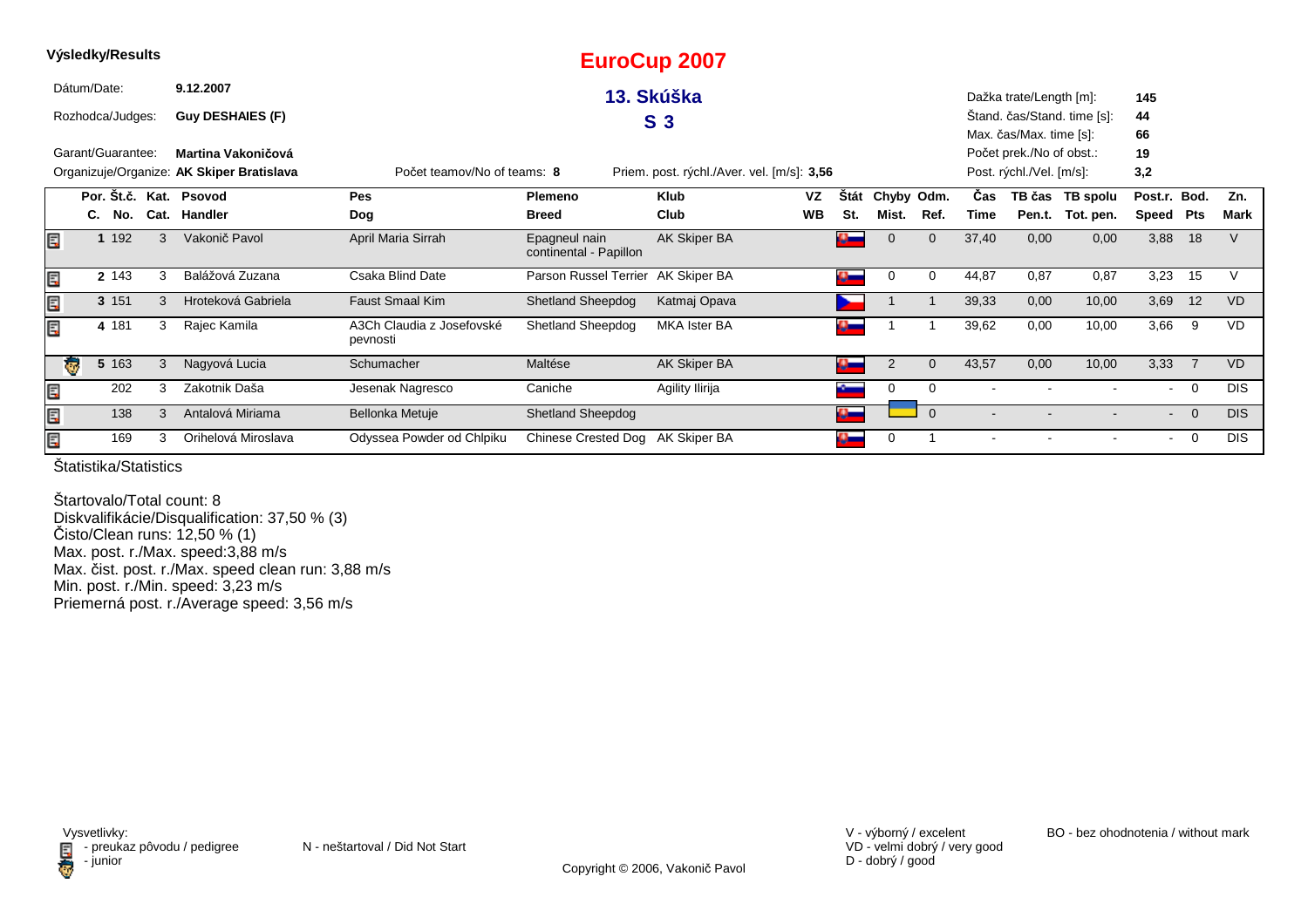|    |                        |                |                                           |                                                  |                            | $-$ ul vvup $-$ vvi                        |           |              |                     |                |                |                                                     |                             |                |                |                  |
|----|------------------------|----------------|-------------------------------------------|--------------------------------------------------|----------------------------|--------------------------------------------|-----------|--------------|---------------------|----------------|----------------|-----------------------------------------------------|-----------------------------|----------------|----------------|------------------|
|    | Dátum/Date:            |                | 9.12.2007                                 |                                                  |                            | 05. Open Jumping CACAg.                    |           |              |                     |                |                | Dažka trate/Length [m]:                             |                             | 135            |                |                  |
|    | Rozhodca/Judges:       |                | <b>Guy DESHAIES (F)</b>                   |                                                  | M                          |                                            |           |              |                     |                |                |                                                     | Stand. čas/Stand. time [s]: | 39             |                |                  |
|    | Garant/Guarantee:      |                | Martina Vakoničová                        |                                                  |                            |                                            |           |              |                     |                |                | Max. čas/Max. time [s]:<br>Počet prek./No of obst.: |                             | 60<br>19       |                |                  |
|    |                        |                | Organizuje/Organize: AK Skiper Bratislava | Počet teamov/No of teams: 25                     |                            | Priem. post. rýchl./Aver. vel. [m/s]: 4,02 |           |              |                     |                |                | Post. rýchl./Vel. [m/s]:                            |                             | 3,4            |                |                  |
|    |                        |                |                                           |                                                  |                            |                                            |           |              |                     |                |                |                                                     |                             |                |                |                  |
|    | Por. Št.č. Kat. Psovod |                |                                           | <b>Pes</b>                                       | Plemeno                    | <b>Klub</b>                                | VZ        | Štát         | Chyby Odm.          |                | Čas            |                                                     | TB čas TB spolu             | Post.r. Bod.   |                | Zn.              |
|    | C. No.                 |                | Cat. Handler                              | Dog                                              | <b>Breed</b>               | Club                                       | <b>WB</b> | St.          | Mist.               | Ref.           | <b>Time</b>    |                                                     | Pen.t. Tot. pen.            | Speed Pts      |                | <b>Mark</b>      |
| E  | 1 353                  | 2              | Potočná Blanka                            | Scout De La Griffe<br>Pyreneenne                 | Berger des Pyrenées        | ROSA Zlín                                  |           |              | $\mathbf 0$         | $\mathbf{0}$   | 31,19          | 0,00                                                | 0,00                        | 4,33           | 18             | $\vee$           |
| Ę  | 2 3 1 1                |                | 2 Fried Hans                              | Hamronie Bleue de la Ville<br>des Ambassadeurs   | <b>Shetland Sheepdog</b>   | ÖRV Pottendorf                             |           |              | $\mathbf 0$         | $\mathbf 0$    | 34,38          | 0,00                                                | 0,00                        | 3,93           | 15             | $\vee$           |
|    | 3 417                  | 3 <sup>1</sup> | Steppan Gabi                              | Laila                                            | Mixbreed                   | ÖGV Wiental                                |           |              | $\mathbf 0$         | $\mathbf{0}$   | 35,16          | 0,00                                                | 0,00                        | $3,84$ 12      |                | $\vee$           |
|    | 4 3 5 8                | $\overline{2}$ | Steppan Gabi                              | Lili Marleen                                     | Mixbreed                   | ÖGV Wiental                                |           |              | 0                   | 0              | 37,89          | 0,00                                                | 0,00                        | 3,56           | 9              | $\vee$           |
| ē  | 5 3 3 1                | 2              | Kaiserová Jana                            | <b>Nela</b>                                      | American Cocker<br>Spaniel | <b>AK Skiper BA</b>                        |           |              | $\mathbf 0$         | $\mathbf{0}$   | 39,20          | 0,20                                                | 0,20                        | 3,44           | $\overline{7}$ | $\vee$           |
| Ę  | 6 401                  | 3              | Kovač Tina                                | Prince of sunlight Fortune<br>Maker              | Shetland Sheepdog          | Agility Ilirija                            |           |              |                     | $\overline{1}$ | 29,85          | 0,00                                                | 5,00                        | 4,52           | 5              | $\vee$           |
| Ę  | 7 4 2 5                | 3              | Zajacová Magda                            | Bórin z Lorienu Moravia                          | <b>Shetland Sheepdog</b>   | Katmaj Opava                               |           |              | $\mathbf 1$         | $\overline{0}$ | 30,02          | 0,00                                                | 5,00                        | 4,50           | $\overline{0}$ | $\vee$           |
| 目も | 8 3 9 9                | 3              | Kolarovová Katarína                       | Amálka pod Hvězdami                              | Shetland Sheepdog          | <b>MKA TATRY Poprad</b>                    |           |              | $\mathbf 0$         | $\mathbf{1}$   | 38,99          | 0,00                                                | 5,00                        | 3,46           | $\overline{0}$ | $\vee$           |
| Ę  | 9 316                  | $\overline{2}$ | Hlucháňová Kristína                       | Biski Roxy-Aq                                    | <b>Shetland Sheepdog</b>   | <b>Agility Pedigree BA</b>                 |           |              | $\overline{2}$      | $\mathbf 0$    | 31,22          | 0,00                                                | 10,00                       | $4,32$ 0       |                | VD               |
| Ę  | 10 423                 | 3              | Vakonič Pavol                             | Vivien Viva Hunderlov                            | <b>Fox Terrier</b>         | <b>AK Skiper BA</b>                        |           |              | $\overline{2}$      | $\mathbf 0$    | 31,62          | 0,00                                                | 10,00                       | 4,27           | $\Omega$       | VD               |
| Ę  | 397                    | 3              | Kokalj Anabella                           | Toscana de la Fontaine des<br><b>Schlitterus</b> | Berger des Pyrenées        | ŠKK Vrhnika                                |           |              | $\mathbf 0$         | $\mathbf{0}$   |                |                                                     |                             |                | $\overline{0}$ | <b>DIS</b>       |
|    | 231                    | $\mathbf{1}$   | Imrefalvi Ildikó                          | Pepe                                             | Mixbreed                   | Dogfit KSE                                 |           |              | $\mathbf 0$         | $\mathbf 0$    | $\mathbf{r}$   |                                                     | $\overline{a}$              | $\sim$         | $\Omega$       | $\overline{DIS}$ |
| Ę  | 259                    | $\mathbf{1}$   | Skupina Bohumil                           | Elma Astako                                      | Zwergschnauzer             | ROSA Zlín                                  |           |              | $\mathbf 0$         | $\mathbf 0$    | $\blacksquare$ |                                                     | $\overline{a}$              | $\blacksquare$ | $\overline{0}$ | <b>DIS</b>       |
| Ę  | 319                    | $\overline{2}$ | Hude Vesna                                | Ziza                                             | Mixbreed                   | Agility Ilirija                            |           |              | $\mathbf 0$         | $\mathbf 0$    | $\mathbf{r}$   | $\blacksquare$                                      | $\blacksquare$              | $\sim$         | $\overline{0}$ | <b>DIS</b>       |
|    | 334                    | $\overline{2}$ | Kačmáryová Katarína                       | Shoki z UVP                                      | Mixbreed                   | <b>KPKA Košice</b>                         |           | $\mathbf{a}$ | $\mathsf{O}\xspace$ | $\overline{0}$ | $\blacksquare$ | $\blacksquare$                                      | $\blacksquare$              | $\sim$         | $\overline{0}$ | $\overline{DIS}$ |
| Ę  | 368                    | $\overline{2}$ | Vetráková Zuzana                          | Aria Clea Malý Šúr                               | Parson Russel Terrier      | Canis Club Cífer                           |           |              | $\mathbf 0$         | $\mathbf 0$    | $\blacksquare$ | $\sim$                                              | $\blacksquare$              | $\sim$         | $\overline{0}$ | <b>DIS</b>       |
| Ę  | 377                    | 3              | Beneš Igor                                | Cerberus Kraken of Aura                          | <b>Manchester Terrier</b>  | Amonra Čebín                               |           |              | $\mathbf 0$         | $\overline{0}$ | $\blacksquare$ | $\blacksquare$                                      | $\blacksquare$              | $\sim$         | $\overline{0}$ | <b>DIS</b>       |
| Ę  | 402                    | 3              | Ludmilla Kemetmüller                      | Gladys dark of Working<br>County - Chelsi        | Shetland Sheepdog          | ÖGV Wiental                                |           |              | $\mathbf 0$         | $\Omega$       | $\sim$         |                                                     | $\mathbf{r}$                | $\sim$         | $\overline{0}$ | <b>DIS</b>       |
| Ę  | 412                    | 3              | Rajec Kamila                              | A3 Arina z Modravé pláně                         | <b>Shetland Sheepdog</b>   | MKA Ister BA                               |           |              | $\mathbf 0$         | $\mathbf{0}$   | $\blacksquare$ |                                                     |                             | $\blacksquare$ | $\overline{0}$ | <b>DIS</b>       |
| Ę  | 310                    | $\overline{2}$ | Deshaies Sylvie                           | <b>Buzz</b>                                      | <b>Fox Terrier</b>         |                                            |           |              | $\pmb{0}$           | $\mathbf 0$    | $\sim$         |                                                     | $\blacksquare$              | $\sim$         | $\overline{0}$ | <b>DIS</b>       |

**EuroCup 2007**

**Výsledky/Results**

**D** - junior

Vysvetlivky:<br>⊟ - preukaz pôvodu / pedigree N - neštartoval / Did Not Start

Copyright © 2006, Vakonič Pavol

VD - velmi dobrý / very good D - dobrý / good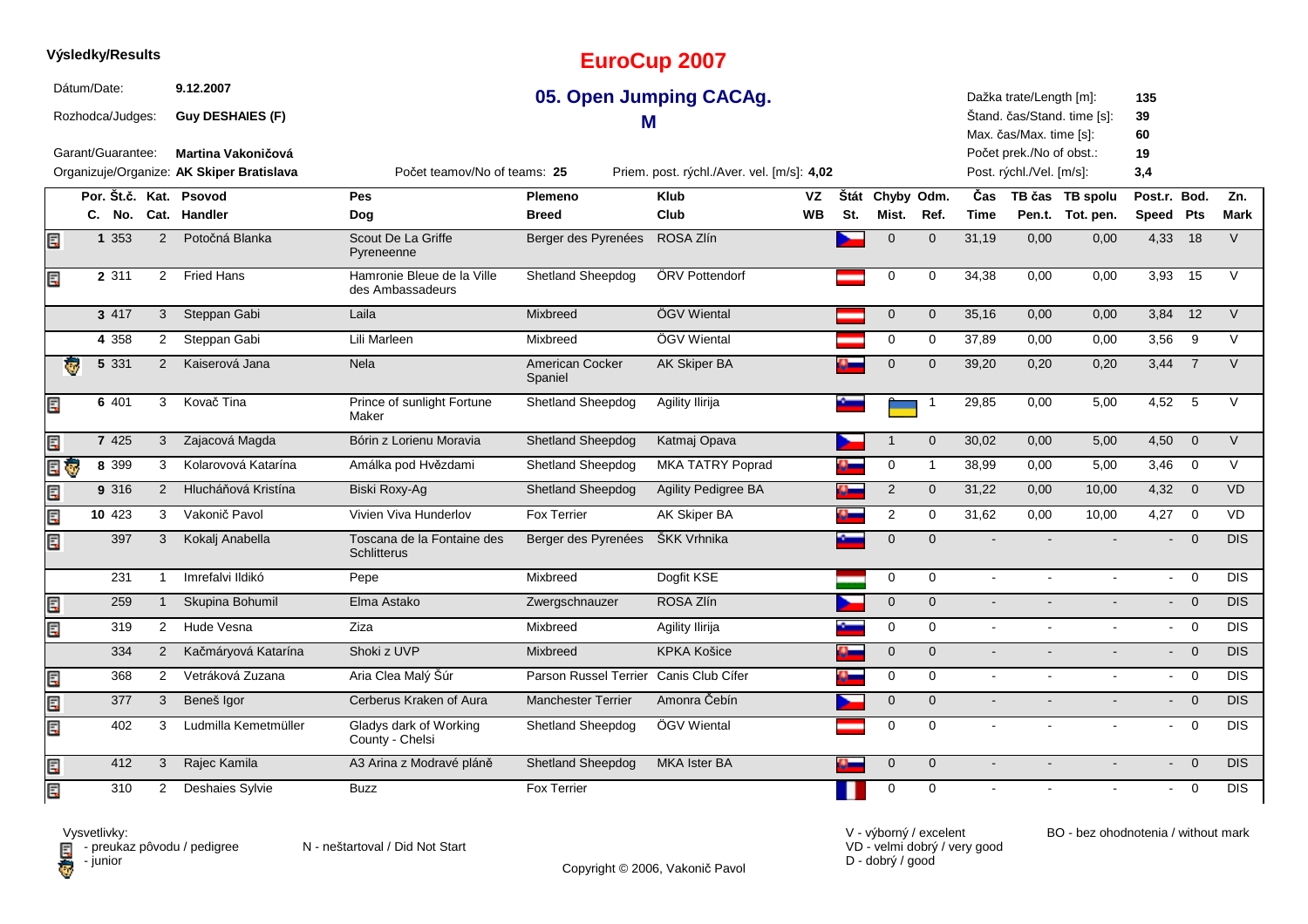| Výsledky/Results            |                                                                                                                         |                          |                               | <b>EuroCup 2007</b>     |           |                    |                |          |           |                          |                             |                |                |            |
|-----------------------------|-------------------------------------------------------------------------------------------------------------------------|--------------------------|-------------------------------|-------------------------|-----------|--------------------|----------------|----------|-----------|--------------------------|-----------------------------|----------------|----------------|------------|
| Dátum/Date:                 | 9.12.2007                                                                                                               |                          |                               | 05. Open Jumping CACAg. |           |                    |                |          |           | Dažka trate/Length [m]:  |                             | 135            |                |            |
| Rozhodca/Judges:            | <b>Guy DESHAIES (F)</b>                                                                                                 |                          |                               | M                       |           |                    |                |          |           |                          | Štand. čas/Stand. time [s]: | 39             |                |            |
|                             |                                                                                                                         |                          |                               |                         |           |                    |                |          |           | Max. čas/Max. time [s]:  |                             | 60             |                |            |
| Garant/Guarantee:           | Martina Vakoničová                                                                                                      |                          |                               |                         |           |                    |                |          |           | Počet prek./No of obst.: |                             | 19             |                |            |
|                             | Organizuje/Organize: AK Skiper Bratislava<br>Priem. post. rýchl./Aver. vel. [m/s]: 4,02<br>Počet teamov/No of teams: 25 |                          |                               |                         |           |                    |                |          |           |                          | Post. rýchl./Vel. [m/s]:    | 3,4            |                |            |
| Por. Št.č. Kat. Psovod      |                                                                                                                         | Pes                      | Plemeno                       | <b>Klub</b>             | VZ        | Štát               | Chyby Odm.     |          | Čas       |                          | TB čas TB spolu             | Post.r. Bod.   |                | Zn.        |
| Cat.<br>C.<br>No.           | Handler                                                                                                                 | Dog                      | <b>Breed</b>                  | Club                    | <b>WB</b> | St.                | Mist.          | Ref.     | Time      | Pen.t.                   | Tot. pen.                   | Speed          | Pts            | Mark       |
| 289                         | <b>Vanicsek Beatrix</b>                                                                                                 | Murphy                   | <b>Bulldog</b>                | Dogfit KSE              |           |                    |                | $\Omega$ |           |                          |                             | $\sim$         | $\overline{0}$ | <b>DIS</b> |
| 372<br>2<br>E               | Zita Jelinek                                                                                                            | Spellbound Evangelista   | Staffordshire Bull<br>Terrier | Monor SE                |           |                    |                | $\Omega$ | $\,$ $\,$ |                          |                             | $\blacksquare$ | $\mathbf 0$    | <b>DIS</b> |
| 229<br>目家                   | Hučková Michaela                                                                                                        | Acushla Tricolor dream   | Beagle                        | AK Skiper BA            |           | $\mathbf{C}$       | $\mathbf 0$    |          |           |                          |                             | $\blacksquare$ | $\overline{0}$ | <b>DIS</b> |
| 370<br>E G<br>2             | Zajac Jakub                                                                                                             | Flash ze Zámecké zahrady | <b>Manchester Terrier</b>     | Katmaj Opava            |           |                    |                |          |           |                          |                             |                | $\overline{0}$ | <b>DIS</b> |
| 324<br>E G<br>$\mathcal{P}$ | Hučková Michaela                                                                                                        | Etosha Srdiečko          | Beagle                        | AK Skiper BA            |           | $\Omega_{\rm max}$ | $\overline{2}$ | $\Omega$ |           |                          |                             | $\sim$         | $\overline{0}$ | <b>DIS</b> |
| 237<br>E                    | Ištoková Marketa                                                                                                        | Dumas od Rytíře Malovce  | <b>Fox Terrier</b>            | AK Skiper BA            |           | o.                 | 0              | $\Omega$ |           |                          |                             |                | $\overline{0}$ | N.         |

Štartovalo/Total count: 25 Diskvalifikácie/Disqualification: 60,00 % (15) Čisto/Clean runs: 16,00 % (4) Max. post. r./Max. speed:4,52 m/s Max. čist. post. r./Max. speed clean run: 4,33 m/s Min. post. r./Min. speed: 3,44 m/sPriemerná post. r./Average speed: 4,02 m/s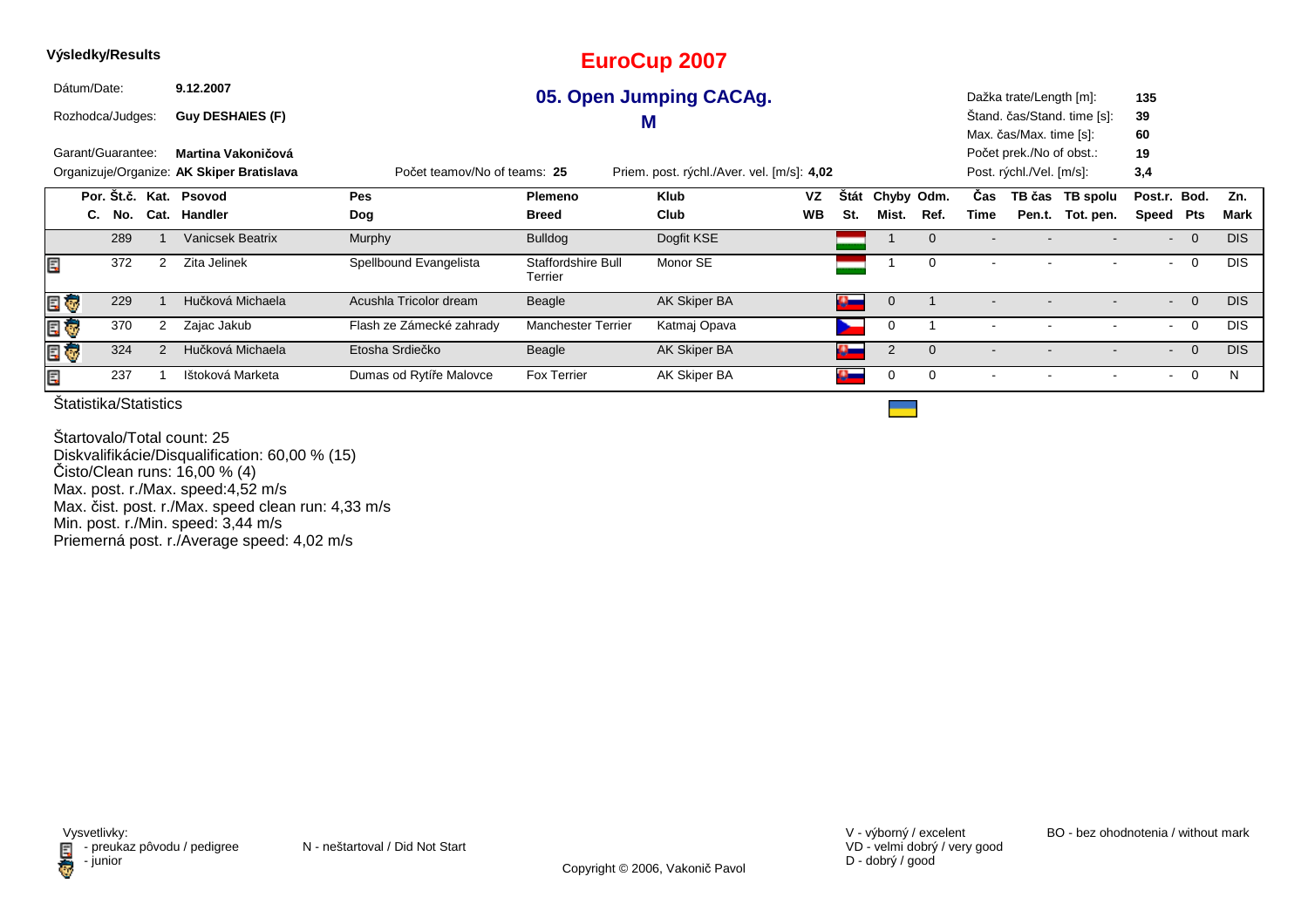|    | Výsledky/Results  |   |                                           |                                                  |                           | <b>EuroCup 2007</b>                        |           |             |             |             |                |                          |                             |                 |                |             |  |  |  |  |  |
|----|-------------------|---|-------------------------------------------|--------------------------------------------------|---------------------------|--------------------------------------------|-----------|-------------|-------------|-------------|----------------|--------------------------|-----------------------------|-----------------|----------------|-------------|--|--|--|--|--|
|    | Dátum/Date:       |   | 9.12.2007                                 |                                                  |                           | 14. Skúška                                 |           |             |             |             |                | Dažka trate/Length [m]:  |                             | 145             |                |             |  |  |  |  |  |
|    | Rozhodca/Judges:  |   | <b>Guy DESHAIES (F)</b>                   |                                                  |                           | <b>M3</b>                                  |           |             |             |             |                |                          | Stand. čas/Stand. time [s]: | 44              |                |             |  |  |  |  |  |
|    |                   |   |                                           |                                                  |                           |                                            |           |             |             |             |                | Max. čas/Max. time [s]:  |                             | 66              |                |             |  |  |  |  |  |
|    | Garant/Guarantee: |   | Martina Vakoničová                        |                                                  |                           |                                            |           |             |             |             |                | Počet prek./No of obst.: |                             | 19              |                |             |  |  |  |  |  |
|    |                   |   | Organizuje/Organize: AK Skiper Bratislava | Počet teamov/No of teams: 9                      |                           | Priem. post. rýchl./Aver. vel. [m/s]: 4,09 |           |             |             |             |                | Post. rýchl./Vel. [m/s]: |                             | 3,2             |                |             |  |  |  |  |  |
|    | Por. Št.č. Kat.   |   | Psovod                                    | Pes                                              | Plemeno                   | <b>Klub</b>                                | VZ        | <b>Stát</b> | Chyby Odm.  |             | Čas            |                          | TB čas TB spolu             | Post.r. Bod.    |                | Zn.         |  |  |  |  |  |
|    | C.<br>No.         |   | Cat. Handler                              | Dog                                              | <b>Breed</b>              | Club                                       | <b>WB</b> | St.         | Mist.       | Ref.        | Time           | Pen.t.                   | Tot. pen.                   | Speed           | Pts            | <b>Mark</b> |  |  |  |  |  |
| E  | 401               | 3 | Kovač Tina                                | Prince of sunlight Fortune<br>Maker              | Shetland Sheepdog         | Agility Ilirija                            |           | à.          | $\Omega$    | 0           | 33,39          | 0,00                     | 0,00                        | 4,34            | 18             |             |  |  |  |  |  |
| E  | 2 3 9 7           | 3 | Kokalj Anabella                           | Toscana de la Fontaine des<br><b>Schlitterus</b> | Berger des Pyrenées       | ŠKK Vrhnika                                |           |             |             | $\Omega$    | 35,69          | 0,00                     | 0,00                        | 4,06            | 15             |             |  |  |  |  |  |
| E  | 3 4 2 5           | 3 | Zajacová Magda                            | Bórin z Lorienu Moravia                          | Shetland Sheepdog         | Katmaj Opava                               |           |             | 0           | $\Omega$    | 37,58          | 0,00                     | 0,00                        | 3,86            | 12             | v           |  |  |  |  |  |
| Ę  | 377               | 3 | Beneš Igor                                | Cerberus Kraken of Aura                          | <b>Manchester Terrier</b> | Amonra Čebín                               |           |             | $\mathbf 0$ | $\mathbf 0$ |                |                          |                             | $\sim$ 10 $\pm$ | $\overline{0}$ | <b>DIS</b>  |  |  |  |  |  |
| E. | 402               | 3 | Ludmilla Kemetmüller                      | Gladys dark of Working<br>County - Chelsi        | Shetland Sheepdog         | ÖGV Wiental                                |           |             | 0           | 0           |                |                          |                             | $\sim$          | $\overline{0}$ | <b>DIS</b>  |  |  |  |  |  |
|    | 417               | 3 | Steppan Gabi                              | Laila                                            | Mixbreed                  | ÖGV Wiental                                |           |             |             | $\mathbf 0$ |                |                          |                             | $\sim$          | $\overline{0}$ | DIS.        |  |  |  |  |  |
| Ē, | 423               | 3 | Vakonič Pavol                             | Vivien Viva Hunderlov                            | <b>Fox Terrier</b>        | AK Skiper BA                               |           | $\alpha$    | $\Omega$    | 0           | $\overline{a}$ |                          |                             | $\sim$          | $\overline{0}$ | <b>DIS</b>  |  |  |  |  |  |
|    | E Ç<br>399        | 3 | Kolarovová Katarína                       | Amálka pod Hvězdami                              | <b>Shetland Sheepdog</b>  | <b>MKA TATRY Poprad</b>                    |           |             |             | $\Omega$    |                |                          |                             | $\sim$          | $\overline{0}$ | <b>DIS</b>  |  |  |  |  |  |
| E. | 412               | 3 | Rajec Kamila                              | A3 Arina z Modravé pláně                         | <b>Shetland Sheepdog</b>  | <b>MKA Ister BA</b>                        |           |             |             | 0           |                |                          | $\sim$                      | $\sim$          | $\overline{0}$ | <b>DIS</b>  |  |  |  |  |  |

Štartovalo/Total count: 9 Diskvalifikácie/Disqualification: 66,67 % (6) Čisto/Clean runs: 33,33 % (3) Max. post. r./Max. speed:4,34 m/s Max. čist. post. r./Max. speed clean run: 4,34 m/sMin. post. r./Min. speed: 3,86 m/s Priemerná post. r./Average speed: 4,09 m/s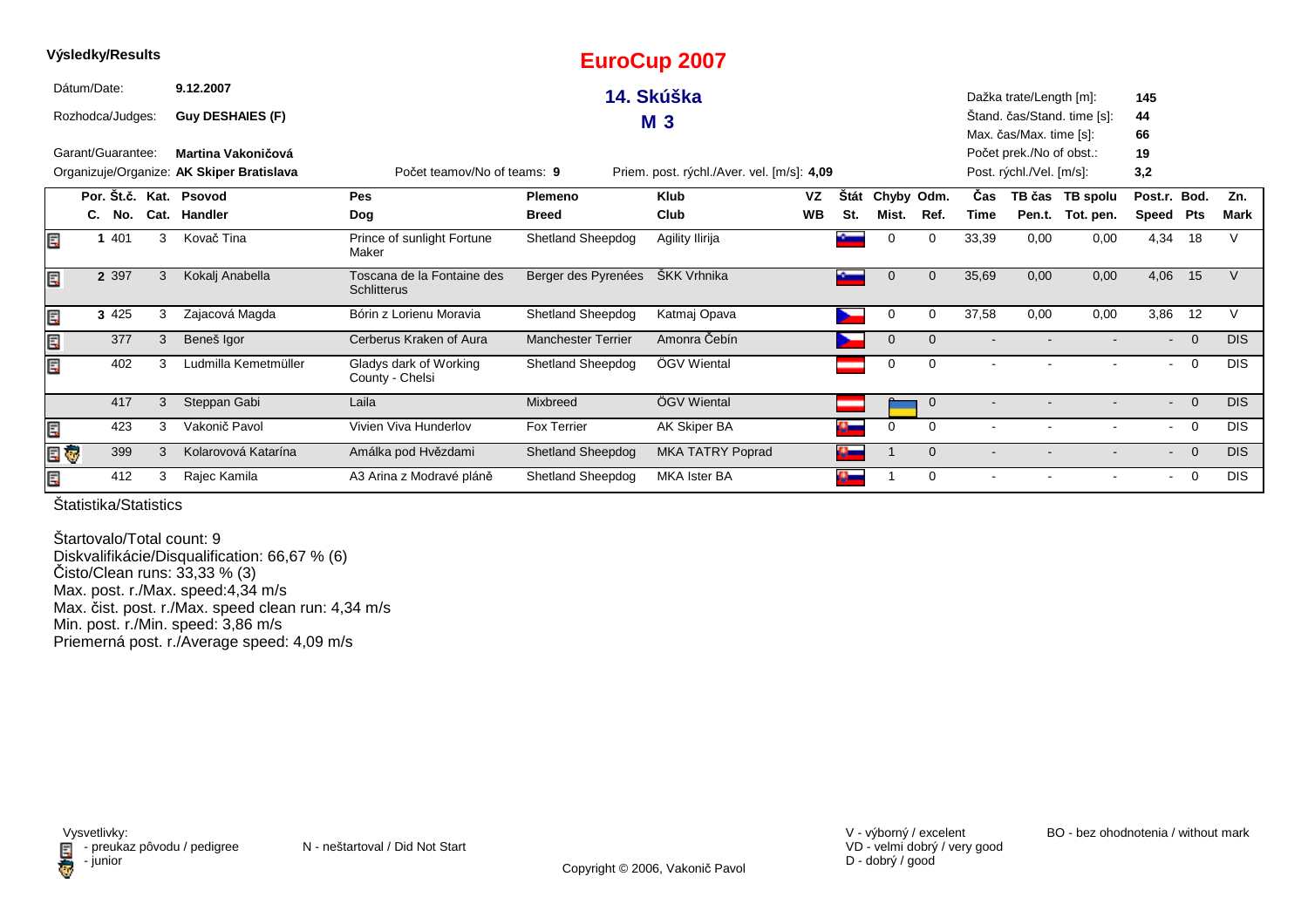|     | Výsledky/Results    |   |                                           |                                        |                         | <b>EuroCup 2007</b>                        |           |     |                 |                |                |                          |                             |                |                         |             |
|-----|---------------------|---|-------------------------------------------|----------------------------------------|-------------------------|--------------------------------------------|-----------|-----|-----------------|----------------|----------------|--------------------------|-----------------------------|----------------|-------------------------|-------------|
|     | Dátum/Date:         |   | 9.12.2007                                 |                                        |                         | 15. Skúška                                 |           |     |                 |                |                | Dažka trate/Length [m]:  |                             | 145            |                         |             |
|     | Rozhodca/Judges:    |   | <b>Guy DESHAIES (F)</b>                   |                                        |                         | L <sub>3</sub>                             |           |     |                 |                |                |                          | Štand. čas/Stand. time [s]: | 44             |                         |             |
|     |                     |   |                                           |                                        |                         |                                            |           |     |                 |                |                | Max. čas/Max. time [s]:  |                             | 66             |                         |             |
|     | Garant/Guarantee:   |   | <b>Martina Vakoničová</b>                 |                                        |                         |                                            |           |     |                 |                |                | Počet prek./No of obst.: |                             | 19             |                         |             |
|     |                     |   | Organizuje/Organize: AK Skiper Bratislava | Počet teamov/No of teams: 17           |                         | Priem. post. rýchl./Aver. vel. [m/s]: 3,94 |           |     |                 |                |                | Post. rýchl./Vel. [m/s]: |                             | 3,2            |                         |             |
|     |                     |   | Por. Št.č. Kat. Psovod                    | <b>Pes</b>                             | Plemeno                 | <b>Klub</b>                                | <b>VZ</b> |     | Štát Chyby Odm. |                | Čas            |                          | TB čas TB spolu             | Post.r. Bod.   |                         | Zn.         |
|     | C. No.              |   | Cat. Handler                              | Dog                                    | <b>Breed</b>            | Club                                       | <b>WB</b> | St. | Mist.           | Ref.           | <b>Time</b>    |                          | Pen.t. Tot. pen.            | Speed Pts      |                         | <b>Mark</b> |
| E   | 1 660               | 3 | Eifert Anna                               | V'Nevian MacLeod Silvertip             | <b>Border Collie</b>    | Bergerac Solymár                           |           |     | $\mathbf 0$     | $\mathbf 0$    | 31,75          | 0,00                     | 0,00                        | 4,57           | 18                      | $\vee$      |
| E.P | 2 683               | 3 | Kovač Tina                                | <b>Benedict</b>                        | <b>Belgian Shepherd</b> | Agility Ilirija                            |           | ÷.  | $\mathbf{0}$    | $\mathbf{0}$   | 34,19          | 0,00                     | 0,00                        | 4,24           | 15                      | $\vee$      |
| Ę   | 3 680               | 3 | Ivanič Primož                             | Aron                                   | <b>Border Collie</b>    | KD Ajdovščina                              |           |     | 0               | $\mathbf 0$    | 34,79          | 0,00                     | 0,00                        | 4,17           | 12                      | $\vee$      |
|     | 4 7 2 9<br><b>G</b> | 3 | Řezníčková Ljuba                          | Maya                                   | Mixbreed                | ROSA Zlín                                  |           |     | $\mathbf 0$     | $\Omega$       | 36,18          | 0,00                     | 0,00                        | 4,01           | 9                       | $\vee$      |
| E   | 5 672               | 3 | Halász Ildikó                             | Bergerac Bijou                         | <b>Belgian Shepherd</b> | Bergerac Solymár                           |           |     | $\mathbf 0$     | $\Omega$       | 38,55          | 0,00                     | 0,00                        | 3,76           | $\overline{7}$          | $\vee$      |
| E   | 6 704               | 3 | Mračka Michala                            | <b>Mawlch Gera</b>                     | Hrvatski ovčar          | KK3G                                       |           |     | $\overline{1}$  | $\overline{0}$ | 32,86          | 0,00                     | 5,00                        | 4,41           | 5                       | $\vee$      |
| E   | 7 675               | 3 | Hanačíková Nikol                          | Wonder of Kate's Sam vom<br>Beutenhof  | <b>Border Collie</b>    | ROSA Zlín                                  |           |     |                 | $\Omega$       | 34,95          | 0.00                     | 5,00                        | 4,15           | $\mathbf 0$             | $\vee$      |
|     | 8 7 2 7             | 3 | Zechmeister Christine                     | Bella                                  | Mixbreed                | ÖRV Pottendorf                             |           |     | $\Omega$        | $\overline{1}$ | 42.76          | 0.00                     | 5,00                        | 3,39           | $\overline{0}$          | $\vee$      |
| E   | 9 662               | 3 | <b>Felleg Bernadett</b>                   | "Zitavári Nyúlűző Cseles<br>""Spuri""" | Nemecký stavač          | Dogfit KSE                                 |           |     | 1               | -1             | 38,86          | 0,00                     | 10,00                       | 3,73           | $\mathbf 0$             | <b>VD</b>   |
| E   | 10 726              | 3 | Zakotnik Daša                             | Kate                                   | <b>Border Collie</b>    | Agility Ilirija                            |           |     | $\mathbf{1}$    | $\overline{1}$ | 38,92          | 0,00                     | 10,00                       | 3,73           | $\mathbf 0$             | VD          |
| E.P | 11 725              | 3 | Zakotnik Daša                             | Shadow of aire Noire at Blanc          | <b>Border Collie</b>    | Agility Ilirija                            |           |     | 3               | -1             | 46,15          | 2,15                     | 22,15                       | $3,14$ 0       |                         | D           |
| E   | 659                 | 3 | Eifert Anna                               | Bergerac Fax Chester                   | <b>Belgian Shepherd</b> | Bergerac Solymár                           |           |     | $\mathbf{0}$    | $\overline{0}$ | $\blacksquare$ |                          |                             | $\blacksquare$ | $\overline{0}$          | <b>DIS</b>  |
| E   | 713                 | 3 | Píšťková Radana                           | A3CH Dream of Kintyre<br>Diamond Rose  | <b>Border Collie</b>    | ROSA Zlín                                  |           |     | $\Omega$        | $\Omega$       | $\mathbf{r}$   | $\sim$                   | $\sim$                      |                | $-0$                    | <b>DIS</b>  |
| E   | 717                 | 3 | <b>Schwarz Doris</b>                      | Ikarus of Mountain Sterling            | Akita-inu               | ÖRV Pottendorf                             |           |     | $\overline{0}$  | $\Omega$       |                |                          |                             | $\blacksquare$ | $\overline{\mathbf{0}}$ | DIS         |
| E   | 682                 | 3 | Kokalj Anabella                           | Ulm de la Fontaine des<br>Schletterus  | Berger des Pyrenées     | ŠKK Vrhnika                                |           |     | $\mathbf 0$     | $\Omega$       |                |                          |                             | $\blacksquare$ | $\overline{0}$          | <b>DIS</b>  |
| E   | 664                 | 3 | <b>Fried Hans</b>                         | Nana                                   | <b>Border Collie</b>    | ÖRV Pottendorf                             |           |     | $\mathbf 0$     | $\mathbf{0}$   |                |                          |                             | $\blacksquare$ | $\overline{0}$          | <b>DIS</b>  |
|     | 705                 | 3 | Mračka Michala                            | Selly                                  | Mixbreed                | KK3G                                       |           |     | 1               | $\Omega$       |                |                          |                             | $\blacksquare$ | $\overline{0}$          | <b>DIS</b>  |

Štartovalo/Total count: 17Diskvalifikácie/Disqualification: 35,29 % (6) Čisto/Clean runs: 29,41 % (5)

Vysvetlivky:<br>⊟ - preukaz pôvodu / pedigree N - neštartoval / Did Not Start **D** - junior

VD - velmi dobrý / very good D - dobrý / good

V - výborný / excelent BO - bez ohodnotenia / without mark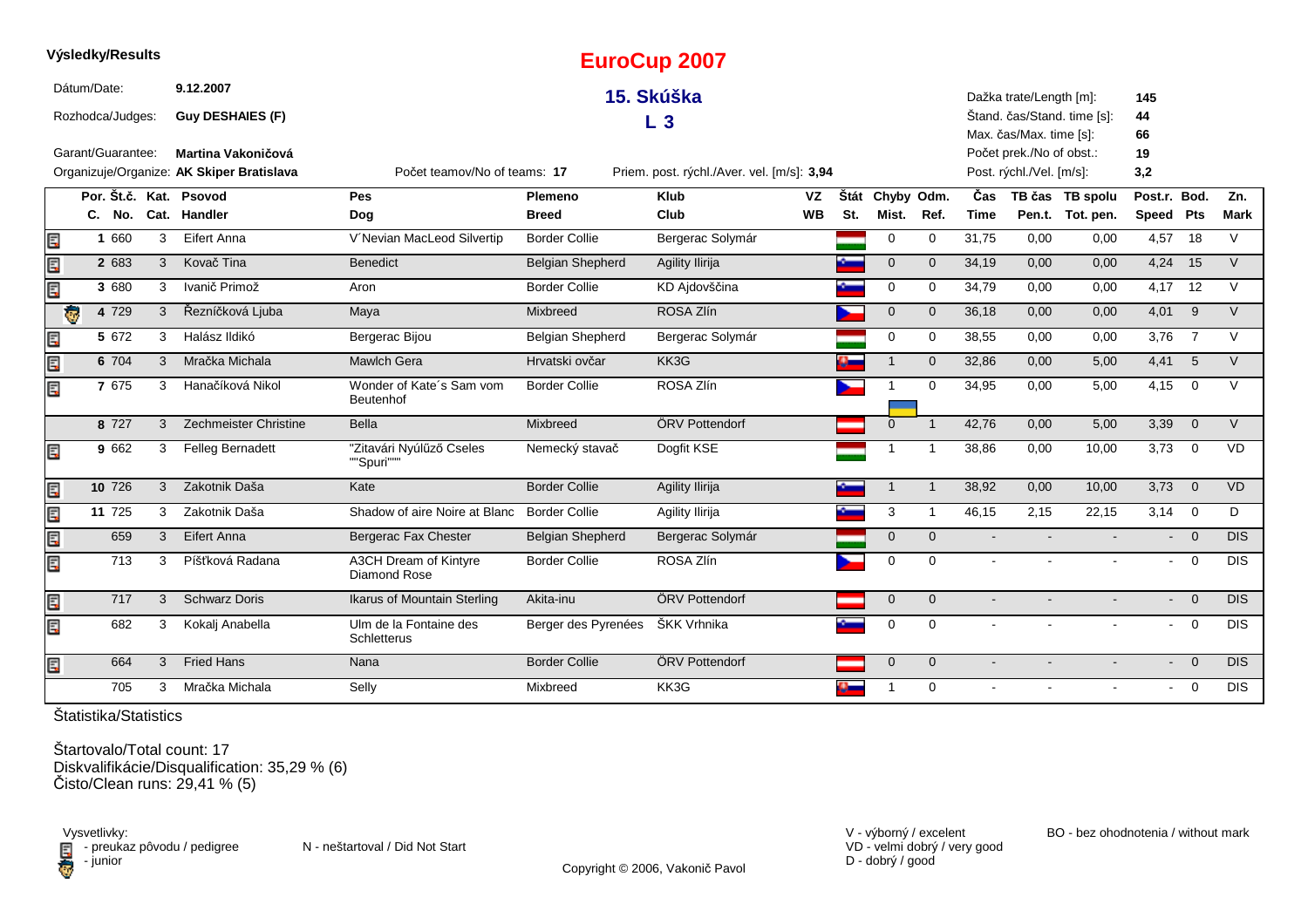| Výsledky/Results       |                                           |            |                              | <b>EuroCup 2007</b>                        |           |     |                 |      |      |                          |                             |                  |        |
|------------------------|-------------------------------------------|------------|------------------------------|--------------------------------------------|-----------|-----|-----------------|------|------|--------------------------|-----------------------------|------------------|--------|
| Dátum/Date:            | 9.12.2007                                 |            |                              | 15. Skúška                                 |           |     |                 |      |      | Dažka trate/Length [m]:  |                             | 145              |        |
| Rozhodca/Judges:       | <b>Guy DESHAIES (F)</b>                   |            |                              | L 3                                        |           |     |                 |      |      |                          | Štand. čas/Stand. time [s]: | 44               |        |
|                        |                                           |            |                              |                                            |           |     |                 |      |      | Max. čas/Max. time [s]:  |                             | 66               |        |
| Garant/Guarantee:      | Martina Vakoničová                        |            |                              |                                            |           |     |                 |      |      | Počet prek./No of obst.: |                             | 19               |        |
|                        | Organizuje/Organize: AK Skiper Bratislava |            | Počet teamov/No of teams: 17 | Priem. post. rýchl./Aver. vel. [m/s]: 3,94 |           |     |                 |      |      | Post. rýchl./Vel. [m/s]: |                             | 3,2              |        |
| Por. Št.č. Kat. Psovod |                                           | <b>Pes</b> | Plemeno                      | <b>Klub</b>                                | <b>VZ</b> |     | Štát Chyby Odm. |      | Cas  |                          | TB čas TB spolu             | Post.r. Bod. Zn. |        |
| C. No. Cat. Handler    |                                           | Dog        | <b>Breed</b>                 | Club                                       | <b>WB</b> | St. | Mist.           | Ref. | Time |                          | Pen.t. Tot. pen.            | Speed Pts        | Mark I |

Max. post. r./Max. speed:4,57 m/s Max. čist. post. r./Max. speed clean run: 4,57 m/s Min. post. r./Min. speed: 3,14 m/s Priemerná post. r./Average speed: 3,94 m/s

VD - velmi dobrý / very good D - dobrý / good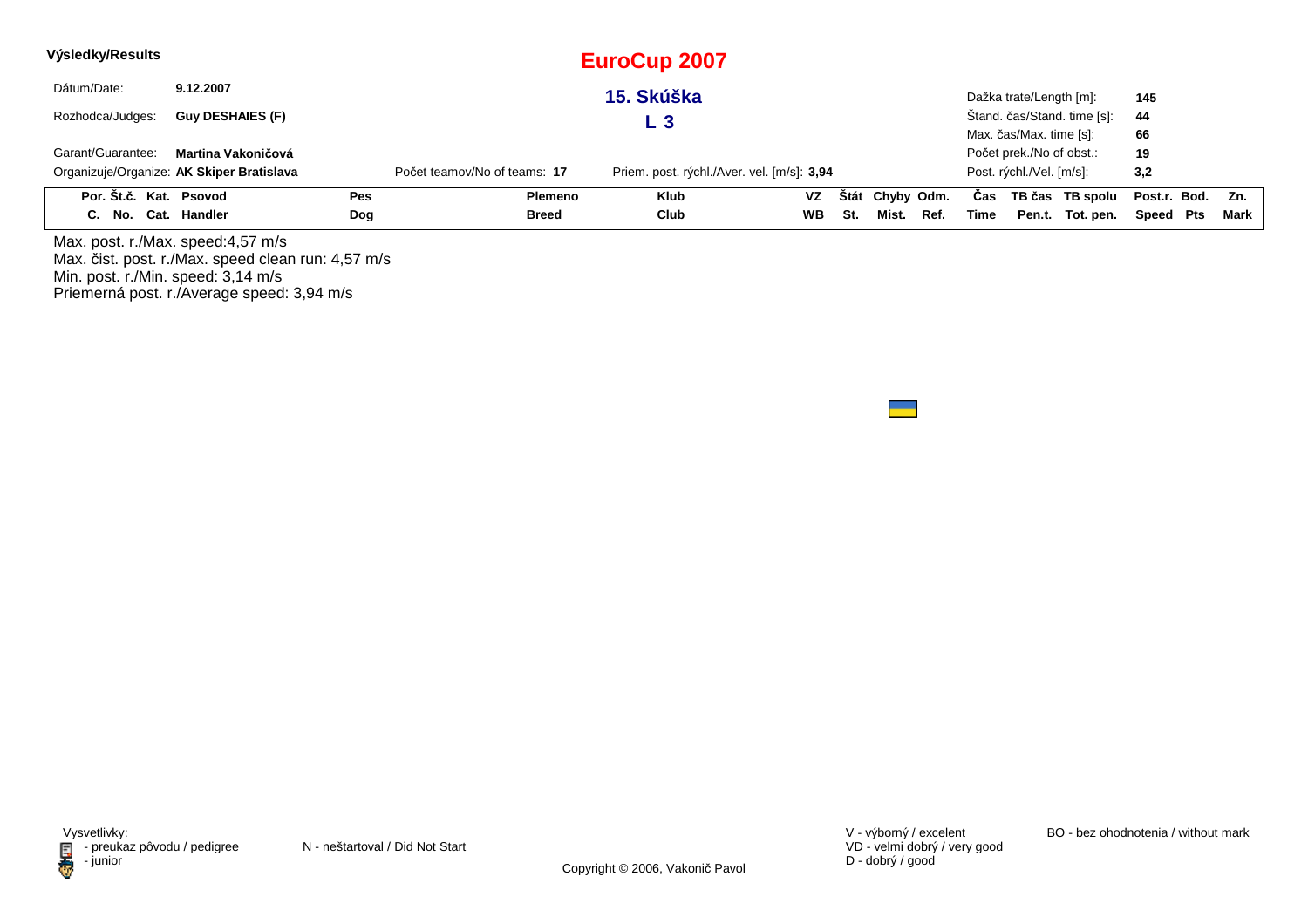#### **EuroCup 2007**Dátum/Date: **9.12.200706. Open Jumping CACAg.**Dažka trate/Length [m]:**135**Štand. čas/Stand. time [s]:Rozhodca/Judges: **Guy DESHAIES (F) 39L** Max. čas/Max. time [s]: **60**Garant/Guarantee:Počet prek./No of obst.: **19 Martina Vakoničová** Organizuje/Organize: **AK Skiper Bratislava**Priem. post. rýchl./Aver. vel. [m/s]: 4.04 Post. rýchl./Vel. [m/s]: $3.4$ Počet teamov/No of teams:**44Por. Št.č. Kat. Psovod Pes Plemeno Klub Štát VZ**Štát Chyby Odm. **Odm. <sup>Č</sup>as TB čas TB spolu**u Post.r. Bod. Zn. **Dog WBMist. Ref. TimePen.t. Tot. pen.** Speed Pts Mark **SpeedPtsC. No. Cat. Handler Breed Club St.** Ę **1**1 664 3 Fried Hans Mana Nana Border Collie ÖRV Pottendorf 1 0 0 28,69 0,00 0,00 4,71 18 V  $2.683$ Ę 2 683 3 Kovač Tina Benedict Belgian Shepherd Agility Ilirija 1 1 1 0 0 29,61 0,00 0,00 4,56 15 V Ę **3**3 471 1 Hladnik Petra 1990 Flower of Old Hill Freezia Border Collie Agility Ilirija 1990 10 0 30,35 0,00 0,00 4,45 12 V **4**Ę <sup>726</sup> <sup>3</sup> Zakotnik Daša Kate Border Collie Agility Ilirija <sup>0</sup> <sup>0</sup> 30,73 0,00 0,00 V 4,39 <sup>9</sup> **5**5 729 3 Řezníčková Ljuba Maya Mixbreed ROSA Zlín November 1986, 17 0,00 0,00 4,20 7 V **6**6 682 3 Kokalj Anabella bulm de la Fontaine des Berger des Pyrenées ŠKK Vrhnika **1 1 0 0 33,57** 0,00 0,00 4,02 5 V Ulm de la Fontaine des Ę **Schletterus**  <sup>2</sup> Varró Gábor Dorka Deutscher Dogfit KSE <sup>0</sup> <sup>0</sup> 41,66 2,66 2,66 V 3,24 <sup>0</sup> 641**7**SchäferhundĘ **8**8 659 3 Eifert Anna Na Bergerac Fax Chester Na Belgian Shepherd Bergerac Solymár Na Na Na Na Na 10,00 5,00 4,22 0 V **9**E 9 672 3 Halász Ildikó Bergerac Bijou Belgian Shepherd Bergerac Solymár 1 0 34,13 0,00 5,00 3,96 0 V **10**2 Sanétrník Adam Agile Peggy Wonderfull Dream Border Collie ROSA Zlín 1994 and 1994 and 25,000 5,000 3,94 0 V Ę **11** <sup>646</sup> <sup>2</sup> Ševeg Danijel Lei Belgian Shepherd KOSSP Zagreb <sup>0</sup> <sup>1</sup> 36,29 0,00 5,00 V 3,72 <sup>0</sup> Ę **12**冐 **2** 608 2 Noč Iztok Jonfi New Spirit - Bloo Austrálsky ovčiak Agility Ilirija <mark>0 1</mark> 0 1 41,52 2,52 7,52 3,25 0 VD **13**Ę **3** 704 3 Mračka Michala Mawlch Gera Hrvatski ovčar KK3G 2 0 28,46 0,00 10,00 4,74 0 VD **14**同 <sup>564</sup> <sup>2</sup> Ferletič Urška Alpine River Blaze of Fire Austrálsky ovčiak KD Obala Koper <sup>2</sup> <sup>0</sup> 33,87 0,00 10,00 VD 3,99 <sup>0</sup> **15** <sup>705</sup> <sup>3</sup> Mračka Michala Selly Mixbreed KK3GC <mark>D 3</mark> 2 0 34,31 0,00 10,00 3,93 0 VD Ę **16** <sup>631</sup> <sup>2</sup> Steppan Gabi """Josh"" Liza" Border Collie ÖGV Wiental <sup>3</sup> <sup>0</sup> 41,84 2,84 17,84 D 3,23 <sup>0</sup> **17**1 Lejsková Jana **Excellent Chels Black Chevers Border Collie** ROSA Zlín 3 2 32,70 0,00 25,00 4,13 0 D Ę **18**Ę **8** 569 2 Hanačíková Nikol Ghost of Pinewood Country Border Collie ROSA Zlín 5 1 32,78 0,00 30,00 4,12 0 BO 433Incredible ARKON Black E 3 1 Andreas Mayer Contractible ARKON Black Border Collie CORV Ebreichsdorf Contraction Contraction Contraction Contraction Contraction Contraction Contraction Contraction Contraction Contraction Contraction Contraction Con - 0 DI Chevers4381 Benešová Kateřina Porsche **Európsky saňový pes Amonra Čebín Caterina Diskové procesová Kateřina** Diskové procesová Kateřina Diskové procesová Kateřina Diskové procesová Kateřina Diskové procesová Katerina Diskové proce DIS - 0 DIS 目 458<sup>1</sup> Gajdošová Veronika I´m Black Chevers Border Collie Canis Club Cífer <sup>0</sup> <sup>0</sup> - - - DIS

同

468

**Výsledky/Results**

 $\blacksquare$  - preukaz pôvodu / pedigree N - neštartoval / Did Not Start

Copyright © 2006, Vakonič Pavol

<sup>1</sup> Hanačíková Nikol Littlethorn Saxo Border Collie ROSA Zlín <sup>0</sup> <sup>0</sup> - - - DIS

VD - velmi dobrý / very goodD - dobrý / good

V - výborný / excelent BO - bez ohodnotenia / without mark

- <sup>0</sup>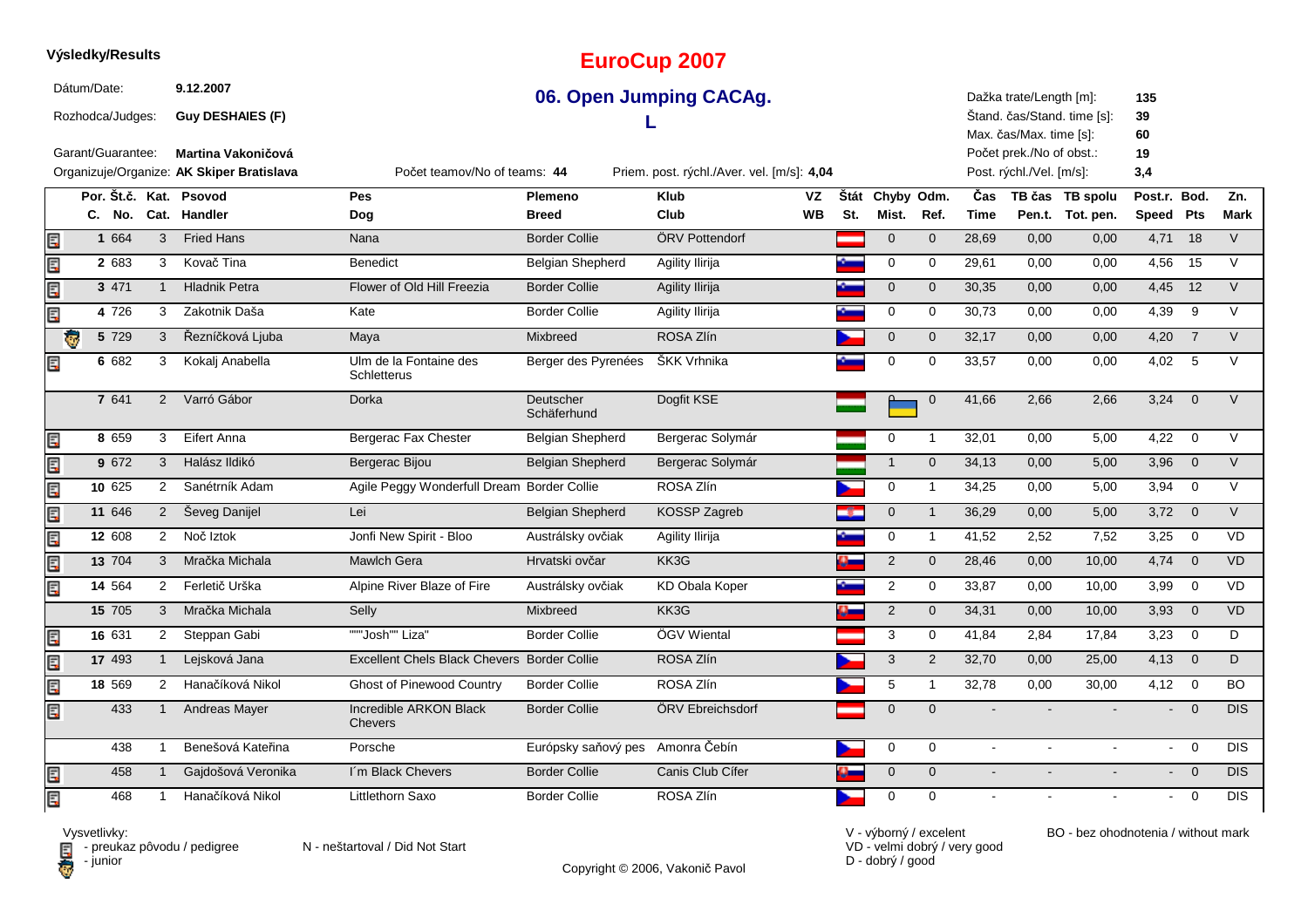### **Výsledky/Results**

Dátum/Date:

Rozhodca/Judges:

Garant/Guarantee:

**Guy DESHAIES (F)**

**Martina Vakoničová**

**9.12.2007**

# **EuroCup 2007**

## **06. Open Jumping CACAg.**

Priem. post. rýchl./Aver. vel. [m/s]: 4,04

**L** 

Dažka trate/Length [m]:**135**

 Štand. čas/Stand. time [s]:**39**

Max. čas/Max. time [s]:**60**

Počet prek./No of obst.:**19**

Post. rýchl./Vel. [m/s]: $3,4$ 

|       |                 |                | Organizuje/Organize: AK Skiper Bratislava | Počet teamov/No of teams: 44                    | Priem. post. rýchl./Aver. vel. [m/s]: 4,04 |                     |           |      |                |                | Post. rýchl./Vel. [m/s]: | 3,4              |                |                         |                  |
|-------|-----------------|----------------|-------------------------------------------|-------------------------------------------------|--------------------------------------------|---------------------|-----------|------|----------------|----------------|--------------------------|------------------|----------------|-------------------------|------------------|
|       | Por. Št.č. Kat. |                | Psovod                                    | Pes                                             | Plemeno                                    | <b>Klub</b>         | VZ        | Štát | Chyby Odm.     |                | Čas                      | TB čas TB spolu  | Post.r. Bod.   |                         | Zn.              |
|       | C. No.          | Cat.           | <b>Handler</b>                            | Dog                                             | <b>Breed</b>                               | Club                | <b>WB</b> | St.  | Mist.          | Ref.           | <b>Time</b>              | Pen.t. Tot. pen. | Speed Pts      |                         | <b>Mark</b>      |
|       | 489             | $\mathbf{1}$   | Káli Anita                                | King Arthur of Forestry Farm                    | <b>Border Collie</b>                       | Állatszigeti KKI    |           |      | $\mathbf 0$    | $\mathbf{0}$   |                          |                  |                | $\overline{0}$          | <b>DIS</b>       |
| an an | 545             |                | Ušelová Petra                             | Elegance Sun Black Chevers                      | <b>Border Collie</b>                       | ROSA Zlín           |           |      | $\mathbf 0$    | $\mathbf 0$    | $\sim$                   |                  |                | $-0$                    | <b>DIS</b>       |
| E.P   | 555             |                | Vrbančič Mojca                            | Gayatri Bhargo - Gayo                           | <b>Border Collie</b>                       | Agility Ilirija     |           |      | $\mathbf{0}$   | $\mathbf{0}$   |                          |                  | $\blacksquare$ | $\overline{0}$          | $\overline{DIS}$ |
| Ę     | 566             | $\overline{2}$ | Halász Ildikó                             | Tessa Bergerac                                  | <b>Belgian Shepherd</b>                    | Bergerac Solymár    |           |      | $\Omega$       | $\Omega$       | $\sim$                   |                  |                | $- 0$                   | <b>DIS</b>       |
| Ę     | 573             | 2              | Jakab Erika                               | "Action Amazing Shepherd<br>Of Aqua ""Jackie""" | <b>Border Collie</b>                       | Állatszigeti KKI    |           |      | $\Omega$       | $\Omega$       |                          |                  |                | $- 0$                   | <b>DIS</b>       |
| e o   | 638             | $\overline{2}$ | Teréz Sirkó                               | Silver-Rony Bergerac                            | <b>Belgian Shepherd</b>                    | Bergerac Solymár    |           |      | 0              | $\mathbf 0$    |                          |                  | $\sim$         | $\overline{0}$          | <b>DIS</b>       |
| E     | 609             | $2^{\circ}$    | Noč Iztok                                 | Shadow of Aire Lucky Star -<br>Laki             | Airedale terrier                           | Agility Ilirija     |           |      |                | $\overline{0}$ |                          |                  |                | $- 0$                   | <b>DIS</b>       |
| E     | 680             | 3              | Ivanič Primož                             | Aron                                            | <b>Border Collie</b>                       | KD Ajdovščina       |           |      | $\Omega$       | 0              | $\sim$                   |                  |                | $- 0$                   | <b>DIS</b>       |
| E     | 713             | 3              | Píšťková Radana                           | A3CH Dream of Kintyre<br><b>Diamond Rose</b>    | <b>Border Collie</b>                       | ROSA Zlín           |           |      | $\mathbf 0$    | $\mathbf{0}$   |                          |                  |                | $\overline{\mathbf{0}}$ | <b>DIS</b>       |
| E     | 717             | 3              | <b>Schwarz Doris</b>                      | Ikarus of Mountain Sterling                     | Akita-inu                                  | ÖRV Pottendorf      |           |      | $\mathbf 0$    | $\mathbf 0$    |                          |                  | $\sim$         | $\overline{0}$          | <b>DIS</b>       |
|       | 727             | 3              | Zechmeister Christine                     | <b>Bella</b>                                    | Mixbreed                                   | ÖRV Pottendorf      |           |      | $\mathbf{0}$   | $\mathbf{0}$   |                          |                  |                | $- 0$                   | <b>DIS</b>       |
| Ē     | 660             | 3              | Eifert Anna                               | V'Nevian MacLeod Silvertip                      | <b>Border Collie</b>                       | Bergerac Solymár    |           |      | $\mathbf 0$    | $\mathbf 0$    | $\sim$                   |                  |                | $- 0$                   | <b>DIS</b>       |
| Ę     | 662             | 3              | <b>Felleg Bernadett</b>                   | "Zitavári Nyúlűző Cseles<br>""Spuri"""          | Nemecký stavač                             | Dogfit KSE          |           |      |                | $\Omega$       |                          |                  |                | $- 0$                   | <b>DIS</b>       |
| E     | 616             | $\overline{2}$ | Pečar Petra                               | Veni Vidi Vici Seta del Oro                     | <b>Border Collie</b>                       | Agility Ilirija     |           |      | 0              | $\overline{1}$ | $\overline{\phantom{a}}$ |                  |                | $- 0$                   | <b>DIS</b>       |
| E     | 725             | 3 <sup>1</sup> | Zakotnik Daša                             | Shadow of aire Noire at Blanc                   | <b>Border Collie</b>                       | Agility Ilirija     |           |      | $\sqrt{2}$     | $\mathbf{0}$   |                          |                  |                | $- 0$                   | <b>DIS</b>       |
| E     | 648             | $\overline{2}$ | Čivčija Željka                            | Rona                                            | Labrador Retriever                         | KOSSP Zagreb        |           |      | 1              | $\overline{1}$ | $\sim$                   |                  |                | $- 0$                   | <b>DIS</b>       |
| E.    | 482             | $\mathbf{1}$   | Kokalj Maja                               | <b>Bridget Joy</b>                              | <b>Border Collie</b>                       | Agility Ilirija     |           |      | $\mathbf{0}$   | 2              |                          |                  | $\blacksquare$ | $\overline{0}$          | <b>DIS</b>       |
| E     | 647             | $\overline{2}$ | Štrukelj Maja                             | <b>Gingerbell Fatal Attraction</b>              | <b>Border Collie</b>                       | Agility Ilirija     |           |      | $\overline{2}$ | $\mathbf{1}$   | $\sim$                   |                  |                | $- 0$                   | <b>DIS</b>       |
| E.    | 639             | $\overline{2}$ | Trbojević Melinda                         | Arna                                            | <b>Belgian Shepherd</b>                    | <b>KOSSP Zagreb</b> |           |      | $\overline{4}$ | $\mathbf 0$    |                          |                  |                | $- 0$                   | <b>DIS</b>       |
| Ę     | 675             | 3              | Hanačíková Nikol                          | Wonder of Kate's Sam vom<br>Beutenhof           | <b>Border Collie</b>                       | ROSA Zlín           |           |      | 4              | $\mathbf 0$    |                          |                  | $\blacksquare$ | $\overline{0}$          | <b>DIS</b>       |
| Eг    | 440             |                | Bertoša Matej                             | Shadow of aire Never ending                     | <b>Border Collie</b>                       | Agility Ilirija     |           |      | 3              |                |                          |                  |                | $\Omega$                | <b>DIS</b>       |



Copyright © 2006, Vakonič Pavol

VD - velmi dobrý / very goodD - dobrý / good

V - výborný / excelent BO - bez ohodnotenia / without mark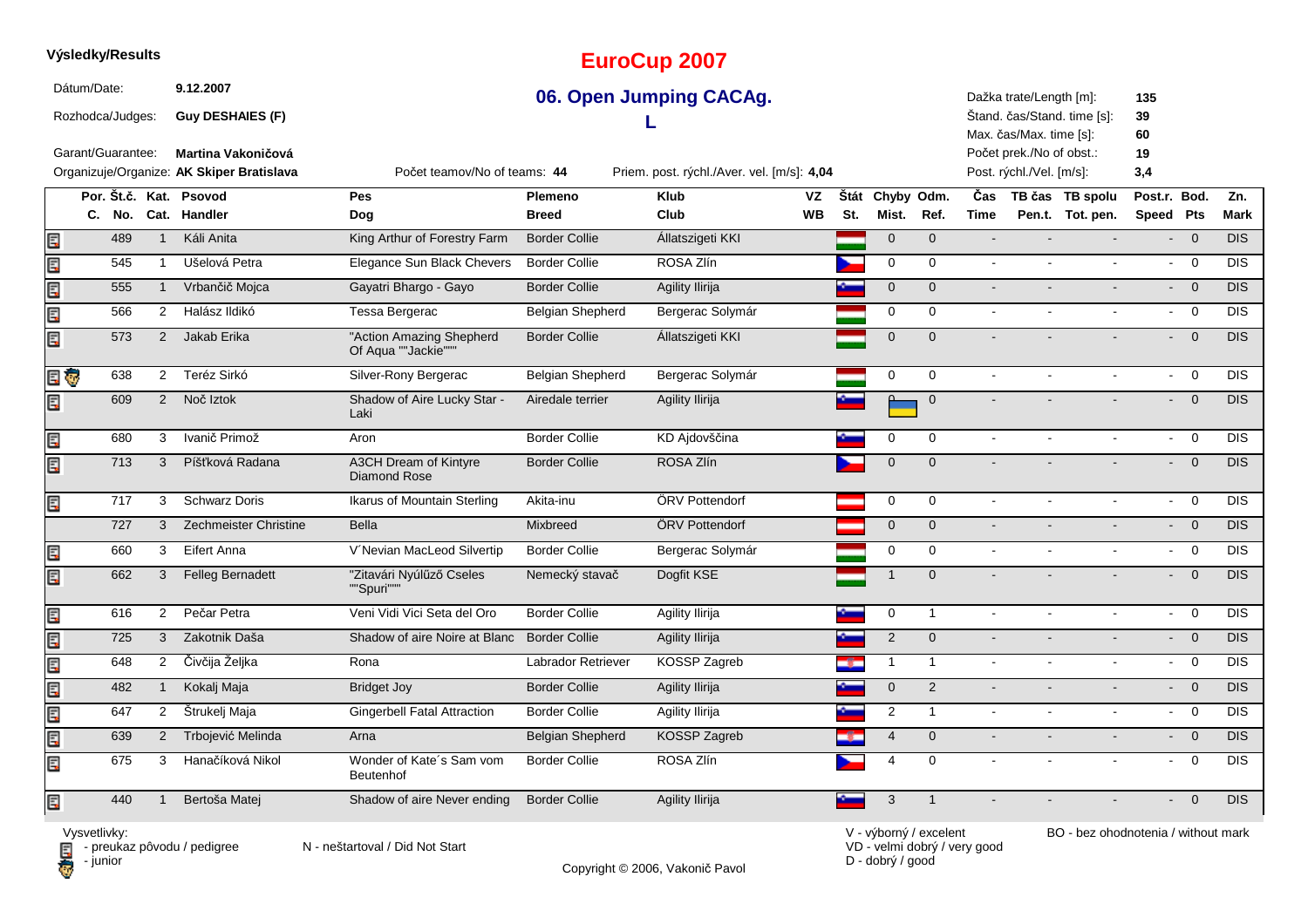| Výsledky/Results                                                                                                        |                                                                                                   |                                   |                      | <b>EuroCup 2007</b>     |           |     |       |      |      |                          |                             |              |             |            |
|-------------------------------------------------------------------------------------------------------------------------|---------------------------------------------------------------------------------------------------|-----------------------------------|----------------------|-------------------------|-----------|-----|-------|------|------|--------------------------|-----------------------------|--------------|-------------|------------|
| Dátum/Date:                                                                                                             | 9.12.2007                                                                                         |                                   |                      | 06. Open Jumping CACAg. |           |     |       |      |      | Dažka trate/Length [m]:  |                             | 135          |             |            |
| Rozhodca/Judges:                                                                                                        | Guy DESHAIES (F)                                                                                  |                                   |                      |                         |           |     |       |      |      |                          | Štand. čas/Stand. time [s]: | 39           |             |            |
|                                                                                                                         |                                                                                                   |                                   |                      |                         |           |     |       |      |      | Max. čas/Max. time [s]:  |                             | 60           |             |            |
| Garant/Guarantee:                                                                                                       | Martina Vakoničová                                                                                |                                   |                      |                         |           |     |       |      |      |                          | Počet prek./No of obst.:    | 19           |             |            |
| Organizuje/Organize: AK Skiper Bratislava<br>Počet teamov/No of teams: 44<br>Priem. post. rýchl./Aver. vel. [m/s]: 4,04 |                                                                                                   |                                   |                      |                         |           |     |       |      |      | Post. rýchl./Vel. [m/s]: |                             | 3,4          |             |            |
|                                                                                                                         | Por. Št.č. Kat. Psovod<br>VZ<br><b>Stát</b><br>Chyby Odm.<br><b>Pes</b><br>Klub<br><b>Plemeno</b> |                                   |                      |                         |           |     |       |      |      |                          | TB čas TB spolu             | Post.r. Bod. |             | Zn.        |
| C. No. Cat. Handler                                                                                                     |                                                                                                   | <b>Dog</b>                        | <b>Breed</b>         | Club                    | <b>WB</b> | St. | Mist. | Ref. | Time |                          | Pen.t. Tot. pen.            | Speed Pts    |             | Mark       |
|                                                                                                                         |                                                                                                   | story                             |                      |                         |           |     |       |      |      |                          |                             |              |             |            |
| E<br>499                                                                                                                | Mikec Manca                                                                                       | Bode Jeronimo in blue<br>Ovčarski | <b>Border Collie</b> | Agility Ilirija         |           |     |       | 3    |      |                          |                             |              | $\mathbf 0$ | <b>DIS</b> |
| Štatistika/Statistics                                                                                                   |                                                                                                   |                                   |                      |                         |           |     |       |      |      |                          |                             |              |             |            |
| Startovalo/Total count: 44<br>Diskvalifikácie/Disqualification: 59,09 % (26)<br>Cisto/Clean runs: 13 64 % (6)           |                                                                                                   |                                   |                      |                         |           |     |       |      |      |                          |                             |              |             |            |

Čisto/Clean runs: 13,64 % (6) Max. post. r./Max. speed:4,74 m/sMax. čist. post. r./Max. speed clean run: 4,70 m/s

Min. post. r./Min. speed: 3,23 m/s Priemerná post. r./Average speed: 4,04 m/s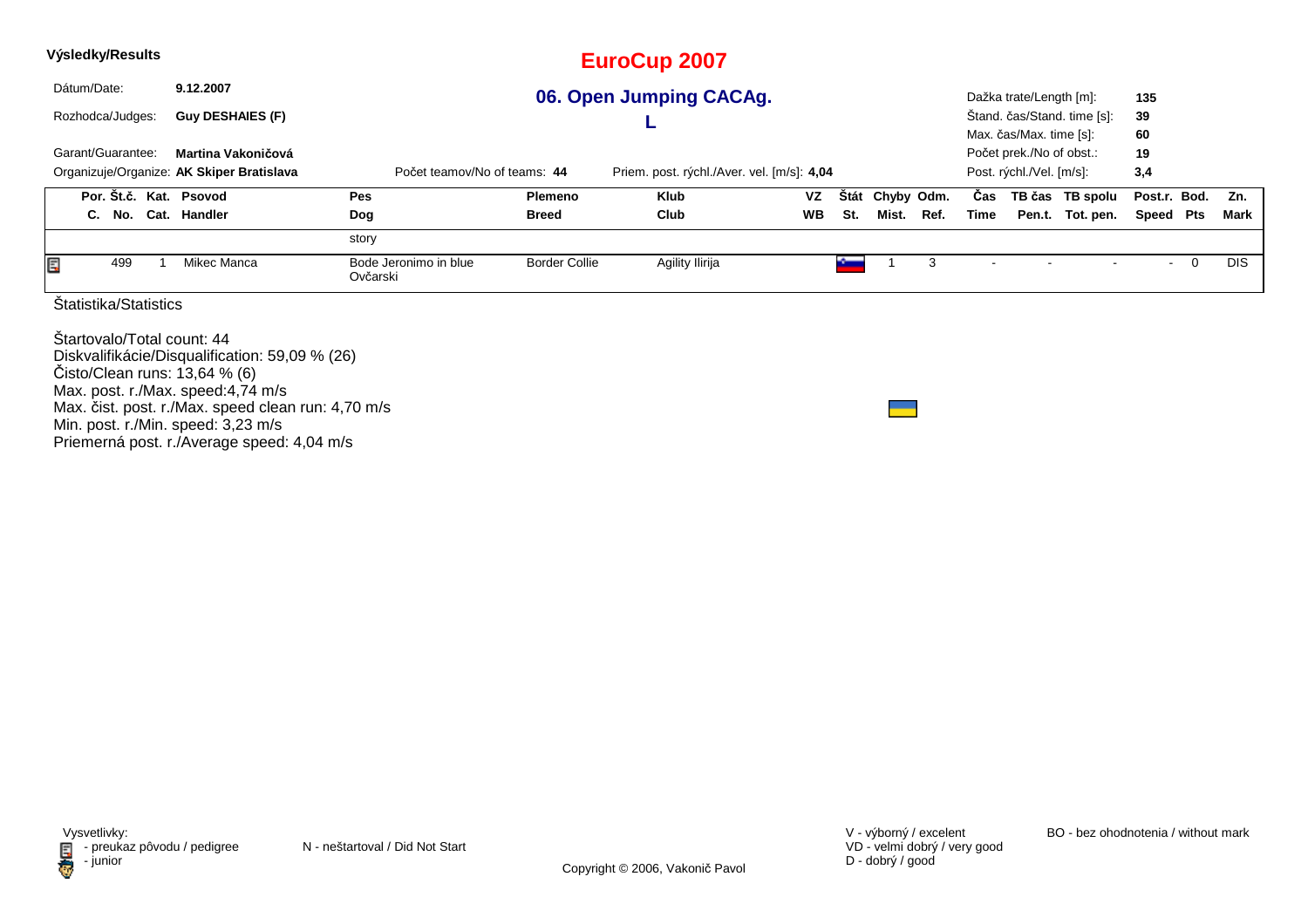|      | Dátum/Date: |                   |                | 8.12.2007                                 |                                                |                               | 02. Open Agility CACAg.                    |           |     |                           |              |             | Dažka trate/Length [m]:  |                             | 150            |                         |                |
|------|-------------|-------------------|----------------|-------------------------------------------|------------------------------------------------|-------------------------------|--------------------------------------------|-----------|-----|---------------------------|--------------|-------------|--------------------------|-----------------------------|----------------|-------------------------|----------------|
|      |             | Rozhodca/Judges:  |                | <b>Guy DESHAIES (F)</b>                   |                                                | M                             |                                            |           |     |                           |              |             |                          | Štand. čas/Stand. time [s]: | 50             |                         |                |
|      |             |                   |                |                                           |                                                |                               |                                            |           |     |                           |              |             | Max. čas/Max. time [s]:  |                             | 75             |                         |                |
|      |             | Garant/Guarantee: |                | <b>Martina Vakoničová</b>                 |                                                |                               |                                            |           |     |                           |              |             | Počet prek./No of obst.: |                             | 18             |                         |                |
|      |             |                   |                | Organizuje/Organize: AK Skiper Bratislava | Počet teamov/No of teams: 25                   |                               | Priem. post. rýchl./Aver. vel. [m/s]: 4,09 |           |     |                           |              |             | Post. rýchl./Vel. [m/s]: |                             | 3              |                         |                |
|      |             |                   |                | Por. Št.č. Kat. Psovod                    | <b>Pes</b>                                     | <b>Plemeno</b>                | <b>Klub</b>                                | VZ        |     | Štát Chyby Odm.           |              | <b>Čas</b>  |                          | TB čas TB spolu             | Post.r. Bod.   |                         | Zn.            |
|      | C.          |                   |                | No. Cat. Handler                          | Dog                                            | <b>Breed</b>                  | Club                                       | <b>WB</b> | St. | Mist.                     | Ref.         | <b>Time</b> |                          | Pen.t. Tot. pen.            | Speed Pts      |                         | <b>Mark</b>    |
| E    |             | 1 402             | 3              | Ludmilla Kemetmüller                      | Gladys dark of Working<br>County - Chelsi      | <b>Shetland Sheepdog</b>      | ÖGV Wiental                                |           |     | $\mathbf{0}$              | $\Omega$     | 32,89       | 0,00                     | 0,00                        | 4,56 18        |                         | V              |
| Ę    |             | 2 4 1 2           | 3              | Rajec Kamila                              | A3 Arina z Modravé pláně                       | Shetland Sheepdog             | MKA Ister BA                               |           | 5   | 0                         | $\mathbf 0$  | 33,64       | 0,00                     | 0,00                        | 4,46           | 15                      | $\vee$         |
|      |             | 3 3 3 4           | 2              | Kačmáryová Katarína                       | Shoki z UVP                                    | Mixbreed                      | <b>KPKA Košice</b>                         |           |     | $\mathbf 0$               | $\mathbf{0}$ | 33,80       | 0,00                     | 0,00                        | 4,44           | 12                      | $\vee$         |
| Ę    |             | 4 377             | 3              | Beneš Igor                                | Cerberus Kraken of Aura                        | <b>Manchester Terrier</b>     | Amonra Čebín                               |           |     | $\mathbf 0$               | $\mathbf 0$  | 34,13       | 0,00                     | 0,00                        | 4,39           | 9                       | $\vee$         |
| ECPS |             | 5 4 2 5           | 3              | Zajacová Magda                            | Bórin z Lorienu Moravia                        | <b>Shetland Sheepdog</b>      | Katmaj Opava                               |           |     | $\mathbf 0$               | $\mathbf{0}$ | 35,07       | 0,00                     | 0,00                        | 4,28           | $\overline{7}$          | $\vee$         |
| Ę    |             | 6 423             | 3              | Vakonič Pavol                             | Vivien Viva Hunderlov                          | <b>Fox Terrier</b>            | AK Skiper BA                               |           | y.  | $\mathbf 0$               | $\Omega$     | 36,51       | 0.00                     | 0,00                        | 4,11           | 5                       | $\vee$         |
| E.   |             | 7 311             | 2              | <b>Fried Hans</b>                         | Hamronie Bleue de la Ville<br>des Ambassadeurs | Shetland Sheepdog             | ÖRV Pottendorf                             |           |     | $\Omega$                  | $\mathbf 0$  | 37,20       | 0,00                     | 0,00                        | 4,03           | $\mathbf 0$             | $\vee$         |
| EU   |             | 8 3 9 9           | 3              | Kolarovová Katarína                       | Amálka pod Hvězdami                            | <b>Shetland Sheepdog</b>      | <b>MKA TATRY Poprad</b>                    |           |     | 0                         | $\mathbf 0$  | 38,45       | 0.00                     | 0,00                        | 3,90           | $\mathbf 0$             | $\vee$         |
| Ę    |             | 9 2 5 9           | $\mathbf{1}$   | Skupina Bohumil                           | Elma Astako                                    | Zwergschnauzer                | ROSA Zlín                                  |           |     | $\mathbf{0}$              | $\mathbf{0}$ | 44,09       | 0.00                     | 0,00                        | 3,40           | $\overline{0}$          | $\vee$         |
| Ę    |             | 10 $397$          | 3              | Kokalj Anabella                           | Toscana de la Fontaine des<br>Schlitterus      | Berger des Pyrenées           | ŠKK Vrhnika                                |           |     | -1                        | $\mathbf 0$  | 31,50       | 0.00                     | 5,00                        | 4,76           | $\overline{0}$          | $\vee$         |
| e J  |             | 11 370            | $2^{\circ}$    | Zajac Jakub                               | Flash ze Zámecké zahrady                       | <b>Manchester Terrier</b>     | Katmaj Opava                               |           |     | $\mathbf{1}$              | $\mathbf 0$  | 33,16       | 0,00                     | 5,00                        | 4,52           | $\overline{0}$          | $\vee$         |
| Ę    |             | 12 401            | 3              | Kovač Tina                                | Prince of sunlight Fortune<br>Maker            | Shetland Sheepdog             | Agility Ilirija                            |           |     | 1                         | $\Omega$     | 34,09       | 0,00                     | 5,00                        | 4,40           | $\mathbf 0$             | $\vee$         |
|      |             | 13 231            | $\overline{1}$ | Imrefalvi Ildikó                          | Pepe                                           | Mixbreed                      | Dogfit KSE                                 |           |     | $\mathbf{1}$              | $\mathbf 0$  | 38,42       | 0,00                     | 5,00                        | 3,90           | $\mathbf 0$             | $\overline{V}$ |
| Ę    |             | 14 319            | $\overline{2}$ | Hude Vesna                                | Ziza                                           | Mixbreed                      | Agility Ilirija                            |           |     | 0                         | $\mathbf{1}$ | 39,29       | 0,00                     | 5,00                        | 3,82           | $\mathbf 0$             | V              |
|      |             | 15 417            | $\mathbf{3}$   | Steppan Gabi                              | Laila                                          | <b>Mixbreed</b>               | ÖGV Wiental                                |           |     | $\mathbf 0$               | $\mathbf{1}$ | 42,95       | 0,00                     | 5,00                        | 3,49           | $\mathbf{0}$            | $\vee$         |
|      |             | 16 331            | $\overline{2}$ | Kaiserová Jana                            | Nela                                           | American Cocker<br>Spaniel    | AK Skiper BA                               |           |     | $\overline{1}$            | $\mathbf{1}$ | 44,42       | 0,00                     | 10,00                       | 3,38           | $\mathbf 0$             | VD             |
| E    |             | 17 310            | 3              | Deshaies Sylvie                           | <b>Buzz</b>                                    | <b>Fox Terrier</b>            |                                            |           |     | $\ensuremath{\mathsf{3}}$ | $\mathbf 0$  | 45,09       | 0,00                     | 15,00                       | 3,33           | $\overline{0}$          | VD             |
| Ē,   |             | 18 372            | 2              | Zita Jelinek                              | Spellbound Evangelista                         | Staffordshire Bull<br>Terrier | Monor SE                                   |           |     | 6                         | 0            | 33,80       | 0,00                     | 30,00                       | 4,44           | $\overline{0}$          | <b>BO</b>      |
|      |             | 358               | $\overline{2}$ | Steppan Gabi                              | Lili Marleen                                   | Mixbreed                      | ÖGV Wiental                                |           |     | $\mathbf{0}$              | $\Omega$     |             |                          |                             | $\blacksquare$ | $\overline{0}$          | DIS            |
| e o  |             | 229               | -1             | Hučková Michaela                          | Acushla Tricolor dream                         | Beagle                        | AK Skiper BA                               |           |     | $\mathbf 0$               | $\Omega$     |             |                          |                             | $\blacksquare$ | $\overline{\mathbf{0}}$ | <b>DIS</b>     |

**EuroCup 2007**

**D** - junior

**Výsledky/Results**

Vysvetlivky:<br>⊟ - preukaz pôvodu / pedigree N - neštartoval / Did Not Start

Copyright © 2006, Vakonič Pavol

VD - velmi dobrý / very good D - dobrý / good